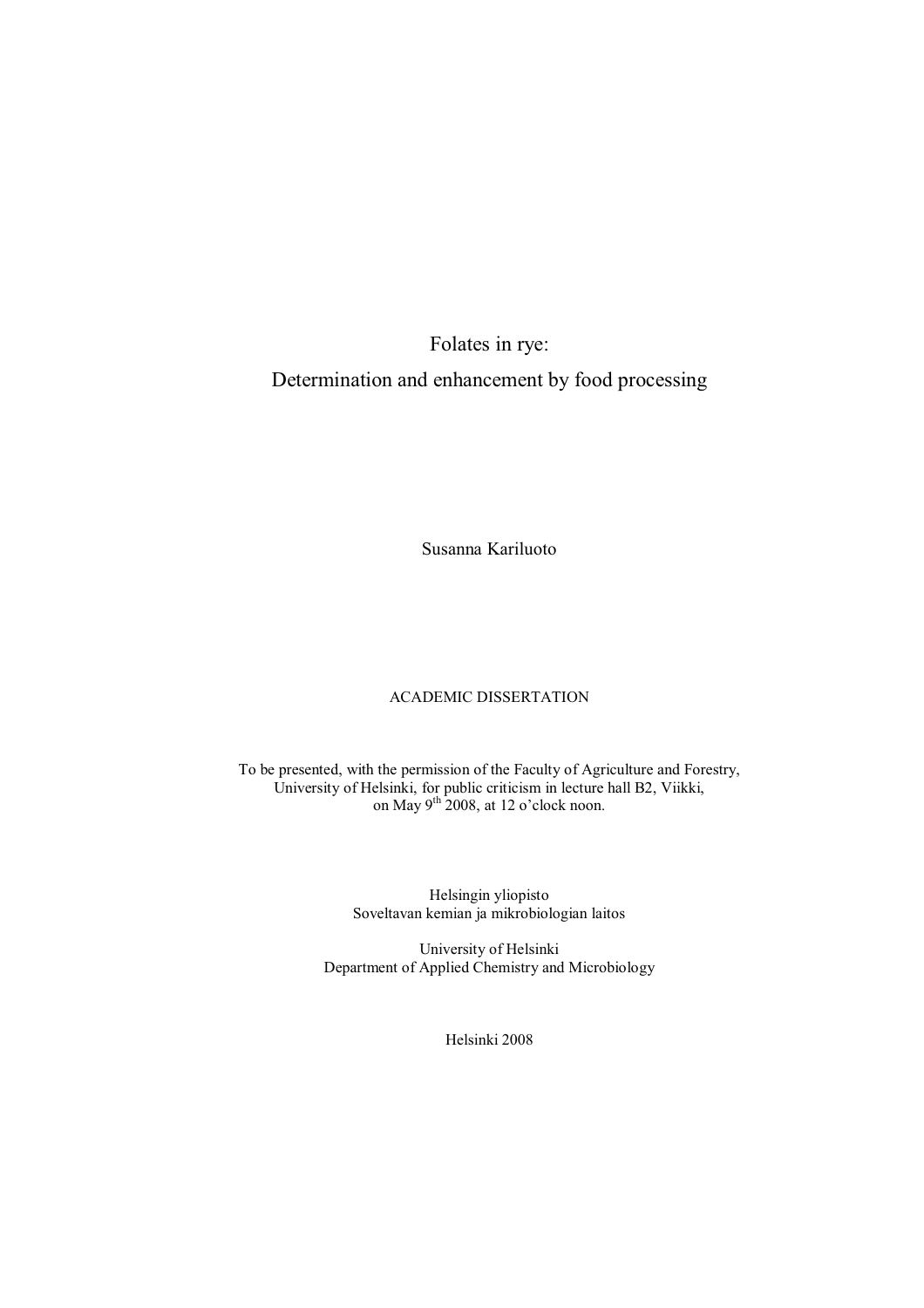| Supervisors: | Professor Vieno Piironen<br>Department of Applied Chemistry and Microbiology<br>University of Helsinki                      |
|--------------|-----------------------------------------------------------------------------------------------------------------------------|
|              | Dr. Liisa Vahteristo<br>Department of Applied Chemistry and Microbiology<br>University of Helsinki                          |
| Reviewers:   | Dr. Christine Pfeiffer<br>National Center for Environmental Health<br>Centers for Disease Control and Prevention<br>Atlanta |
|              | Professor Margaretha Jägerstad<br>Department of Food Science<br>Swedish University of Agricultural Sciences<br>Uppsala      |
| Opponent:    | Dr. Michael Rychlik<br><b>Technical University Munich</b><br>Garching                                                       |

ISBN 978-952-10-4646-9 (paperback) ISBN 978-952-10-4647-6 (PDF; http://ethesis.helsinki.fi) ISSN 0355-1180

Yliopistopaino Helsinki 2008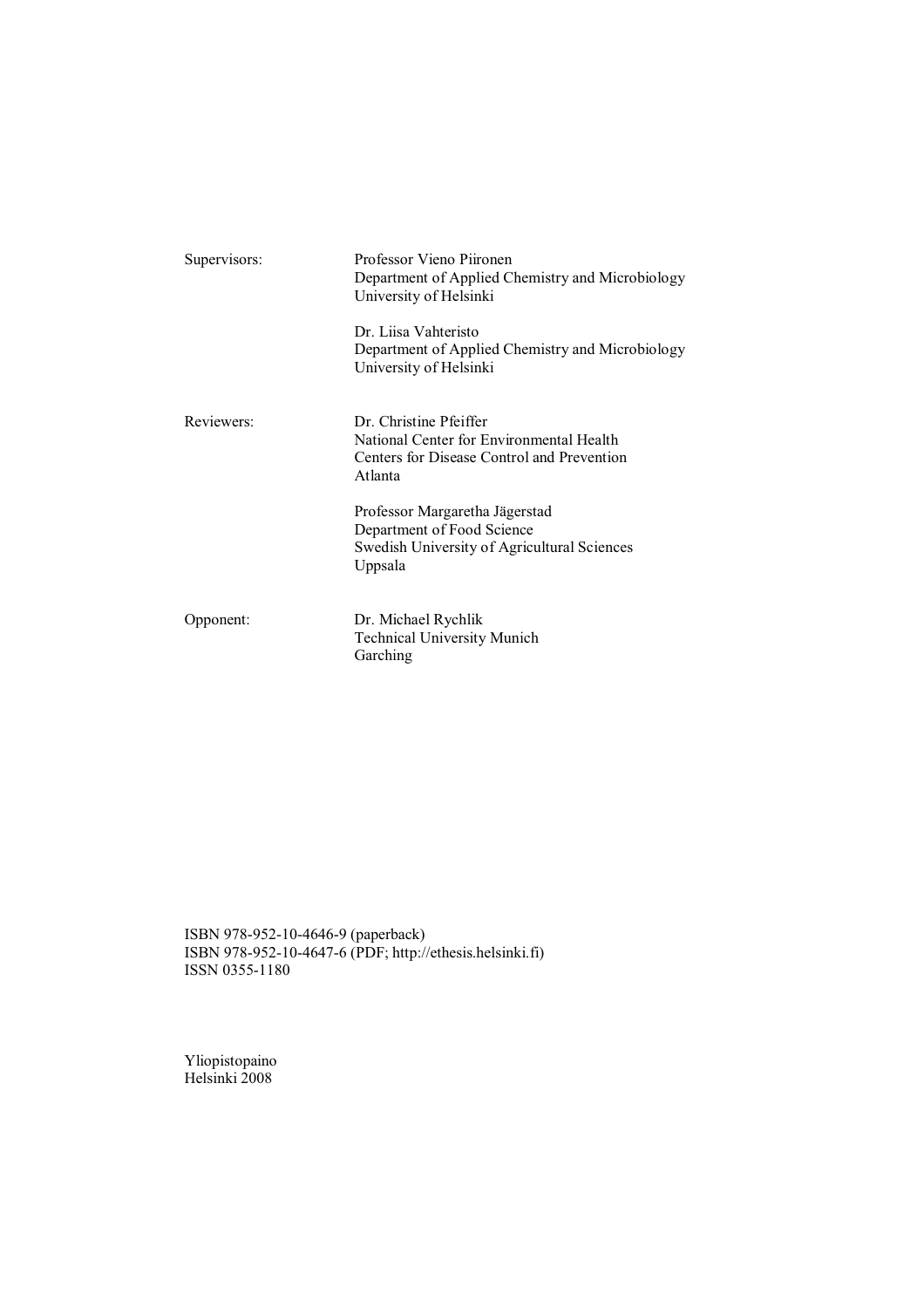Kariluoto, S. 2008. Folates in rye: Determination and enhancement by food processing. EKTseries 1420. University of Helsinki. Department of Applied Chemistry and Microbiology. 86 pp.

### **ABSTRACT**

The average daily intake of folate, one of the B vitamins, falls below recommendations among the Finnish population. Bread and cereals are the main sources of folate, rye being the most significant single source. Processing is a prerequisite for the consumption of whole grain rye; however, little is known about the effect of processing on folates. Moreover, data on the bioavailability of endogenous cereal folates are scarce. The aim of this study was to examine the variation in as well as the effect of fermentation, germination, and thermal processes on folate contents in rye. Bioavailability of endogenous rye folates was investigated in a four-week human intervention study. One of the objectives throughout the work was to optimise and evaluate analytical methods for determining folate contents in cereals.

Affinity chromatographic purification followed by high-performance liquid chromatography (HPLC) was a suitable method for analysing cereal products for folate vitamers, and microbiological assay with *Lactobacillus rhamnosus* reliably quantified the total folate. However, HPLC gave approximately 30% lower results than the microbiological assay.

The folate content of rye was high and could be further increased by targeted processing. The vitamer distribution of whole grain rye was characterised by a large proportion of formylated vitamers followed by 5-methyltetrahydrofolate. In sourdough fermentation of rye, the studied yeasts synthesized and lactic acid bacteria mainly depleted folate. Two endogenous bacteria isolated from rye flour were found to produce folate during fermentation. Inclusion of baker's yeast in sourdough fermentation raised the folate level so that the bread could contain more folate than the flour it was made of. Germination markedly increased the folate content of rye, with particularly high folate concentrations in hypocotylar roots. Thermal treatments caused significant folate losses but the preceding germination compensated well for the losses. In the bioavailability study, moderate amounts of endogenous folates in the form of different rye products and orange juice incorporated in the diet improved the folate status among healthy adults. Endogenous folates from rye and orange juice showed similar bioavailability to folic acid from fortified white bread.

In brief, it was shown that the folate content of rye can be enhanced manifold by optimising and combining food processing techniques. This offers some practical means to increase the daily intake of folate in a bioavailable form.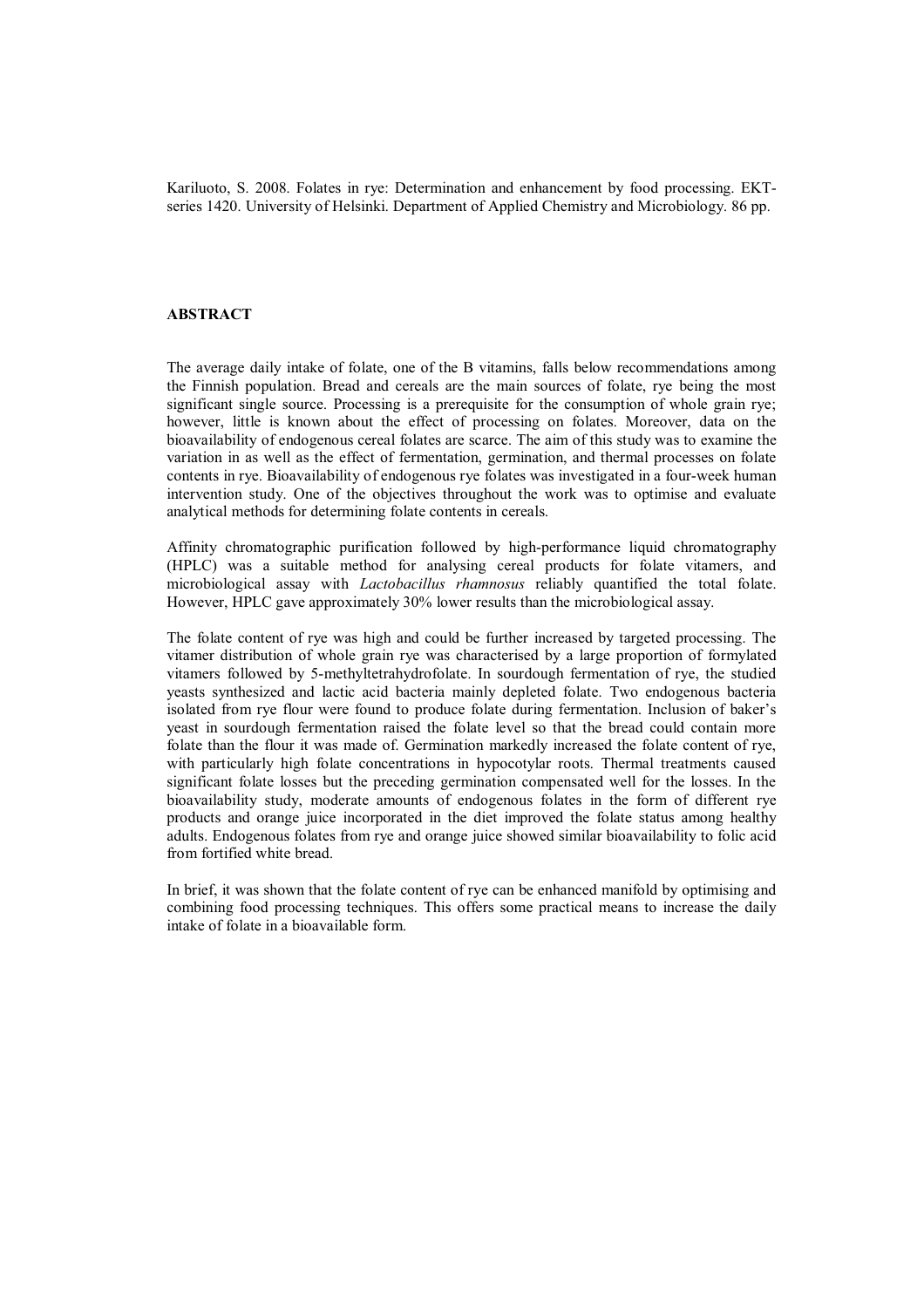## **PREFACE**

This study was carried out at the Department of Applied Chemistry and Microbiology, University of Helsinki during the years 2001–2008. I gratefully acknowledge the financial support by the EU-funded project "Folate: from food to functionality and optimal health" (FolateFuncHealth; QLRT-1999-00576), the Ministry of Agriculture and Forestry, the Finnish Funding Agency for Technology and Innovation (Tekes), The Research Foundation of Raisio Group Ltd., the Research Foundation of the University of Helsinki, and the Finnish Graduate School on Applied Bioscience (ABS).

I express my deepest gratitude to my supervisor, Professor Vieno Piironen, for all the support and enthusiasm. You have always managed to find time for discussions, and I sincerely thank you for thoroughly reading the manuscript and giving motivating criticism. My supervisor Dr. Liisa Vahteristo I wish to thank for leading me to the folate wonderland and being available whenever I needed encouragement. Thank you both for lots of invaluable advice but also for the freedom to study and letting me do my own mistakes.

I feel privileged for having a chance to work in the supportive and easy-going atmosphere of the Food Chemistry Division. Sincere thanks to the whole personnel: help has always been available. Special thanks to my research assistants Anniina Pouru, Hanna Salminen, and Katariina Usano for their skillful and persistent work in the lab as well as to Docent Velimatti Ollilainen for sharing the passion for B vitamins and quality assurance, not to mention the continuous support on HPLC.

I warmly thank my co-authors M.Sc. Marja Aittamaa, Docent Matti Korhola, M.Sc. Sonja Bärlund, Dr. Kati Katina, Dr. Anu Kaukovirta-Norja, Dr. Merja Kärkkäinen, Professor Christel Lamberg-Allardt, Dr. Kirsi-Helena Liukkonen, M.Sc. Olavi Myllymäki, and Professor Hannu Salovaara for their valuable ideas in planning the studies and preparing the manuscripts.

Special thanks to all the participants in the EU project "Folate: from food to functionality and optimal health" for introducing me the world of international collaboration that is essential in the field of folate research.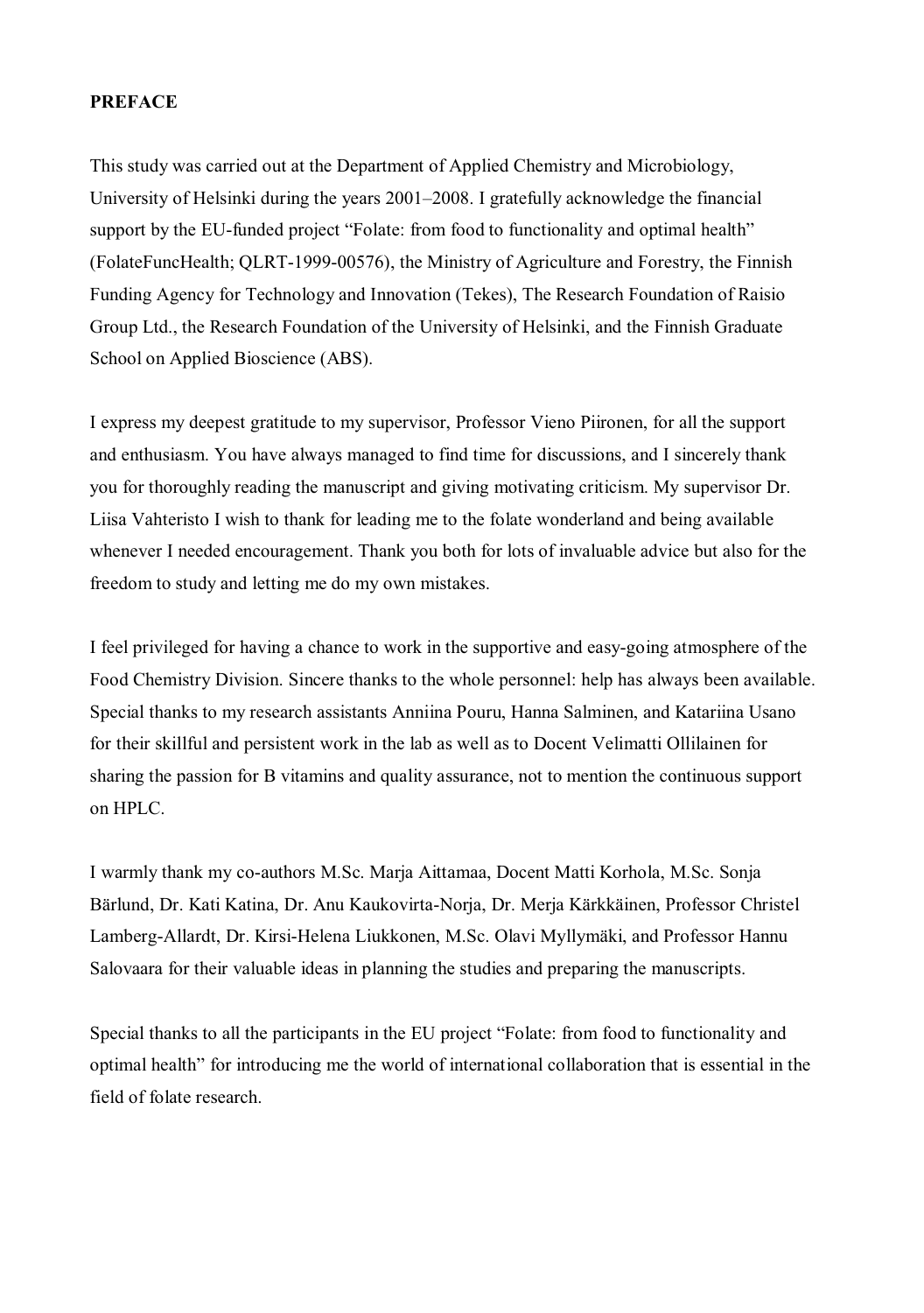I am grateful to my pre-examiners, Dr. Christine Pfeiffer and Professor Margaretha Jägerstad, for the most careful work in reviewing the manuscript. Their comments and advice were of great value.

Finally, I owe my heartfelt thanks to my family, relatives, and friends. I am deeply grateful to my parents Kielo and Kari Kariluoto, my dear sisters Hanna and Minna and my wonderful brothers Antti and Matti as well as their families, if not always for understanding my work but for evercontinuing support, encouragement, and confidence. Warmest thanks belong to my husband Hung Nguyen and our daughters Ninh and Han for support, comfort, and all the love they have given. Without you this project may have been accomplished earlier but these years would not have been such a rich and joyous period in my life.

Helsinki, April 2008

Susanna Kariluoto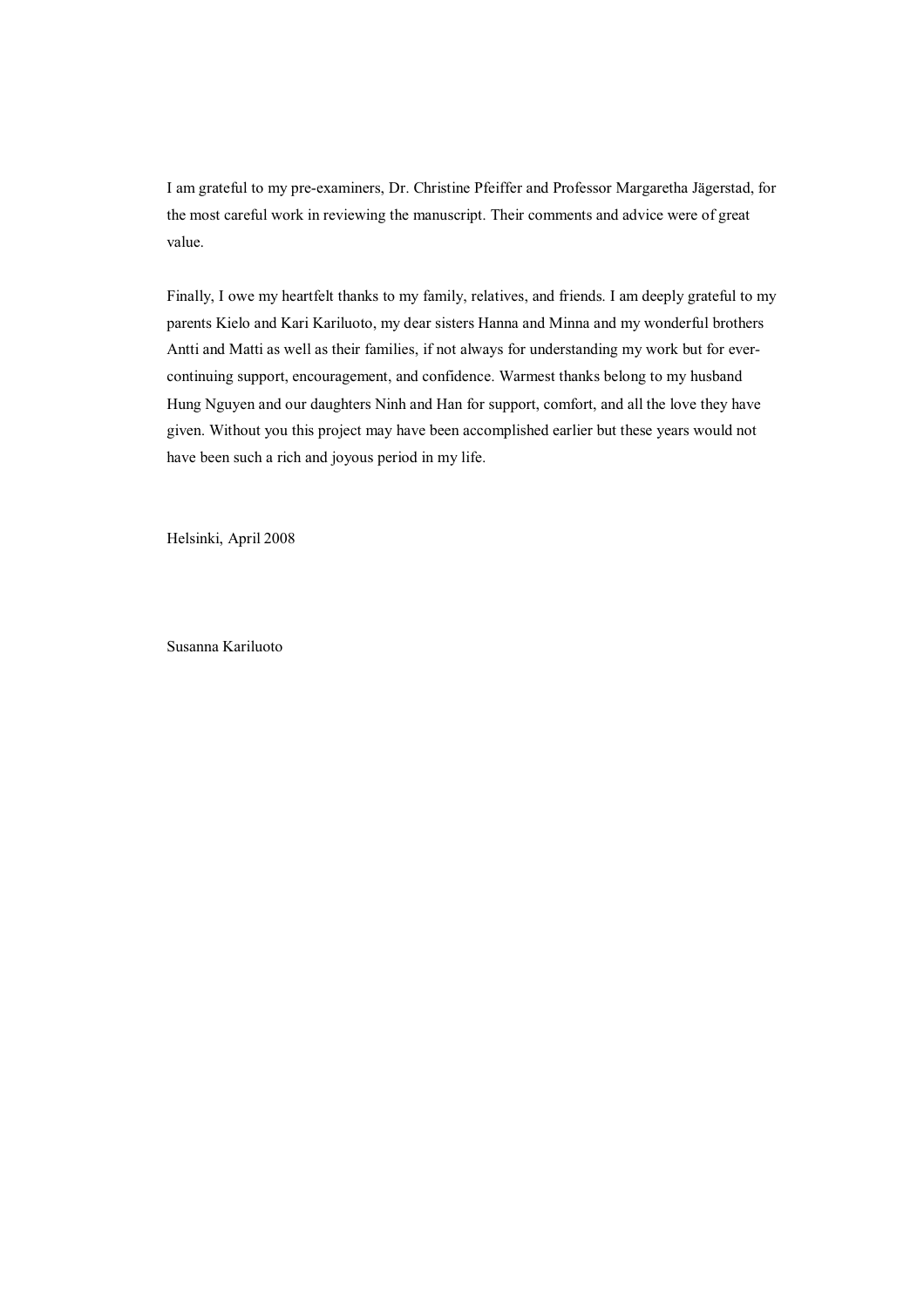## **LIST OF ORIGINAL PUBLICATIONS**

This thesis is based on the following original articles, which are referred to by their Roman numerals:

- **I** Kariluoto, M. S., Vahteristo, L. T., and Piironen, I. V. 2001. Applicability of microbiological assay and affinity chromatographic purification followed by high performance liquid chromatography (HPLC) in studying folate contents in rye. Journal of the Science of Food and Agriculture 81: 938–942.
- **II** Kariluoto, S., Vahteristo, L., Salovaara, H., Katina, K., Liukkonen, K-H, and Piironen, V. 2004. Effect of baking method and fermentation on folate content of rye and wheat breads. Cereal Chemistry 81: 134–139.
- **III** Kariluoto, S., Aittamaa, M., Korhola, M., Salovaara, H., Vahteristo, L., and Piironen, V. 2006. Effects of yeasts and bacteria on the levels of folates in rye sourdoughs. International Journal of Food Microbiology 106: 137–143.
- **IV** Kariluoto, S., Liukkonen, K-H, Myllymäki, O., Vahteristo, L., Kaukovirta-Norja, A., and Piironen, V. 2006. Effect of germination and thermal treatments on folates in rye. Journal of Agricultural and Food Chemistry 54: 9522–9528.
- **V** Vahteristo, L., Kariluoto, S., Bärlund, S., Kärkkäinen, M., Lamberg-Allardt, C., Salovaara H., and Piironen, V. 2002. Functionality of endogenous folates from rye and orange juice using human in vivo model. European Journal of Nutrition 41: 271–278.

In addition, the same rye cultivars as studied in paper **I** were grown in the next season. Four rye cultivars were also grown both organically and conventionally. Samples from these experiments were analysed for total folate and the results were compared with those reported in paper **I**. The data have been included in this thesis.

The papers are reproduced with kind permission from the copyright holders: the Society of Chemical Industry (permission granted by John Wiley & Sons Ltd on behalf of the SCI) (**I**), the American Association of Cereal Chemists (AACC) (**II**), Elsevier (**III**), the American Chemical Society (**IV**), and Springer Science + Business Media (**V**).

## **Contribution of the author to papers I to V:**

- **I IV** Susanna Kariluoto planned the study together with the other authors and was responsible for folate analyses. She had the main responsibility for interpreting the results and was the corresponding author of the paper.
- **V** Susanna Kariluoto planned the study together with the other authors. She carried out part of the experimental work and participated in the preparation of the manuscript.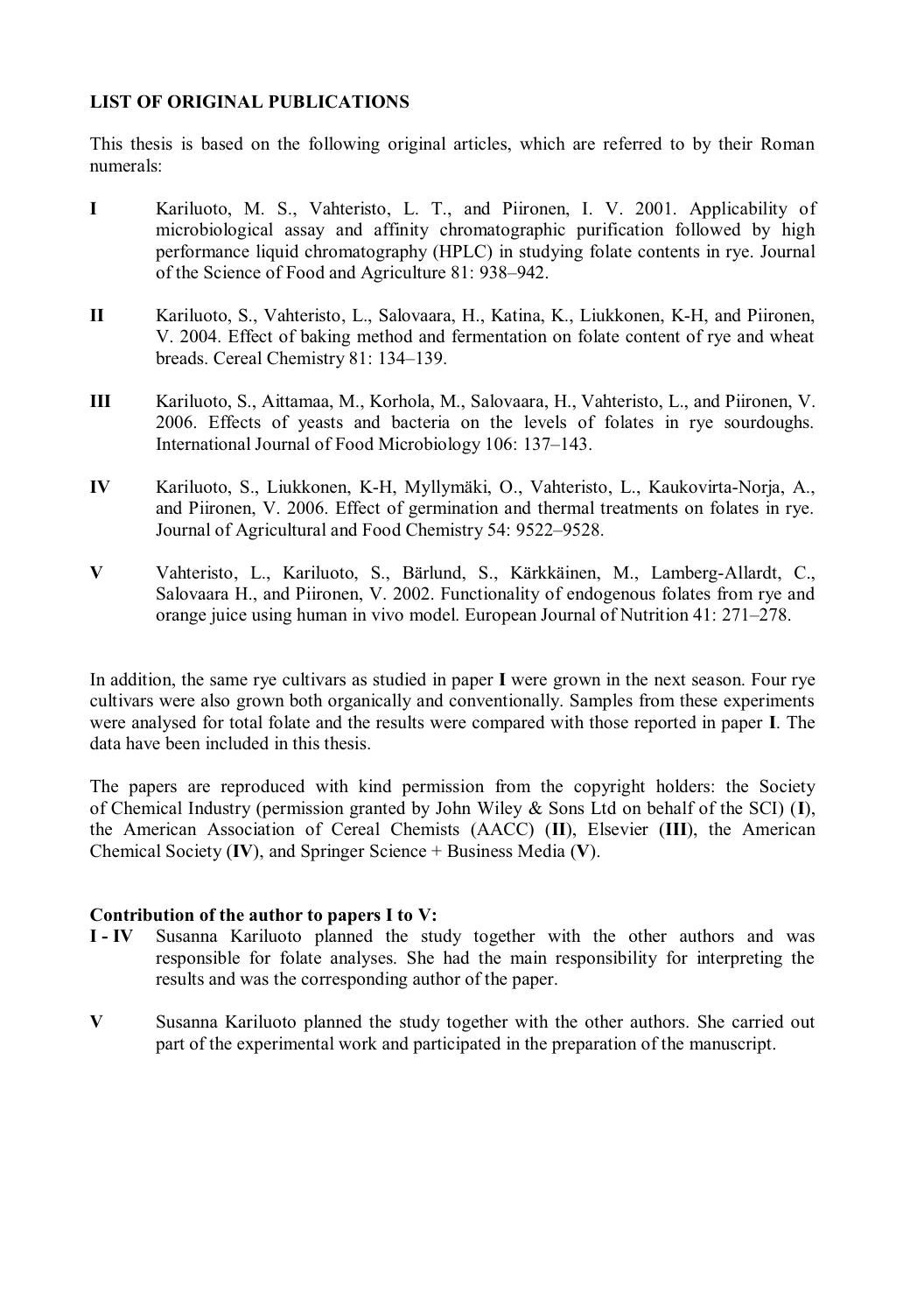## **LIST OF ABBREVIATIONS**

| <b>AACC</b> International                | previously known as the American Association of Cereal Chemists |
|------------------------------------------|-----------------------------------------------------------------|
| <b>AOAC</b>                              | Association of Official Analytical Chemists                     |
| Ches                                     | 2-(N-cyclohexylamino)ethanesulfonic acid                        |
| <b>CRM</b>                               | certified reference material                                    |
| <b>CV</b>                                | coefficient of variation                                        |
| <b>DAD</b>                               | diode array detector                                            |
| <b>DFE</b>                               | dietary folate equivalent                                       |
| DM                                       | dry matter                                                      |
| <b>ELISA</b>                             | enzyme linked immunosorbent assay                               |
| em                                       | emission                                                        |
| <b>EPBA</b>                              | enzyme protein binding assay                                    |
| ex                                       | excitation                                                      |
| <b>FAO</b>                               | Food and Agriculture Organization of the United Nations         |
| FBP                                      | folate binding protein                                          |
| <b>FDA</b>                               | U.S. Food and Drug Administration                               |
| FL                                       | fluorescence                                                    |
| <b>FSA</b>                               | Food Standards Agency                                           |
| <b>FW</b>                                | fresh weight                                                    |
| Hcy                                      | homocysteine                                                    |
| Hepes                                    | N-(2-hydroxyethyl)piperazine-N'-2-ethanesulfonic acid           |
| <b>HK</b>                                | hog kidney conjugase                                            |
| <b>HPLC</b>                              | high-performance liquid chromatography                          |
| <b>INFOODS</b>                           | <b>International Network of Food Data Systems</b>               |
| <b>IUPAC</b>                             | International Union of Pure and Applied Chemistry               |
| LC-MS                                    | liquid chromatography – mass spectrometry                       |
| MA                                       | microbiological assay                                           |
| <b>MTHFR</b>                             | methylenetetrahydrofolate reductase                             |
| <b>NTD</b>                               | neural tube defect                                              |
| <b>RDA</b>                               | recommended daily allowance                                     |
| <b>RIA</b>                               | radioimmunoassay                                                |
| <b>RNI</b>                               | reference nutrient intake                                       |
| <b>RPBA</b>                              | radio protein binding assay                                     |
| <b>SAH</b>                               | S-adenosyl homocysteine                                         |
| <b>SAM</b>                               | S-adenosyl methionine                                           |
| <b>SAX</b>                               | strong anion exchange                                           |
| <b>SPE</b>                               | solid phase extraction                                          |
| <b>TYMS</b>                              |                                                                 |
| <b>USDA</b>                              | thymidylate synthase<br>U.S. Department of Agriculture          |
|                                          |                                                                 |
| UV<br><b>WHO</b>                         | ultraviolet<br>World Health Organisation                        |
|                                          |                                                                 |
| H <sub>4</sub> folate                    | tetrahydrofolic acid                                            |
| 5-CH <sub>3</sub> -H <sub>4</sub> folate | 5-methyltetrahydrofolic acid                                    |
| 10-HCO-H <sub>2</sub> folate             | 10-formyldihydrofolic acid                                      |
| 10-HCO-PGA                               | 10-formylfolic acid                                             |
| 5-HCO-H <sub>4</sub> folate              | 5-formyltetrahydrofolic acid                                    |
| PGA                                      | folic acid                                                      |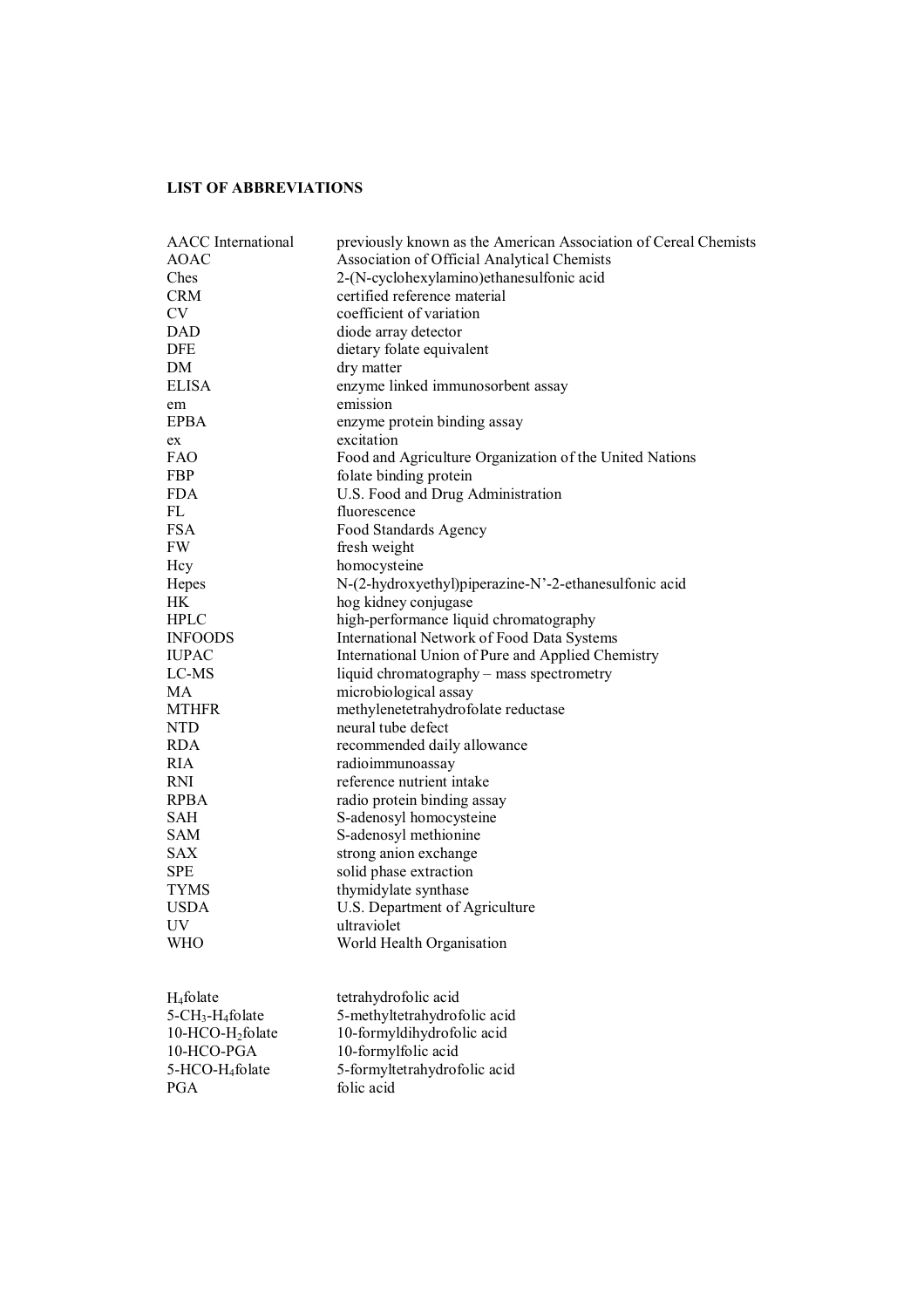## **CONTENTS**

## ABSTRACT

PREFACE

## LIST OF ORIGINAL PUBLICATIONS

## LIST OF ABBREVIATIONS

## 1. INTRODUCTION

## 2. LITERATURE REVIEW

- 2.1 Nomenclature and chemistry of folates
- 2.2 Folate nutrition
	- 2.2.1 Functions
	- 2.2.2 Absorption and bioavailability
	- 2.2.3 Health impacts
	- 2.2.4 Recommendations and intake
	- 2.2.5 Fortification
- 2.3 Folate in cereals
	- 2.3.1 Folate content of cereals and cereal products
	- 2.3.2 Effect of processing on cereal folates
- 2.4 Determination of folates in food
	- 2.4.1 Sample extraction and enzyme treatments
	- 2.4.2 Microbiological assay
	- 2.4.3 Ligand-binding methods
	- 2.4.4 Chromatographic assays
- 3. OBJECTIVES OF THE STUDY
- 4. MATERIALS AND METHODS
	- 4.1 Study design and sampling
		- 4.1.1 Variation in folate contents in rye (I)
		- 4.1.2 Effect of processing on folates in rye (II–IV)
		- 4.1.3 Functionality of endogenous folates *in vivo* (V)
	- 4.2 Folate analysis
		- 4.2.1 Calibrants
		- 4.2.2 Extraction and tri-enzyme treatment
		- 4.2.3 Microbiological assay (MA)
		- 4.2.4 Affinity chromatographic purification
		- 4.2.5 High-performance liquid chromatography (HPLC)
		- 4.2.6 Method validation and quality assurance

## 5. RESULTS

- 5.1 Validity of the analytical methods
	- 5.1.1 Affinity chromatography and HPLC
	- 5.1.2 Recovery studies and analysis of certified reference materials (CRMs)
	- 5.1.3 Proficiency tests
- 5.2 Folates in rye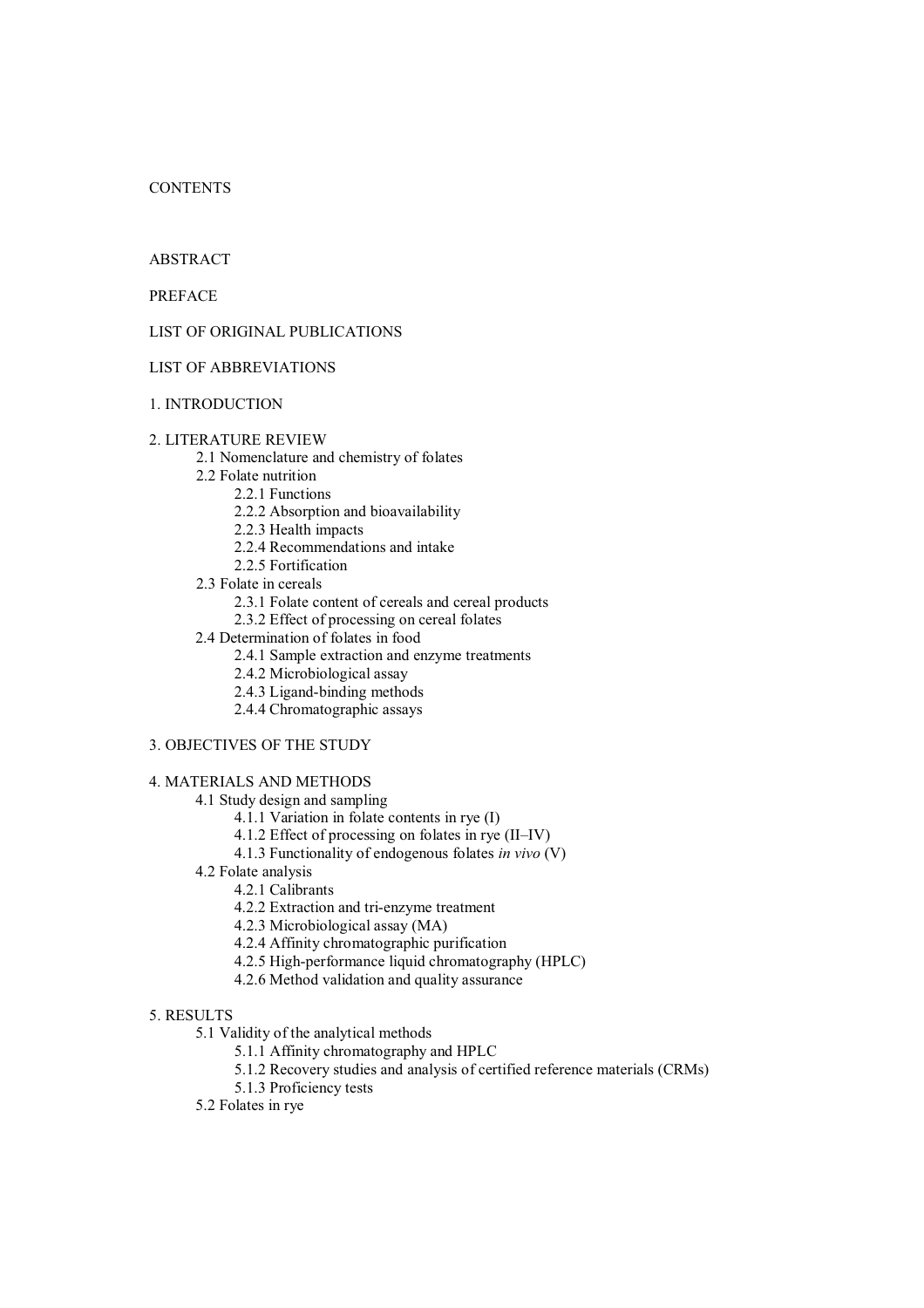- 5.2.1 Folates in rye grains (I)
- 5.2.2 Fermentation and baking (II)
- 5.2.3 Yeasts and lactic acid bacteria in sourdough fermentation (III)
- 5.2.4 Germination and thermal processing (IV)
- 5.3 Bioavailability of endogenous folates *in vivo* (V)

## 6. DISCUSSION

- 6.1 Evaluation of the chosen methods for folate analysis in cereals
	- 6.1.1 Laboratory proficiency
	- 6.1.2 Comparison between the HPLC and microbiological methods
- 6.2 Folates in rye
	- 6.2.1 Folates in rye grains (I)
	- 6.2.2 Effect of fermentation and baking on folates (II–III)
	- 6.2.3 Effect of germination and thermal processing on folates (IV)
- 6.3 Bioavailability of endogenous folates (V)
- 6.4 Overview of the potential for enhancement of folate content

## 7. CONCLUSIONS AND RECOMMENDATIONS

## 8. REFERENCES

## ORIGINAL PUBLICATIONS I–V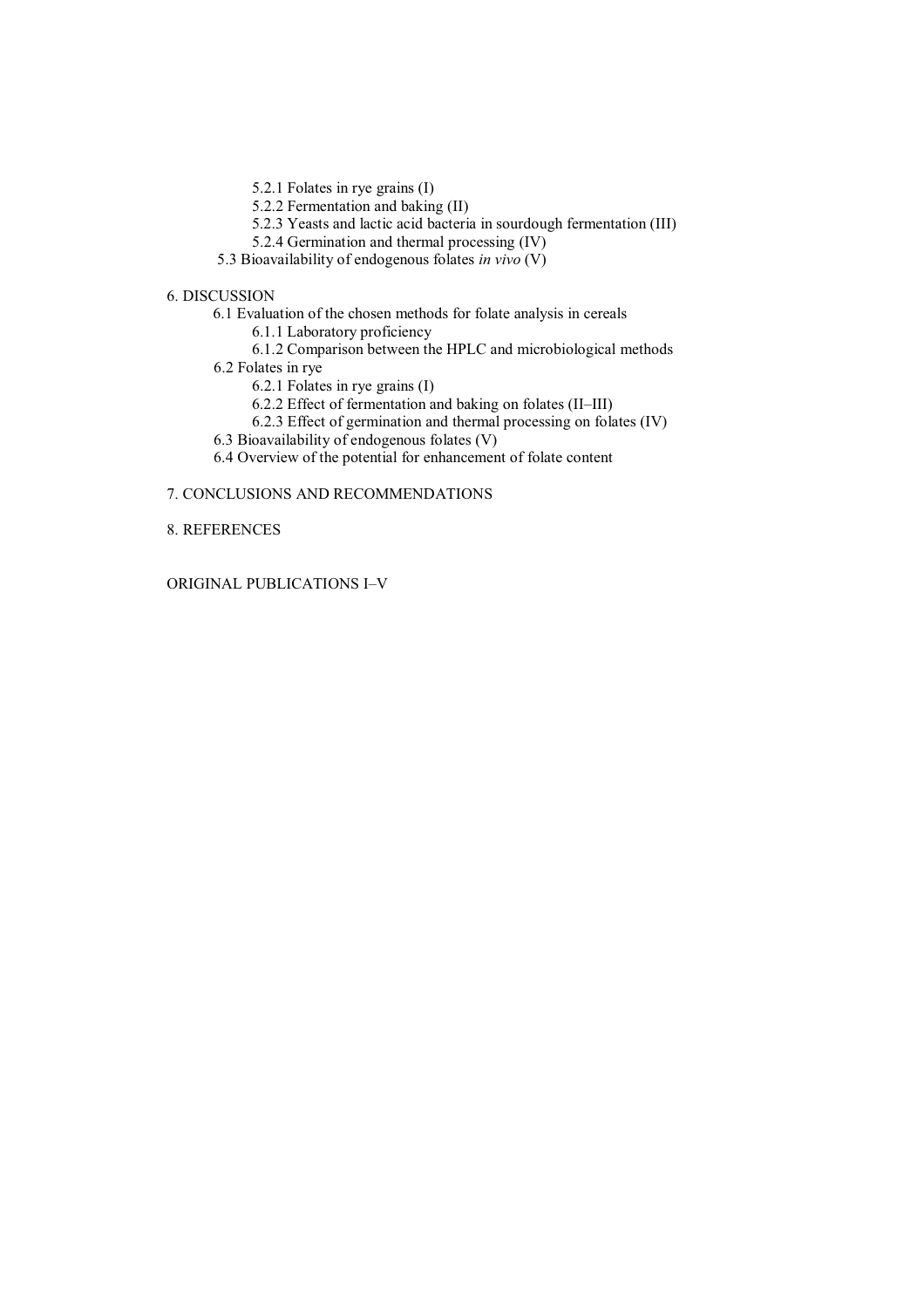#### **1. INTRODUCTION**

In 1931 Dr. Lucy Wills successfully used yeast extract to treat macrocytic anaemia prevalent in pregnant Indian patients (Wills, 1931). Yeast contained the same antianaemia factor that was isolated from spinach in 1941, and the factor received the name folic acid after the Latin word folium, meaning leaf. Folate compounds belong to the vitamin B group, and folate is a generic term referring to derivatives of folic acid.

Megaloblastic anaemia is still a common consequence of folate deficiency, but recently more attention has been given to the effect of folate on preventing foetal neural tube defects (NTD). Folic acid supplementation is efficient in preventing the occurrence of NTDs (MRC Vitamin Study Research Group, 1991), but since NTDs develop during the first four weeks of pregnancy, prevention should be started before conception. Folate functionality is nowadays of great interest for several other reasons. Folate decreases plasma homocysteine, which has been proposed as a risk factor for cardiovascular disease (Boushey et al., 1995), ischemic heart disease, and stroke (Homocysteine Studies Collaboration, 2002). However, recent re-evaluation has revealed that the association of homocysteine with cardiovascular disease may be weaker than previously believed (B-Vitamin Treatment Trialists' Collaboration, 2006) but the role of homocysteine as a risk factor for stroke is more pronounced (Wang et al., 2007). Interestingly, plasma homocysteine seems to be a risk factor also for dementia and Alzheimer's disease (Seshadri et al., 2002). Dietary folate intake has been shown to be inversely associated with the risk of cardiovascular disease and stroke (Bazzano et al., 2002). Adequate folate intake also protects against colorectal cancer (Giovannucci et al., 1995). This said, the effect of folate on carcinogenesis may be of dual nature, depending on the dose, the folate form, and the timing (Sanderson et al., 2007).

Folate in food exists as various vitamers differing in oxidation status and single carbon substituents, and with a variable number of glutamyl residues. The labile nature of folate, differences in stabilities of vitamers, and low concentration levels make reliable analysis challenging. The properties of the food matrix also have to be addressed. Perhaps the most commonly used method in food folate analysis is microbiological assay, which provides a single figure, total folate, representing the sum of all folate derivatives. However, since vitamers differ in their chemical characteristics and possibly in their bioavailability, it is important to examine folate vitamer distribution. High-performance liquid chromatographic (HPLC) methods have been developed for this purpose, but the lack of specific purification methods has hindered effective use of HPLC. Affinity chromatography has been used with good results for purifying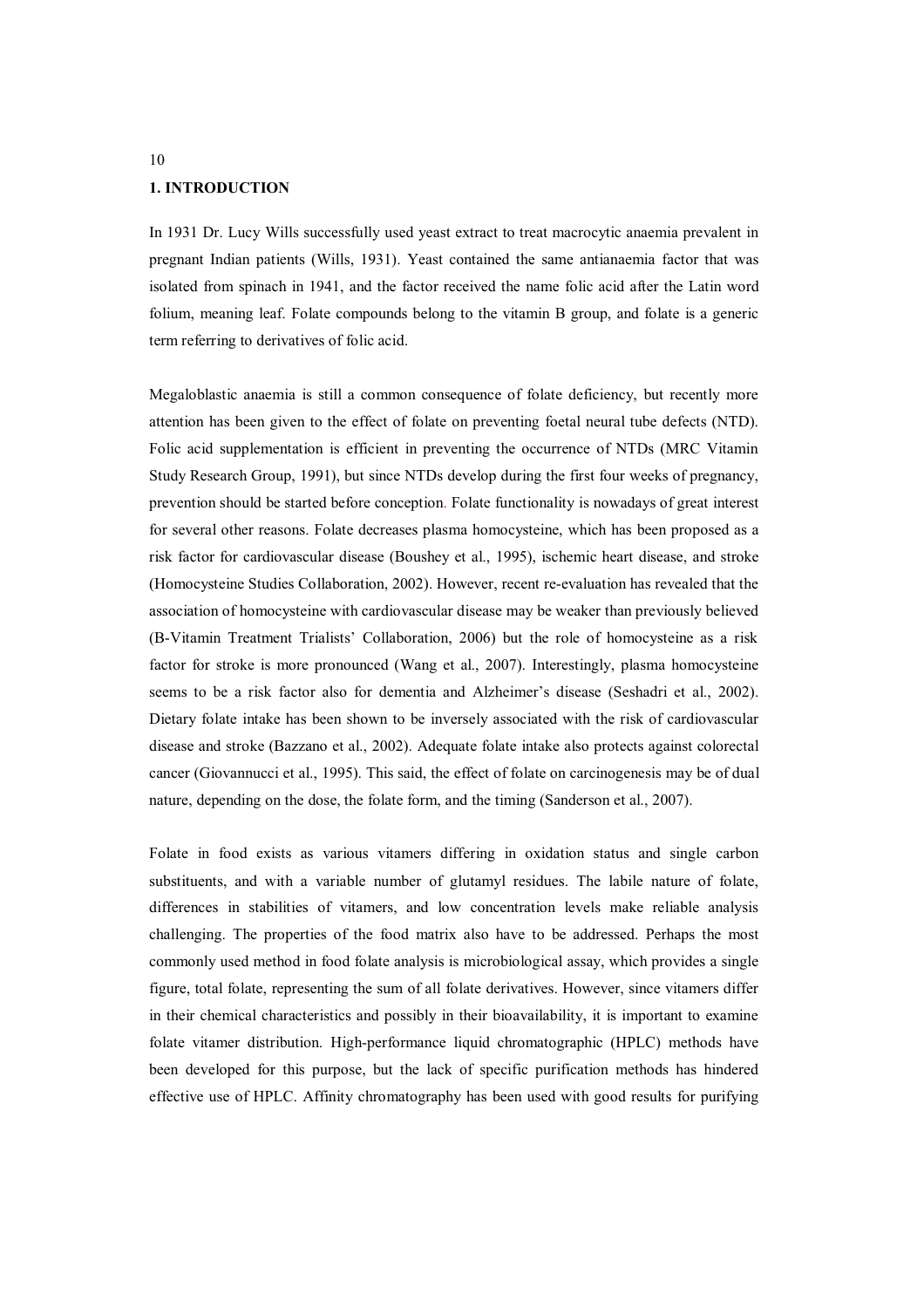and concentrating sample extracts (Seyoum and Selhub, 1993; Pfeiffer et al., 1997; Konings, 1999). Nevertheless, information about natural folate vitamers in food and especially in cereals is still scarce.

The average daily intake of folate among the Finnish population falls below recommendations. The main sources of dietary folate are bread and cereals, contributing over one third to the daily intake of folate (Männistö et al., 2003). Rye is the most significant single source of folate, providing approximately 11% of its daily intake (Laurinen, 2000). Most rye is consumed as rye bread baked from wholemeal flour. Consumers consider rye a healthy choice, and indeed, consumption of whole grain has been associated with a reduced risk of several chronic diseases. Processing is a prerequisite for the consumption of whole grain rye, and it may either negatively or positively affect folate contents. There is evidence that folate levels can be raised by means of selecting high-folate raw materials or applying certain bioprocesses (Liukkonen et al., 2003). However, studies conducted with rye are rare: germination studies have mainly been conducted with barley (Jägerstad et al., 2005), baking studies with wheat (Keagy et al., 1975), and fermentation studies with dairy products (Crittenden et al., 2002). Little is known about the effects of processing on rye. In countries such as Finland, where mandatory folic acid fortification is not practised and voluntary fortification is very limited, enhancement of natural folate contents could provide a means to improve the folate status of the population.

Bioavailability of food folate is not well understood and estimates of the bioavailability of endogenous food folate compared to folic acid vary markedly. Approximately 50% bioavailability has been reported for endogenous food folates (Hannon-Fletcher et al., 2004), but in some studies this figure has been up to 80% (Winkels et al., 2007). Moreover, considering the importance of cereals in the daily intake of folate, data on the bioavailability of cereal folates are surprisingly scarce. Fenech et al. (1999) reported good bioavailability of folate in wheat aleurone flour, and some studies have investigated the bioavailability of folic acid as a fortificant in cereal matrix (e.g. Witthöft et al., 2006).

The first part of this thesis consists of a literature review focusing on the role of folate in human nutrition, the characteristics of folate in cereals, and the determination of food folate. The second part reviews the experimental section of the study. HPLC and microbiological methods were first optimised and validated for the cereal matrix and these methods were then applied to study folate contents in rye cultivars and processed rye. Finally, a human intervention study was conducted to investigate the bioavailability of rye folate.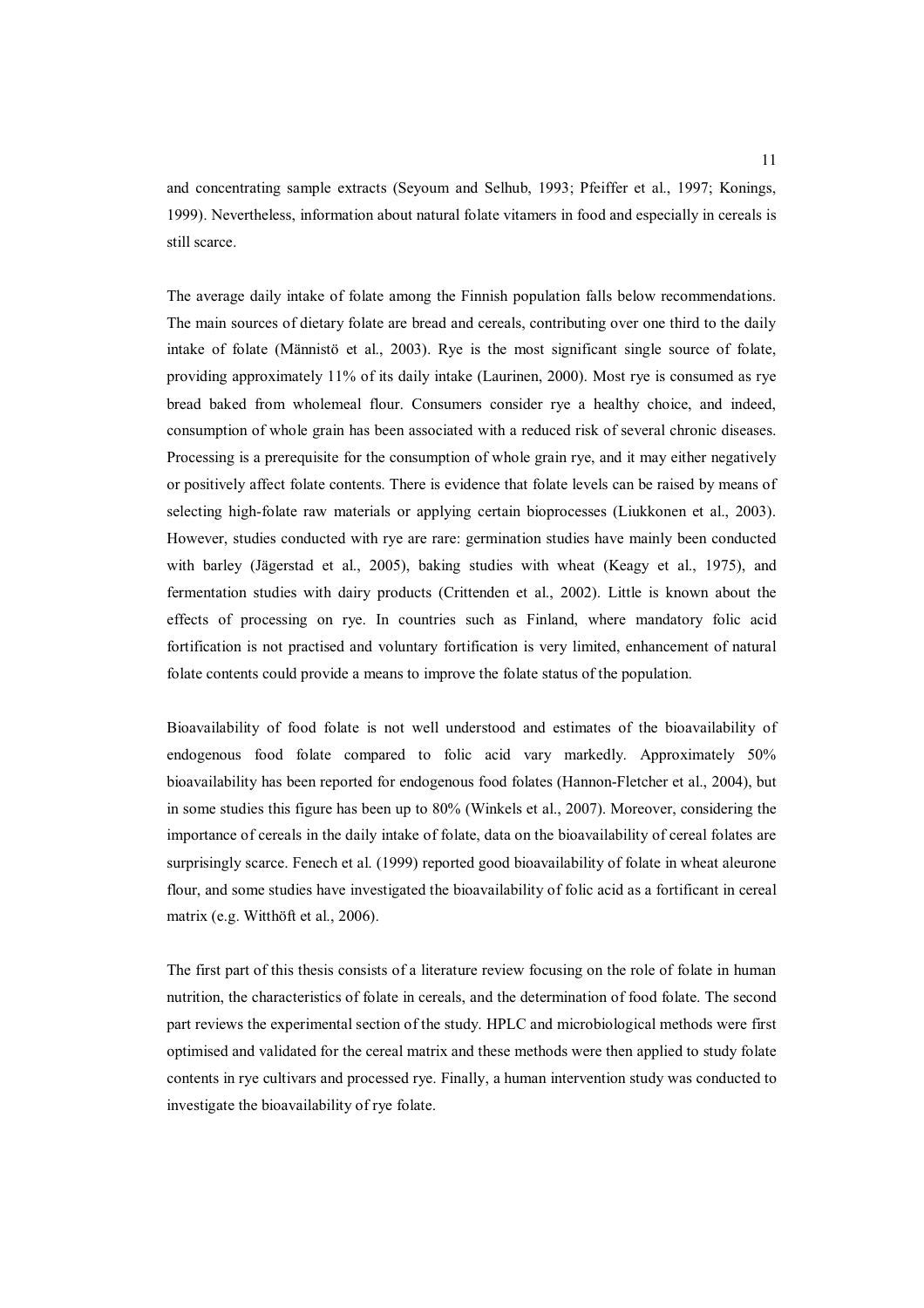#### **2. LITERATURE REVIEW**

#### **2.1 Nomenclature and chemistry of folates**

Folate is a generic term for compounds exhibiting similar chemical characteristics and biological activity to folic acid. The basic structure of folate is comprised of 2-amino-4-hydroxy-6 methylpterin (pteridine ring) linked through a methylene bridge to para-aminobenzoate which is conjugated with one or several L-glutamic acid residues with  $\gamma$ -peptide linkage (Figure 1).

a)



pteroylmonoglutamic acid (folic acid)

b)



polyglutamyl tetrahydrofolates

| <b>Vitamer</b>                 | $\mathbf{R}_1$ |        | $\mathbf{R}_2$ |
|--------------------------------|----------------|--------|----------------|
| tetrahydrofolate               | -H             |        | -H             |
| 5-methyltetrahydrofolate       | $-CH3$         |        | -H             |
| 5-formyltetrahydrofolate       | -HCO           |        | -H             |
| 10-formyltetrahydrofolate      | -H             |        | -HCO           |
| 5,10-methylenetetrahydrofolate |                | $-CH2$ |                |
| 5,10-methenyltetrahydrofolate  |                | $-CH=$ |                |

Figure 1. Structures of a) folic acid, and b) polyglutamyl tetrahydrofolates.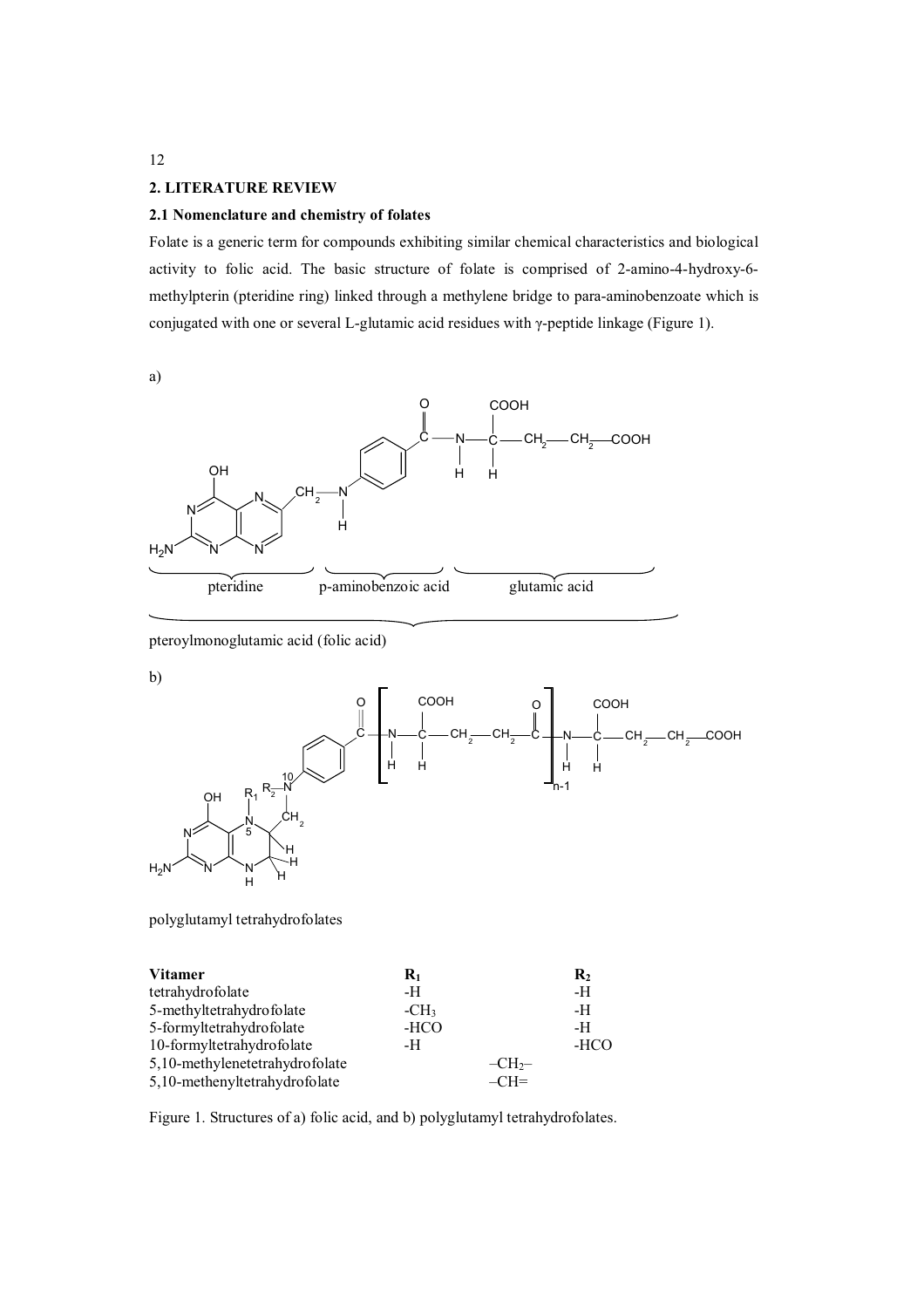Chemically-related compounds within the same vitamin family with comparable metabolic activities may be called vitamers (Combs, 1992). As regards folate, differences at three sites of the structure result in a large number of chemically-related species. Firstly, the pteridine ring can be fully oxidized (as in folic acid), partially reduced at the 7,8-position (H<sub>2</sub>folate), or fully reduced. According to the recommendations of IUPAC, the reduced 5,6,7,8 tetrahydropteroylglutamic acid is called tetrahydrofolate and is abbreviated as  $H_4$ folate (Blakley, 1988). Secondly, tetrahydrofolate can be substituted at the  $N^5$  or  $N^{10}$  position to form 5-methyl, 5-formyl, 5-formimino, and 10-formyl derivatives. In addition,  $N^5$  and  $N^{10}$  can be bridged to form 5,10-methylene and 5,10-methenyl derivatives. Thirdly, the number of glutamyl residues varies greatly. Folates *in vivo* exist mainly as folylpolyglutamates that cannot pass membranes easily and may thus be the main coenzyme forms intracellularly. Many enzymes show greater affinity to folylpolyglutamates than to monoglutamates, and the length of the glutamyl side chain may regulate the flux of one-carbon units to different biochemical reactions (Schirch and Strong, 1989). There are two chiral centres in the fully reduced folates, the  $C^6$  atom in the pteridine moiety and the  $\alpha$ -C atom in the glutamyl moiety. The natural diastereoisomeres of H<sub>4</sub>folate, 5- $CH_3-H_4$ folate, and 5-HCO-H<sub>4</sub>folate are [6S,  $\alpha S$ ] diastereoisomeres, whereas the naturally occurring forms of 10-HCO-H<sub>4</sub>folate, 5,10-CH<sub>2</sub>-H<sub>4</sub>folate, and 5,10-CH<sup>+</sup>-H<sub>4</sub>folate are [6R,  $\alpha S$ ] diastereoisomeres.

All folates are sensitive to light. However, susceptibility to oxidative degradation varies: folic acid, the form used for fortification and in the pharmaceutical industry, is more resistant to oxidative stress than reduced folate forms (Hawkes and Villota, 1989). Substitution to the  $N^5$  or  $N^{10}$  position increases the stability so that the order of stability in aqueous solutions is 5-HCO-H<sub>4</sub>folate > 5-CH<sub>3</sub>-H<sub>4</sub>folate > 10-HCO-H<sub>4</sub>folate > H<sub>4</sub>folate (Eitenmiller and Landen, 1999). Oxidative cleavage leads to biologically inactive compounds (Gregory, 1996).

In addition to the folate form, the rate of degradation depends on pH, temperature, the buffer, and the presence of catalysts (e.g. trace elements) or antioxidants/reducing agents (Gregory, 1989). Depending on the pH, interconversions between folate forms are also possible. For instance, 10-HCO-H4folate is prone to oxidation and is easily converted to 10-HCO-PGA and  $10-HCO-H<sub>2</sub>$ folate (Robinson, 1971; Maruyama et al., 1978), and 5-CH<sub>3</sub>-H<sub>4</sub>folate is oxidised to  $5-\text{CH}_3-\text{H}_2$ folate (Maruyama et al., 1978). At mildly acidic pH  $5,10-\text{CH}_2-\text{H}_4$ folate is readily dissociated to H4folate, and in acidic conditions, 5-HCO-H4folate and 10-HCO-H4folate form 5,10-CH<sup>+</sup>-H<sub>4</sub>folate (Pfeiffer et al., 1997). Although several factors affecting folate stability have been recognised, knowledge of folate stability in complex systems such as foods is still limited.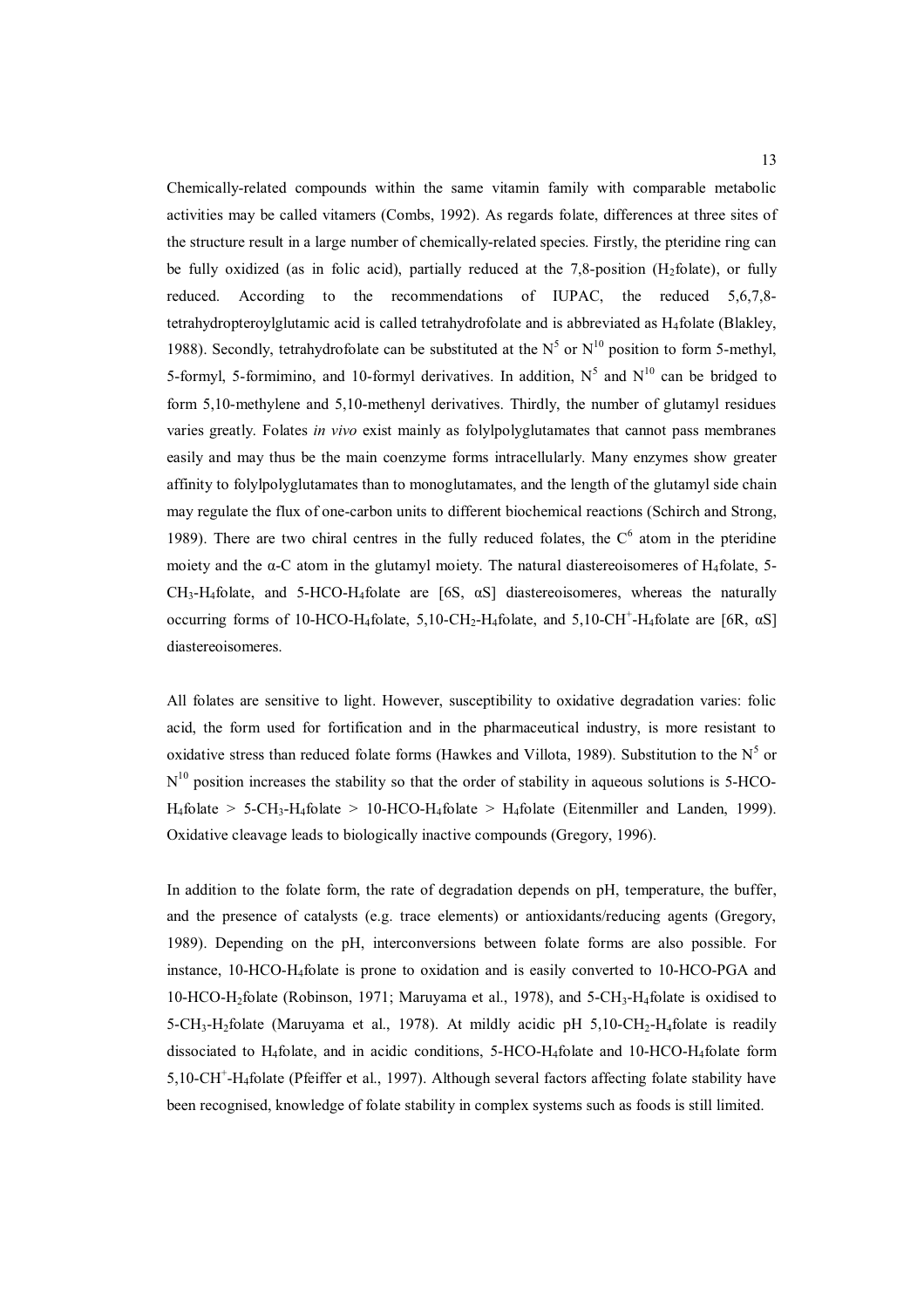#### **2.2 Folate nutrition**

## **2.2.1 Functions**

Folate coenzymes function in various biosynthetic reactions that involve transfer of one-carbon units with different oxidation states. A one-carbon unit can be attached to either  $N^5$  or  $N^{10}$ position or it can form a methylene or methenyl bridge between  $N^5$  and  $N^{10}$ .

Folates are needed in the biosynthesis of DNA and RNA through the nucleotide synthesis cycle and in the metabolism of amino acids through the methylation cycle (Figure 2). The methylation balance (SAM/SAH) is an important control point of many other reactions, such as methylation of DNA, and phospholipid and neurotransmitter synthesis (Wagner, 1995). Synthesis of H4folate from 5-CH<sub>3</sub>-H<sub>4</sub>folate is catalysed by a vitamin  $B_{12}$ -dependent enzyme, methionine synthase. If  $B_{12}$  is lacking (for instance, due to pernicious anaemia), a functional folate deficiency may occur, which leads to accumulation of  $5\text{-CH}_3\text{-H}_4$  folate and homocysteine (Hcy). Synthetic folic acid is reduced to H4folate without the functions of methylenetetrahydrofolate reductase (MTHFR) and methionine synthase; its utilisation does not require vitamin  $B_{12}$ . Folic acid may thus mask the haematological clinical signs of vitamin  $B_{12}$  deficiency.



| Hcy        | $=$ homocysteine                    | <b>SAM</b>           | $=$ S-adenosyl methionine               |
|------------|-------------------------------------|----------------------|-----------------------------------------|
| Met        | $=$ methionine                      | <b>SAH</b>           | $=$ S-adenosyl homocysteine             |
| Ser        | $=$ serine                          | X                    | $=$ compound to be methylated           |
| Gly        | $=$ glycine                         | $X$ -CH <sub>3</sub> | $=$ methylated compound                 |
| <b>PLP</b> | $=$ pyridoxal-5'-phosphate          | <b>MTHFR</b>         | $=$ methylenetetrahydrofolate reductase |
| SHMT       | $=$ serine hydroxymethyltransferase | <b>MS</b>            | $=$ methionine synthase                 |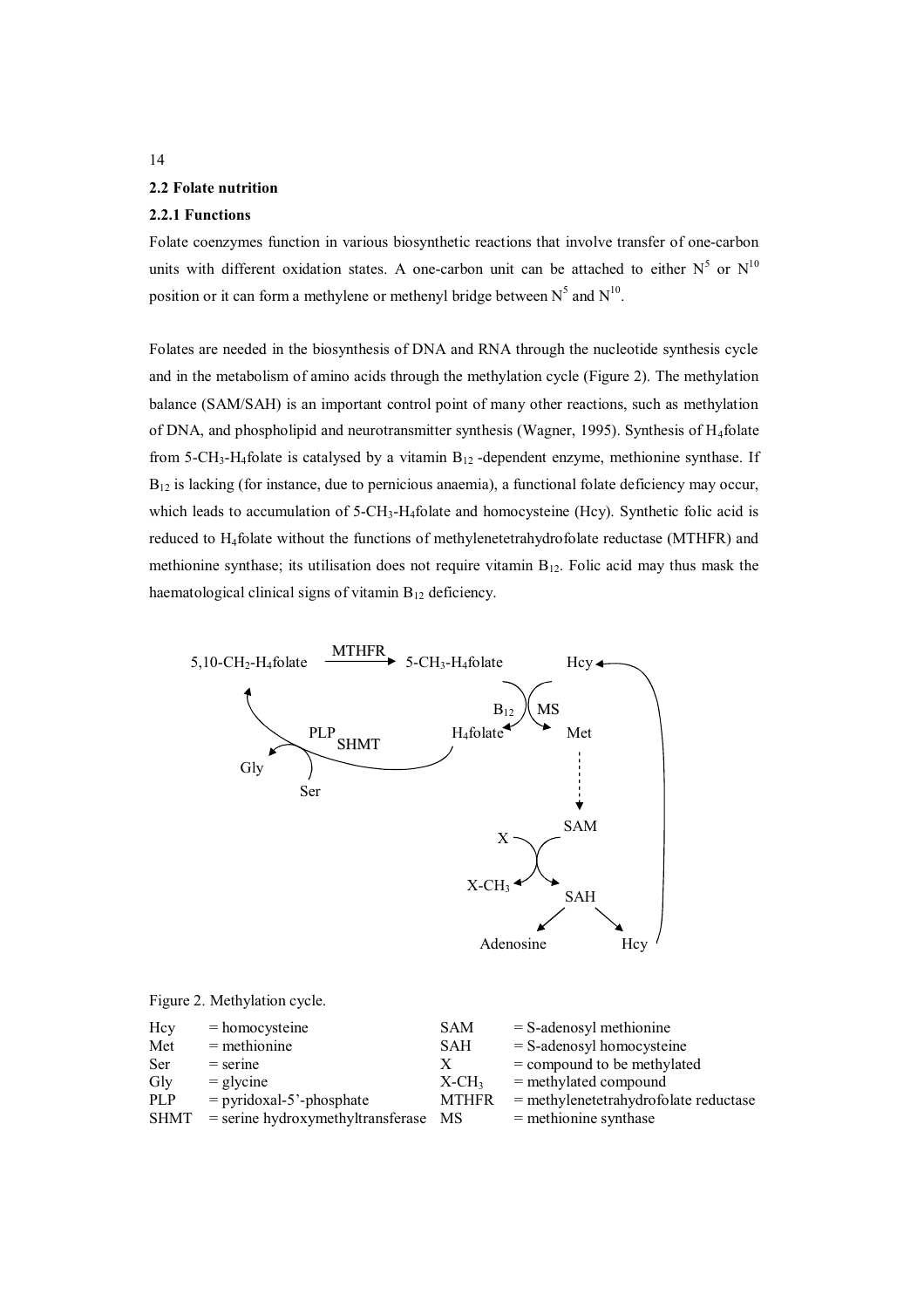#### **2.2.2 Absorption and bioavailability**

Folate bioavailability is mainly determined by the extent of absorption in the jejunum. Folate polyglutamates need to be hydrolyzed with Ȗ-glutamyl hydrolase in the mucosa before absorption (Chandler et al., 1986). Monoglutamyl folates are absorbed mainly in jejunum by an active carrier-mediated, pH-dependent mechanism. At high concentrations a non-saturable diffusion-mediated transport dominates (Gregory, 2001). There are also high-affinity FBP folate receptors but their expression in small intestine is neglible. Recently, Qiu et al. (2006) identified a new proton-coupled folate transporter that, unlike the reduced folate carrier, is mutated in folate malabsorption patients.

After absorption folates are reduced to tetrahydro derivatives and methylated in the mucosal cells before entering the hepatic portal vein although it has been proposed that for folic acid the liver is the initial site of metabolism (Wright et al., 2007). Approximately 10 to 20% of the circulating  $5-\text{CH}_3\text{-H}_4$  folate is retained by the liver (first pass effect). Folate undergoes a notable enterohepatic circulation and slow turnover with an estimated half-life of 100 days for the major folate pool (Gregory, 1995).

Several genetic variants in enzymes controlling folate absorption, transport and metabolism can have a significant effect on folate status and health (Gregory et al., 2005). For instance, Mitchell et al. (1997) estimated that at least 46% of the variation in red blood cell folate is due to genetic variance. Health-related and lifestyle factors also affect folate bioavailability. Some drugs such as anticonvulsants, cancer chemotherapeutic agents, and sulphasalazine (Bailey, 1988) as well as high chronic alcohol use and smoking (van den Berg et al., 2001) are known to affect folate metabolism and status. Folate absorption can also be impaired by inflammation or damage in the gastro-intestinal tract (Gregory, 1997).

Animal bioassays, mainly with rats, have been widely used to evaluate the bioavailability of folate (e.g. Clifford et al., 1991). However, their relevance has been questioned as knowledge on differences in folate deconjugation between animal species and humans has accumulated. In addition, basal diets differ from human diets both in their composition and matrix (Gregory, 2001). *In vitro* methods have been used to study potential inhibitors of the brush border hydrolase, and results have predicted a potential for reduced bioavailability (Gregory, 2001). An interesting approach to *in vitro* studies is the use of a simulated, dynamic gastro-intestinal tract in order to estimate the bioaccessibility of food folate (the fraction released from the food matrix and available for absorption) (Verwei et al., 2003).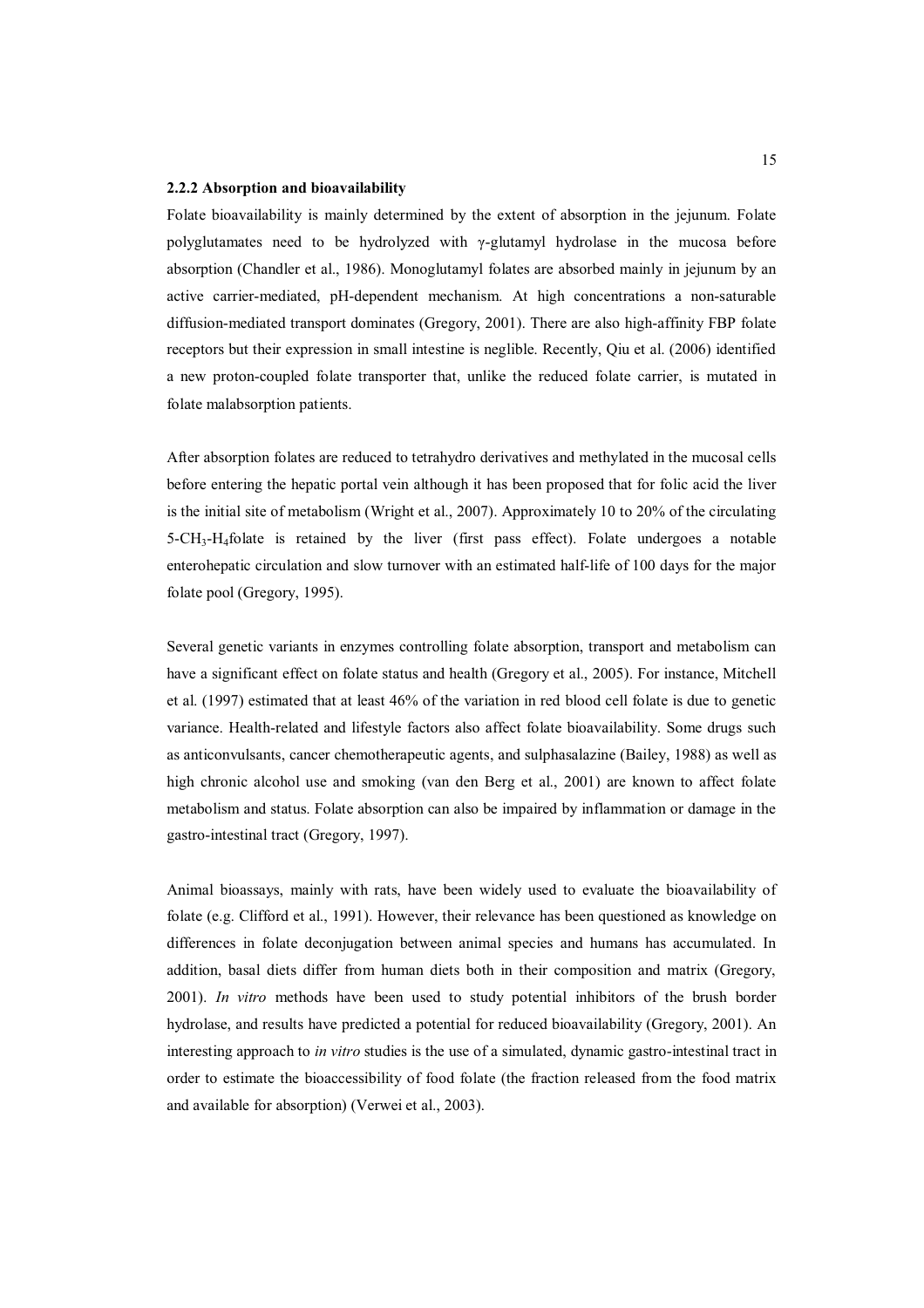In human volunteers, short-term studies with plasma folate or urinary excretion measurements are used to evaluate the bioavailability of dietary or supplemental folate. Reliable estimation of the response of plasma folate – the area under the curve (AUC) – requires several blood samples along a sufficient monitoring time. The sensitivity of the methods remains a problem: only foods/supplements with relatively high folate contents ( $>$ 300  $\mu$ g/dose) can be assessed (Gregory, 2001). Folic acid is often used as the reference folate to determine the relative absorption of folate in test foods. However, Wright et al. (2005) recently showed that the kinetics of folic acid differ from those of other folates, and a significant fraction of folic acid may enter the portal circulation unaltered. In long-term protocols the folate status is reflected by changes in plasma folate, plasma homocysteine, and red cell folate concentrations – often in this order. The main advantage of long-term studies is that they are suitable for examining the bioavailability of the compound as a part of the diet. Folate bioavailability studies conducted with ileostomy volunteers (e.g. Konings et al., 2002; Witthöft et al., 2006) have further advantages, as they lack the interfering effect of microbial folate synthesis in the colon.

Stable isotope methods have also been used in folate bioavailability studies (Gregory et al., 1990a; Rogers et al., 1997; Finglas et al., 2002). Isotopic methods are specific and sensitive provided that the analytical method in measurement of the labeled tracer is accurate and that there is no loss of label during metabolism and analysis.

Estimates of the bioavailability of natural folates vary notably. Approximately 50% bioavailability of naturally-occurring folate forms relative to folic acid has been reported (Sauberlich et al., 1987; Hannon-Fletcher et al., 2004). However, higher estimates of 60 to 98%, have also been achieved (Brouwer et al., 1999a; Winkels et al., 2007). According to several human studies the bioavailability of folate polyglutamates is in the range of 50 to 80% relative to that of monoglutamates (Gregory et al., 2005), but equivalent bioavailabilities have also been determined (Wei et al., 1996). Much research has concentrated on the potential inhibition of brush border conjugase inhibitors. Organic acids have inhibited conjugase *in vitro* (Bhandari and Gregory, 1990; Wei and Gregory, 1998). Dietary fibre sources have in most cases had no adverse effect on folate bioavailability (Gregory, 1997). Interestingly, it has been proposed that non-starch polysaccharides may actually promote microbial folate synthesis and improve the folate status in human (Houghton et al., 1997).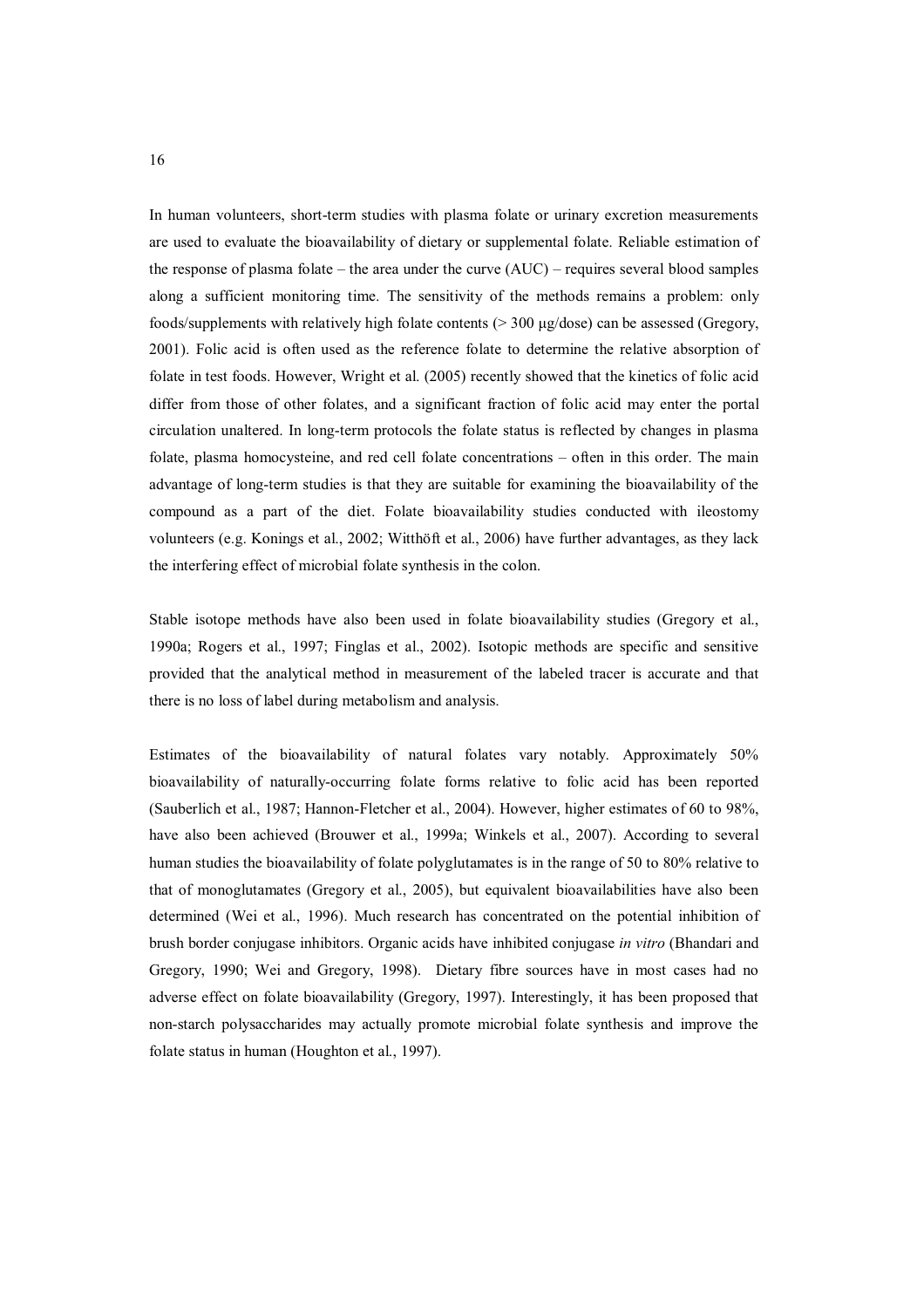The food matrix, cellular structure, and the chemical instability of tetrahydrofolates in the gastrointestinal tract can also affect the bioavailability of folate (Seyoum and Selhub, 1998). In spinach the bioavailability of folate was better if the spinach matrix was disrupted (van het Hof et al., 1999). Binding to folate-binding proteins may protect folates and stabilise them (Jones and Nixon, 2002) but opposite results have also been achieved, especially for folic acid (Verwei et al., 2004; Witthöft et al., 2006).

#### **2.2.3 Health impacts**

Considering the crucial role that folate has in many biochemical reactions related to normal growth and cell differentiation, it is quite understandable that suboptimal intake of folate may lead to severe consequences. On the other hand, sufficient intake of folate has been shown to offer protection against certain diseases. Perhaps the most common but nowadays less discussed consequence of folate deficiency is megaloblastic anaemia, which is caused by the disruption of red blood cell formation and is characterised by abnormally large red blood cells.

Sufficient folate intake is especially important during pregnancy and has important implications for maternal, foetal and neonatal health. Folate especially decreases the risk of neural tube defects (NTDs). NTDs are classified into spina bifida (opening in the vertebral column protecting the spinal cord), anencephaly (absence of a major portion of the brain and skull), and encephalocele (a hernia of part of the brain and the meninges). NTDs occur during the first four weeks of pregnancy when neural plate closes and forms the neural tube. There is genetic variation in NTD prevalence. In Finland, the total prevalence of spina bifida and anecephaly in 1993–2004 was on average 7.4 cases/10 000 pregnancies per year, which is relatively low compared to other European populations (Stakes, 2006).

The mechanism underlying NTD is not well understood, but it is thought to be related to the reduced production of methionine, S-adenosylmethionine and nucleotides. Folic acid supplementation is efficient in preventing both the occurrence and recurrence of NTD (MRC Vitamin Study Research Group, 1991; Czeizel and Dudas, 1992). Folate absorption tends to be lower than normal among women with an NTD-affected pregnancy (Neuhouser et al., 1998; Boddie et al., 2000). Interestingly, Taparia et al. (2007) presented a hypothesis that homocysteinylation of the folate receptor may be associated with the formation of autoantibodies against the folate receptor, inhibiting the transport of folate to the embryo. In addition, a common polymorphism of the 5,10-methylenetetrahydrofolate reductase gene (MTHFR) – thermolabile C677T – may increase the risk of NTD, but the evidence is not consistent (van der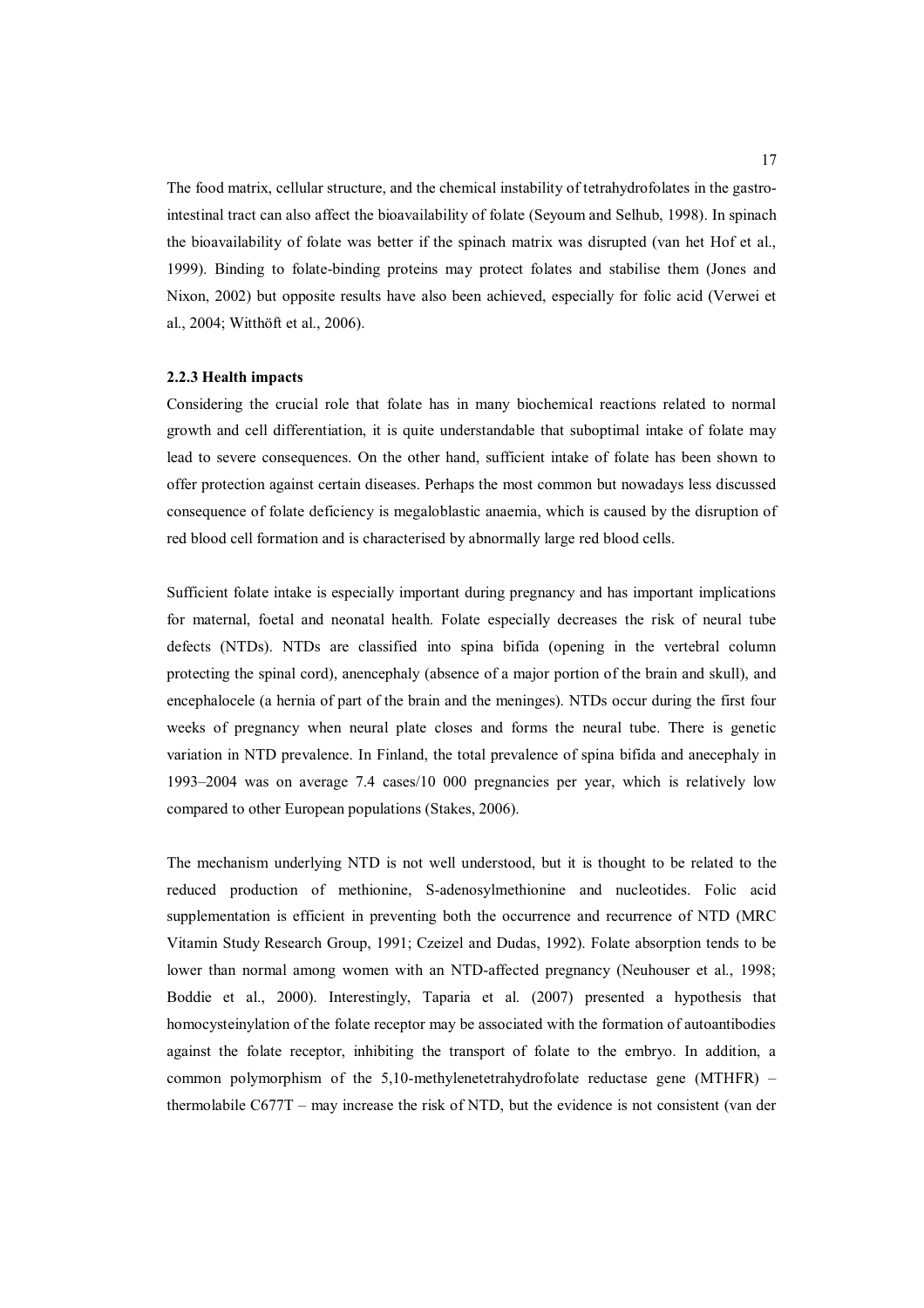Put et al., 1997; Molloy et al., 1998). The homozygous genotype C677TT is associated with lower folate and higher homocysteine levels than other variants of the MTHFR gene. Thus, some population subgroups may need an increased intake of folate.

Dietary folate is independently and inversely associated with the risk of cardiovascular disease and stroke (Bazzano et al., 2002). Folate administration decreases elevated plasma homocysteine, which in several studies and meta-analyses has been proposed as a risk factor for cardiovascular disease (Boushey et al., 1995; Wald et al., 2002), ischemic heart disease, and stroke (Homocysteine Studies Collaboration, 2002). However, there is ongoing debate over whether homocysteine is causally related to cardiovascular disease or whether it is merely a cause or a marker of an unfavourable status underlying vascular disease or folate deficiency. Recent evaluation of the randomised trials has casted doubts over the role of homocysteine as a risk factor for cardiovascular disease (B-Vitamin Treatment Trialists' Collaboration, 2006). In addition, Bazzano et al. (2006) concluded in their meta-analysis of randomised controlled trials that folic acid supplementation did not reduce risk for cardiovascular disease nor all-cause mortality among participants with a history of vascular disease. On the other hand, homocysteine is now more clearly viewed as a risk factor for stroke. Indeed, the U.S. mandatory folic acid fortification program accelerated the decline in stroke mortality (Yang et al., 2006), and a recent meta-analysis showed that folic acid supplementation reduced the risk of stroke by 18% (Wang et al., 2007).

The mechanism by which homocysteine could induce vascular disease, and a specific cut-off point for homocysteine concentration as regards cardiovascular disease have not been confirmed. Thus, estimates of the amount of folate needed for an optimum plasma homocysteine concentration vary considerably. Often the recommended levels of folate cannot even be reached by a normal, healthy diet. Wald et al. (2001a) recommended a daily dosage of 800 µg folic acid in order to prevent ischemic heart disease, whereas Ward et al.  $(1997)$  concluded that 200  $\mu$ g supplemental folic acid per day was as effective in lowering plasma homocysteine as 400 µg per day. Brouwer et al. (1999a; 1999b) found that both supplemental folic acid  $(250 \mu g$  per day) and additional dietary folate  $(350 \mu g$  per day) were able to significantly reduce plasma homocysteine concentrations. Venn et al. (2002) reported that additional 100 µg of folic acid/day given as fortified breakfast cereal was as effective in reducing homocysteine concentration as higher levels, up to 300 µg per day.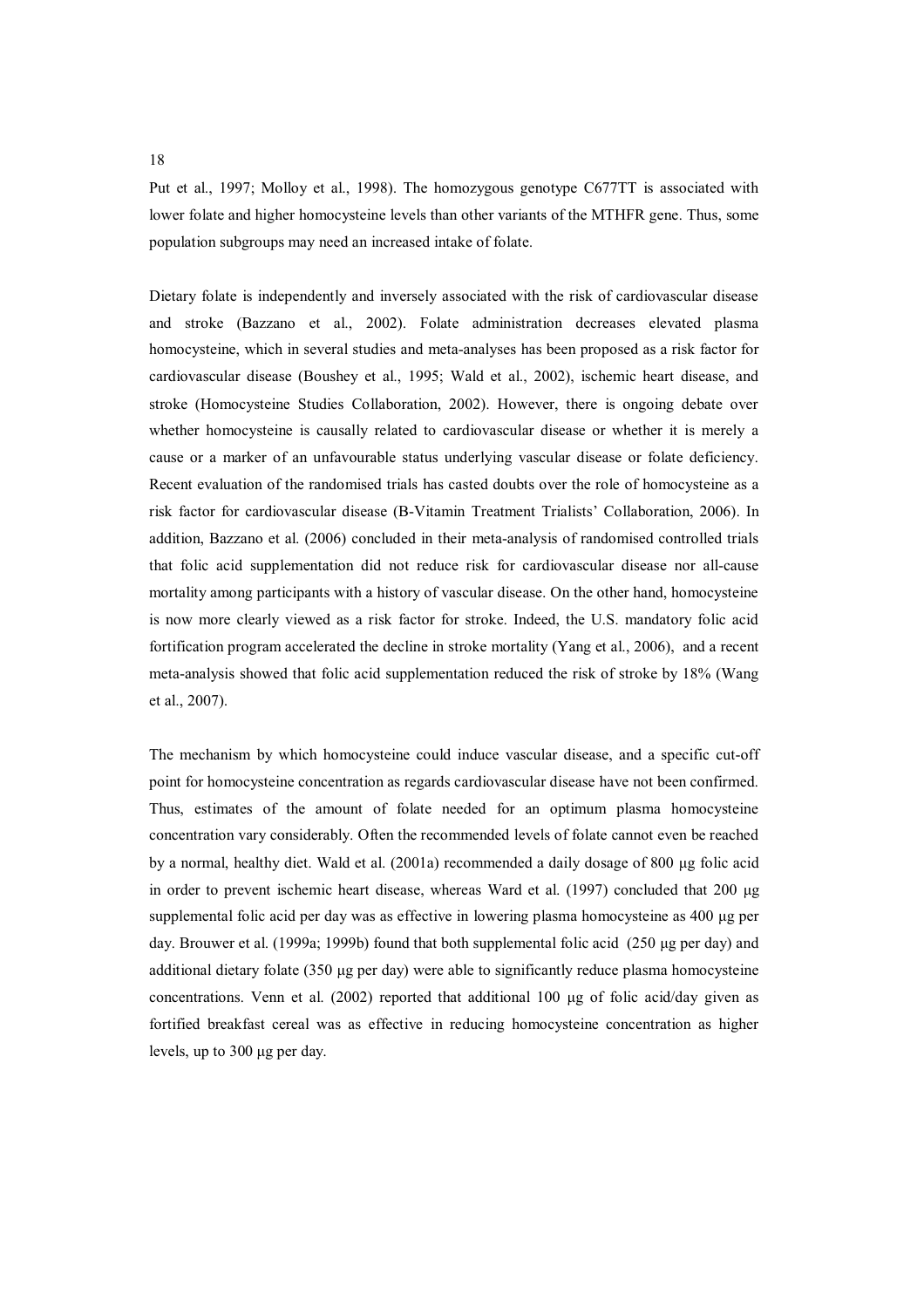The higher the starting homocysteine level is, the greater is the response to folate administration (Ward et al.,1997; Schorah et al., 1998). In addition, some genotypes, such as C677TT variant of MTHFR (Molloy et al., 1997; Silaste et al., 2001; Ashfield-Watt et al., 2002; Fohr et al., 2002) and TYMS 3/3 variant of thymidylate synthase (Trinh et al., 2002), modulate homocysteine and folate responses to supplemental and dietary folate. Individuals with C677TT genotype have a higher risk of coronary heart disease, particularly when their folate status is low (Klerk et al., 2002). Hyperhomocysteinaemia is also more common in elderly populations, which thus may need higher folate intakes in order to significantly decrease the risk of cardiovascular diseases (Rydlewicz et al., 2002). In Finland the prevalence of mild hyperhomocysteinaemia is 11% of the population (Alfthan et al., 2002). Among the Finnish population a low dietary intake of folate has been associated with a higher risk of acute coronary events (Voutilainen et al., 2001). High homocysteine concentrations have been shown to result in an elevated risk of stroke and cardiovascular disease mortality, whereas high serum folate levels decrease the risk of stroke and acute coronary events (Voutilainen et al., 2004; Virtanen et al., 2005).

High folate intake may decrease the risk of certain cancers. Interestingly, folate antagonists, methotrexate derivatives, are used in chemotherapy to prevent the replication and growth of cancer cells. Folate-related mechanisms in carcinogenesis include for instance the hypomethylation of DNA, miscorporation of uridylate for thymidylate in DNA, chromosome fragility and diminished DNA repair, and secondary choline deficiency (Mason, 1995). However, folate seems to have dual modulatory effects on carcinogenesis depending on the dose, the form of folate, and the timing of folate administration (Sanderson et al., 2007). For instance, Van Guelpen et al. (2005) found that low plasma folate concentration may protect against colorectal cancer, whereas a high intake of folate (attributable to supplemental folic acid) has been associated with an increased risk for breast cancer among postmenopausal women (Stolzenberg-Solomon et al., 2006).

Evidence for the protective effect of folate is strongest for colorectal cancer. Lashner et al. (1989) reported an inverse relationship between folate intake and the risk of colorectal adenomas or cancer in a case-control study. Large, prospective studies have also been able to demonstrate the protective effect of a sufficient folate intake against colorectal cancer (Giovannucci et al., 1995, 1998). In addition, there are some evidence that consumption of foods containing folate protect against pancreatic and oesophageal cancers (WCRF, 2007). However, the evidence for other cancer types is inconsistent. Folate may affect the risk of uterine cervical cancer (Butterworth et al., 1992) and breast cancer (Freudenheim et al., 1996). Cancers of the lungs and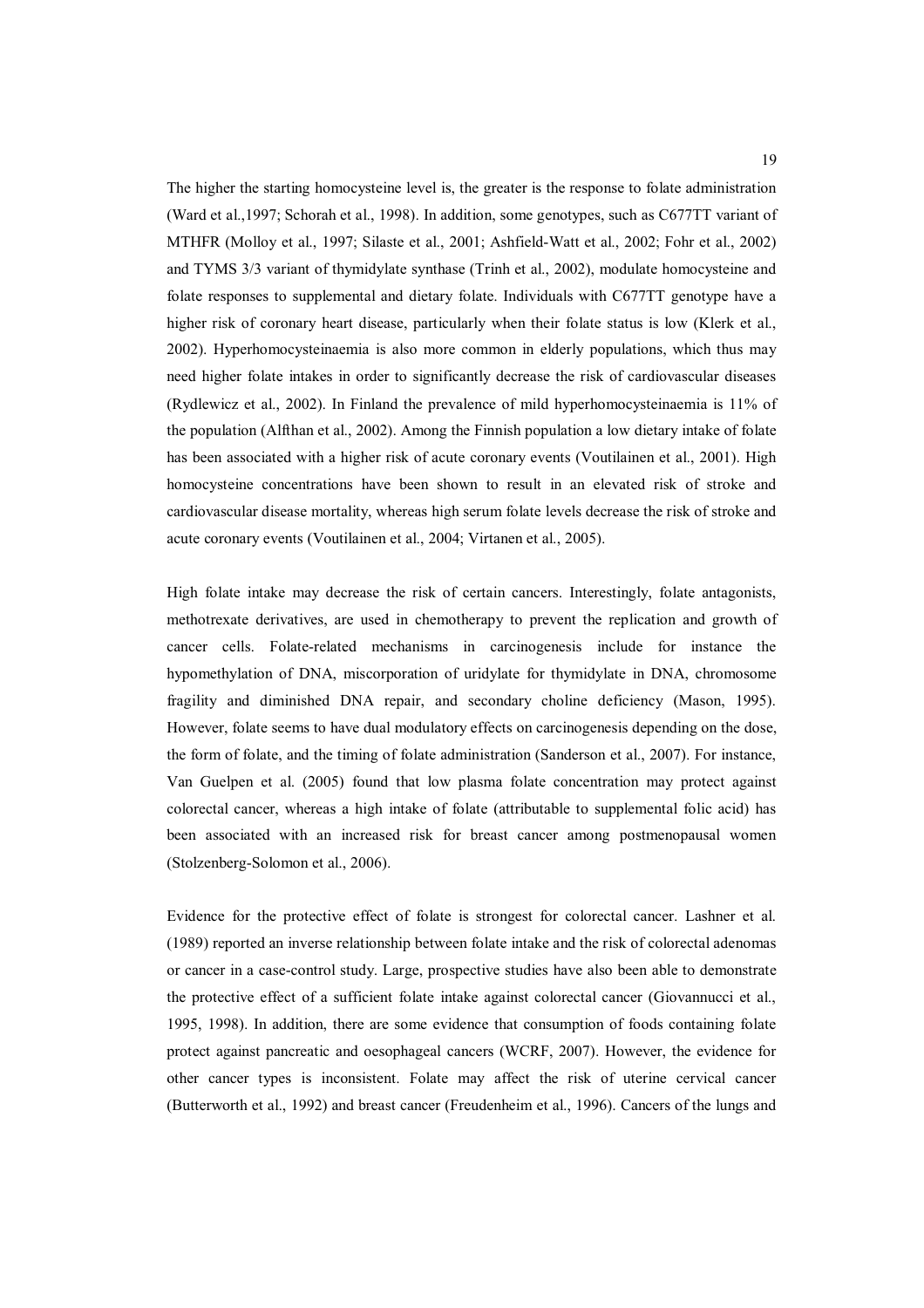brain have also been associated with poor folate status (Choi and Mason, 2000). Carcinogenesis seems to be modulated by gene-nutrient interactions. The thermolabile C677T variant of MTHFR may decrease the risk of colorectal cancer, depending on the folate status (Ma et al., 1997; Slattery et al., 1999), but increase the risk of endometrial cancer (Esteller et al., 1997).

Several other health benefits have recently aroused interest. In their large study with a long follow-up period, Seshadri et al. (2002) observed that plasma total Hcy was an independent risk factor for the development of dementia and Alzheimer's disease. However, this has not been confirmed universally (Ariogul et al., 2005). Ravaglia et al. (2005) stated that both elevated plasma Hcy and folate deficiency independently predict dementia and Alzheimer's disease, but argued whether the folate deficiency was rather a consequence of the decline in dietary habits among dementia patients. There are also indications that additional folate might improve agerelated immune functions (Kemp et al., 2002; Field et al., 2006); however, human studies are still scarce. The effects may be different for dietary folate and folic acid supplements: unmetabolised folic acid in serum has been found to be inversely associated with natural killer cell cytotoxicity (Troen et al, 2006).

#### **2.2.4 Recommendations and intake**

Folate requirements change in the course of life due to physiological changes. In addition, as mentioned earlier, certain variants of key enzymes in folate and homocysteine metabolism can modulate the response of individuals to supplemental or food folate. The bioavailability of folate from different food sources also varies. Thus, converting a minimum requirement for folate into dietary recommendations is complicated.

In Finland the recommended daily intake of folate for adults is  $300 \mu g$ . Women of reproductive age have a recommended a daily intake of  $400 \mu$ g (NNC, 2005). In Nordic recommendations the recommended intake of folate for pregnant and lactating women is  $500 \mu g$  (NNR, 2004); however, this recommendation has not been included in Finnish national nutritional recommendations since the problems caused by folate deficiency are rare and the higher level would have required a recommendation for the use of folic acid supplements. Table 1 presents some folate recommendations.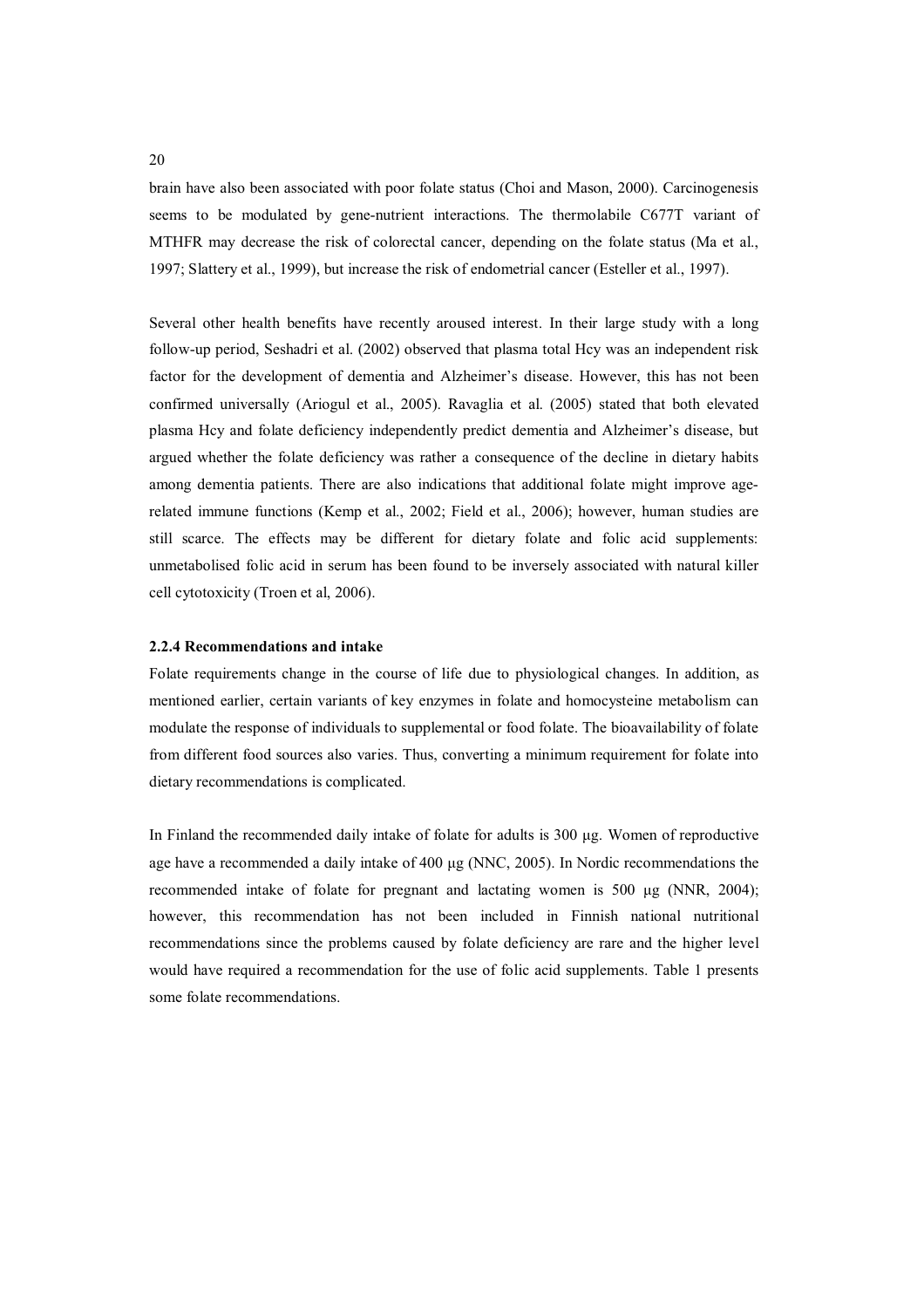|                                                    | Nordic countries<br>(NNR, 2004) | <b>United States</b><br>(Food and<br>Nutrition Board,<br>1998)<br>Recommended<br>daily allowance<br>(RDA, as DFE <sup>a</sup> ) | United Kingdom<br>(Department of<br>Health, 1991;<br><b>2000</b> )<br>Reference<br>nutrient intake<br>(RNI)                     | FAO/WHO,<br>2004 |
|----------------------------------------------------|---------------------------------|---------------------------------------------------------------------------------------------------------------------------------|---------------------------------------------------------------------------------------------------------------------------------|------------------|
| Adults<br>Women capable<br>of becoming<br>pregnant | 300<br>400                      | 400<br>400 folic acid<br>from<br>supplements or<br>fortified foods in<br>addition to food<br>folate                             | 200<br>400 folic acid<br>prior to<br>conception and<br>until $12^{th}$ week<br>of pregnancy;<br>medicinal or<br>food supplement | 400<br>400       |
| Pregnant women                                     | 500                             | 600 <sup>b</sup>                                                                                                                | 300                                                                                                                             | 600              |
| Lactating women                                    | 500                             | 500                                                                                                                             | 260                                                                                                                             | 500              |

Table 1. Recommendations for intake of dietary folate  $(\mu g / d a y)$ 

<sup>a</sup> Based on the estimated differences in the absorption of food folate and synthetic folic acid: 1 DFE (dietary folate equivalent)

 $= 1 \mu$ g food folate

 $= 0.6$  µg folic acid from fortified food or supplement consumed with food

 $= 0.5 \mu$ g supplemental folic acid consumed without food

<sup>b</sup> 400 µg folic acid from supplements or fortified foods in addition to intake of food folate

The estimated daily intake of folate among the Finnish population is lower than the recommended level, being  $273 \pm 122$  µg/day for men and  $224 \pm 98$  µg/day for women. Intakes fall below recommendations even when adjusted for energy intake. Folate intake is especially low in the youngest adult groups (Männistö et al., 2003). The folate intake is close to the mean folate intake in Europe, which is 291  $\mu$ g/day (197 to 326) for men and 247  $\mu$ g/day (168 to 320) for women (de Bree et al., 1997). However, comparing intakes between countries is challenging due to variations in the quality of the food database and the methods used in recording food intake.

Cereal products are the main sources of dietary folate in Finland (Figure 3): they contribute 43% of the daily intake of folate for men and 36% for women (Männistö et al., 2003).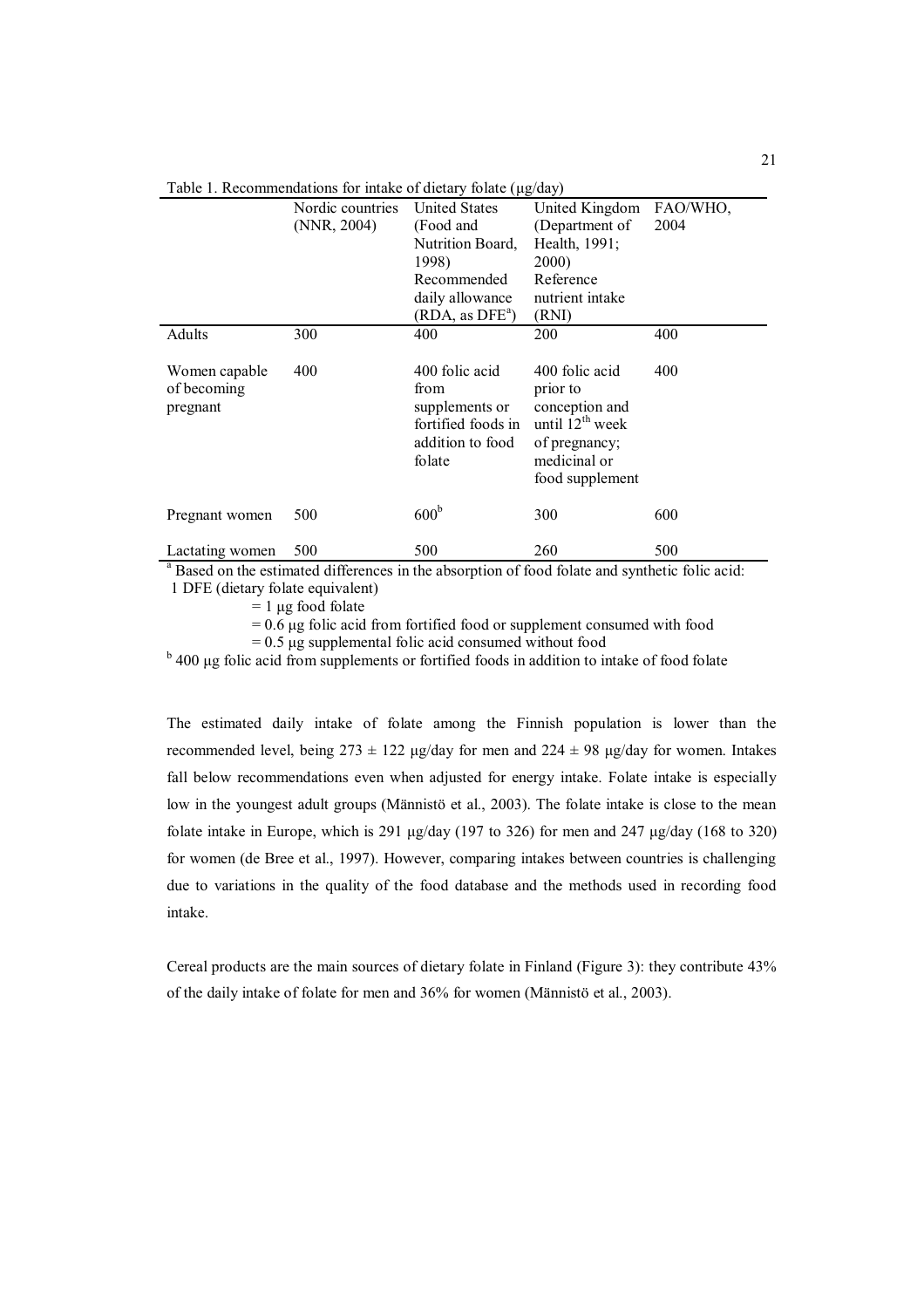

Figure 3. Contribution of different food groups to the folate intake among Finnish men and women (Männistö et al., 2003).

11%

dishes; 14%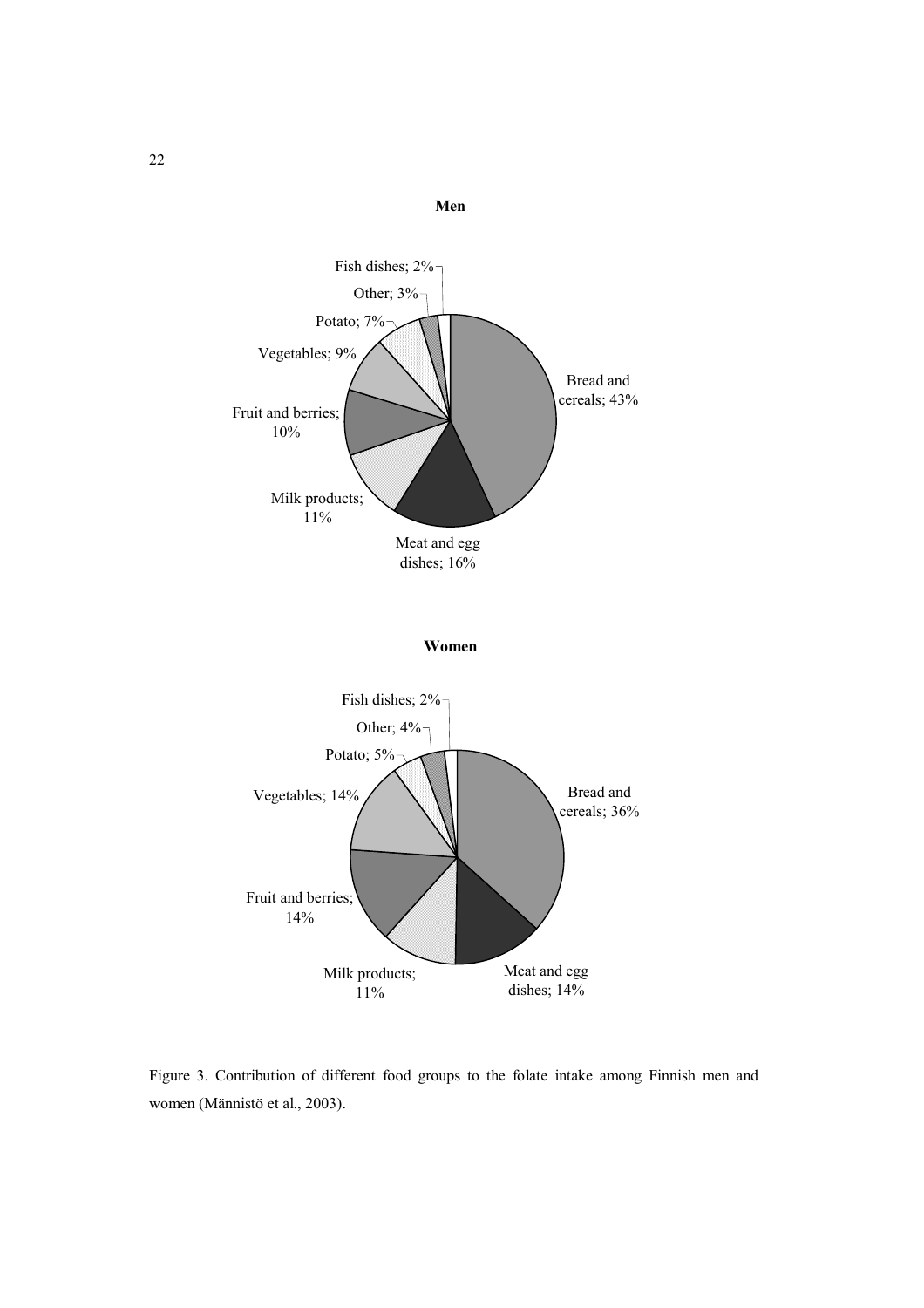Rye is the single most significant source of folate in the Finnish diet, with a contribution of 11% to the daily folate intake (Laurinen, 2000). Most rye is consumed as rye bread, which is typically baked using wholemeal rye flour and wheat flour. Pregnant women and women planning pregnancy are encouraged to consume more of foods that are good folate sources: whole grain products, fresh vegetables, and fruits and berries (Männistö et al., 2003).

#### **2.2.5 Fortification**

Folic acid fortification has been launched or considered in several countries, including the UK, Canada, Australia, New Zealand, Ireland, the Czech Republic, and Chile. The U.S. Food and Drug Administration (FDA) started a folic acid fortification programme on 1 January 1998, in order to reduce the number of NTD cases. The U.S. fortification programme, aimed at an additional intake of 100 µg folate/day, has improved the folate status assessed from plasma folate and homocysteine values and reduced the prevalence of NTD. The fortification program virtually eliminated folate deficiency and efficiently lowered plasma homocysteine in the U.S. population: the prevalence of low serum folate concentrations decreased from 16% before to 0.5% after fortification, and 79% of the population had plasma homocysteine concentrations below 9  $\mu$ mol/l (Pfeiffer et al., 2005). After the large initial increase in serum and red cell folate concentrations there was a slight decrease (Pfeiffer et al., 2007).

Honein et al. (2001) reported a 19% decline in the prevalence of NTD – less than the estimated 50%. The study of Williams et al. (2005) covered a longer period and characterised the differences among racial/ethnic groups. Williams et al. (2005) reported that the prevalence of spina bifida decreased 36% among Hispanic births and 34% among non-Hispanic white births but the decrease was only borderline statistically significant among black births. The decreases in the prevalence of anencephaly were 26% among Hispanic births and 29% among non-Hispanic white births. In order to obtain further decreases in the occurrence of NTD, increased fortification levels and encouragement of women to consume more folic acid have been suggested (Wald et al., 2001b; Brent and Oakley, 2005).

Fortification is in many respects an effective way to decrease NTD occurrence, since it results in a significant increase in folate intake from food sources without major dietary modifications. It also avoids the problem of poor compliance related to another commonly recommended strategy, supplementation with folic acid tablets. The proportion of unplanned pregnancies can be as high as 50%, which means that without fortification, in many cases the malformations may occur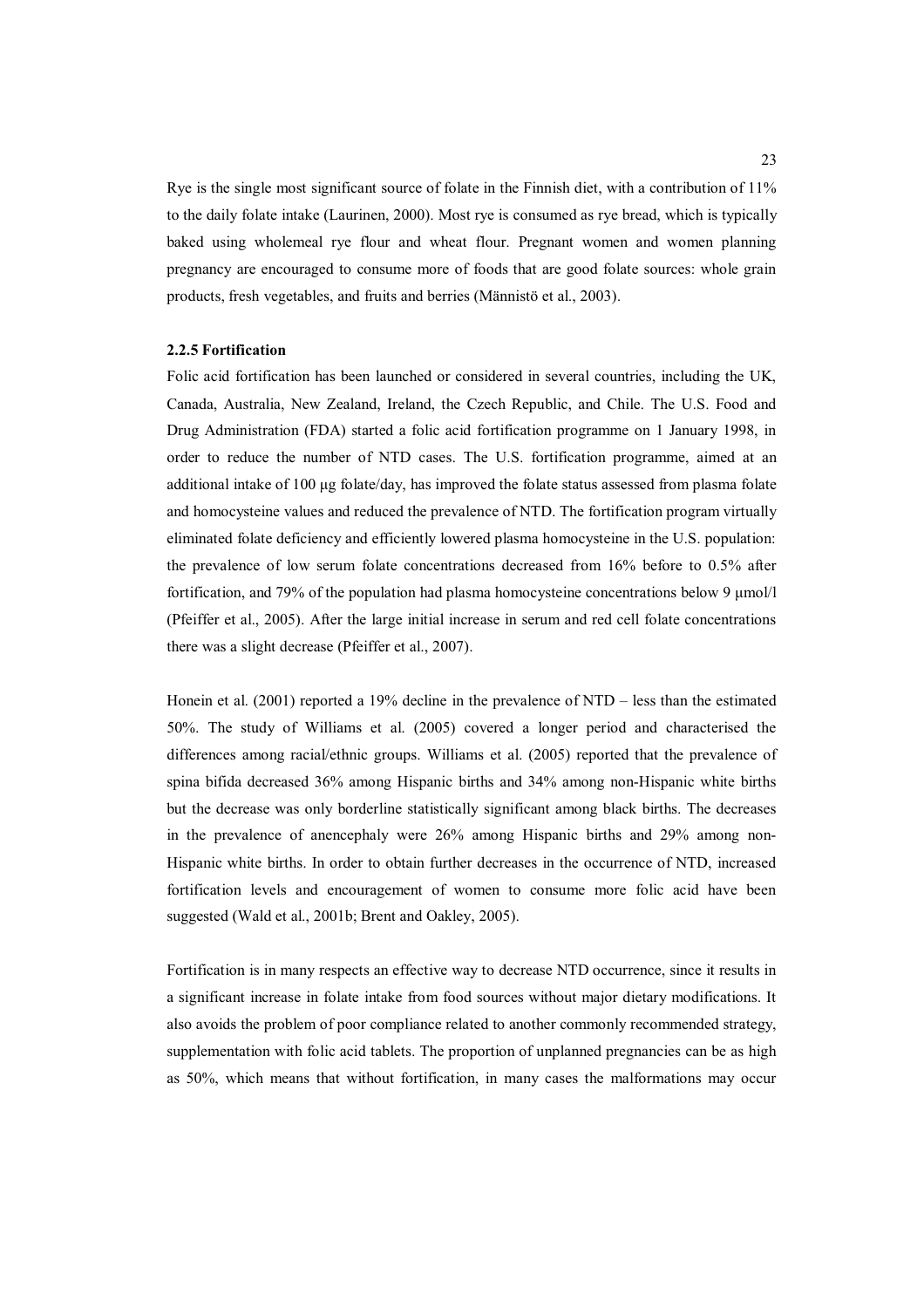24

before the pregnancy has been confirmed and sufficient folate intake secured (McNulty et al., 2000).

There are, however, concerns over the possible adverse effects of synthetic folic acid. Since the utilisation of folic acid does not require vitamin  $B_{12}$ , folic acid may prolong the diagnosis of  $B_{12}$ anaemia which continues to progress until irreversible neurological disorders occur. In addition, Stover and Garza (2002) raised the concern that excess folic acid may increase spontaneous abortions and increase the prevalence of the C677TT variant of the MTHFR gene. The thermolabile C677T variant of MTHFR is a risk factor for early pregnancy losses and may also affect the risk of some chronic diseases, particularly when associated with low dietary folate intake.

Biotransformation of folic acid is saturated in the region of 260 to 280 µg (Kelly et al., 1997) but regular intake of smaller doses may also result in the appearance of unmetabolised folic acid in serum (Wright et al., 2007). The long-term effects of unmetabolised folic acid are largely unknown (Lucock, 2004). However, some recent findings have raised debate over mandatory folic acid fortification. For instance, Troen et al. (2006) reported that concentrations of free folic acid in serum correlated with the reduction of natural killer cell cytotoxicity among postmenopausal women, which might promote carcinogenesis, and Cole et al. (2007) found that folic acid supplements may increase the risk for colorectal neoplasia.

There has been considerable variation in the folate contents of cereal products in the era of fortification (Johnston and Tamura, 2004); in addition, analysed folate contents have often been higher than labelled (Rader et al., 2000; Whittaker et al., 2001). The fortification programme would benefit from a systematic monitoring system that would include determinations of food folate contents, stability and bioavailability, the effect of fortification on the folate status, the effect of long-term exposure to folic acid as well as the vitamin  $B_{12}$  deficiency history (Neuhouser and Beresford, 2001; Rader, 2002; Johnston and Tamura, 2004).

#### **2.3 Folate in cereals**

## **2.3.1 Folate content of cereals and cereal products**

Folate exists in foods as several vitamers, mostly in reduced forms. Unlike many vegetables that contain mainly 5-methyltetrahydrofolate (Gregory et al., 1984; Vahteristo et al., 1997a; Konings et al., 2001), cereal products often contain a large variety of vitamers including methyl and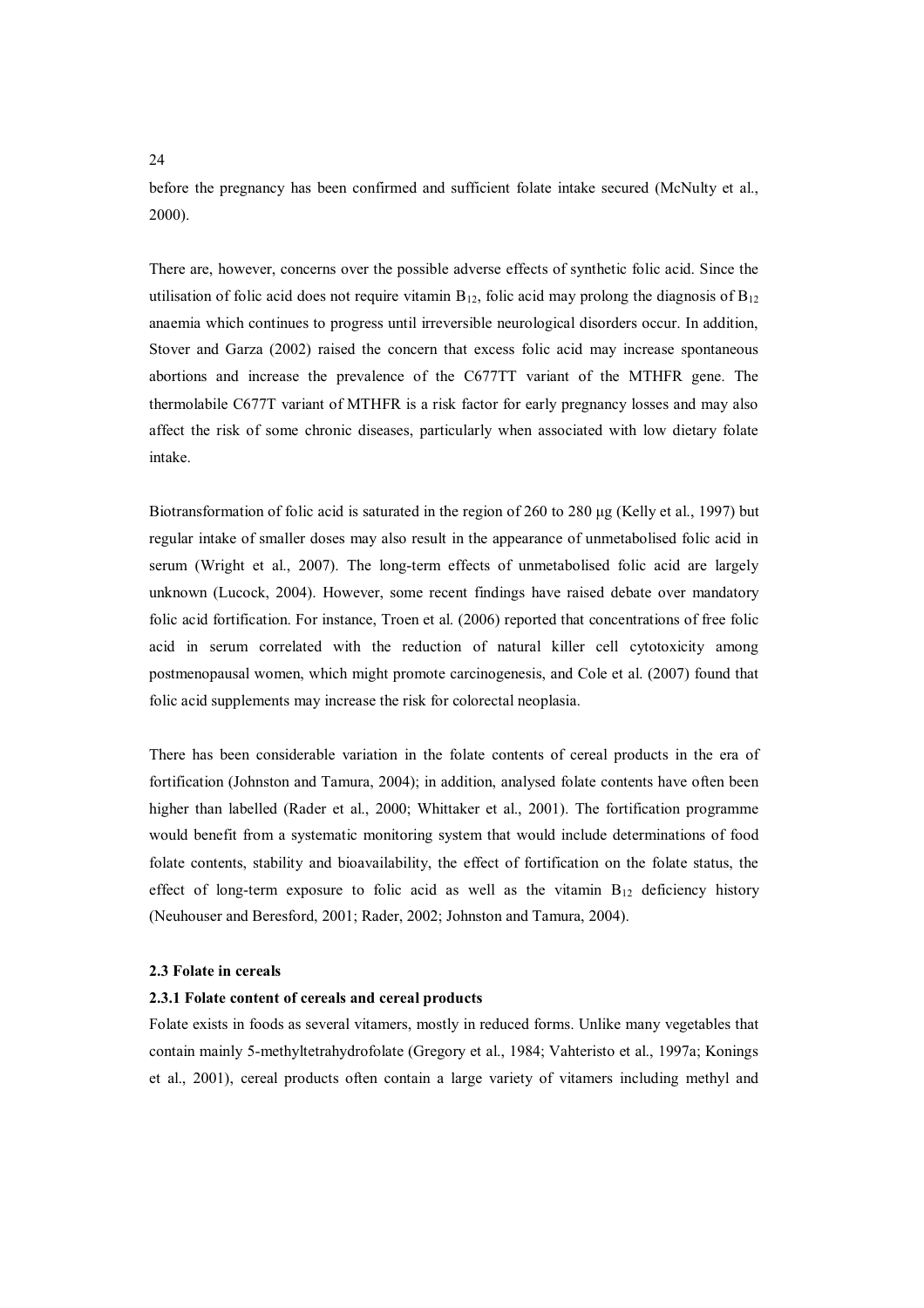formyl derivatives as well as unsubstituted tetrahydrofolate (Pfeiffer et al., 1997; Konings et al., 2001).

Folates in plant materials usually exist in polyglutamyl form, and cereals are no exception. Since *Lactobacillus rhamnosus*, the organism used in the microbiological assay of folate, mainly gives a response to mono-, di- and to a certain extent to triglutamates, the difference in samples analysed with and without conjugase reflects the amount of polyglutamyl folates in the sample. Konings et al. (2001) reported that  $66 \pm 27\%$  of folates in breads exist in the polyglutamate form. This is fairly consistent with results of Arcot et al. (2002) showing a 44% proportion of undeconjugated folate in wheat bread and an average 60% proportion in twelve Australian wheats. Müller (1993) recorded 76.5% free folate (monoglutamate folate) in grains and 65.6% in bakery products, that is, 23.5% and 34.4% polyglutamates, respectively. However, as there are many confounding factors in the concept of "free" folate, the results should be considered only as rough and indicative estimates of the proportion of polyglutamyl folate.

Folate vitamers may differ in their polyglutamyl chain-length distributions and exist only with certain chain lengths (Zheng et al., 1992; Seyoum and Selhub, 1998). The role of polyglutamate synthesis is not well understood. The polyglutamate chain affects the affinity of the folate molecule for folate-dependent enzymes as well as the retention of the molecule in the cells (Schirch and Strong, 1989; Rebeille et al., 1994). Thus, the polyglutamyl chain length may have an important role in metabolic regulation. Little information is available on the precise polyglutamyl distribution in cereals. Ndaw et al. (2001) reported that in wheat flour the number of polyglutamyl residues varied from one to six.

Cereals, and especially whole grain products, contribute greatly to the intake of dietary folate and are generally rated as good sources of folate. There is considerable variation in folate contents between different food composition databases (Table 2). Folate contents differ markedly according to the grain species, cultivars, and growing conditions. In addition, sampling and analytical methods also vary. The use of grains requires various types of processing such as milling and fractionation, baking, and thermal treatments that have a significant effect on the folate contents of the end products.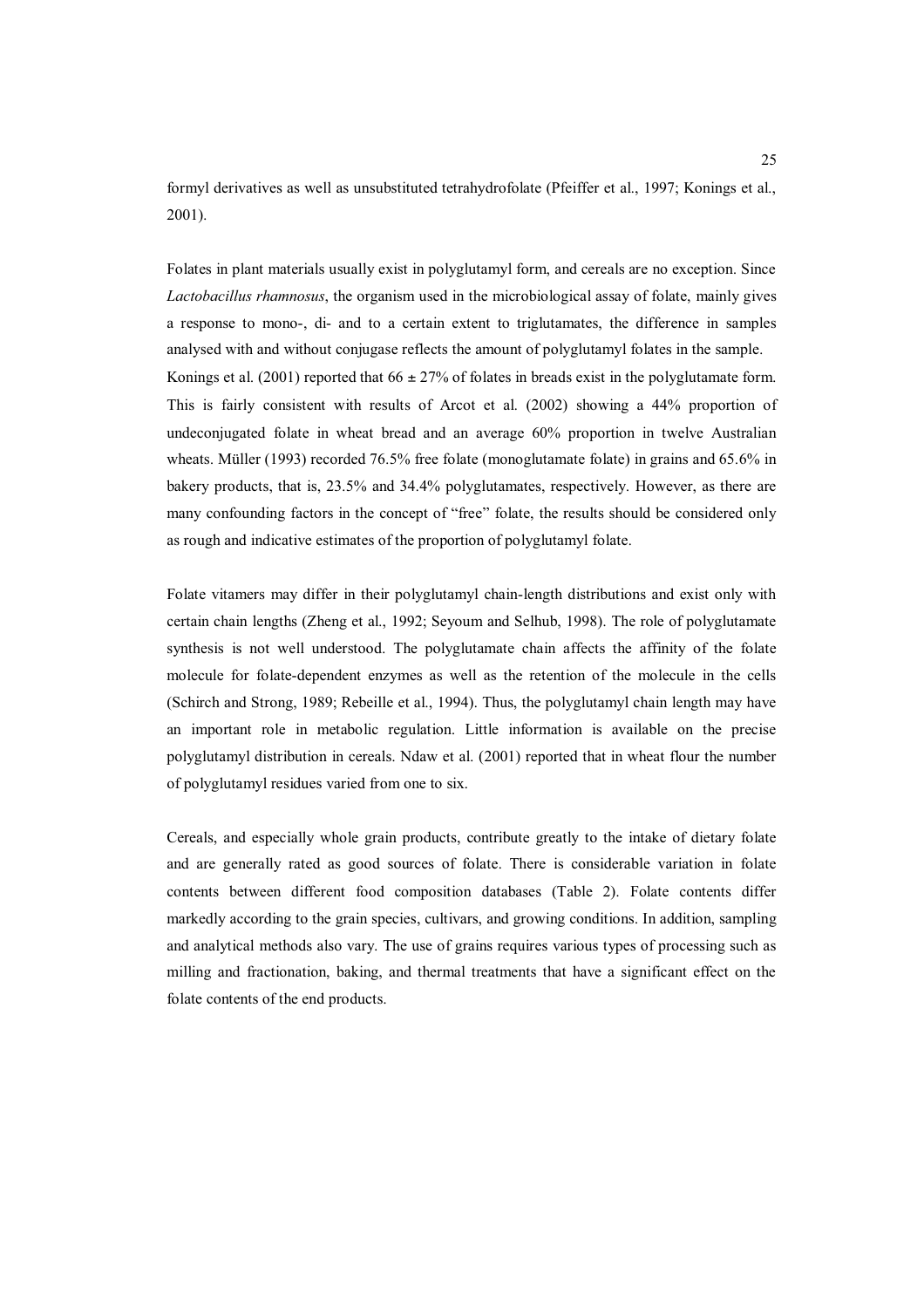|                          | Fineli, 2006 | <b>USDA, 2005</b> | FSA, 2002      |
|--------------------------|--------------|-------------------|----------------|
| Rye flour                | 72           | 60                | 78             |
| Wheat flour, whole grain | 50           | 44                | 57             |
| Barley flour             | 19           | 8                 |                |
| Oats                     | 46           | 56                | 60             |
| Rice, brown              | 49           | 20                | 49             |
| Rye bran                 | 72           |                   |                |
| Wheat bran               | 195          | 79                | 260            |
| Wheat germ               | 520          | 281               |                |
| Oat bran                 | 46           | 52                |                |
| Rye bread                | 60.5         | $51^{\rm b}$      | 24             |
| Rye crispbread           | 73.1         | $22^{\rm b}$      | 35             |
| Wheat bread              | 37.2         | 41 <sup>b</sup>   | 40             |
| Pasta, cooked            | 6.9          | 7 <sup>b</sup>    | $\overline{4}$ |
| Rice, cooked             | 11.3         | 4                 | 10             |

Table 2. Total folate contents in selected cereals and cereal products according to Finnish, U.S., and UK food composition databases ( $\mu$ g/100 g edible part)<sup>a</sup>

<sup>a</sup> Items chosen on the grounds of having similar ash contents

<sup>b</sup> Endogenous folate

Rye has a clearly higher folate content than the other main cereals. However, folate in rye has not been investigated as intensively as folate in wheat. Many studies have reported considerably higher folate contents in rye than those presented in Table 2: 92  $\mu$ g/100 g (Cerna and Kas, 1983); 135  $\mu$ g/100 g (Gujska and Kuncewicz, 2005); and 143  $\mu$ g/100 g (Müller, 1993).

Data on the variation between rye cultivars are almost non-existent, whereas the variation between wheat cultivars has been investigated in some studies. Keagy et al. (1980) found that wheat flours derived from soft wheat classes had significantly lower folate contents than those derived from hard classes, whereas Mullin and Jui (1986) reported that folate contents in brans derived from soft wheat classes were approximately 50% higher than in brans derived from hard classes. Arcot et al. (2002) reported folate contents of 80 to 114  $\mu$ g/100 g for twelve Australian wheats from different receival sites, and in four Polish wheat cultivars collected from the same station folate contents varied from 33.6  $\mu$ g/100 g to 40.3  $\mu$ g/100 g (Gujska and Kuncewicz, 2005). In two Polish rye cultivars, folate contents were 123 and 135  $\mu$ g/100 g (Gujska and Kuncewicz, 2005).

#### **2.3.2 Effect of processing on cereal folates**

Processing is a prerequisite for the increased consumption of whole grain rye. Along with the traditional baking of rye bread, the demand for new kinds of products such as snacks and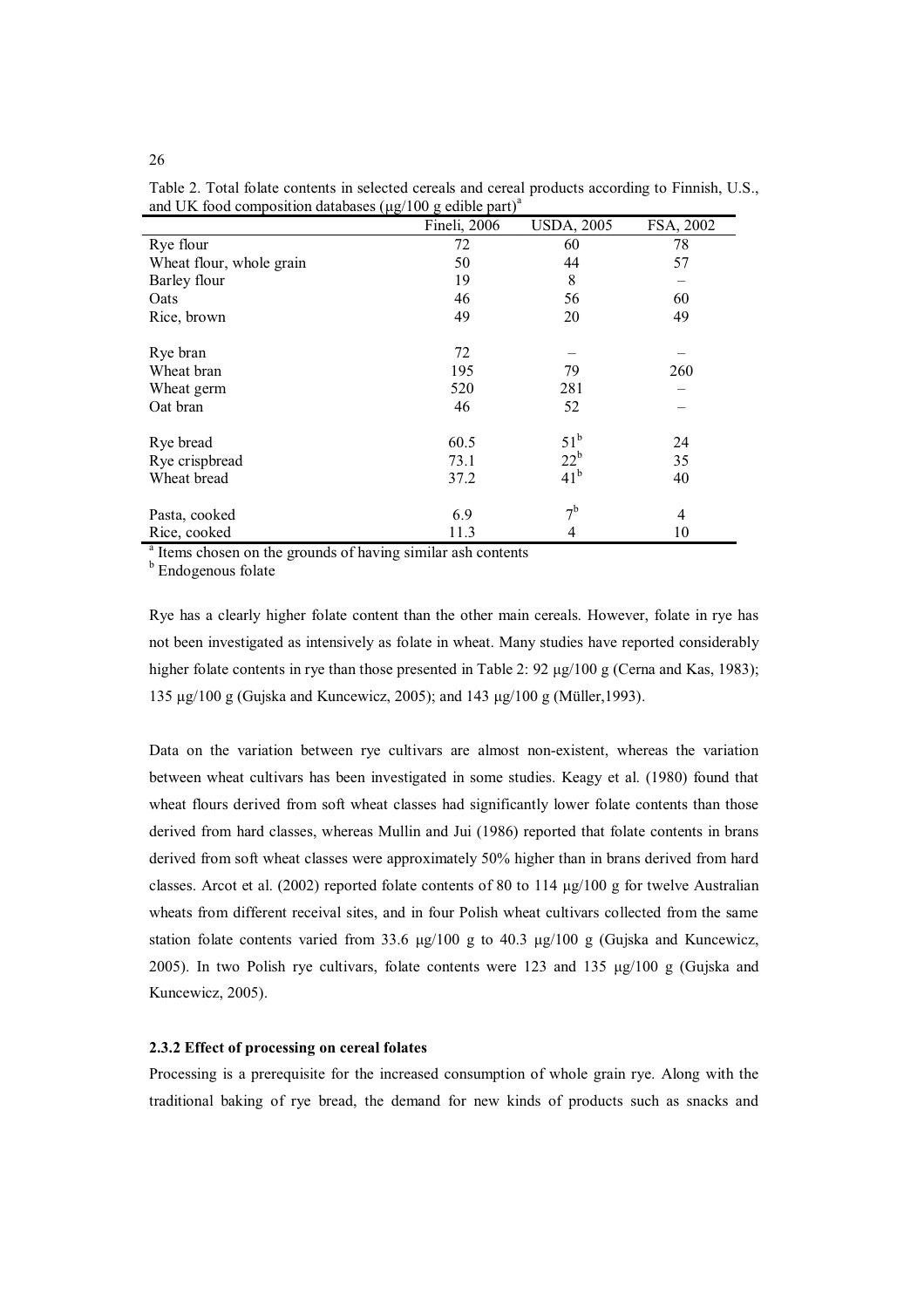convenience foods is growing, which is offering challenges for food industry to maintain or improve the nutritional quality of cereal products. This may be achieved by minimal processing, but also by means of novel processing methods or combinations of processes.

Folates are not evenly distributed in the grain. For instance, Fenech et al. (1999) reported folate concentrations of 94  $\mu$ g/100 g in wheat bran flour and 515  $\mu$ g/100 g in aleurone flour. According to Arcot et al. (2002), wheat bran contained more than twice as much folate (160  $\mu$ g/100 g dry matter) as the grains, and Mullin and Jui (1986) determined even higher folate contents (224 to  $360 \mu g/100 \text{ g}$  dry matter) in brans from different wheat classes. High folate concentrations are also found in the germ (Table 2). The large differences may be explained by differences in milling and especially in the proportion of the folate-rich aleurone layer in the fractions. In wheat milling the ash and protein contents of the flour generally correlate with the folate content (Keagy et al., 1980).

Rye grain is harder and different from that of wheat, and requires special milling and fractionation procedures. Although rye is mainly consumed as whole grain in Finland, in practice rye is first fractionated and the "whole grain" flour is then assembled from several fractions in order to obtain uniform quality. Rye bran has high folate contents, and folate contents between milling fractions may vary by up to ten-fold (Liukkonen et al., 2003). Hegedüs et al. (1985) showed that with an 81% extraction rate the folate concentration of rye flour had decreased by one third, and with a 75% extraction flour by almost two thirds compared to the folate concentration of the whole grain  $(65 \mu g/100 \text{ g dry matter})$ .

The majority of rye in the Finnish diet is consumed as sourdough fermented bread and crisp breads. Baking studies have mainly been conducted with wheat, and data on folates in sourdough fermentation are scarce. It has been known for a long time that yeast contributes greatly to the folate content: as much as 53 to 65% of folate in dough can be of yeast origin and as a result bread can have a higher folate content than the flour it is made of (Butterfield and Calloway, 1972; Keagy et al., 1975). The folate content of yeast is high but also strain specific. Hjortmo et al. (2005) screened 44 yeast strains for folate and found a range of 4000 to 14500  $\mu$ g/100 g dry matter. The baking method (straight-dough or sponge-dough) does not seem to affect the folate content of bread (Keagy et al., 1975). Folate losses during final bread baking typically vary between 20 and 34%, despite the high baking temperatures (Butterfield and Calloway, 1972; Osseyi et al., 2001; Arcot et al., 2002).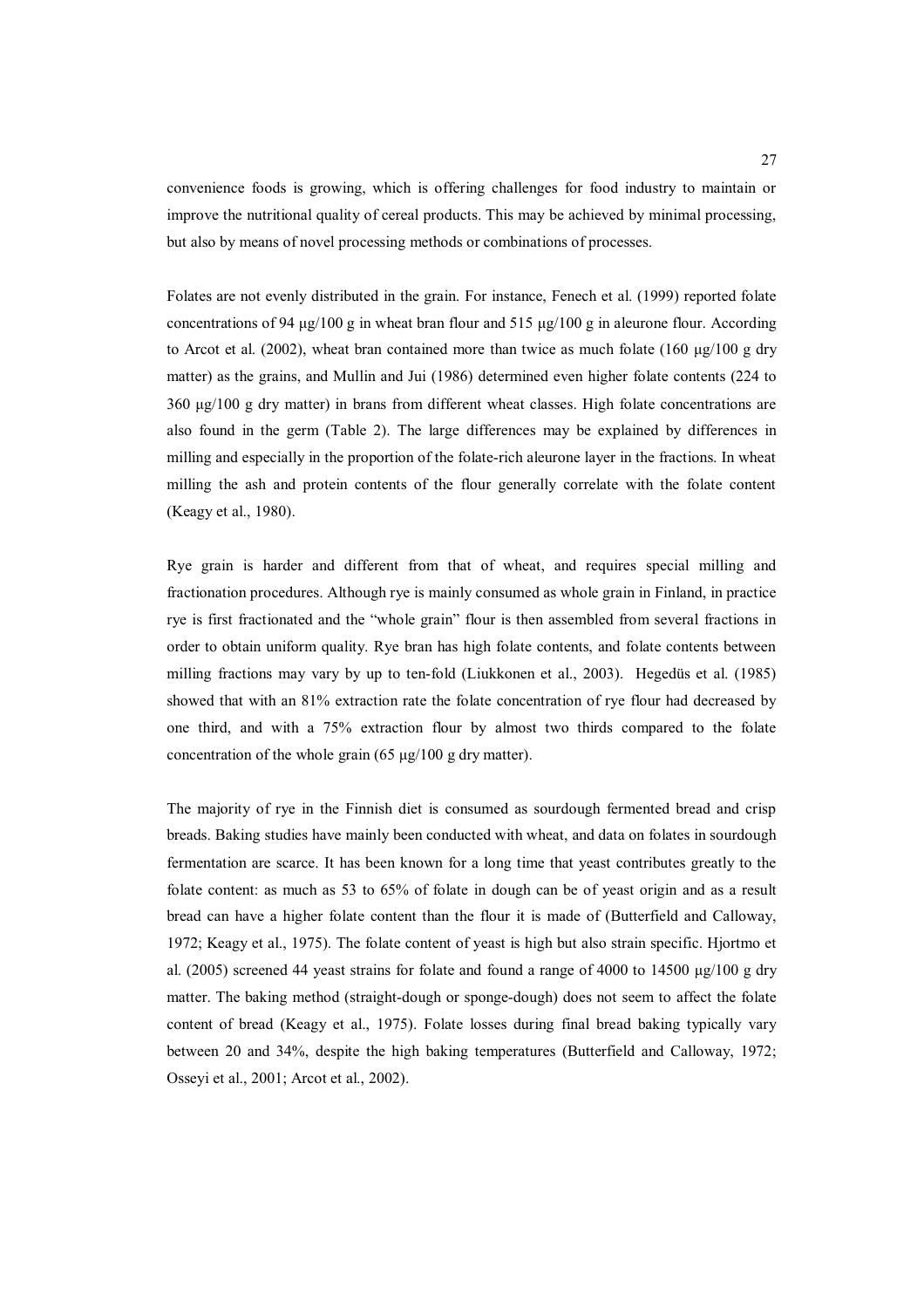Sourdough is traditionally made by mixing rye flour with water and allowing it to ferment with or without added yeast. Commercial starters are readily available, and many bakeries use their own sourdoughs that are maintained by back-slopping. In addition to yeasts, lactic acid bacteria have been important microbes in sourdough baking. The production of lactic and acetic acids has a significant effect on flavour and shelf life. A low pH increases the solubility of pentosans, which improves the baking properties as rye flour is not able to form a gluten network (Lönner and Ahrne, 1995). Sourdough lactic acid bacteria have been studied for their effects on bread properties, but their role in folate production or consumption and interactions with other microbes need to be elucidated. So far, the production of folate by lactic acid bacteria has mainly been assessed in dairy products and *in vitro* experiments, and the results have been inconsistent. For instance, Rao et al. (1984) and Lin and Young (2000) showed that *Lactobacillus acidophilus* produced folate but Crittenden et al. (2002) found it to deplete folate. These differences might be explained by different growing conditions or strain characteristics.

Germination (or malting) is known to be accompanied by an accelerated synthesis of folates. Malting is mostly used in beer production, but malted cereals are also added to bakery products in order to obtain a certain flavour, colour, or texture. According to Jägerstad et al. (2005), malting of barley resulted in a 2- to 3-fold increase in the folate content, and folate levels in beer malts were 200 to 300  $\mu$ g/100 g fresh weight. In industrially malted oats and wheat, folate concentrations were 70 µg and 140 µg/100 g, respectively, and in malted rye 140 to 330 µg/100 g.

Thermal treatments such as puffing or extrusion are used in order to create a crunchy texture or to avoid microbiological spoilage of germinated grains. Losses of heat-sensitive vitamins are inevitable, but strongly depend on the processing conditions, mostly on temperature, time, and the presence of oxygen. Håkansson et al. (1987) examined the effect of autoclaving and popping on folates in whole grain wheat and the effect of extrusion cooking on white flour. Autoclaving resulted in folate losses of 33 to 39%, depending on process conditions, whereas losses in popping were higher, 26 to 72%. Losses in extrusion cooking were moderate, 19 to 22%. In conclusion, processes involving a short exposure to high temperatures or low-temperature processes seem to retain folates better than those including a long exposure to high temperatures.

#### **2.4 Determination of folates in food**

Analysis of folates in foods is challenging due to several reasons that have to be addressed when choosing the method of analysis. Folate concentrations in biological materials are relatively low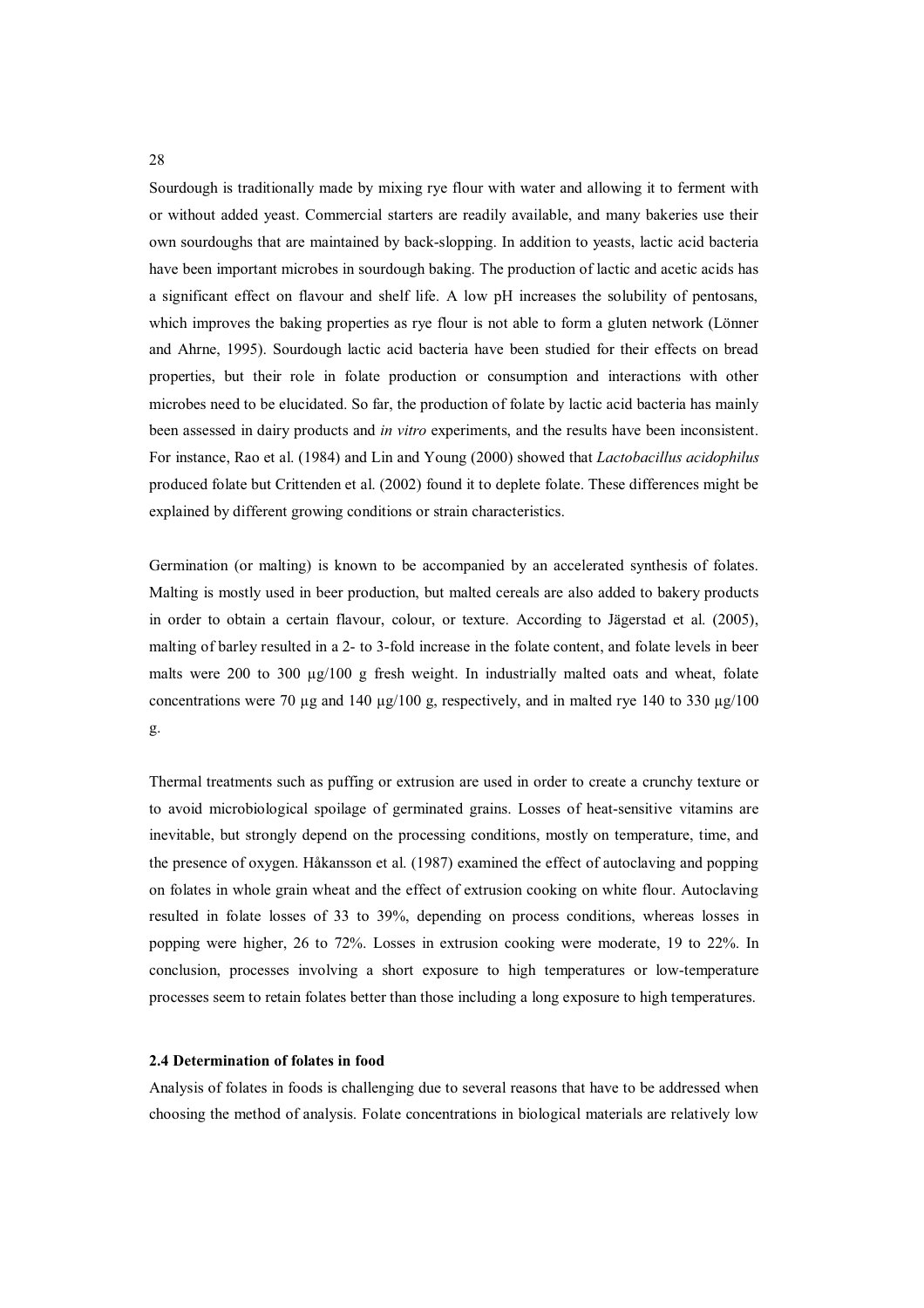and the folates occur in various forms exhibiting different stabilities. Folates are very susceptible to heat, light, and oxygen. Moreover, the effect of the food matrix is important: folate may be physically entrapped in the matrix, which can limit the extractability. Many biological materials contain endogenous conjugases and other enzymes that are able to cause interconversion between vitamers and changes in vitamer distribution.

The most commonly used techniques in food folate analysis are microbiological assays, ligandbinding assays, and high-performance liquid chromatographic (HPLC) methods. Nevertheless, the critical steps often take place well before the actual measurement. Ensuring folate stability during the storage of samples, extraction, enzyme treatments, and purification requires special attention. According to an inter-laboratory evaluation with 26 participating laboratories (Puwastien et al., 2005), standardising the methods for extraction and detection, and the use of certified reference materials are strongly recommended.

#### **2.4.1 Sample extraction and enzyme treatments**

Extraction of folates from the food matrix is typically performed by heat treatment (boiling in a waterbath or autoclaving) in buffers with added reducing agents. The pH of the buffer is in the range of neutral or alternatively mildly acidic or alkaline. A buffer-to-sample ratio of at least ten is recommended (10 ml of buffer to 1 g sample, on a dry matter basis). Ascorbic acid is the most commonly used reducing agent. The use of 2-mercaptoethanol together with ascorbate was first recommended by Wilson and Horne (1984) to block formaldehyde formation from ascorbate. Mercaptoethanol can form a hemithioacetal with formaldehyde and thus prevent interconversion of folates.

Heat treatment releases folates from the food matrix and folate-binding proteins (Gregory et al., 1990b). Samples can be homogenised either immediately before or right after the heat treatment. Hyun and Tamura (2005) stated that heat extraction is not necessary if trienzyme treatment is performed. Their procedure eliminates one step where folate destruction is possible; however, it might not be suitable for all types of folate analysis. Homogenisation disrupts the food matrix and releases folates as well as enzymes catalysing interconversion. Thus, if vitamer distribution is to be determined, it is recommended to homogenise the samples after heat treatment (denaturation of enzymes) or perform the homogenisation in hot buffer.

Most of the folates in foods are in polyglutamate forms. As many analytical methods can measure only mono- and diglutamates, polyglutamates therefore need to be hydrolysed using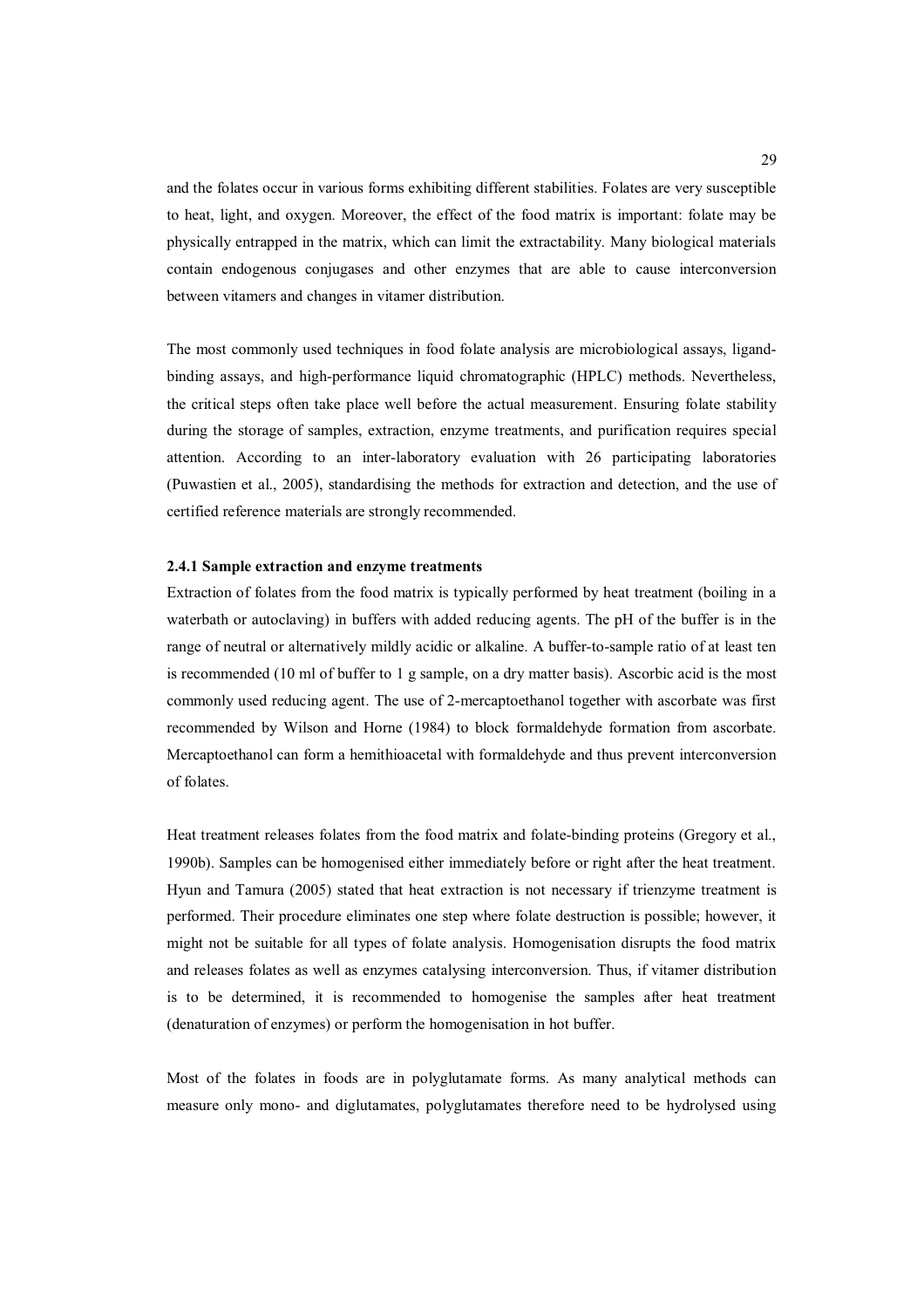conjugases ( $\gamma$ -glutamylhydrolases; EC 3.4.22.12). Conjugases with different pH optima and end products can be derived from several sources, the most common being human and rat plasma, chicken pancreas, and hog kidney. Chicken pancreas conjugase, which mainly produces diglutamates, is commercially available and is perhaps the most frequently used conjugase in microbiological assays. Rat serum is also readily available, easy to use, and suitable for HPLC analysis of monoglutamyl folates. Hog kidney conjugase, which produces folate monoglutamates, requires extraction and purification steps. The activity of the conjugase may vary considerably and some food components may inhibit the activity (Pedersen, 1988; Engelhardt and Gregory, 1990). It is highly recommended to test the activity of a particular batch of enzyme in the sample material and to use significantly more conjugase than theoretically needed (Pedersen, 1988).

The proportion of matrix-bound folates may be significant. For instance, Cerna and Kas (1983) found that approximately 40% of folates in wheat and rye are bound to starch, and Yon and Hyun (2003) reported on average 41% matrix-bound folate in cereals and grain products (63% for wheat flour and 39% for white bread). DeSouza and Eitenmiller (1990) and Martin et al. (1990) demonstrated that the use of  $\alpha$ -amylase and protease in addition to conjugase resulted in higher measurable folate contents in microbiological and radioassays. The usefulness of the trienzyme treatment has further been verified by Pfeiffer et al. (1997) in HPLC analysis of cereal products, Rader et al. (1998) in microbiological assay of fortified cereals, DeVries et al. (2001) in microbiological assay of cereal products, and by Yon and Hyun (2003) in microbiological assay of several food items. However, some studies have not confirmed the necessity of trienzyme treatment (Shrestha et al., 2000; Ndaw, 2001; Iwatani and Arcot, 2003).

There are several differences in the trienzyme treatment conditions that can affect the effectiveness of the treatment: incubation time, optimum temperature and pH, and the order of enzyme addition. Furthermore, the optimal conditions for enzyme action may not be optimal regarding folate stability. For instance, overnight incubation with protease may destroy labile folate vitamers (Pfeiffer et al., 1997). It has been stated that trienzyme treatment should be optimised separately for each sample material (Aiso and Tamura, 1998; Engelhardt and Gregory, 1990), although Hyun and Tamura (2005) later presented a recommended procedure summarising the results of several enzyme treatment studies and providing practical advice in choosing the suitable method.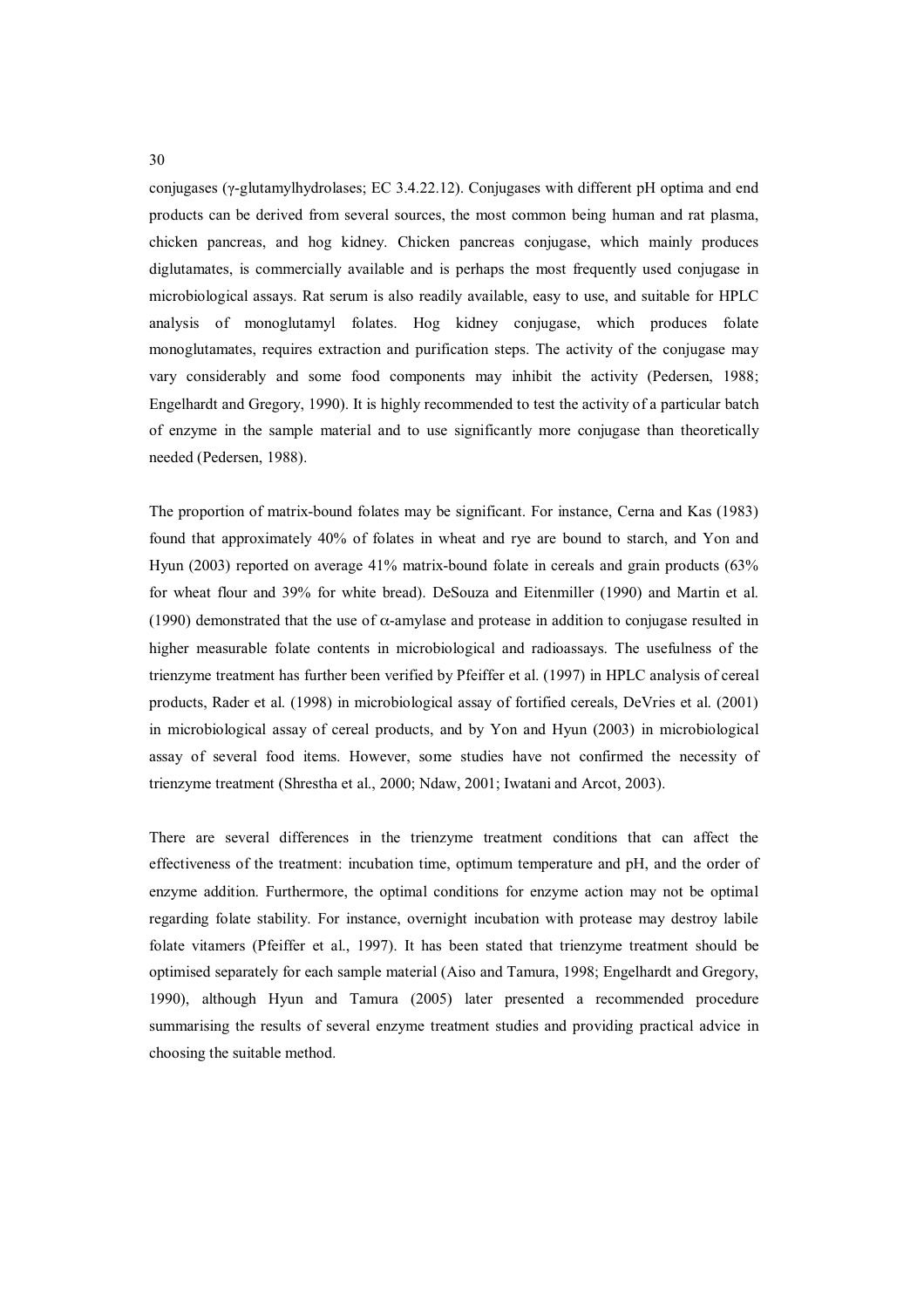#### **2.4.2 Microbiological assay**

Microbiological assay has been regarded as a tedious, time-consuming method requiring special expertise (Tamura, 1998). However, a few modifications have greatly contributed to the practicability of microbiological methods. Firstly, cryoprotection in glycerol reduces the time needed for the assay, increases the reproducibility, and simplifies the maintenance of the organism (Grossowicz et al., 1981; Wilson and Horne, 1982). Secondly, the use of microtiter plates instead of test tubes increases the sample through-put, lowers the detection limit, and reduces time and effort as the plates can be read and results calculated automatically (Newman and Tsai, 1986; Horne and Patterson, 1988). Thirdly, the use of a chloramphenicol resistant strain has reduced the need for aseptic working conditions (Chanarin et al., 1972; O'Broin and Kelleher, 1992).

The microbiological method is the most widely used method in analysing the total folate content in foods, and is the method of choice in the existing official methods of folate analysis (Table 3). Microbiological assays are based on nutrient  $-$  in this case, folate  $-$  requirements of a certain microorganism. The growth of the organism is dependent on the folate content of the sample and can be measured turbidimetrically. The most common microorganism in folate analysis is *Lactobacillus rhamnosus* ATCC 7469.

|               | AOAC 944.12        | AOAC 992.05      | <b>AACC 86-47</b> | EN 14131         |
|---------------|--------------------|------------------|-------------------|------------------|
| Application   | folic acid         | folic acid       | total folate in   | total folate in  |
|               | (pteroylglutamic   | (pteroylglutamic | cereal products   | foodstuffs       |
|               | acid) in vitamin   | acid) in infant  | (using trienzyme  |                  |
|               | preparations       | formula          | extraction)       |                  |
| Microorganism | Enterococcus hirae | L. rhamnosus     | L. rhamnosus      | L. rhamnosus     |
|               | <b>ATCC 8043</b>   | <b>ATCC 7469</b> | <b>ATCC 7469</b>  | <b>ATCC 7469</b> |
| Reference     | AOAC, 2006         | AOAC, 2006       | <b>AACC, 2000</b> | EN 14131, 2003   |

Table 3. Official methods for folate analysis

*L. rhamnosus* ATCC 7469 gives a response to mono,- di, and triglutamates (Tamura et al., 1972); thus, enzymatic deconjugation of long-chain folylpolyglutamates is necessary. The microorganism may exhibit significantly different responses to different folate vitamers (Newman and Tsai, 1986; Goli and Vanderslice, 1989). Phillips and Wright (1982) showed that the response of *L. rhamnosus* ATCC 7469 to 5-methyltetrahydrofolate was lower than its response to 5-formyltetrahydrofolate or folic acid, especially in low concentrations. However, when pH was adjusted to 6.2 instead of 6.8, there was no difference in the responses. Rader et al. (1998) also showed that the sensitivity was better at pH 6.2 than 6.7.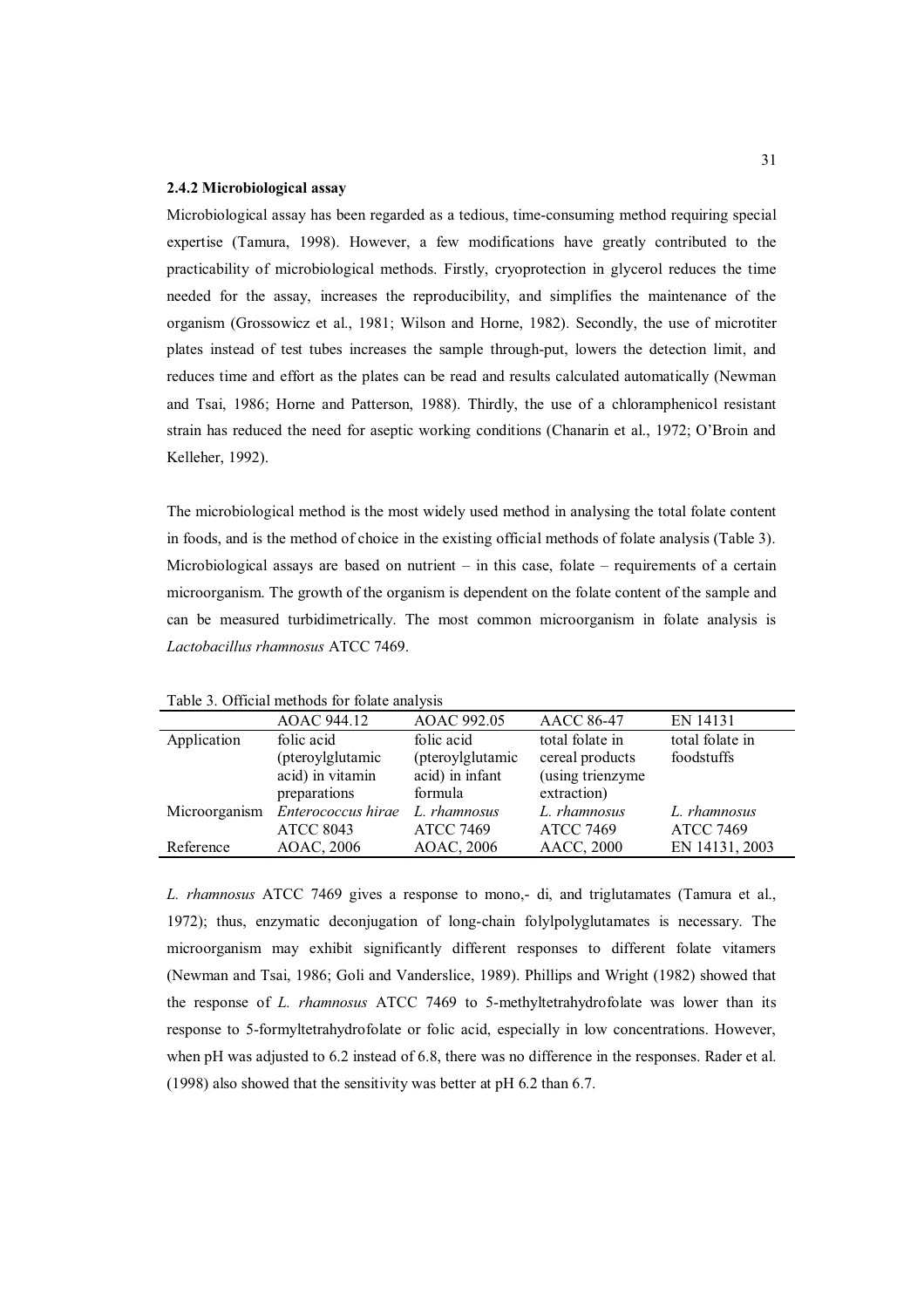The microbiological method is often used as a reference method, or "gold standard", in the validation of analytical methods measuring individual vitamers. This provides that equal responses to different vitamers have been confirmed. However, there is a possibility that the growth of the microorganism is either enhanced or inhibited by non-folate compounds in the sample.

#### **2.4.3 Ligand-binding methods**

The competitive radio protein-binding assay (RPBA) is perhaps the most common ligandbinding assay in folate determinations. It is based on competition between radiolabelled folate in the analysis kit and unlabelled folate in the sample for the binding sites of folate binding protein (FBP). In the non-competitive assay the sample is incubated with FBP, and the remaining binding sites are then determined by titration with radiolabelled folate. The protein-binding assay can also be performed by using enzyme-labelled FBP (EPBA; enzyme protein-binding assay) in which the bound enzymatic activity is determined by measuring the conversion of substrate to product (Finglas et al., 1988). Protein binding assays have been widely used for analysing folate in serum and red blood cells. However, assay pH and matrix effects may strongly affect the results (van den Berg et al., 1994). Purification of sample extracts prior to analysis may be required to eliminate matrix effects (Strålsjö et al., 2003). On the other hand, the analysis of food folate is complicated, since the affinities of folate vitamers to FBP vary (Rauch et al., 1989; Finglas et al., 1993; Wigertz and Jägerstad, 1995; Strålsjö et al., 2002). Two folate forms not occurring in the nature, PGA and  $(6R)$ -5-CH<sub>3</sub>-H<sub>4</sub>folate, have been reported to have the highest affinities for bovine FBP (Nygren-Babol et al., 2005). Among natural folates, H4folate had the highest affinity for bovine FBP, followed by  $5\text{-CH}_3\text{-H}_4$  folate and  $5\text{-HCO}-\text{H}_4$  folate. The dissociation rate constants also varied markedly (Nygren-Babol et al., 2005).

Ligand-binding methods also include immunoassays that are based on the interaction between an antibody and its target molecule (antigen). The enzyme-linked immunosorbent assay (ELISA) is highly specific and suitable for folate determination in a complex matrix (Finglas and Morgan, 1994), whereas the radioimmunoassay (RIA) is rather limited and mainly suitable for the analysis of folic acid (Keagy, 1985). A biosensor-based, continuous flow system has been validated for the determination of folic acid in fortified foods (Caselunghe and Lindeberg, 2000).

In general, biospecific assays are specific, rapid, and simple to perform. However, they are often less sensitive than the microbiological assay. The kits tend to give lower responses for other folate vitamers than folic acid, and several studies have reported poor correlations between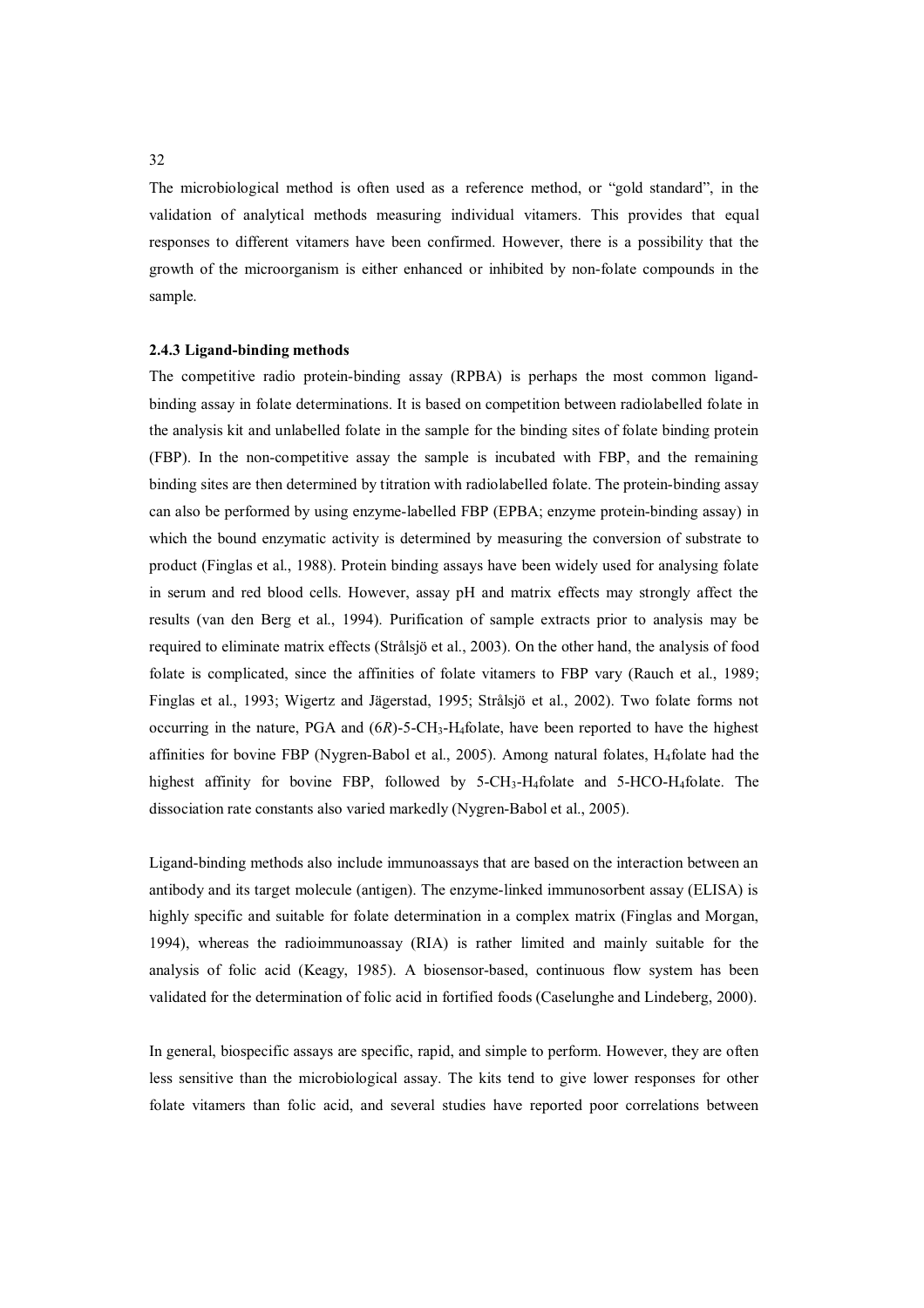ligand-binding and microbiological assays (Klein and Kuo, 1981; Gregory et al., 1982; Rauch et al., 1989; Finglas et al., 1993).

#### **2.4.4 Chromatographic assays**

Chromatographic methods allow the determination of folate forms, either folate vitamers or folates with different numbers of glutamyl residues. In addition, HPLC has been used for "total folate" analysis. Several HPLC methods have been developed for the determination of folate vitamers in food (e.g.Wigertz and Jägerstad, 1995; Vahteristo et al., 1996a; Vahteristo et al., 1997a; Pfeiffer et al., 1997; Konings, 1999). The main limiting factor in the development of HPLC methods in food folate determination has been the lack of suitable and specific purification methods. The most common purification procedures include weak or strong anion exchange, cation exchange, and affinity chromatography. Affinity chromatography has proved to be an efficient method for concentrating and purifying sample extracts, especially in cereal folate analysis. Table 4 presents some examples of HPLC methods in analysing cereals and cereal products for folates.

Usually, HPLC methods are based on either reverse-phase or ion exchange separation. Polyglutamates can be separated and vitamers determined by an ion-pair HPLC method (Varela-Moreiras et al., 1991; Seyoum and Selhub, 1993). Chain length determination can also be performed by the cleavage of the  $C^9 - N^{10}$  bond and analysis of the resulting paraaminobenzoylglutamates (Shane, 1980; Eto and Krumdieck, 1982).

The most common detection principles are UV, diode array, fluorescence, and electrochemical detection (see Table 4 and Bagley and Selhub, 2000). Fluorometric detection is more specific and sensitive than UV detection; however, the fluorescence activities of PGA and 5-HCO-H4folate are low. Detection methods can be used in combinations. For instance, Vahteristo et al. (1997a) utilised UV and fluorescence dual detection in confirming peak identity and purity.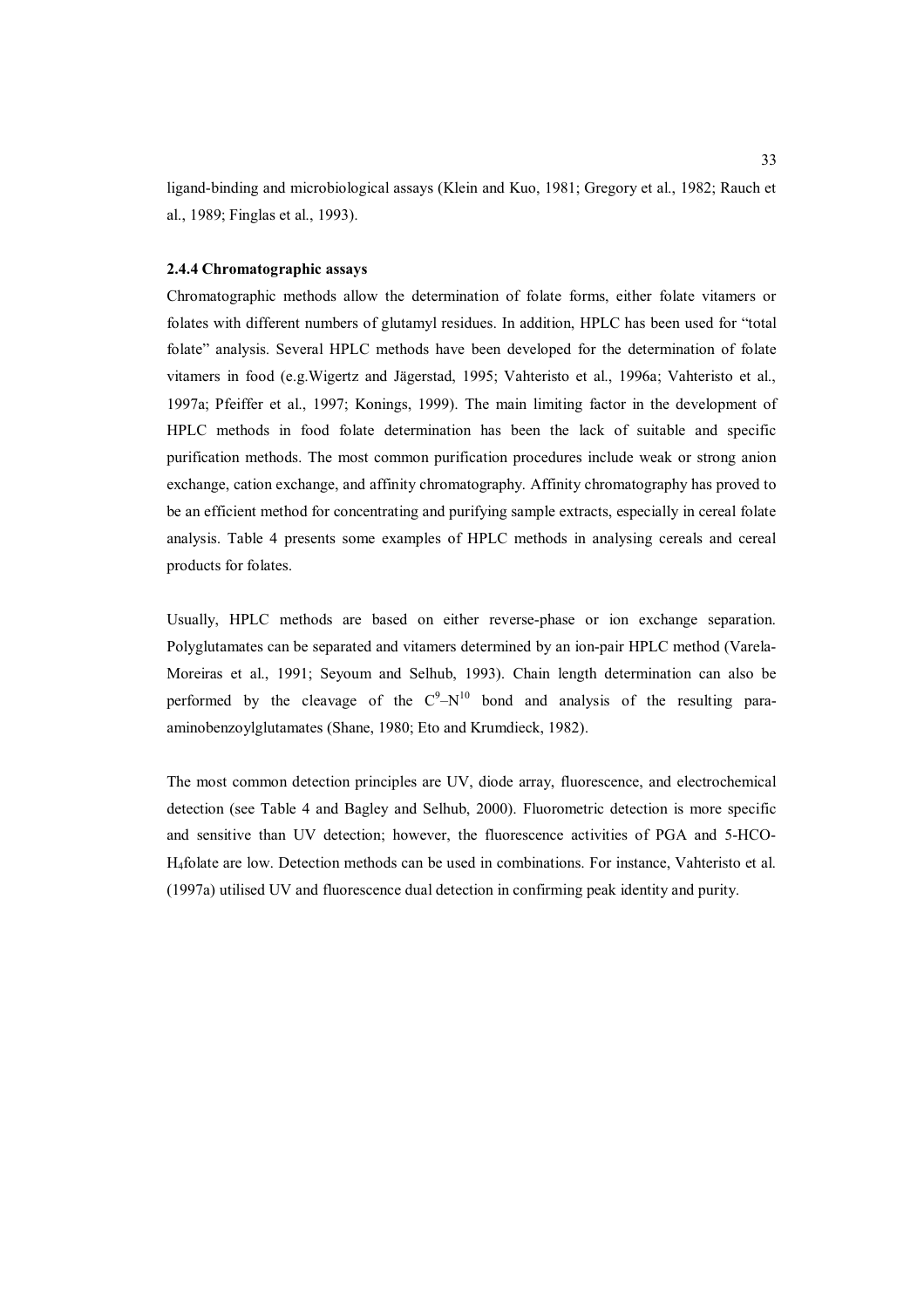|                                                            |                                                      |                                  | Table 4. HPLC methods for the determination of folates in cereal and cereal products       |                                                                                                                         |                                                        |                          |
|------------------------------------------------------------|------------------------------------------------------|----------------------------------|--------------------------------------------------------------------------------------------|-------------------------------------------------------------------------------------------------------------------------|--------------------------------------------------------|--------------------------|
| Sample                                                     | treatments<br>Enzyme                                 | Purification                     | Column                                                                                     | Conditions                                                                                                              | Detection                                              | Reference                |
| Whole wheat<br>flour                                       | Hog kidney<br>conjugase                              | <b>DEAE-Sephadex</b><br>$A - 25$ | $(300 \times 3.9 \text{ mm}, 10 \text{ }\mu\text{m})$<br>µ-Bondapak-Phenyl                 | phosphate buffer, pH<br>2.3, gradient<br>Acetonitrile                                                                   | 295/356 nm<br>FL ex/em                                 | Gregory et al.,<br>1984  |
| grains, oatmeal,<br>breads<br>Rye and wheat                | Hog kidney<br>conjugase                              | <b>DEAE-Sephadex</b><br>$A-25$   | µ-Bondapak-Phenyl<br>$\mu$ -Bondapak- $C_{18}$<br>$(300 \times 3.9 \text{ mm})$<br>and     | phosphate buffer, pH<br>2.3, isocratic or<br>Acetonitrile-<br>gradient                                                  | FL ex/em 292/356<br>mm (UV 280 nm)<br>nm and 365/450   | Müller, 1993             |
| bread, rice, pasta,<br>White and wheat<br>breakfast cereal | and protease<br>Rat plasma<br>amylase,<br>conjugase, | hromatography<br>Affinity        | Phenomenex<br>Ultremex<br>$(250 \times 4.6 \text{ mm}, 5 \text{ }\mu\text{m})$<br>$C_{18}$ | phosphate buffer, pH<br>Acetonitrile-<br>2.3, gradient                                                                  | DAD 280 nm                                             | Pfeiffer et al.,<br>1997 |
| Breakfast cereal                                           |                                                      | SPE, C <sub>18</sub>             | $(125 \times 3 \text{ mm}, 3 \text{ µm})$<br>Hypersil ODS                                  | Acetonitrile - acetic<br>acid, isocratic                                                                                | LC-MS, negative<br>ion electrospray                    | Webb, 1999<br>Stokes and |
| and cakes, cereal<br>Breads, pastries<br>products          | protease, and<br>amylase,<br>rat plasma<br>conjugase | chromatography<br>Affinity       | $(250 \times 4.6 \text{ mm}, 5 \text{ }\mu\text{m})$<br>Vydac 201 TP 54                    | phosphate buffer, pH<br>Acetonitrile-<br>2.1, gradient                                                                  | FL ex/em 280/359<br>mm and 360/460<br>DAD 280 nm,<br>m | Konings et al.,<br>2001  |
| (flour, sponge,<br>Breadmaking<br>bread)                   | amylase<br>conjugase<br>plasma<br>and rat            | Quaternary<br>SPE, SAX<br>amine) | $(100 \times 4.6 \text{ mm}, 3 \text{ }\mu\text{m})$<br>Microsorb-MV C <sub>18</sub>       | Methanol-phosphate<br>dihydrogenphosphate<br>tetrabutylammonium<br>(ion-pairing agent),<br>buffer, pH 6.8,<br>isocratic | FL ex/em 290/350<br>nm or 450 nm<br>UV 280 nm,         | Osseyi et al.,<br>2001   |

34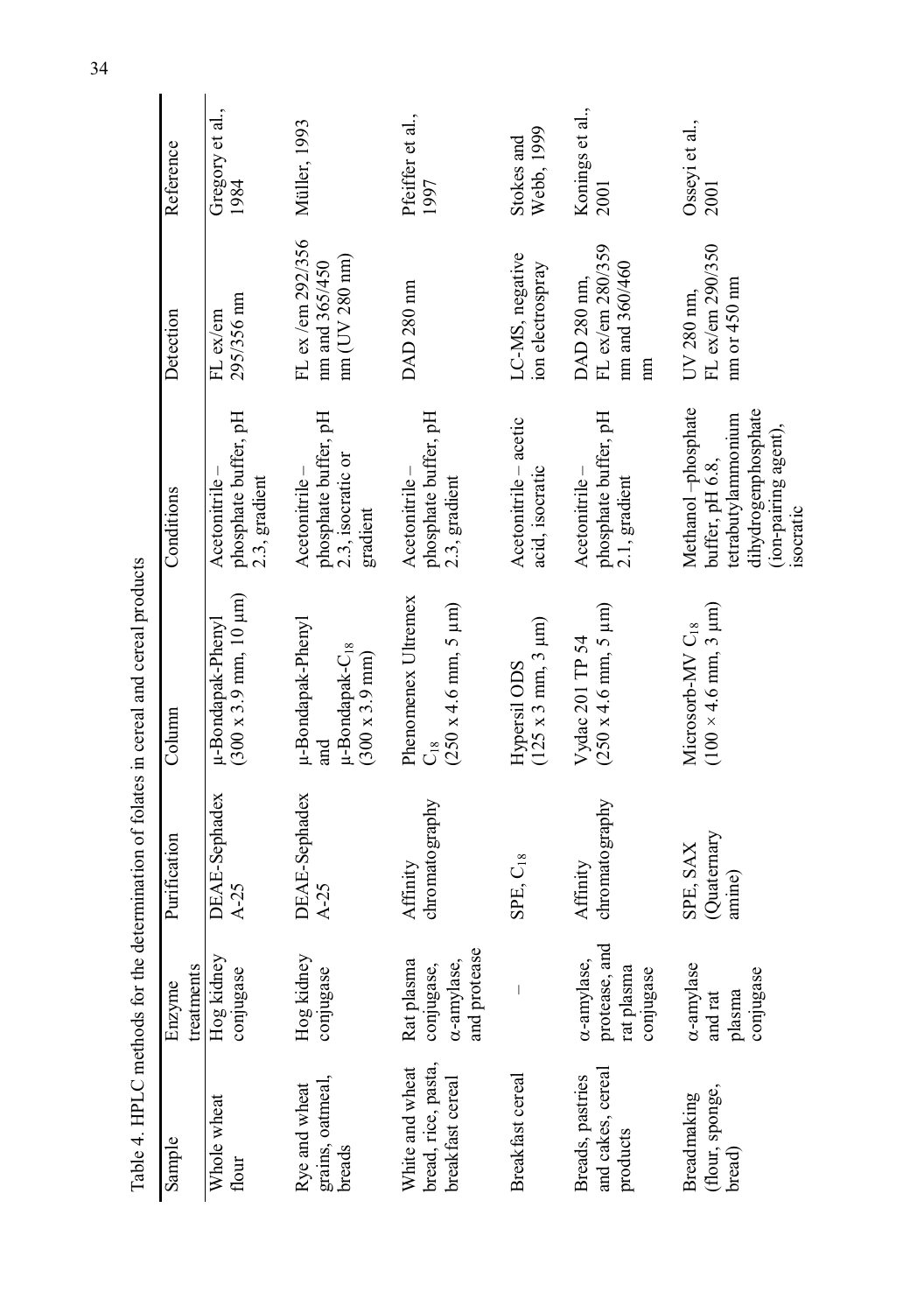| Breakfast rolls                                                                                                                                                                  | protease, and<br>hog kidney<br>c-amylase,<br>conjugase | SPE, SAX                        | $(150 x 4.6 mm, 5 \mu m)$<br>Zorbax SB-C <sub>8</sub>                                   | Acetonitrile - acetic<br>acid, gradient                | FL ex/em 290/360<br>DAD 290 nm,<br>$\mathbf{m}$                                                                   | Johansson et<br>al., 2002                                         |
|----------------------------------------------------------------------------------------------------------------------------------------------------------------------------------|--------------------------------------------------------|---------------------------------|-----------------------------------------------------------------------------------------|--------------------------------------------------------|-------------------------------------------------------------------------------------------------------------------|-------------------------------------------------------------------|
| flour, wholemeal<br>fortified wheat<br>Wheat bread,<br>bread, rice                                                                                                               | and rat serum<br>a-amylase,<br>conjugase<br>Protease,  | Quatemary<br>SPE, SAX<br>amine) | Phenomenex Aqua C <sub>18</sub><br>$(250 \times 4.6 \text{ mm}, 5 \text{ }\mu\text{m})$ | Acetonitrile – acetic<br>acid, gradient                | LC-MS-MS, stable<br>monitoring (SRM)<br>selected reaction<br>isotope dilution<br>assay, positive<br>electrospray, | Rychlik, 2004<br>Freisleben et<br>al., 2003;                      |
| and rye, ready-to-<br>eat cereals, wheat<br>groats; wheat and<br>flours, rye flour,<br>wheat, triticale,<br>oatmeal, barley<br>Whole grain<br>buckwheat<br>rye breads<br>groats, | and protease<br>Rat plasma<br>c-amylase,<br>conjugase, | chromatography<br>Affinity      | Phenomenex Luna C <sub>18</sub><br>$(250 \times 4.6 \text{ mm}, 5 \text{ }\mu\text{m})$ | phosphate buffer, pH<br>2.3, gradient<br>Acetonitrile- | FL ex/em 290/356<br>nm and 360/460<br>UV 290 nm,<br>m                                                             | and Majewska,<br>2005; Gujska<br>Kuncewicz,<br>Gujska and<br>2005 |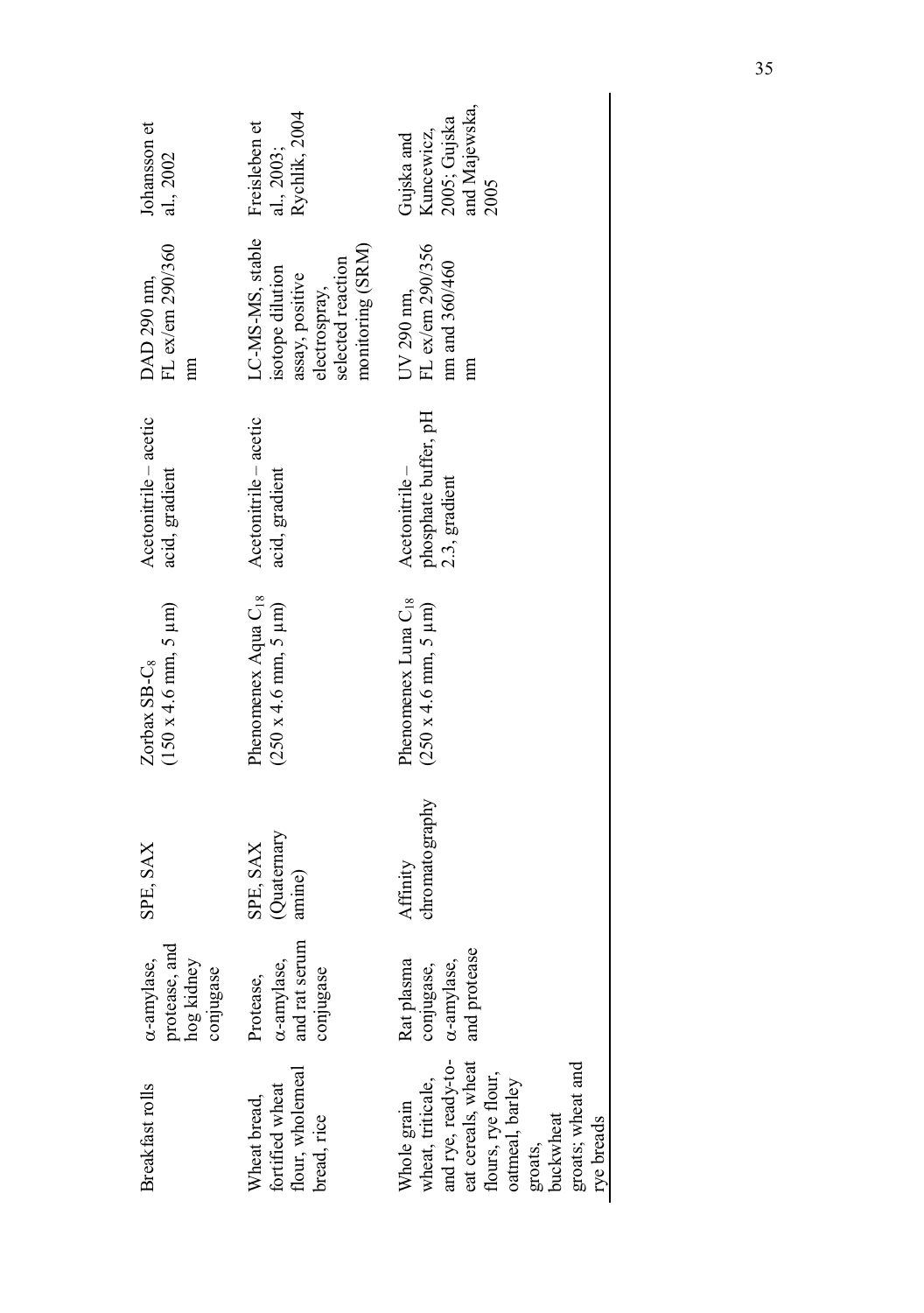The need for laborious purification can be bypassed by using microbiological detection (Belz and Nau, 1998). In this method, folate vitamers are separated on an HPLC system equipped with a fraction collector. Fractions are collected into microtiter plates and a microbiological assay is then performed. The absorbances of fractions are plotted against fraction number, resulting in a chromatogram. On the other hand, Ndaw et al. (2001) developed a sensitive, specific, and quantitative HPLC method in which all the folate vitamers of the sample undergo a chemical precolumn conversion to 5-CH3-H4folate, which is then detected fluorometrically. Naturally, this method does not allow the determination of individual folate vitamers but offers a good alternative to the microbiological assay of total folate.

The weak point in many HPLC methods has been the lack of suitable internal standard that could correct for procedural losses. The development of mass spectrometric methods has provided promising approaches to folate determination; however, applications to food folate analysis are still scarce. Stokes and Webb (1999) developed an LC-MS method with negative ion electrospray for the separation and identification of four folate vitamers and tested the method on a multivitamin tablet, breakfast cereal, and beef and vegetable extract. Pawlosky et al. (2003) determined PGA and  $5\text{-CH}_3\text{-H}_4$ folate in five reference materials, and Freisleben et al. (2003) and Rychlik (2004) have used stable isotope dilution assay for the quantification of five folate vitamers in meat, vegetables, orange juice, and cereals. Mass spectrometric detection, although requiring technical expertise, has the advantage of being accurate and highly specific, but low sensitivity to some folate vitamers and matrix-specific problems limit its use.

Although HPLC methods have been recognised as specific and free of inherent uncertainty related to biological measurements, their use requires good knowledge on the chemistry of folate vitamers. In addition, folate vitamer concentrations in foods may be low, thus impeding reliable determination. In summarising five intercomparison studies, Finglas et al. (1999) recommended the use of spectrometrically calibrated standards and fluorescence detection, as well as ensuring folate stability during extraction and clean-up procedures. They concluded that further work is needed for the HPLC analysis of vitamers other than  $5\text{-CH}_3\text{-H}_4$  folate. Most of the food composition data for folate have been determined by microbiological assay, but HPLC has also been successfully used for this purpose (Vahteristo et al., 1996a & b; Vahteristo et al., 1997a & b; Konings et al., 2001) and will probably become more popular in the future.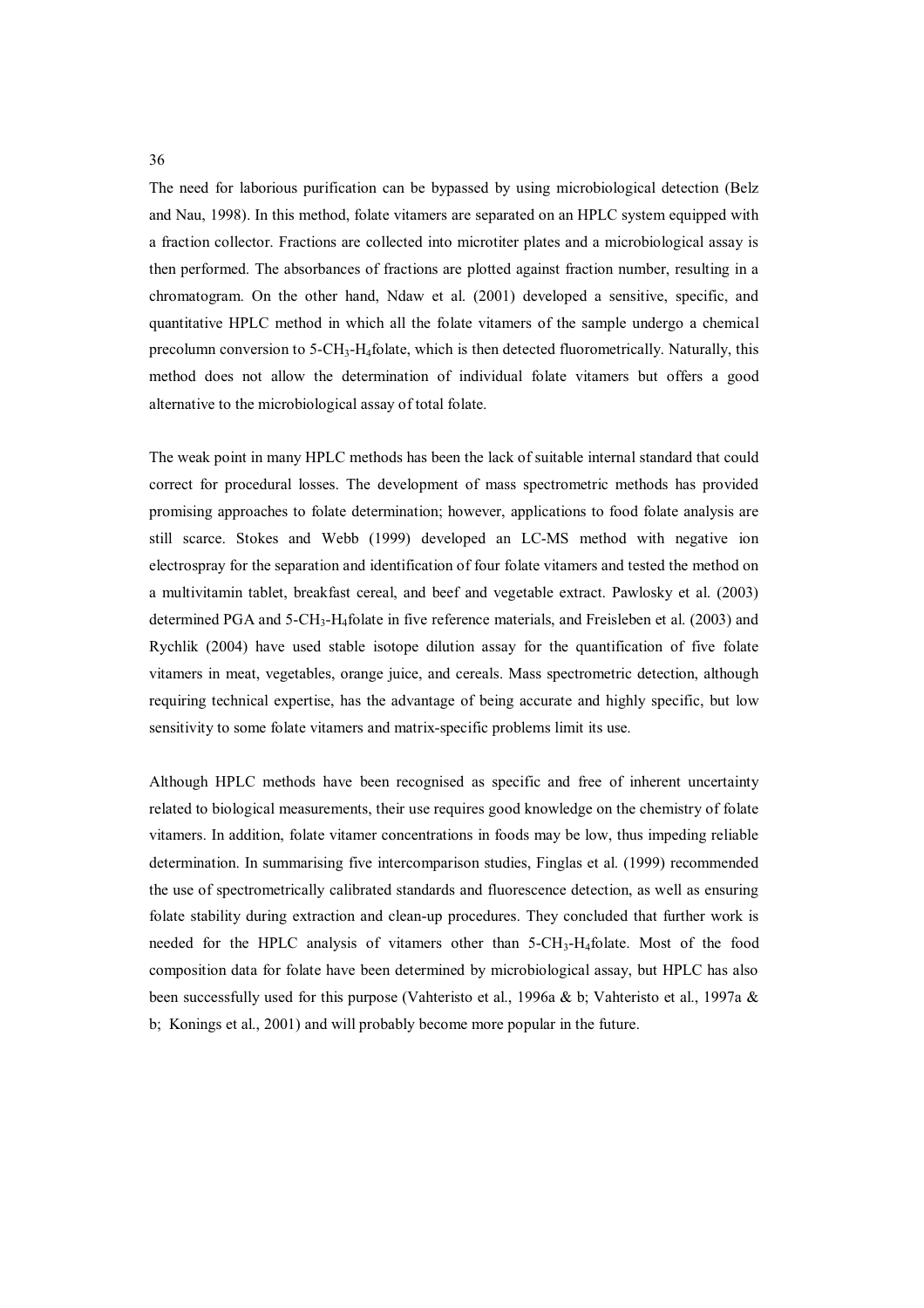### **3. OBJECTIVES OF THE STUDY**

The main objective of the study was to examine how and to what extent it would be possible to enhance folate contents in rye and rye products. Specific objectives were to:

- 1) optimise and evaluate methods for determining total folate and folate vitamer contents in rye and rye products (**I, II**);
- 2) study genetic variation in folate contents in rye (**I**);
- 3) investigate the effect of food processing methods fermentation, germination, and thermal treatments – on folates in rye (**II, III, IV**); and
- 4) examine the ability of endogenous folates to improve the folate status in healthy human volunteers (**V**).

## **4. MATERIALS AND METHODS**

### **4.1 Study design and sampling**

### **4.1.1 Variation in folate contents in rye** (**I**)

Ten rye cultivars representing both population and hybrid cultivars were grown in two successive years, 1999 and 2000, in Jokioinen, Finland. The effect of the cultivation method was examined by determining total folates from four rye cultivars, Amilo, Anna, Bor 7068, and Picasso, grown both organically and conventionally at the same location in the same year. Total folate contents were measured microbiologically using chloramphenicol-resistant *Lactobacillus rhamnosus* (NCIB 10463) as the growth indicator organism, and the vitamer distribution of a commercial wholemeal rye flour was determined by HPLC.

### **4.1.2 Effect of processing on folates in rye** (**II–IV**)

The samples in fermentation and baking experiments (**II**) are listed in Table 5. In the first fermentation experiment (**II**), three rye breads were baked using different fermentations: yeast fermentation, yeast and lactic acid bacteria fermentation, and lactic acid bacteria fermentation. In addition, three wheat breads were baked using different baking methods: the sponge-dough method, straight-dough method and straight-dough method with baking powder (without added yeast). Commercial flours were obtained from a Finnish milling company, and breads were baked in the Laboratory of Cereal Technology at the Department of Food Technology,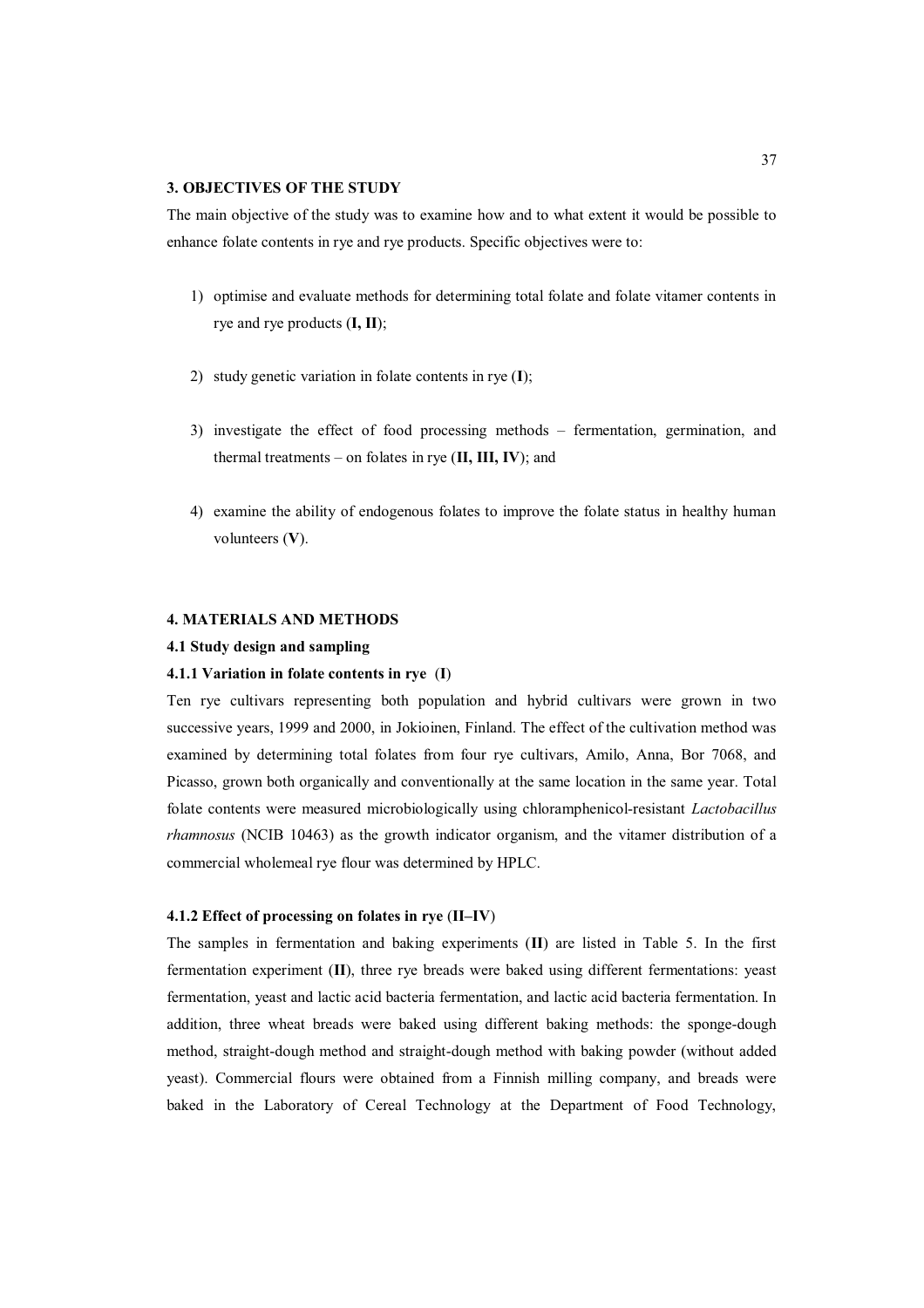University of Helsinki, using the multistrain starter available. Total folate contents were analysed from flours and breads microbiologically by *Lactobacillus rhamnosus* ATCC 7469, and folate vitamer distribution in breads was determined by HPLC..

In the second experiment (**II**), rye sourdough fermentations with and without added baker's yeast were compared. Samples were taken at six points of the baking procedure (flour, sourdough start, sourdough end, dough, proofed dough, and bread) and analysed microbiologically for total folate. Two different starters, one a multistrain laboratory starter without added yeast and the other containing baker's yeast, *Lactobacillus brevis*, and *Lactobacillus plantarum*, and slightly different baking parameters were applied. In addition, fermentation with added baker's yeast, *L. brevis*, and *L. plantarum* was performed using two different rye cultivars, small-grain Akusti and large-grain Amilo. Folate vitamers were determined by HPLC from sourdough fermentation with added yeast.

| Experiment                                  | Samples          | Folate analysis  |
|---------------------------------------------|------------------|------------------|
|                                             |                  | method           |
| Wheat baking                                | Wheat flour      | Flours: MA       |
| Sponge-dough method                         | <b>Bread</b>     | Breads: MA, HPLC |
| Straight-dough method                       | <b>Bread</b>     |                  |
| Baking powder leavening                     | <b>Bread</b>     |                  |
|                                             |                  |                  |
| Rye baking                                  | Rye flour        | Flours: MA       |
| <b>Yeast fermentation</b>                   | <b>Bread</b>     | Breads: MA, HPLC |
| Yeast and lactic acid bacteria fermentation | <b>Bread</b>     |                  |
| Lactic acid bacteria fermentation           | <b>Bread</b>     |                  |
| Rye sourdough fermentation with             | Flour            | MA and HPLC      |
| added baker's yeast; cultivar 'Akusti'      | Sourdough, start |                  |
|                                             | Sourdough, end   |                  |
|                                             | Dough            |                  |
|                                             | Proofed dough    |                  |
|                                             | <b>Bread</b>     |                  |
|                                             | Flour            | MA               |
| Rye sourdough fermentation with             |                  |                  |
| added baker's yeast; cultivar 'Amilo'       | Sourdough, start |                  |
|                                             | Sourdough, end   |                  |
|                                             | Dough            |                  |
|                                             | Proofed dough    |                  |
|                                             | <b>Bread</b>     |                  |
| Rye sourdough fermentation without          | Flour            | MA and HPLC      |
| added baker's yeast                         | Sourdough, start |                  |
|                                             | Sourdough, end   |                  |
|                                             | Dough            |                  |
|                                             | Proofed dough    |                  |
|                                             | <b>Bread</b>     |                  |

Table 5. Sampling in the fermentation and baking experiments (**II**)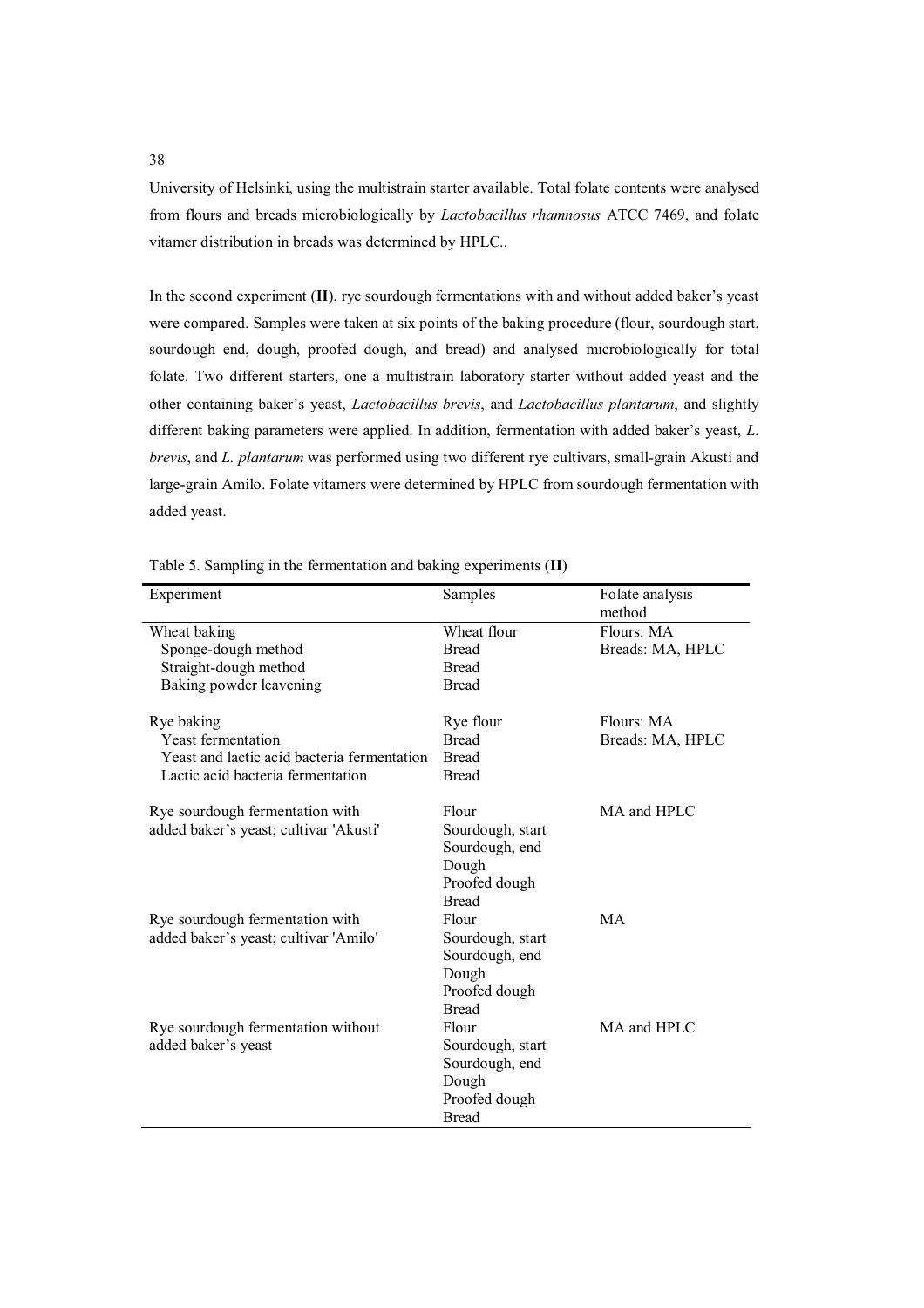The microflora in rye sourdough fermentation was then studied at the test tube scale (**III**). Baker's yeast *Saccharomyces cerevisiae*, and three other yeasts, *Candida milleri*, *Saccharomyces cerevisiae* TS 146, and *Torulaspora delbrueckii* as well as four *Lactobacillus* spp., *L. acidophilus*, *L. brevis*, *L. plantarum*, and *L. sanfranciscensis* originally isolated from rye sourdough were examined for their folate production or consumption. The microorganisms were grown both in specific media (YPD or Elliker) and in sterile or non-sterile rye flour – water mixtures. Some other lactobacilli strains and three bacteria isolated from the non-sterilised rye flour were also screened for folate production. Total folates were analysed microbiologically by *L. rhamnosus* ATCC 7469.

Germination was also examined as a potential way to increase folate contents of rye. The increase in folate concentration during germination, the optimal germination conditions, and the effect of thermal treatments (extrusion, autoclaving and puffing, and IR and toasting) were studied (**IV**). Three germination variables, germination temperature  $(8, 15, \text{ and } 22 \text{ °C})$ , time  $(3, \text{)}$ 5, and 7 days) and drying temperature (50, 75, and 100 ºC), were included, and a central composite design was applied to arrange the experiments. Results were analysed using multiple regression methods. Thermal processing studies were performed with both native and germinated rye. Extrusion was performed using an APV MPF 19/25 twin screw extruder with die diameter of 3 mm. The temperatures of four heating/cooling barrel zones were 140ºC, 140ºC, 120ºC, and 20ºC, and the screw speed was 225 rpm. The retention time was about 30 s. The total load was 60% for native and 76% for germinated rye. In autoclaving and puffing grains were first mixed with water  $(1:1)$  and autoclaved at 120 $^{\circ}$ C for 0.5. The grains were then dried and toasted in a rack oven (Sveba Dahlin 900) at 175ºC for 30 min. In IR and toasting grains were first moistened to a moisture content of 20 to 30% at 80ºC. Grains were then heat-treated under radiated heat (375 W Osram lamps) for 5 min and heated in a rack oven at 200ºC for 10 min.

Folate analyses were performed using the microbiological method with *Lactobacillus rhamnosus* ATCC 7469; in addition, vitamer distributions of selected germinated and heat-treated samples were analysed by HPLC. From some germination batches the separated hypocotylar roots were collected and analysed for folates, both microbiologically and by HPLC.

# **4.1.3 Functionality of endogenous folates** *in vivo* **(V)**

Healthy volunteers participated in a four-week intervention study (**V**). The intervention was conducted as a parallel study with two groups: a group receiving natural folates from rye and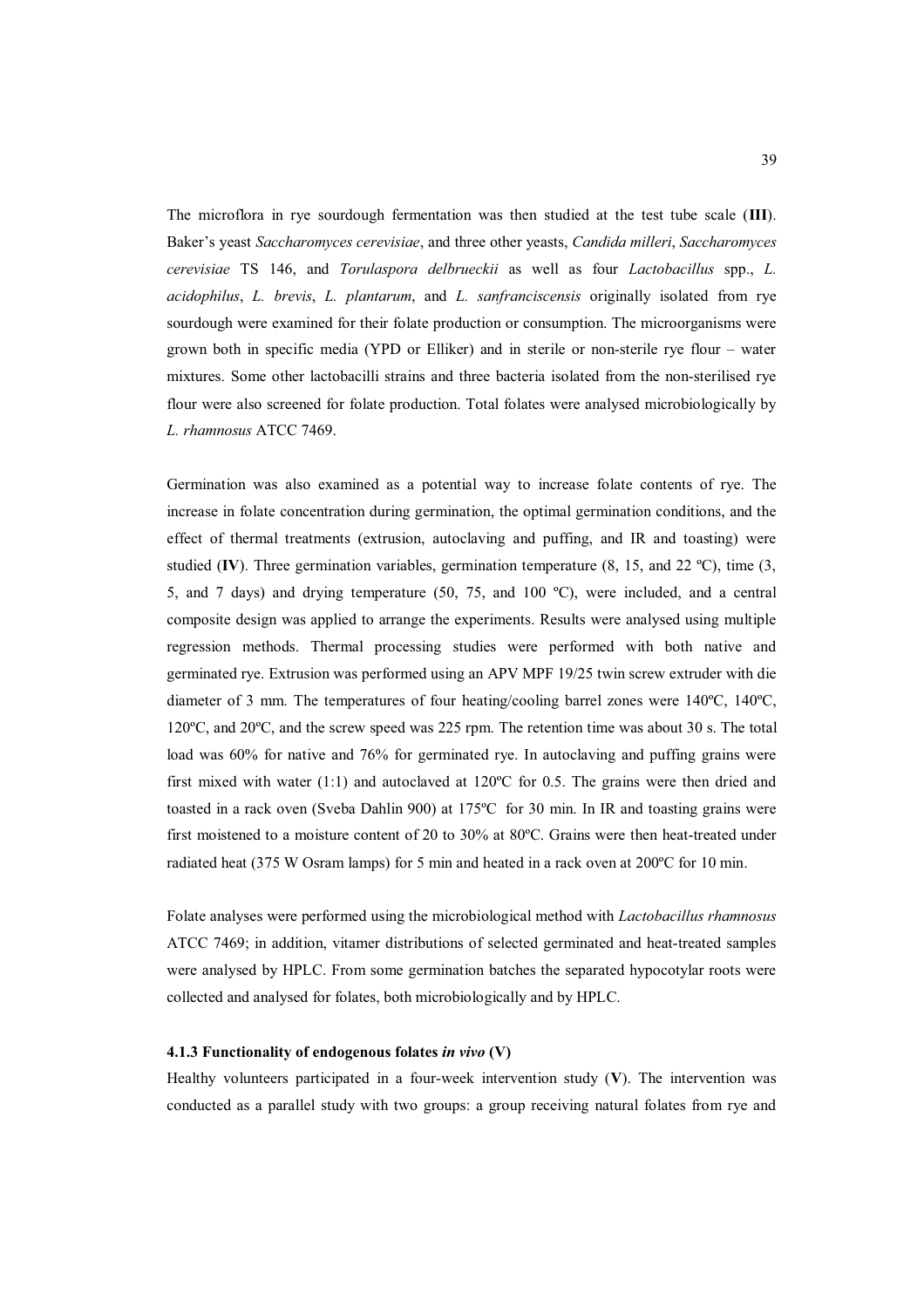orange juice (33 volunteers) and another receiving folic acid fortified white bread and apple juice (31 volunteers). Test foods, which were consumed as a part of the normal diet, provided the subjects with  $184 \mu$ g folate/day in the rye group and  $188 \mu$ g folate/day in the wheat group. Ryebased tests foods included different types of fresh and dried rye breads and a high-folate rye muesli manufactured from malted rye grain flakes. The change in the folate status of the volunteers was evaluated by the serum and red cell folate as well as plasma homocysteine at the beginning and end of the study period.

### **4.2 Folate analysis**

An outline of folate analysis is presented in Figure 4. Analytical procedures were carried out under yellow or subdued light. Alternatively, samples and calibrants were covered with aluminium foil. Sample extracts were kept under nitrogen atmosphere whenever feasible.



Figure 4. Schematic presentation of folate analysis.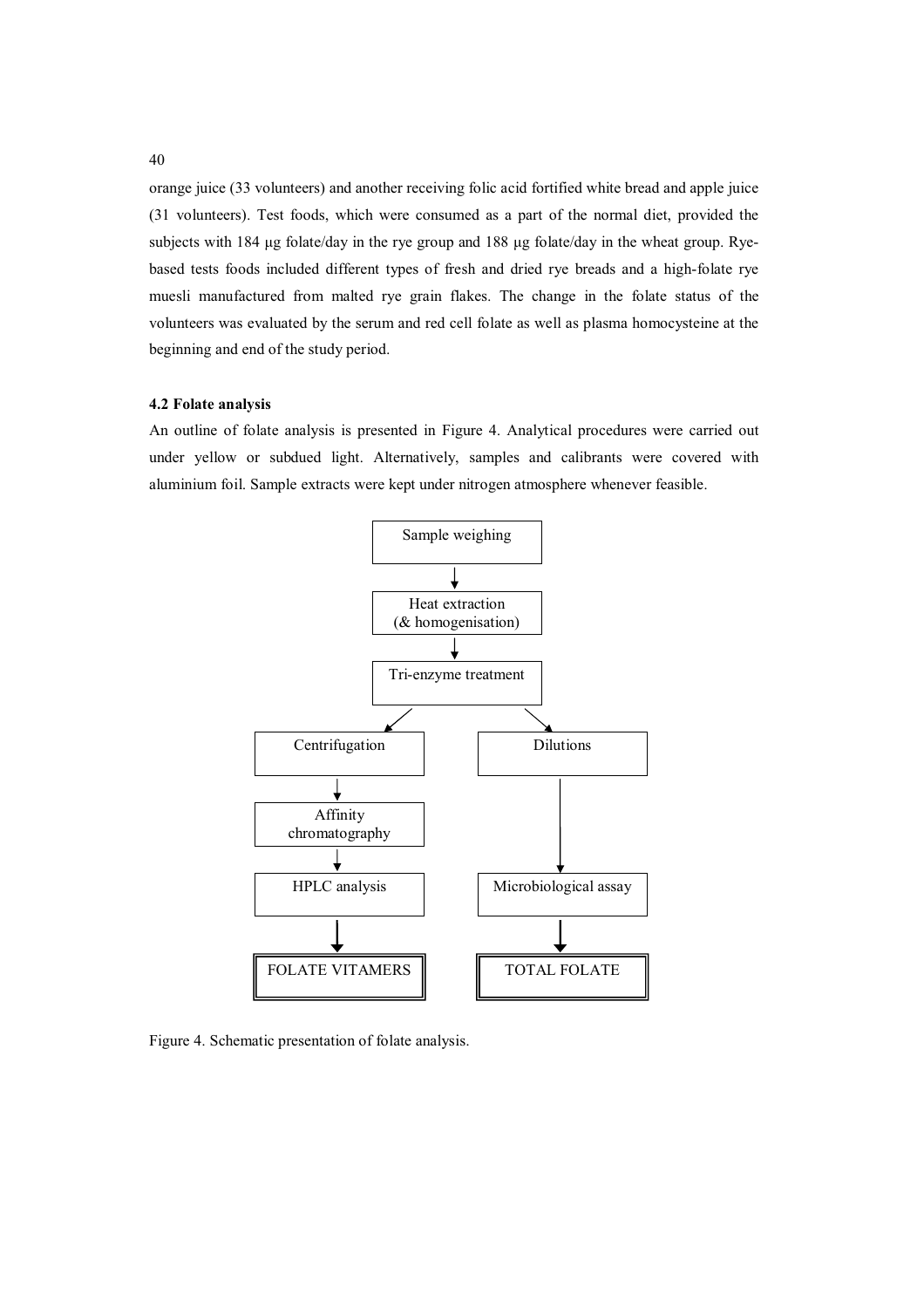### **4.2.1 Calibrants**

Tetrahydrofolate was obtained from either Dr Schirck's Laboratories (Jona, Switzerland) (tetrahydrofolate trihydrochloride) or Eprova AG (Schaffhausen, Switzerland; [6S] tetrahydrofolate, sodium salt). 5-Methyltetrahydrofolate ([6S]-5-CH3-H4folate, calcium salt) was obtained from Dr Schirck's Laboratories or Eprova AG. 5-Formyltetrahydrofolate ([6S]-5-HCO-H4folate, sodium salt) was obtained from Eprova AG (Schaffhausen, Switzerland), and 10 formylfolic acid (10-HCO-PGA) and folic acid (PGA) from Dr Schirck's Laboratories (Jona, Switzerland). Calibrants were dissolved as described by van den Berg et al. (1994), and the purities were calculated using molar absorptivity coefficients at pH 7.0 (Table 6). Standard solutions, typically 10 to 120 µg folate/ml, were flushed with nitrogen and stored in 0.01M acetate buffer containing  $1\%$  (w/v) sodium ascorbate (pH 4.9) at –20 °C.

10-Formyldihydrofolate (10-HCO-H2folate) was synthesised from 5,10 methenyltetrahydrofolate hydrochloride ([6R,S]-5,10-CH<sup>+</sup>-H<sub>4</sub>folate, chlorine hydrochloride, Eprova AG) according to Pfeiffer et al. (1997) with a somewhat longer reaction time (2.5 hours). Standard solution was flushed with nitrogen and stored in 0.05M Tris/HCl (pH 8.4) at  $-20^{\circ}$ C.

| Vitamer                                     | ັ<br>Molecular weight | ε                                                     | $\lambda_{\text{max}}$ | рH  |
|---------------------------------------------|-----------------------|-------------------------------------------------------|------------------------|-----|
|                                             | (g/mol)               | $\text{1}x$ mmol <sup>-1</sup> $x$ cm <sup>-1</sup> ) | (nm)                   |     |
| $H_4$ folate                                | 445.4                 | 29.1                                                  | 297                    | 7.0 |
| $5$ -CH <sub>3</sub> -H <sub>4</sub> folate | 459.4                 | 31.7                                                  | 290                    | 7.0 |
| 10-HCO-H <sub>2</sub> folate                | 471.4                 | 34                                                    | 234                    | 7.4 |
| 10-HCO-PGA                                  | 469.4                 | 20.9                                                  | 269                    | 7.0 |
| 5-HCO-H <sub>4</sub> folate                 | 473.4                 | 37.2                                                  | 285                    | 7.0 |
| <b>PGA</b>                                  | 441.4                 | 27.6                                                  | 282                    | 7.0 |

Table 6. Molecular weights, molar absorption coefficients, and absorption maxima of folate vitamers (Blakley, 1969; Baggott et al., 1995)

### **4.2.2 Extraction and tri-enzyme treatment**

The sample amount was 0.5 to 2 g, depending on the homogeneity of the sample and the estimated folate content. Samples (usually in duplicate) were weighed to plastic tubes, and 10 to 35 ml of extraction buffer (50 mM Ches, 50 mM Hepes, containing 2% sodium ascorbate and 10 mM 2-mercaptoethanol, pH 7.85) was added. The buffer-to-sample ratio was always at least 10. Samples were flushed with nitrogen, placed in a boiling water bath for 10 min, cooled on ice and homogenised, if necessary. Then, pH was adjusted to 4.9 with HCl and the extracts were again flushed with nitrogen. Extracts could be kept at  $-20$  °C for up to two weeks before analysis. A blank sample was analysed in each set of samples and the results were corrected accordingly.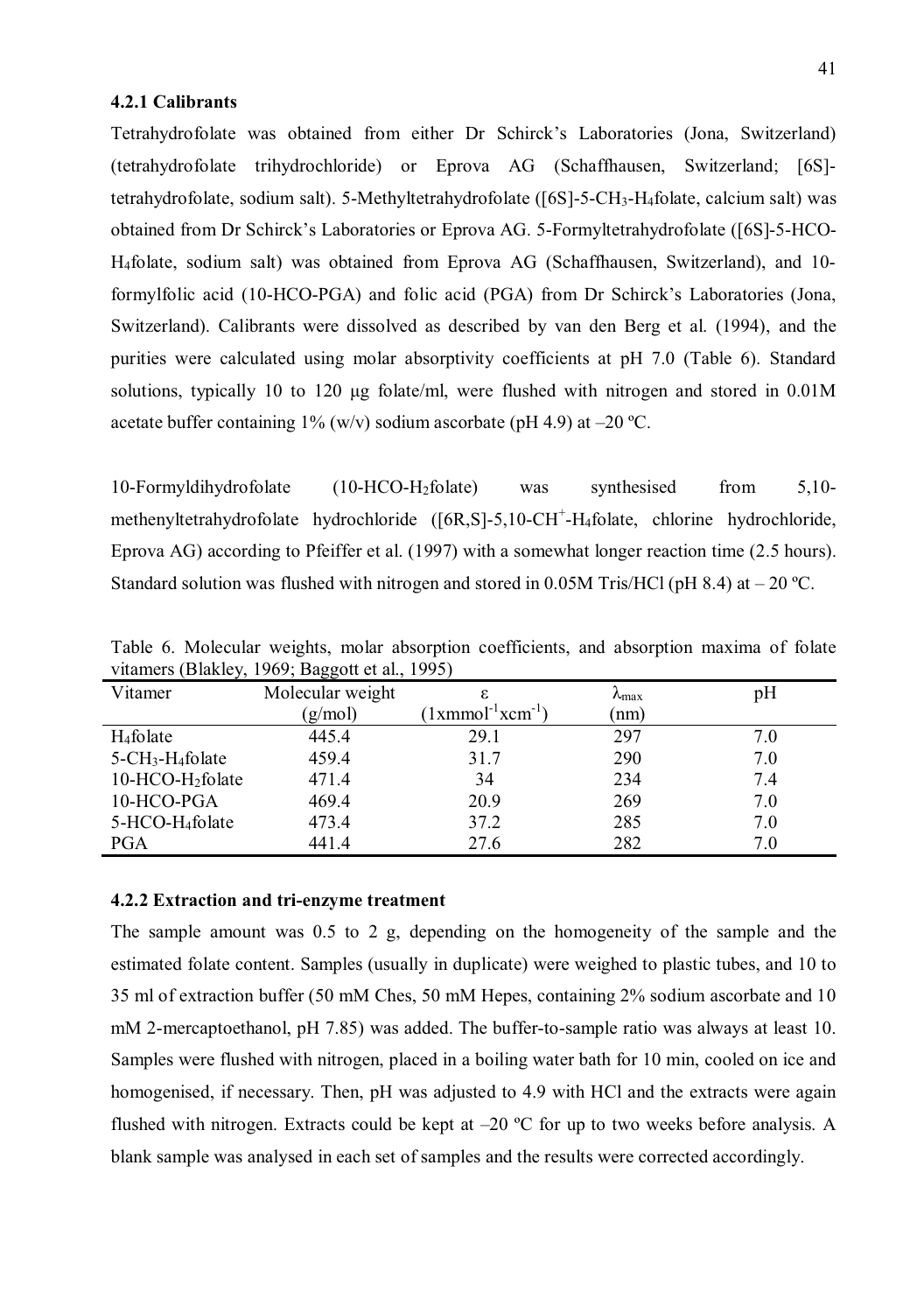Hog kidney conjugase (HK) was prepared from fresh kidneys according to Gregory et al. (1984) and its activity was tested according to Vahteristo et al.  $(1996a)$ . Other enzymes,  $\alpha$ -amylase (EC3.2.1.1) and protease (EC3.4.24.31), were obtained from Sigma (St. Louis, MO). Sample extracts were first incubated under a nitrogen atmosphere with  $\alpha$ -amylase and HK for 3 h at 37 ºC in a waterbath. After that, the pH was adjusted to 7.0 with KOH and protease was added. Extracts were incubated under a nitrogen atmosphere for 1 h at 37 ºC, after which they were boiled for 5 min in a boiling waterbath to inactivate the enzymes, and cooled on ice. Extracts or aliquots of them for HPLC were centrifuged for 20 min at 13 000 rpm at 4  $^{\circ}$ C. The remaining residue was suspended in 10 ml of extraction buffer and recentrifuged. Supernatants were then combined and filtered through  $0.2$  or  $0.45$  µm syringe filters.

# **4.2.3 Microbiological assay (MA)**

At first (**I**), a chloramphenicol-resistant strain, *Lactobacillus rhamnosus* NCIB 10463, was used as the growth indicator organism. Cryoprotection and preparation of working inoculum were performed according to Molloy and Scott (1997). Eleven levels of the calibrant, corresponding to 0 to 50 pg of PGA, were pipetted into 96-well microtiter plates (Tissue culture treated; Costar Corporation, Cambridge, MA), four wells for each level. Sodium ascorbate (0.5%) was added to the calibrant-containing wells so that the final volume in each well before adding the inoculated medium was 100 μl. Two dilutions, typically varying from 1:400 to 1:50, were prepared from each sample to  $0.5\%$  (w/v) sodium ascorbate, and 100  $\mu$ l of each dilution was pipetted into four wells. Inoculated medium was then added into each well (200  $\mu$ ). After 42 h incubation at 37 °C the optical densities of the wells were measured with a microplate reader (iEMS Reader MF; Labsystems, Helsinki, Finland) at 595 nm after 10 s mixing at 1150 rpm.

In studies **II** to **IV** , another *Lactobacillus* strain, *L. rhamnosus* ATCC 7469, was used as it was easier to grow and the incubation time was shorter. Although no systematic method comparison was performed, the two methods gave similar results for reference materials (data not published). *L. rhamnosus* was glycerol-cryoprotected according to the draft of European Standard for the determination of folate by microbiological assay (see EN 14131, 2003); however, instead of autoclaving the culture medium was sterile filtered (Acrodisc Syringe filters, 0.2 μm; Pall Gelman Laboratory, Ann Arbor, MI). Assay medium (Folic acid Casei Medium; Difco, Becton Dickinson & Co, Sparks, MD, USA) was used at  $75%$  of the recommended strength, and 0.075 g of ascorbic acid was added to the medium after heating (Molloy and Scott, 1997). The pH was adjusted to 6.1 with acetic acid. To 1 ml of cryoprotected inoculum, 2.5 ml of sterile saline was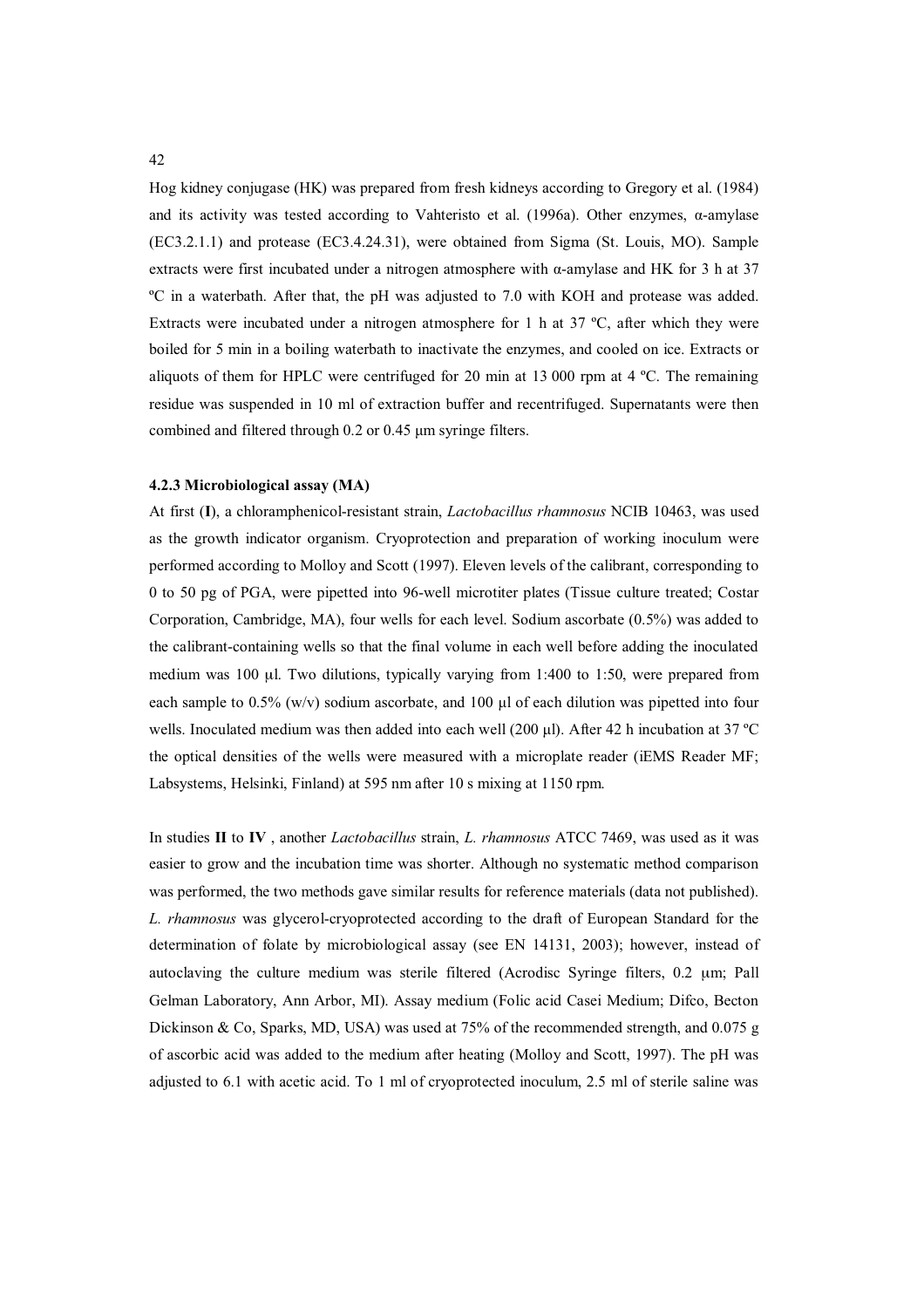added (EN 14131, 2003), and 100 ml of culture medium was inoculated with 300 μl of this solution.

Sample extracts were diluted with  $0.5\%$  (w/v) sodium ascorbate, pH 6.1. Sample dilutions and the calibrant (eight levels, 0 to 80 pg 5-HCO-H<sub>4</sub>folate/well) were pipetted as before. Inoculated medium (200 μl/well) was then added, and the plates were incubated for 18 to 20 h at 37ºC. Mixing the plates before the turbidometric measurement was not necessary.

### **4.2.4 Affinity chromatographic purification**

 Affinity columns were prepared by coupling folate binding protein (FBP) from bovine milk (Scripps Laboratories, CA, USA) to agarose (Affi-Gel 10; Bio-Rad Laboratories, Richmond, CA, USA) as described by Konings (1999). The gel volume per column was approximately 1.8 to 2 ml.

Columns were equilibrated with 10 ml of 0.1M potassium phosphate buffer (pH 7.0). Filtered sample extracts were applied to the columns slowly (0.35 to 0.6 ml/min). A vacuum manifolder was not usually needed. Columns were then washed with 5 ml of 0.025M potassium phosphate/1M NaCl (pH 7.0), followed by 5 ml of 0.025M potassium phosphate (pH 7.0). Folates were eluted with 4.95 ml of 0.02M trifluoroacetic acid/0.01M dithiothreitol to 5 ml volumetric flasks containing 30 μl 1M piperazine, 0.2% sodium ascorbate, and 5 μl 2 mercaptoethanol. After elution, the columns were washed with 1.5 ml of elution solution and with 10 ml of 0.1M potassium phosphate buffer (pH 7.0). Columns were stored in 0.1M potassium phosphate buffer containing 0.2% sodium azide (pH 7.0) at 4 ºC.

### **4.2.5 High-performance liquid chromatography (HPLC)**

A Varian Vista 5500 liquid chromatograph and Waters 712 Satellite Wisp Autosampler with a cooler (Waters, Milford, MA, USA) were initially used (**I**). These were replaced by Waters 510 and 515 HPLC pumps and a Waters 717 plus Autosampler in later experiments (**II, IV**). In both systems the detection was carried out by a Waters 2487 Dual  $\lambda$  Absorbance detector set at 290 nm and by a Waters 470 fluorescence detector. The fluorescence detector was set at 290 nm excitation and 356 nm emission wavelengths for reduced folates, and 360 nm/460 nm for 10- HCO-PGA. The Waters Millennium 2020 Chromatography Manager data acquisition system was used to collect and calculate chromatographic data. Quantification of folate vitamers was based on an external standard method with peak areas plotted against concentrations. Calibrants (eight levels) were purified with affinity chromatography.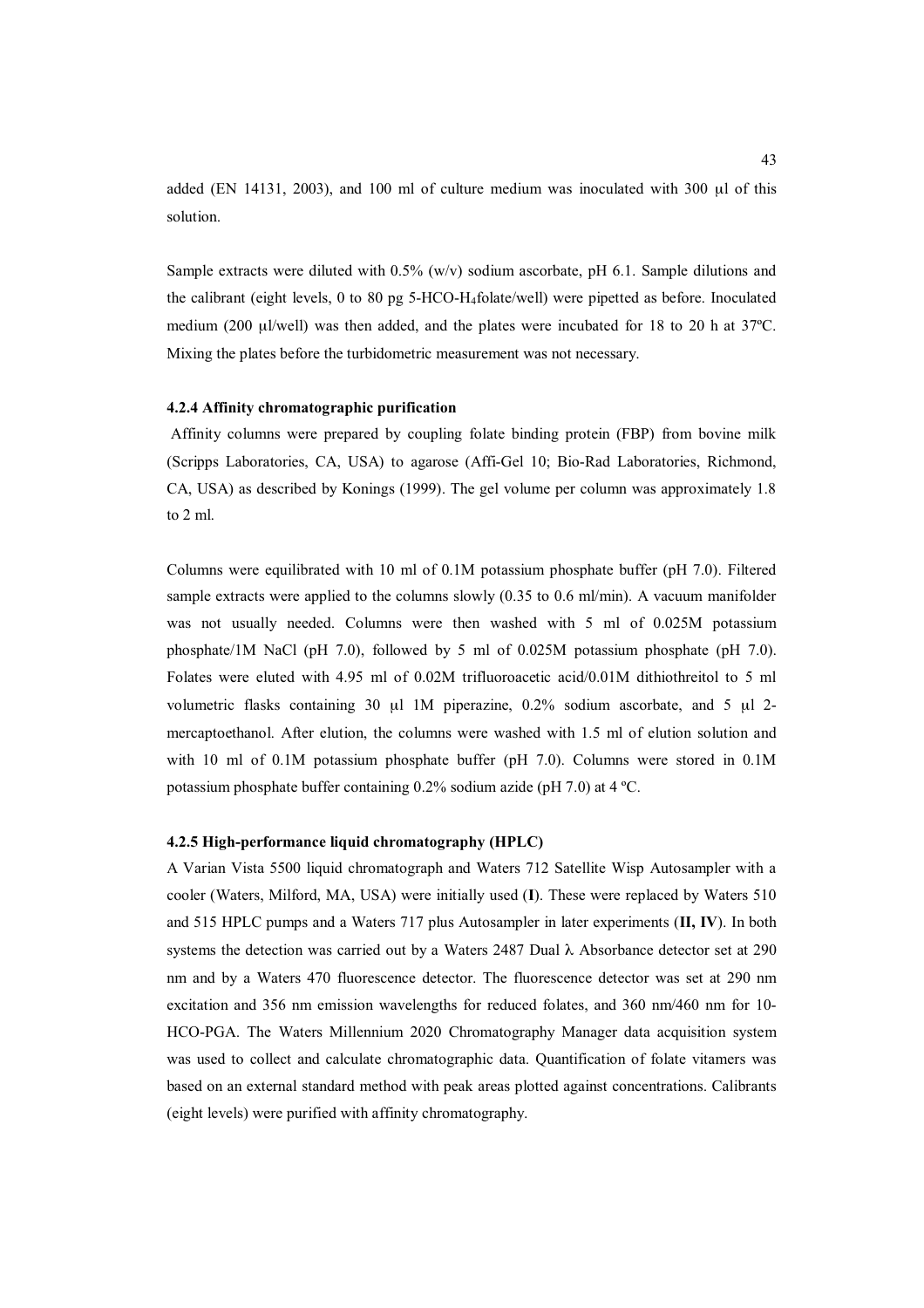Folate monoglutamates were separated on a Shandon (ThermoQuest; Cheshire, UK) Hypersil ODS column (150 mm  $\times$  4.6 mm; 3 µm particle size). The column temperature was kept at 30 °C. Gradient elution was performed with acetonitrile and 30 mM potassium phosphate buffer, pH 2.2 at a flow rate of 0.9 mL/min. The gradient started at  $5\%$  (v/v) acetonitrile, which was maintained isocratically for the first 9 min and then raised to 7% within 13 min. Thereafter, the acetonitrile concentration was raised to 16% within 9 min and maintained for 2 min. Injection volumes were 25 to 200 μl. Peaks were identified by retention times, and their identities were confirmed by spiking purified sample extracts and by comparing the ratio of fluorescence and UV intensities of a certain peak to the respective ratio of the calibrant.

### **4.2.6 Method validation and quality assurance**

The short-term stability of folates at different stages of analytical procedures was tested in order to justify the storage conditions (**II**). Mixtures of calibrants in affinity chromatography elution solution were kept at  $-20$  °C (freezer temperature) and 4 °C (autosampler temperature), and the loss of folates was determined by HPLC. Folate stability was also tested for mixtures of calibrants in extraction buffer as such (pH 7.85) and after heat extraction with pH adjusted to 4.9.

Affinity chromatography testing included the FBP binding capacity tests with PGA, recoveries of calibrants, and binding of formylated vitamers to FBP-affinity columns (**I**). Affinity columns were loaded with different amounts of 5-HCO-H<sub>4</sub>folate, 10-HCO-PGA, and 10-HCO-H<sub>2</sub>folate, alone or in combination with other vitamers, so that the total folate load was approximately 10 to 50% of the capacity determined by overloading the columns with PGA.

Different gradients were tested in HPLC in order to optimise the peak separation and shape. Gradients were evaluated on the basis of resolution, relative retention, capacity factor, and tailing factor. Other HPLC validation data included numbers of theoretical plates, detection limits (signal-to-noise ratio  $\geq$  3; determined for calibrants), and linearity as well as within-day and between-day variation of the detector response and retention times.

Recovery tests were performed for rye fermentation samples (**II**) by spiking the samples before extraction with folate calibrants at a level of 60 to 120  $\mu$ g/100 g and analysing the spiked and unspiked samples by HPLC. Recovery in the microbiological assay was studied by spiking Certified Reference Material (CRM) 121 (wholemeal flour; obtained from the Institute for Reference Materials and Measurements, Geel, Belgium) with a known amount of 5-HCO-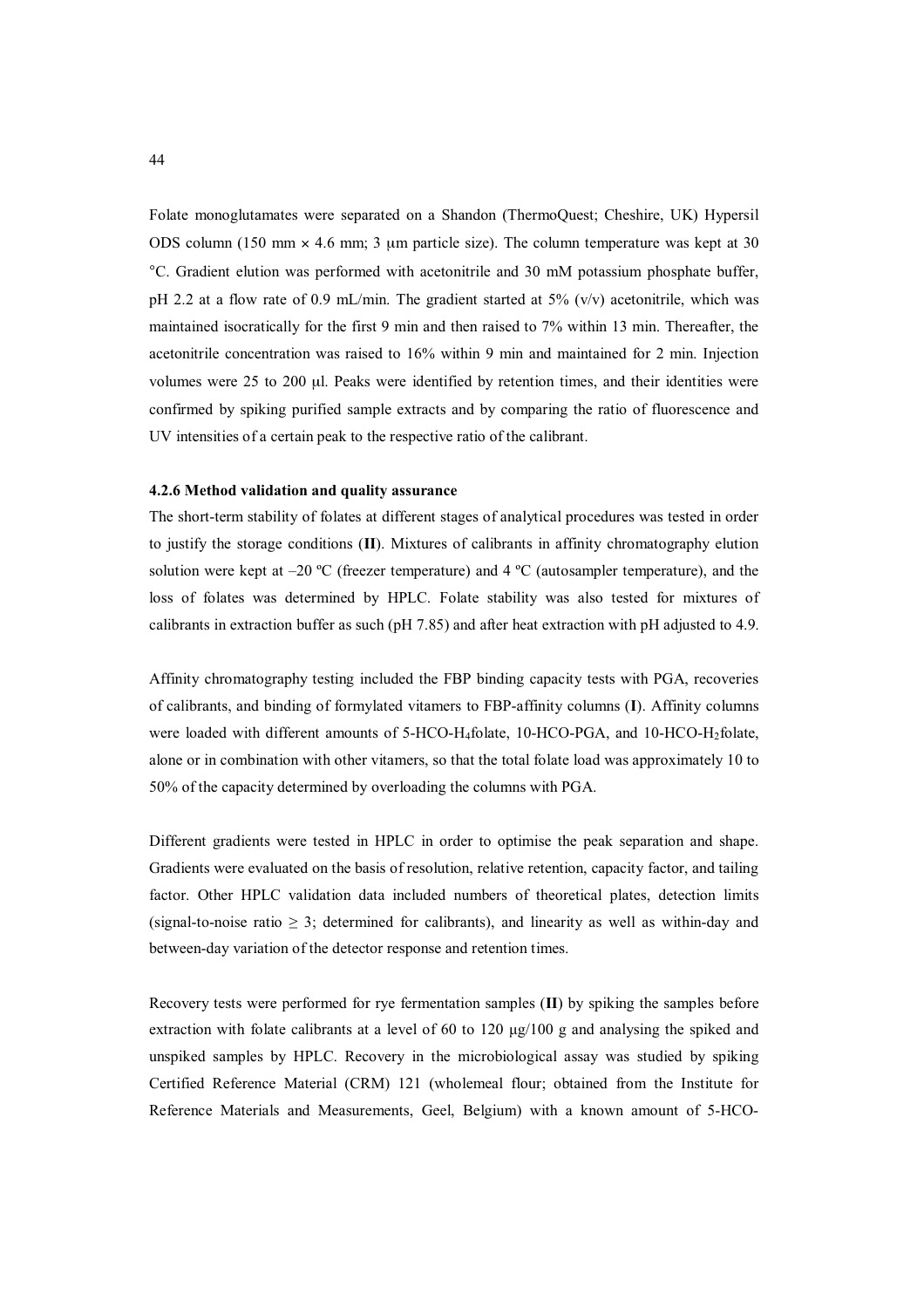H4folate; the latter was also analysed alone as a sample. Folate results for samples were not corrected for recovery values. Based on multiple analysis of CRM 121 a control chart was constructed and used in quality control of the microbiological assay (**II, III, IV**). Criteria for the minimum turbidity of the highest calibrant level and the maximum turbidity of the lowest calibrant level were also set in order to follow the repeatability of the growth of *L. rhamnosus* (**II**). Moreover, an integral part of the evaluation of method performance was the comparison between microbiological and HPLC results of both proficiency testing materials and processed rye samples (**II, IV**).

Method accuracy was evaluated not only by analysing certified reference materials but also by participating in proficiency tests organised by an EU-funded project "Folate: from food to functionality and optimal health" (FolateFuncHealth, QLRT-1999-00576), a Nordic comparison Norfolate, and FAO/INFOODS comparison. These intercomparisons included several foods with different folate concentrations and vitamer distribution patterns (Table 7).

|                                      | FolateFuncHealth                                                                                | Norfolate                                                                         | <b>INFOODS</b>                                   |
|--------------------------------------|-------------------------------------------------------------------------------------------------|-----------------------------------------------------------------------------------|--------------------------------------------------|
| Year                                 | 2000                                                                                            | 2000–2001                                                                         | 2001                                             |
| Participants                         | 8 European laboratories                                                                         | 6 Nordic laboratories                                                             | 26 laboratories worldwide                        |
| Test materials                       | Four CRMs:<br>121 Wholemeal flour<br>421 Milk powder<br>485 Mixed vegetables<br>487 Pig's liver | Liver pate<br>Freeze-dried broccoli<br>Wholemeal flour (CRM)<br>Milk powder (CRM) | Soybean flour<br>Fish powder<br>Breakfast cereal |
| Rounds                               | 1                                                                                               | 2                                                                                 | 1                                                |
| Folate levels                        | 30 to 1340 $\mu$ g/100 g DM                                                                     | 40 to 1230 $\mu$ g/100 g                                                          | 81 to 498 $\mu$ g/100 g (MA)                     |
| Methods used<br>by our<br>laboratory | <b>HPLC</b>                                                                                     | МA                                                                                | МA                                               |

Table 7. Overview of the interlaboratory studies participated in

In the intercomparison organised by the FolateFuncHealth project, each laboratory used its own method of analysis. The number of accepted results was 7 to 9 for each CRM, 3 to 4 of which were obtained by microbiological assay (MA) and 4 to 5 by HPLC. Two of the HPLC laboratories determined 5-methyltetrahydrofolate only, and one of the HPLC laboratories used microbiological detection (FolateFuncHealth, 2005).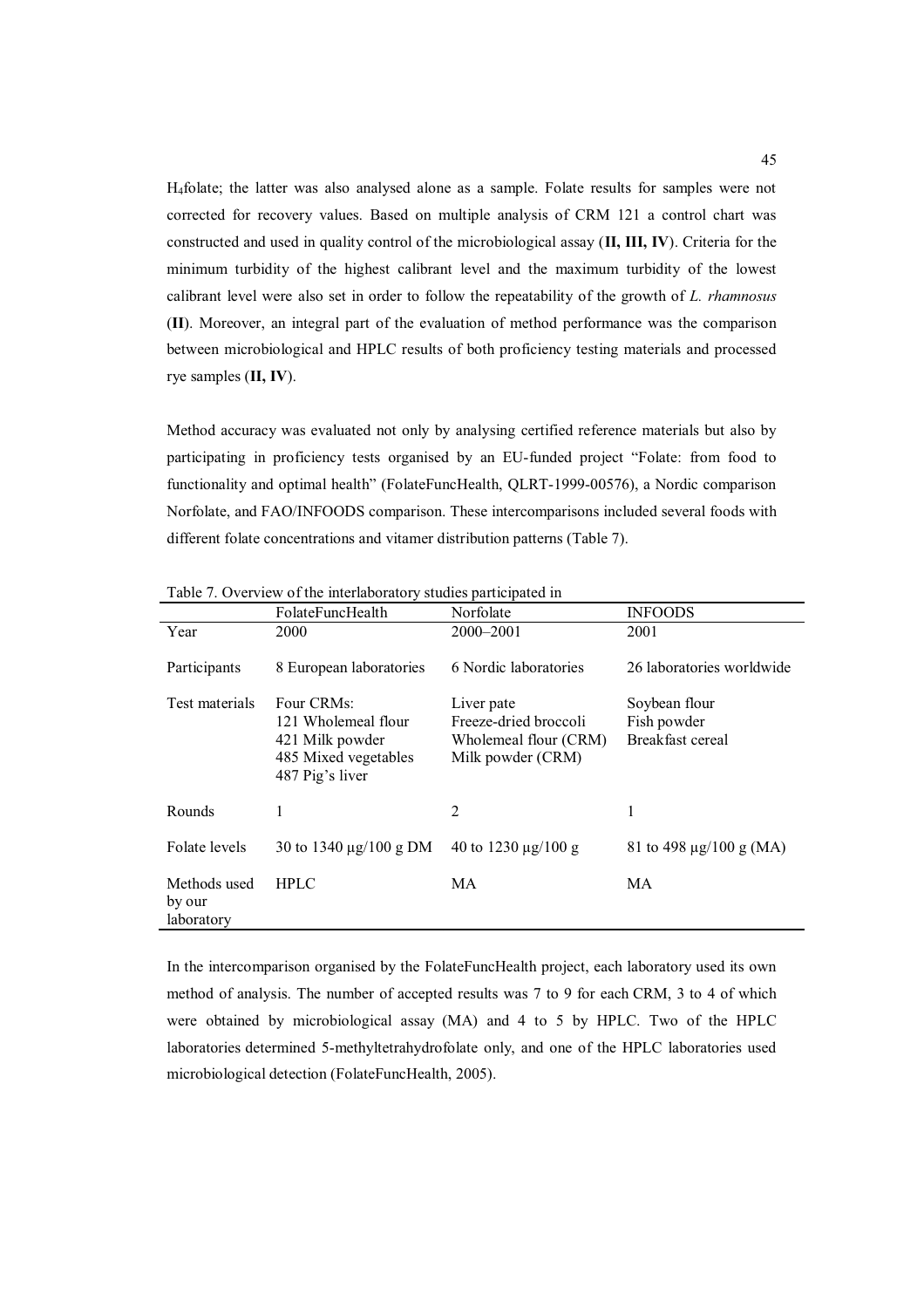In the Norfolate ring test, six laboratories analysed four samples, two of them CRMs, in two rounds. In each round, samples were to be analysed in duplicate on two different days. All the laboratories performed the analyses with the microbiological assay (Lindeberg et al., 2001).

In the proficiency test organised by FAO/INFOODS, three test materials were analysed, and the methods used included microbiological assay (22 laboratories), HPLC, LC-MS, and radioassay (Puwastien et al., 2005).

## **5. RESULTS**

# **5.1 Validity of the analytical methods**

### **5.1.1 Affinity chromatography and HPLC**

The binding capacities of the affinity columns varied between 4.6 μg and 5.0 μg folic acid/ column, and the columns could be used for tens of times without considerable changes in the capacity. Recoveries of different vitamers in affinity chromatography were satisfactory, 83 to 102% of the binding capacity. However, the binding of 5-HCO-H4folate was strongly affected by the total folate load. The recovery of 5-HCO-H4folate was above 90% if the total folate load was kept under 25% of the column capacity, but decreased sharply if the total folate load was increased. 5-HCO-H4folate alone, without the presence of other vitamers, was well bound to the FBP. The interfering effect of the total folate load on binding to FBP was not observed with other formylated vitamers.

The chosen conditions for HPLC offered satisfactory separation of six folate vitamers (**I**). Detection limits were 0.04 to 0.9 ng per injection, and the responses of the detectors were linear in the routine working concentration range. The detectors used for different vitamers, detection limits, and the main problems encountered are presented in Table 8. Between-day variations in the detector response and retention times expressed as CV% from six injections during three weeks were 1.7 to 10.4% and 2.4 to 7.4%, respectively. The HPLC method was to some extent able to separate isomers in the racemic mixture (6*R,S*) of 5-HCO-H4folate. Thus, the natural 6*S* isomer of 5-HCO-H4folate was chosen as the calibrant.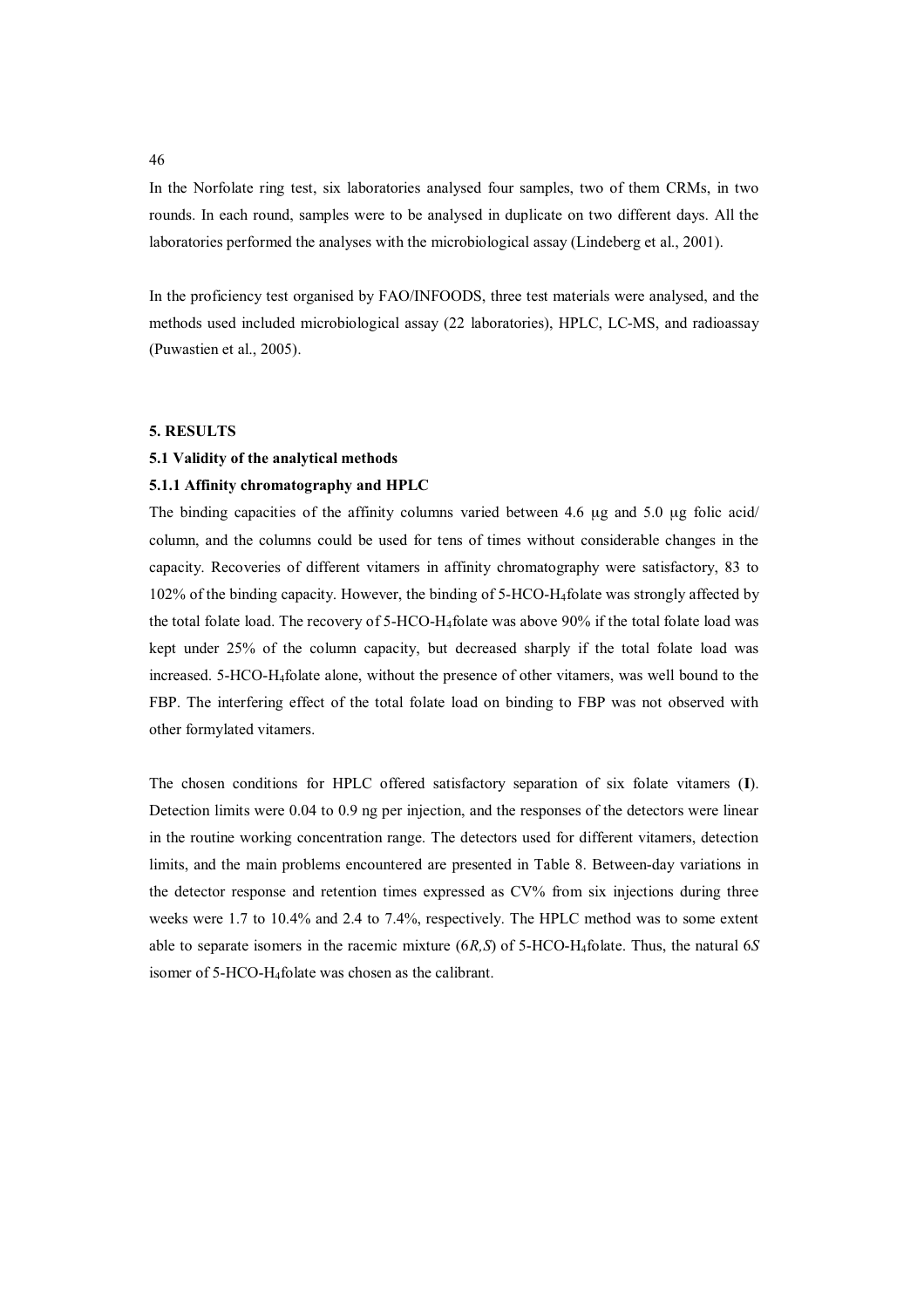Table 8. Detection of folate vitamers

| Vitamer                                     | Detector       | Detection limits; UV/FL    | Comments                                                                                                |
|---------------------------------------------|----------------|----------------------------|---------------------------------------------------------------------------------------------------------|
| $H_4$ folate                                | UV/FL          | (ng/injection)<br>0.6/0.08 | FL more sensitive; UV<br>peak often masked by an<br>impurity (derived from<br>affinity chromatography?) |
| $5$ -CH <sub>3</sub> -H <sub>4</sub> folate | UV/FL          | 0.4/0.04                   | double peak in some<br>processed samples                                                                |
| $10-HCO-H2$ folate                          | UV             | $0.8/-$                    | UV only; sometimes<br>masked by impurities                                                              |
| 10-HCO-PGA                                  | UV/FL          | 0.7/0.1                    | FL more sensitive; UV<br>offered support in<br>identification                                           |
| 5-HCO-H <sub>4</sub> folate                 | UV/FL          | 0.6/0.6                    | FL more sensitive but<br>peak often masked by<br>impurities                                             |
| <b>PGA</b>                                  | UV <sub></sub> | $0.2/-$                    | UV only                                                                                                 |

The stability of folates in the extraction buffer at  $-20$  °C was better after heat extraction and pH adjustment to 4.9 than in the extraction buffer as such (pH 7.85) (**II**). No significant loss of any folate vitamer occurred during the first two weeks. The short-term stability of folates in the affinity chromatography elution solution was also good: two days at  $4^{\circ}$ C or five days at  $-20^{\circ}$ C did not result in folate losses.

## **5.1.2 Recovery studies and analysis of certified reference materials (CRMs)**

Recovery of 5-HCO-H4folate added to CRM 121 (wholemeal flour) or analysed like a sample was 105% in the microbiological assay (**II**). Recoveries of vitamers added to six rye fermentation samples and analysed by HPLC (**II**) were 72 to 104% (Table 9).

Table 9. Average recoveries of folate vitamers in sourdough baking samples ( $n = 6$ )

| Vitamer                                     | Recovery $(\% )$ |
|---------------------------------------------|------------------|
| H <sub>4</sub> folate                       | $72 \pm 5$       |
| $5$ -CH <sub>3</sub> -H <sub>4</sub> folate | $104 \pm 18$     |
| 10-HCO-H <sub>2</sub> folate                | $84 \pm 8$       |
| 10-HCO-PGA                                  | $98 \pm 16$      |
| 5-HCO-H <sub>4</sub> folate                 | $83 \pm 39$      |
| <b>PGA</b>                                  | $96 \pm 7$       |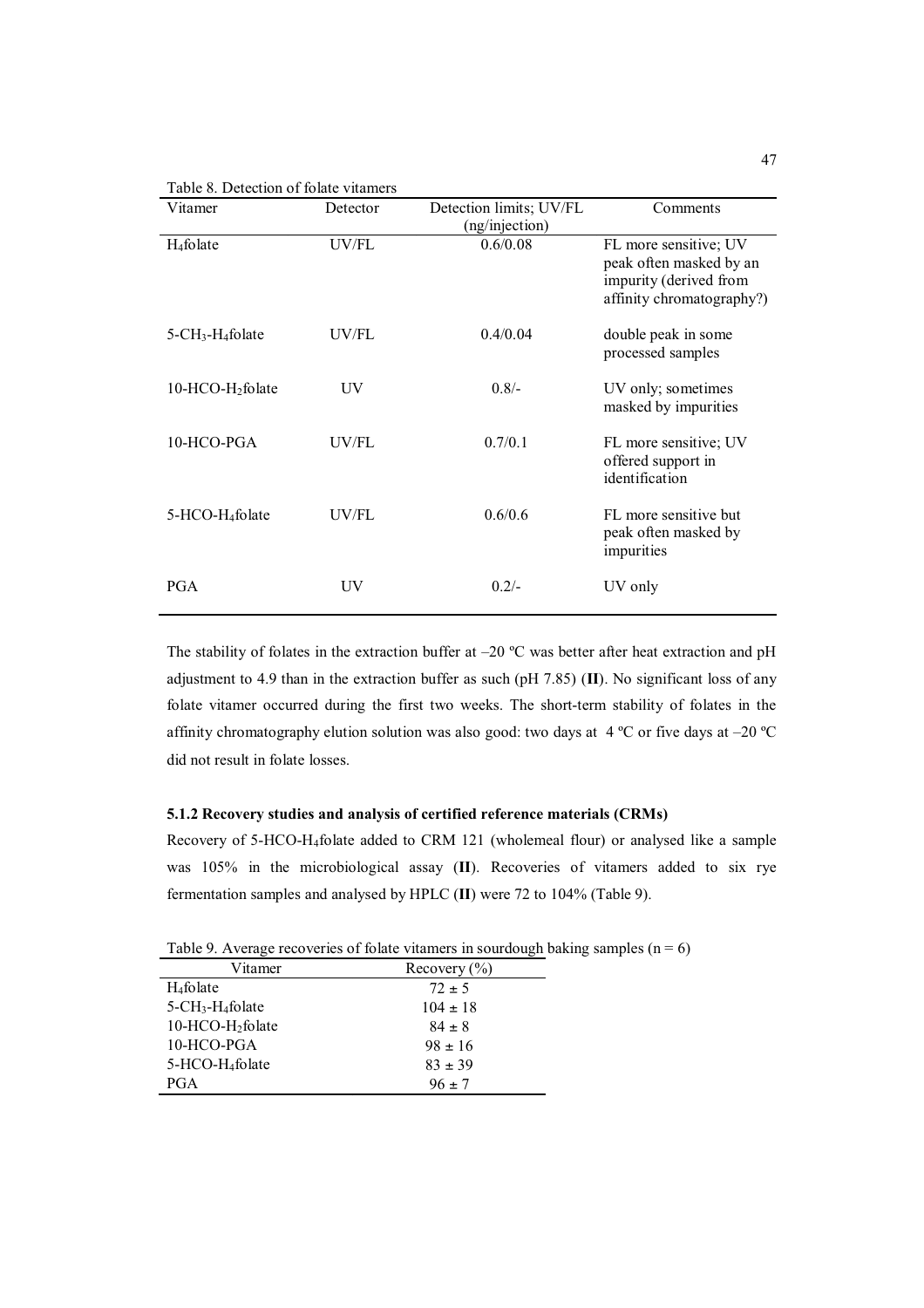In Study **II** a control chart was constructed based on microbiological analysis of CRM 121. The average folate content of CRM 121 was  $51.1 \pm 6.5 \,\mu g/100g$  DM (n = 10). Other CRMs were also analysed in proficiency testing programmes (Table 10).

|                                        | FolateFuncHealth 2000 | Norfolate 2000–2001 | Certified value |  |
|----------------------------------------|-----------------------|---------------------|-----------------|--|
|                                        | HPLC $(n=4)$          | $MA(n=4)$           |                 |  |
| <b>CRM 121</b>                         | $31 \pm 1$            | $51 \pm 2$          | $50 \pm 7$      |  |
| Wholemeal flour                        |                       |                     |                 |  |
|                                        |                       |                     |                 |  |
| <b>CRM 421</b>                         | $87 \pm 8$            | $134 \pm 16$        | $142 \pm 14$    |  |
| Milk powder <sup>a</sup>               |                       |                     |                 |  |
|                                        |                       |                     |                 |  |
| <b>CRM 485</b>                         | $241 + 4$             | not included        | $315 \pm 28$    |  |
| Mixed vegetables                       |                       |                     |                 |  |
| <b>CRM 487</b>                         | $1496 \pm 76$         | not included        | $1340 \pm 130$  |  |
|                                        |                       |                     |                 |  |
| Pig's liver                            |                       |                     |                 |  |
| <sup>a</sup> Fortified with folio acid |                       |                     |                 |  |

Table 10. Analysed (our laboratory) and certified values for certified reference materials  $(\mu g/100$ g DM)

Fortified with folic acid

Microbiological results agreed well with the certified values. Results obtained in our laboratory by HPLC were lower than those obtained by microbiological assay for the two matrices tested.

## **5.1.3 Proficiency tests**

In addition to the analysis of certified reference materials, accuracy and performance were evaluated by participating in three proficiency tests.

In the intercomparison organised by the FolateFuncHealth project the average folate contents of four certified reference materials were lower than the certified values, and results obtained by HPLC were in most cases lower than results obtained by microbiological assay (Table 11). Within-laboratory variation was generally small (4 to 8%) whereas between-laboratory variation was large (22 to 39%; FolateFuncHealth, 2005). The values reported by our laboratory (obtained by HPLC) were 23 to 38% lower than the certified values except for CRM 487 (pig's liver).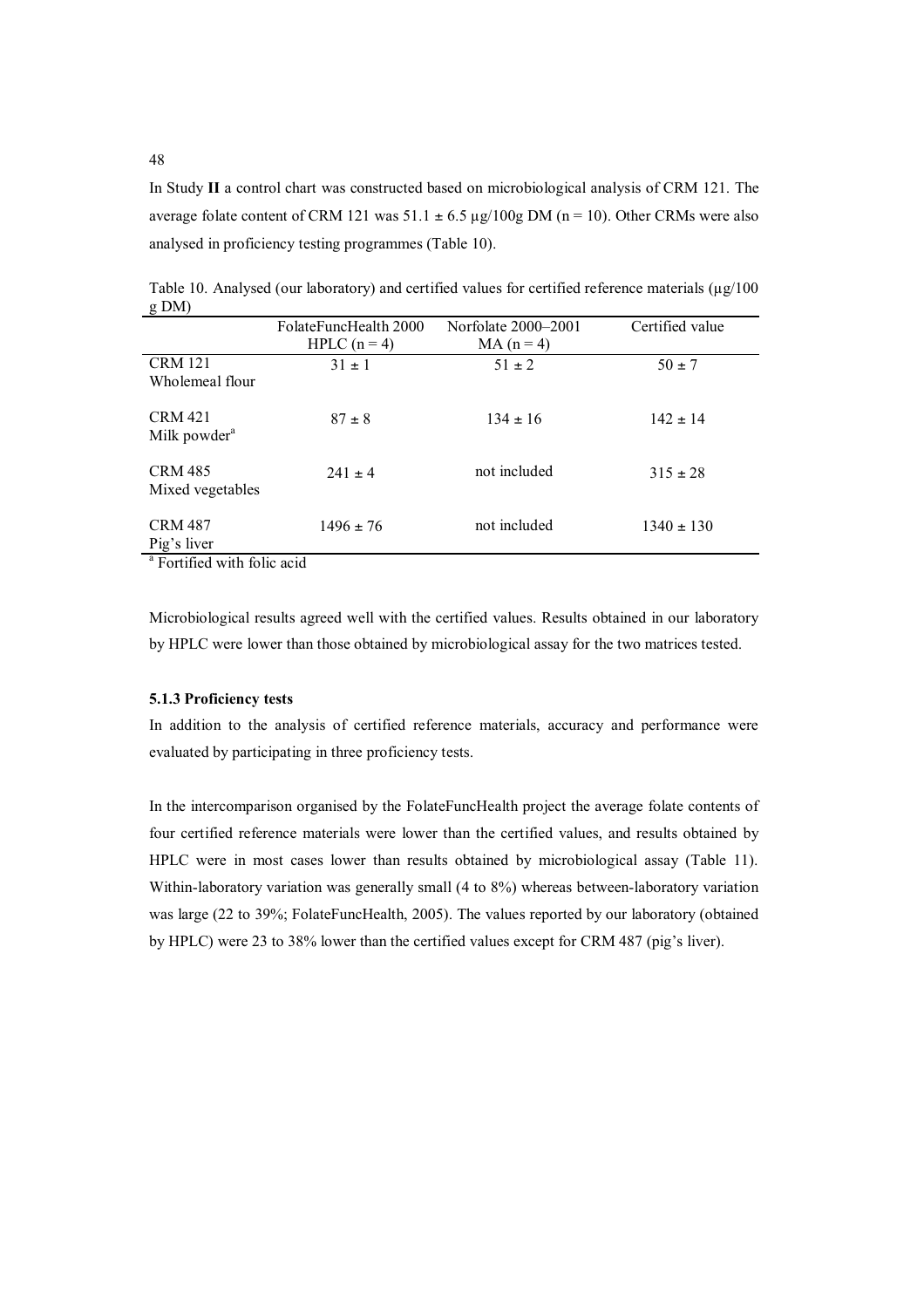|                                    | HPLC; our<br>laboratory | <b>HPLC</b>    | MA             | All            | Certified<br>value |
|------------------------------------|-------------------------|----------------|----------------|----------------|--------------------|
|                                    | $(n = 4)$               | $(n = 4-5)$    | $(n = 3-4)$    | $(n = 7-9)$    |                    |
| <b>CRM 121</b><br>Wholemeal flour  | $31 \pm 1$              | $30 \pm 13$    | $50 \pm 10$    | $39 \pm 15$    | $50 \pm 7$         |
| <b>CRM 421</b><br>Milk powder      | $87 \pm 8$              | $97 \pm 19$    | $134 \pm 21$   | $116 \pm 27$   | $142 \pm 14$       |
| <b>CRM 485</b><br>Mixed vegetables | $241 \pm 4$             | $217 \pm 49$   | $296 \pm 22$   | $252 \pm 56$   | $315 \pm 28$       |
| <b>CRM 487</b><br>Pig's liver      | $1496 \pm 76$           | $1056 \pm 540$ | $1040 \pm 170$ | $1049 \pm 400$ | $1340 \pm 130$     |

Table 11. Analysed and certified values for four certified reference materials ( $\mu$ g/100 g DM) in the FolateFuncHealth intercomparison study

In the Norfolate ring test the results obtained by our laboratory were highly repeatable and comparable with others. All the participating laboratories used microbiological assay for folate determination, and precision values were surprisingly good (Lindeberg et al., 2001).

In the proficiency test organised by FAO/INFOODS, among the 17 laboratories that used the microbiological assay with *L. rhamnosus*, the inter-laboratory coefficients of variation were 19% for soybean flour, 23% for fish powder and 18% for breakfast cereal after removal of extreme values. The results reported by our laboratory (Table 12) were well within the range of average values obtained by microbiological methods. Z-scores of our laboratory varied between -1.0 and 0.2 (Puwastien et al., 2005).

|                  | Mean of results       | Mean of results with  | Mean of all results with       |
|------------------|-----------------------|-----------------------|--------------------------------|
|                  | obtained by our       | tri-enzyme extraction | tri-, $di$ -, or single        |
|                  | laboratory;           |                       | enzyme extraction <sup>a</sup> |
|                  | tri-enzyme extraction |                       |                                |
|                  | $(n = 3)$             | $(n = 7)$             | $(n = 13-15)$                  |
| Soybean flour    | $267 \pm 7$           | $288 \pm 69$          | $277 \pm 52$                   |
| Fish powder      | $74 \pm 6$            | $100 \pm 34$          | $81 \pm 19$                    |
| Breakfast cereal | $471 \pm 8$           | $515 \pm 171$         | $498 \pm 92$                   |

Table 12. Values for three test materials ( $\mu$ g/100 g) determined microbiologically with *L*. *rhamnosus* in the INFOODS intercomparison study (Puwastien et al., 2005)

<sup>a</sup> Extreme values removed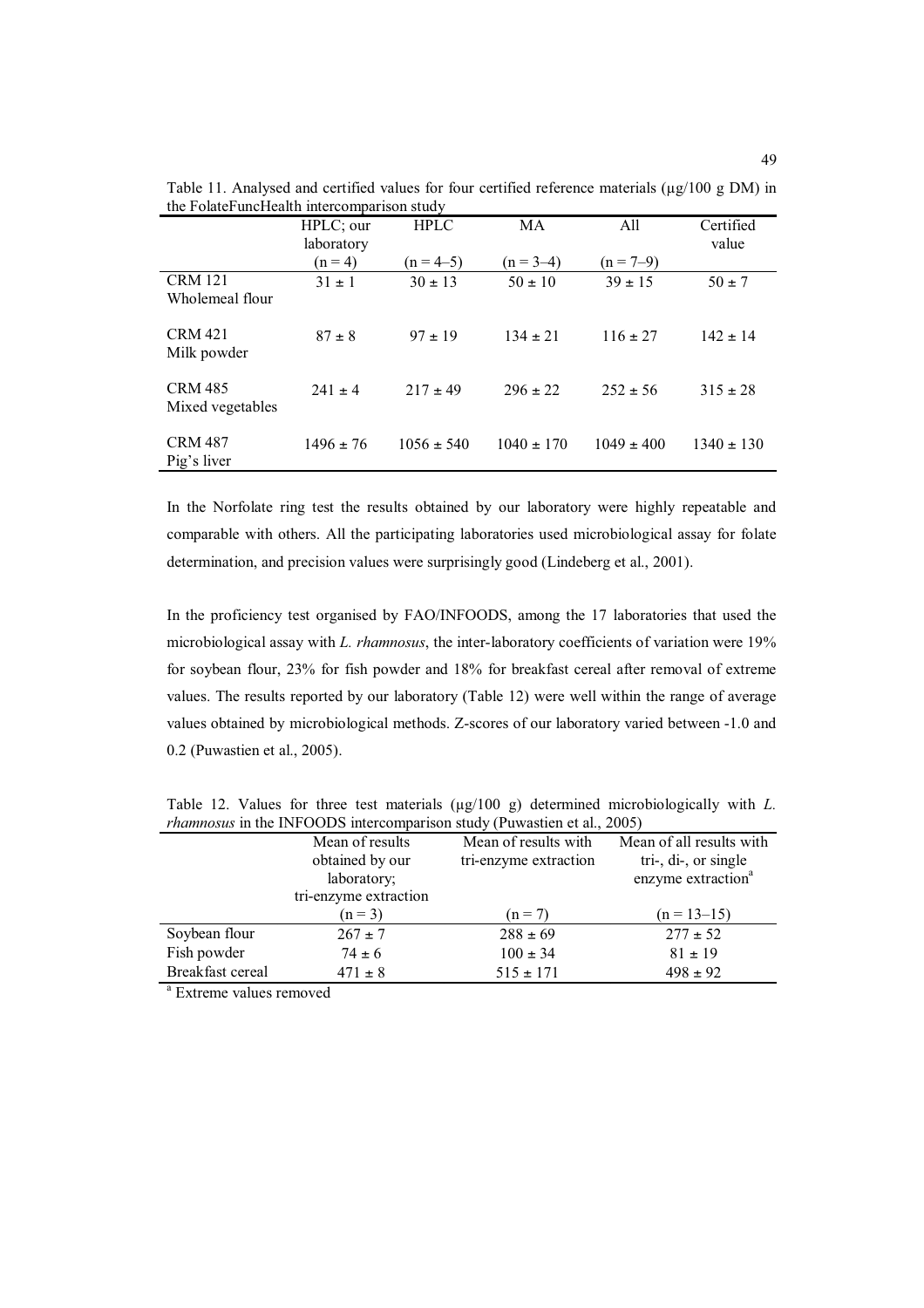## **5.2 Folates in rye**

# **5.2.1 Folates in rye grains (I)**

Microbiologically determined folate contents of the ten rye cultivars grown at the same location varied from 68.9  $\mu$ g/100 g to 85.3  $\mu$ g/100 g (on dry matter basis) in 1999 and from 64.3  $\mu$ g/100 g to 93.4  $\mu$ g/100 g in 2000 (Figure 5). Average folate contents were 77.2  $\pm$  5.9  $\mu$ g/100 g in 1999 and  $81.8 \pm 9.1 \text{ µg}/100 \text{ g}$  in 2000 (70.0  $\pm 5.5 \text{ µg}/100 \text{ g}$  fresh weight and 73.8  $\pm 8.3 \text{ µg}/100 \text{ g}$  fresh weight, respecively). Coefficient of variation between the folate contents in rye cultivars was  $8\%$ in 1999 and 11% in 2000, and there was no statistically significant difference between the years.



Figure 5. Total folate contents and their means in ten rye cultivars in two successive years (µg/100 g DM).

Total folate contents were somewhat higher in the organically than in conventionally grown cultivars but the difference (3 to 12%) was not statistically significant (Figure 6).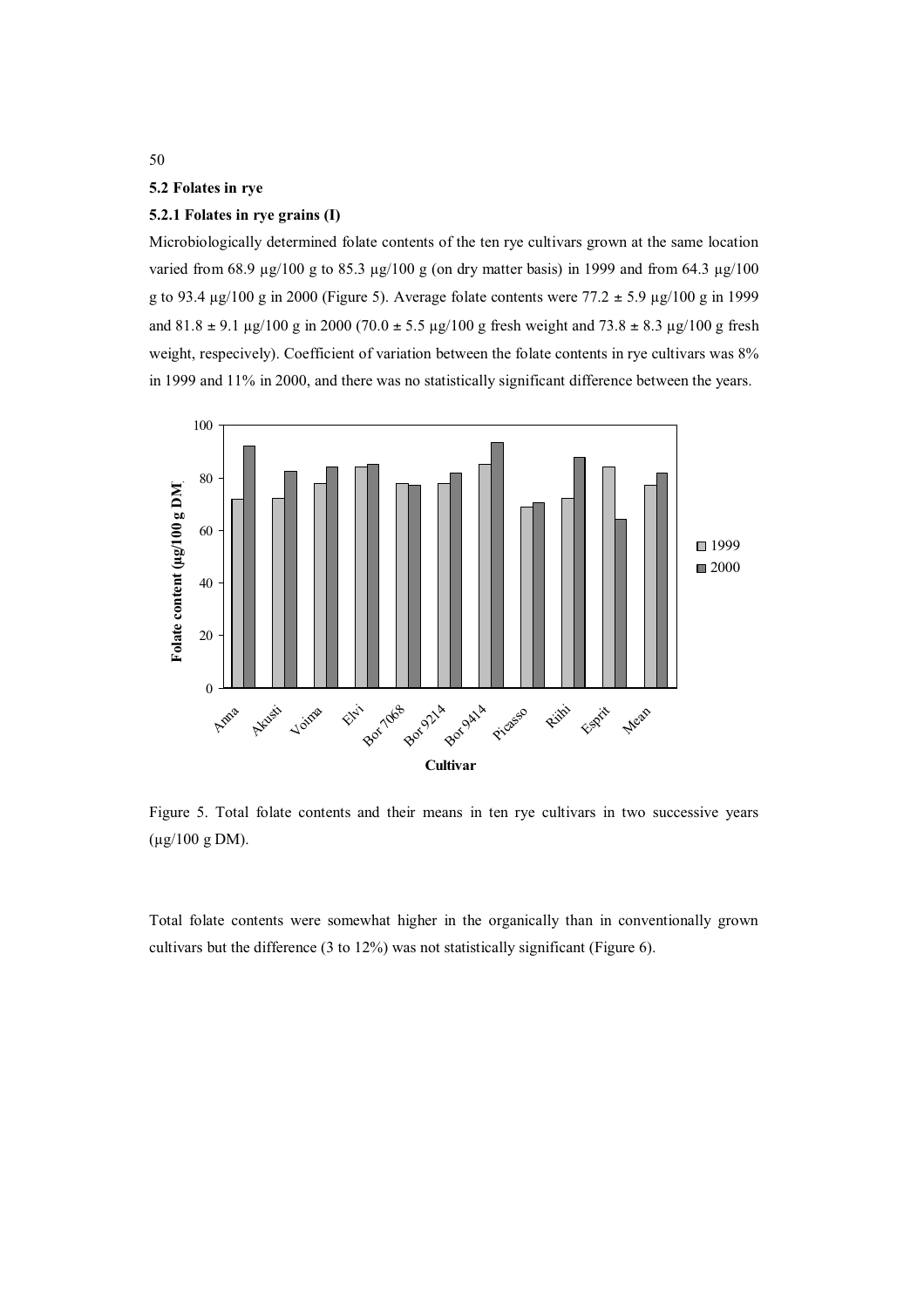

Figure 6. Total folate contents in organically and conventionally grown rye cultivars ( $\mu$ g/100 g DM).

The sum of vitamers in wholemeal rye flour analysed by HPLC was  $53.1 \pm 5.1 \mu g/100 \text{ g}$  (n = 8). The predominant vitamers were 5-CH<sub>3</sub>-H<sub>4</sub>folate (26  $\pm$  4% of the vitamer sum), 5-HCO-H<sub>4</sub>folate  $(25 \pm 5.4\%)$ , 10-HCO-H<sub>2</sub>folate  $(26 \pm 7.2\%)$ , and 10-HCO-PGA  $(15 \pm 5\%)$ . Minor amounts of H4folate and PGA were also detected. Thus, the formylated folates were the main vitamers in rye.

### **5.2.2 Fermentation and baking (II)**

In the first experiment with rye and wheat breads baked using different fermentations and baking methods, the lowest folate contents were found in breads that were baked without added yeast. The total folate content of rye bread fermented with lactic acid bacteria was 29  $\mu$ g/100 g DM, whereas the other two rye breads (yeast fermented, yeast and lactic acid bacteria fermented) contained 42  $\mu$ g/100 g DM. Wheat bread leavened with baking powder had a folate content of 17  $\mu$ g/100 g DM, and the other two wheat breads a folate level of 45 to 50  $\mu$ g/100 g DM. Spongedough and straight-dough methods resulted in similar folate contents in wheat breads (50 and 45µg/100 g DM, respectively) .

The predominant vitamer in rye breads was  $5$ -HCO-H<sub>4</sub>folate, whereas in wheat breads  $5$ -CH<sub>3</sub>- $H_4$ folate and 10-HCO- $H_2$ folate were more abundant than 5-HCO- $H_4$ folate. In rye and wheat breads baked without added yeast the concentrations of 5-CH3-H4folate and 5-HCO-H4folate were low, and no H4folate could be detected.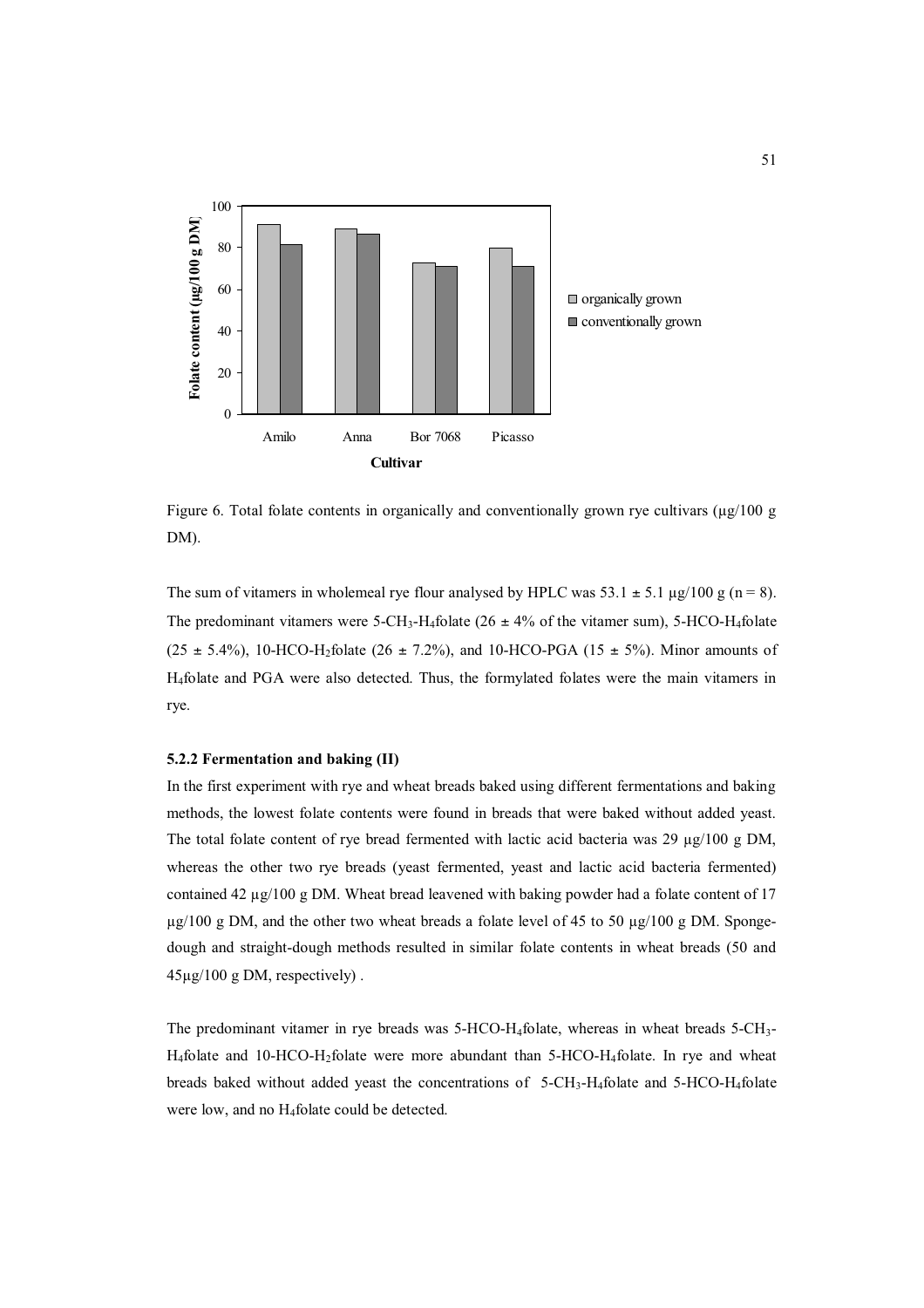In the second experiment with rye sourdough fermentation the microbiologically determined folate contents were highest at the end of the fermentation if yeast was added; the increases during the fermentation phase were 54% and 128% in two separate fermentations. The two vitamers mainly responsible for the increase were  $10$ -HCO-H<sub>2</sub>folate and  $5$ -CH<sub>3</sub>-H<sub>4</sub>folate. In contrast to fermentation with added yeast, the folate concentration during fermentation without added yeast remained unchanged (Figure 7).



Figure 7. Total folate contents during sourdough baking of rye ( $\mu$ g/100 g DM).

The folate content decreased when the dough was mixed as the addition of other ingredients diluted the folate concentration. Proofing did not seem to affect the total folate content; however, the vitamer distribution pattern changed. For example, the amount of H4folate increased threefold and the amount of 10-HCO-H2folate dropped by a half.

Baking losses were approximately 25%. H4folate was almost completely destroyed, and the losses of 5-CH<sub>3</sub>-H<sub>4</sub>folate and 5-HCO-H<sub>4</sub>folate were 67% and 76%, respectively. Levels of 10-HCO-H2folate, PGA, and especially 10-HCO-PGA increased during the baking stage.

# **5.2.3 Yeasts and lactic acid bacteria in sourdough fermentation (III)**

The four yeasts and four lactic acid bacteria did not excrete folates into the microbiological growth medium in significant amounts. In test tube fermentation experiments with sterilised rye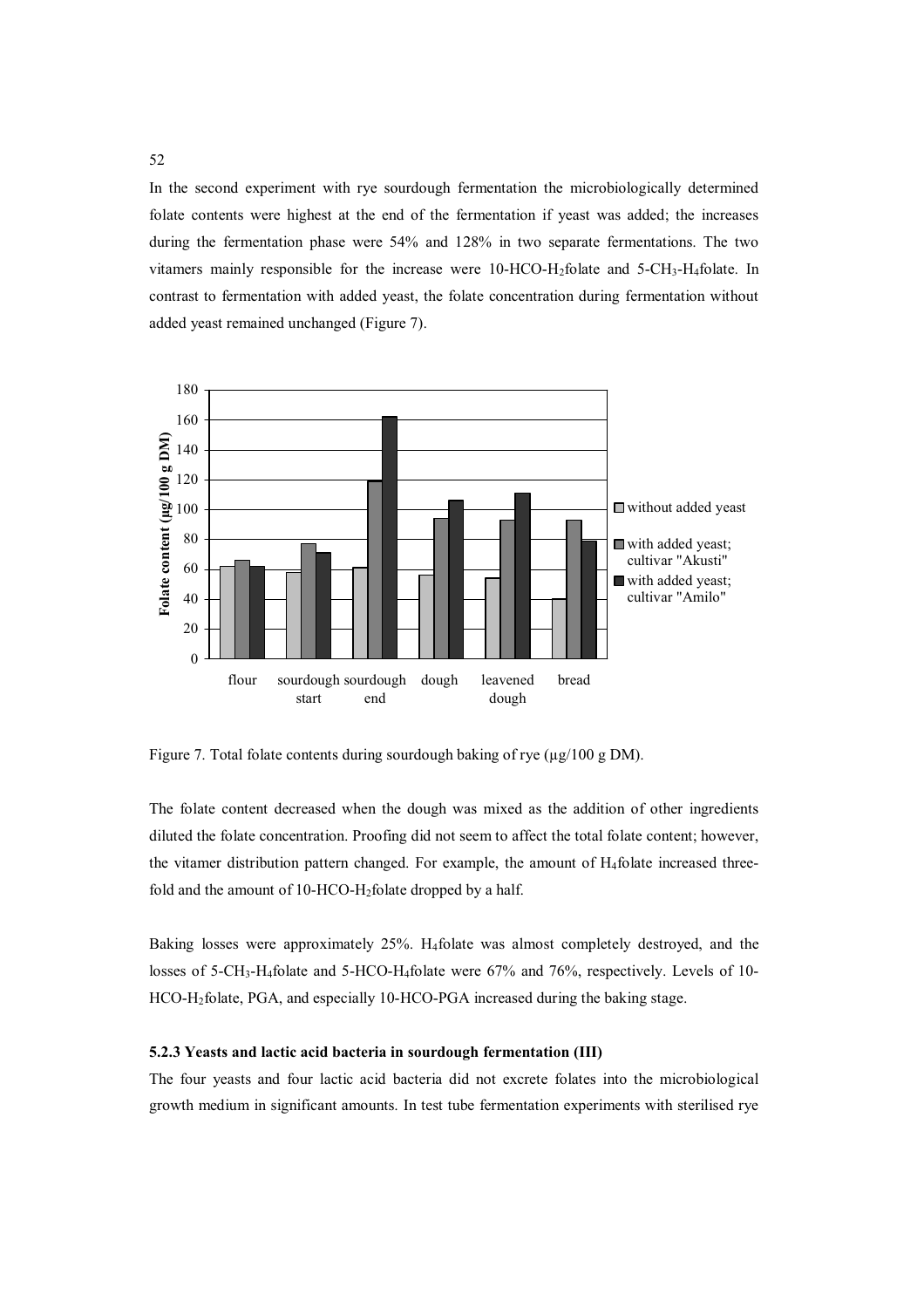flour, *S. cerevisiae* ALKO 743 and *C. milleri* CBS 8195 produced similar amounts of folate: from an initial concentration of 6.5  $\mu$ g/100 g to 22.3  $\pm$  3.2  $\mu$ g/100 g and 22.8  $\pm$  4.8  $\mu$ g/100 g after 19-hour incubation, respectively (Figure 8). Folate productions of *S. cerevisiae* TS 146 and *T. delbrueckii* TS 207 were significantly lower  $(15.4 \pm 2.0 \text{ µg}/100 \text{ g} \text{ and } 15.3 \pm 4.2 \text{ µg}/100 \text{ g})$ . All four of the mainly studied lactic acid bacteria depleted folates: the folate concentration after 19 hours ranged from 2.9 to 4.2  $\mu$ g/100 g.



Figure 8. Total folate contents ( $\mu$ g/100 g FW) of monocultures of yeasts and bacteria grown in sterile rye flour – water at 30  $\degree$ C for 19 h.

Only two of the additionally screened lactic acid bacteria, *L. bulgaricus* ABM 5096 and *S. thermophilus* ABM 5097, produced folate  $(8.1 \pm 3.1 \,\mu g/100 \,\text{g}$  and  $10.4 \pm 2.3 \,\mu g/100 \,\text{g}$ .

Folate productions with a yeast alone and in pairwise combination with lactic acid bacteria were similar. Thus, combinations with the highest folate contents included *S. cerevisiae* ALKO 743 or *C. milleri* CBS 8195 and those with the lowest contents *S. cerevisiae* TS 146 or *T. delbrueckii* TS 207. The only exception was the lower folate concentrations of *C. milleri* CBS 8195 in cocultivation with *L. brevis* TSB 307 or *L. plantarum* TSB 304 than *C. milleri* CBS 8195 grown alone.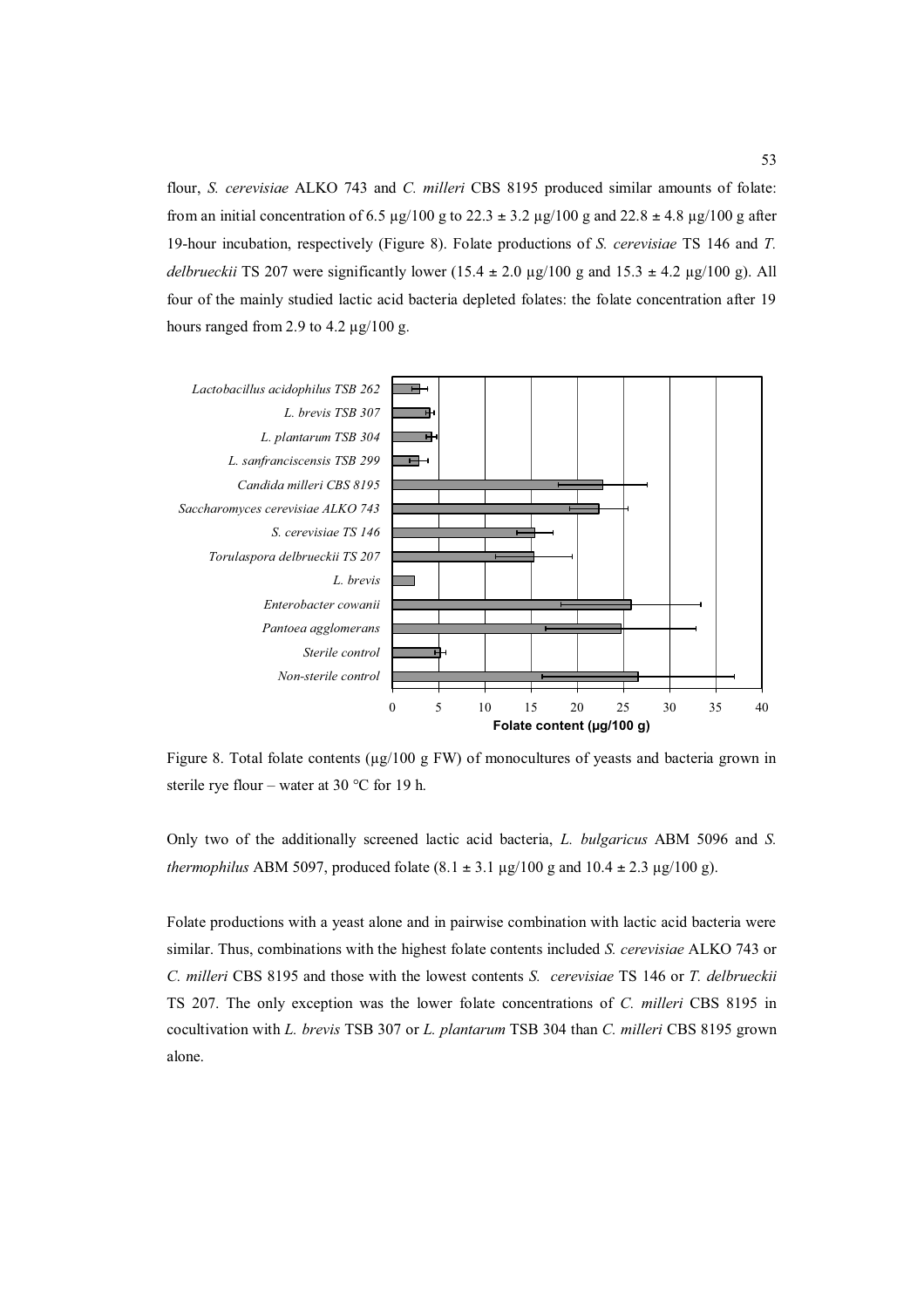Fermentation of non-sterilised flour – water mixtures without any added microbes resulted in a three-fold increase in the folate content (note: there is a 5-fold difference in the folate contents of sterile and non-sterile controls in Fig. 8 but due to different starting levels, for non-sterile control the increase during 19 h fermentation was "only" 3-fold). Three types of bacteria were isolated and identified: *L. brevis*, *Enterobacter cowanii* and *Pantoea agglomerans*. *L. brevis* depleted folate in the fermentation of sterilised flour – water mixture, but the two other bacteria raised the folate level to that of the non-sterile control after 19 h of fermentation (Figure 8).

### **5.2.4 Germination and thermal processing (IV)**

Germination increased the folate content by 1.7 to 3.8-fold, up to 250  $\mu$ g/100 g DM (**IV**: Figure 1). The highest folate contents were achieved when rye grains were germinated at a moderate temperature (14 to 16 $\degree$ C) for 7 days. Increasing the drying temperature above 75  $\degree$ C gradually reduced the folate contents. Germination was accompanied by increased contents of 5-CH3- H<sub>4</sub>folate and H<sub>4</sub>folate, accounting for 49 to 55% and 23 to 25% of the sum of vitamers.

The folate concentrations in hypocotylar roots were 600 to 1180  $\mu$ g/100 g DM. Roots from grains germinated at 22 °C contained less folates than those germinated at 15 °C. The main folate in roots was 5-CH<sub>3</sub>-H<sub>4</sub>folate (67 to 77% of the sum of the folate forms), whereas H<sub>4</sub>folate contributed only to 4 to 10%.

Autoclaving and puffing decreased the folate contents by 45 to 54% compared to either germinated or non-germinated controls and IR followed by roasting by 35 to 50%. In extrusion the folate losses were 26 to 28%. Thermal treatments increased the proportion of PGA and decreased the amount of H4folate. The sum of 10-HCO-H2folate and 10-HCO-PGA constituted 20 to 22% of the sum of folate forms in germinated and heat-processed grains.

Folate levels in grains that were germinated and then heat-processed were higher than in native (non-germinated) grains (**IV**: Figure 2). Germinated, heat-processed grains contained relatively more 5-CH3-H4folate and less formylated folates than non-germinated grains. The relative proportion of  $5\text{-CH}_3\text{-}H_4$  folate in germinated, thermally-processed samples was roughly the same as in the germinated, non-heat-processed control.

### **5.3 Bioavailability of endogenous folates** *in vivo* **(V)**

Both in the group receiving natural folates from rye products and orange juice and in the group receiving folic acid from fortified bread, a statistically significant increase in serum folate was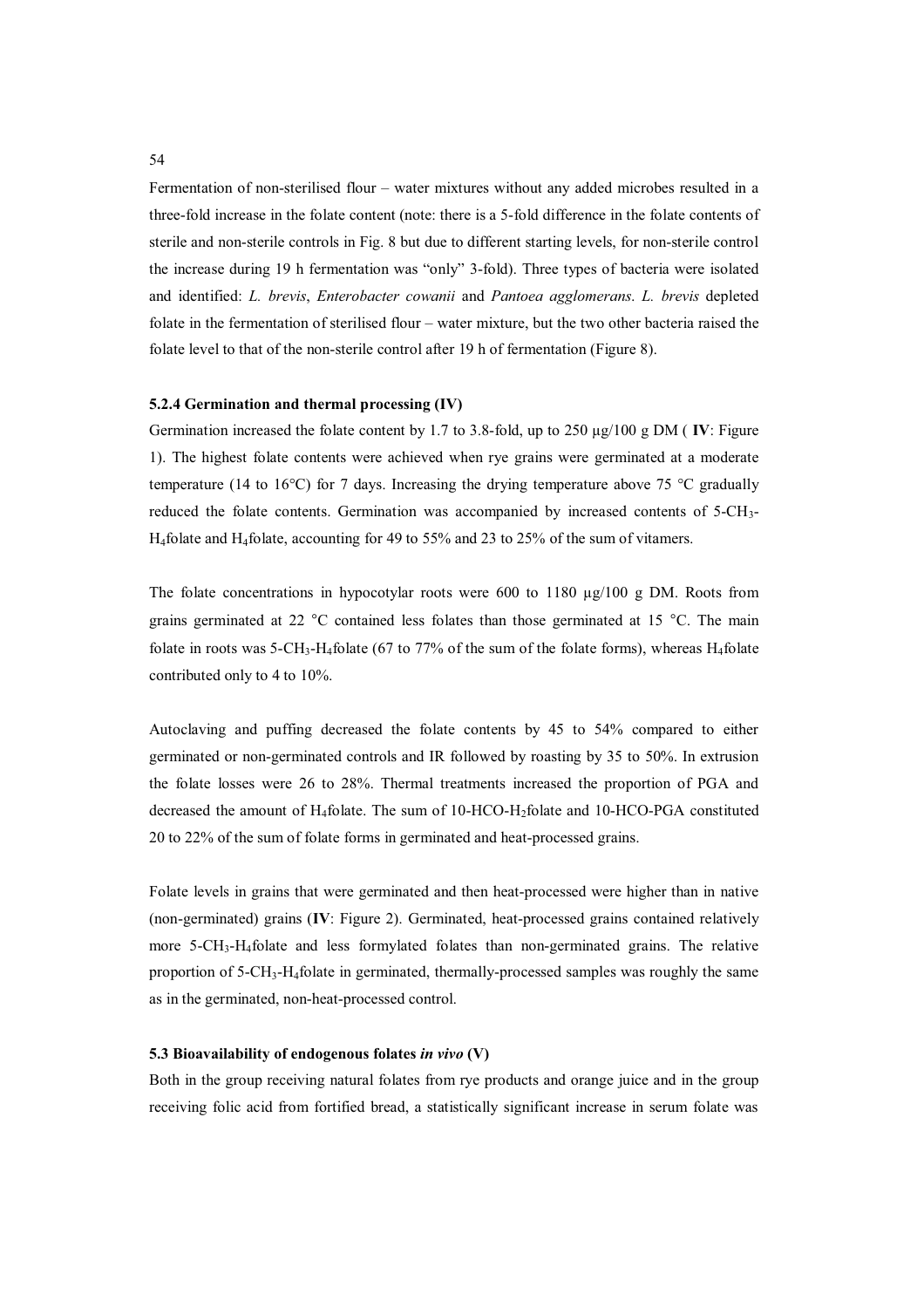observed after the four-week intervention period (Table 13). The increase was slightly greater in the folic acid fortified bread group than in the rye and orange juice group, but the difference was not statistically significant. The average increase in serum folate for those belonging to the lowest serum folate tertile at the beginning of the study was as high as 59 to 68%, whereas in the highest tertile the increase was only 12 to 14%. Red cell folate levels also increased significantly in both groups but the effect was not as dependent on the starting level as in the case of serum folate. Decreases in the plasma homocysteine concentrations were observed only in the highest tertiles of both groups. However, neither of the decreases was statistically significant.

| are of what follo agree from forthlee while order | Rye and orange juice group | Folic acid fortified bread group |
|---------------------------------------------------|----------------------------|----------------------------------|
|                                                   | $(n = 33)$                 | $(n = 31)$                       |
| Folate intake during the                          | $277 \pm 96$               | $273 \pm 94$                     |
| run-in period $(\mu g/d)$                         |                            |                                  |
| Folate provided by test                           | $184 \pm 24$               | $188 \pm 8$                      |
| foods $(\mu g/d)$                                 |                            |                                  |
| Plasma folate (nmol/L)                            |                            |                                  |
| Beginning                                         | $9.9 \pm 2.9$              | $11.9 \pm 5.3$                   |
| End of diet                                       | $12.5 \pm 3.6^*$           | $15.6 \pm 5.8^*$                 |
| Difference                                        | $2.6 \pm 3.2$              | $3.7 \pm 3.3$                    |
| Increase $(\% )$                                  | 26.1%                      | 31.2%                            |
| Red cell folate (nmol/L)                          |                            |                                  |
| Beginning                                         | $561 \pm 190$              | $606 \pm 224$                    |
| End of diet                                       | $658 \pm 227*$             | $697 \pm 250*$                   |
| Difference                                        | $97 \pm 92$                | $91 \pm 79$                      |
| Increase $(\% )$                                  | 17.3%                      | 15.3%                            |
| Plasma Hcy (µmol/L)                               |                            |                                  |
| Beginning                                         | $8.5 \pm 3.23$             | $7.8 \pm 2.37$                   |
| End of diet                                       | $8.8 \pm 2.54$             | $7.8 \pm 1.79$                   |
| Difference                                        | 0.3                        | $\theta$                         |
| Increase $(\% )$                                  | 3.5%                       | $0\%$                            |

Table 13. Folate intakes, plasma folate, red cell folate, and plasma total homocysteine concentrations before and after the intervention with either natural folates from rye & orange juice or with folic acid from fortified white bread

\* Statistically significant increase (p<0.0001)

# **6. DISCUSSION**

## **6.1 Evaluation of the chosen methods for folate analysis in cereals**

### **6.1.1 Laboratory proficiency**

Our HPLC results in the intercomparison study organised by FolateFuncHealth were somewhat lower than the certified values and also lower than the average microbiological results, except for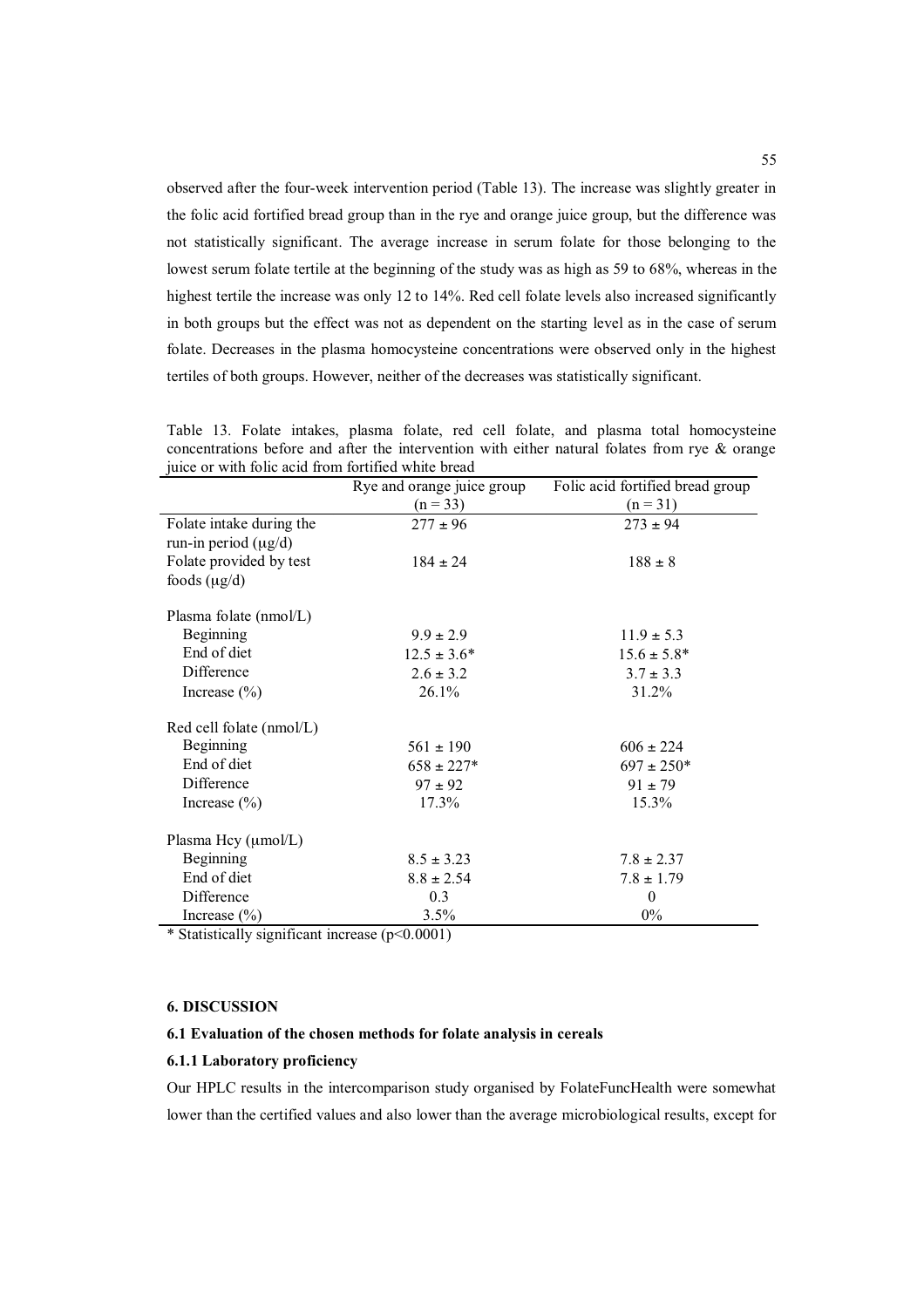CRM 487 (pig's liver), but nevertheless agreed well with the averages of all results and especially with the average HPLC values. Thus, the capability of our laboratory to perform food folate analysis (by HPLC) was in line with the general status of European laboratories.

The performance of our laboratory in microbiological assay was verified by the Nordic Norfolate ring test, and the INFOODS intercomparison study confirmed the quality of our analytical procedures on a broader scale. In the INFOODS proficiency test our results were well within the range of average values and the standard deviations were small. Z-scores indicating laboratory performance were good,  $-2 < z < 2$  (Puwastien et al., 2005).

## **6.1.2 Comparison between the HPLC and microbiological methods**

The detection limits in the optimised HPLC method were low and peak separation was generally good, allowing the quantification of folate vitamers in the samples. However, measurement uncertainty typically increases when working at low concentration levels, and even more so at levels near the detection limits (Horwitz et al., 1980). Although the repeatabilities of detector responses and retention times were good, even small changes in retention times occasionally disturbed peak identification and integration. As specific and selective as the affinity chromatography was, there were often peaks derived from sample impurities or reagents used in the analysis (e.g. ascorbate and mercaptoethanol). In these cases the dual detection system proved its usefulness: peak identification could be verified not only by spiking but also by comparing the ratios of UV and fluorescence responses of sample and standard peaks.

In HPLC analysis of fermentation samples the recoveries of individual folate vitamers were generally good, but somewhat low for H4folate and even lower for 5-HCO-H4folate in sponge and bread samples, reflecting problems with sample-derived impurities that masked the 5-HCO-H4folate peak. Results were not corrected with recoveries because the recovery test were performed with folate monoglutamates, whereas a large proportion of folates in foods exist in the polyglutamate form. This means that results obtained by HPLC may in some cases be markedly below the true concentrations and should be considered rather as minimum values.

In the microbiological assay the repeatability of *L. rhamnosus* growth was generally good, and problems with contamination were extremely rare. The accuracy of the microbiological assay based on the analysis of CRM 121 (wholemeal flour) was good. The average folate content of CRM 121 calculated from ten separate determinations (51.1  $\pm$  6.5 µg/100g DM; 12.7% CV) was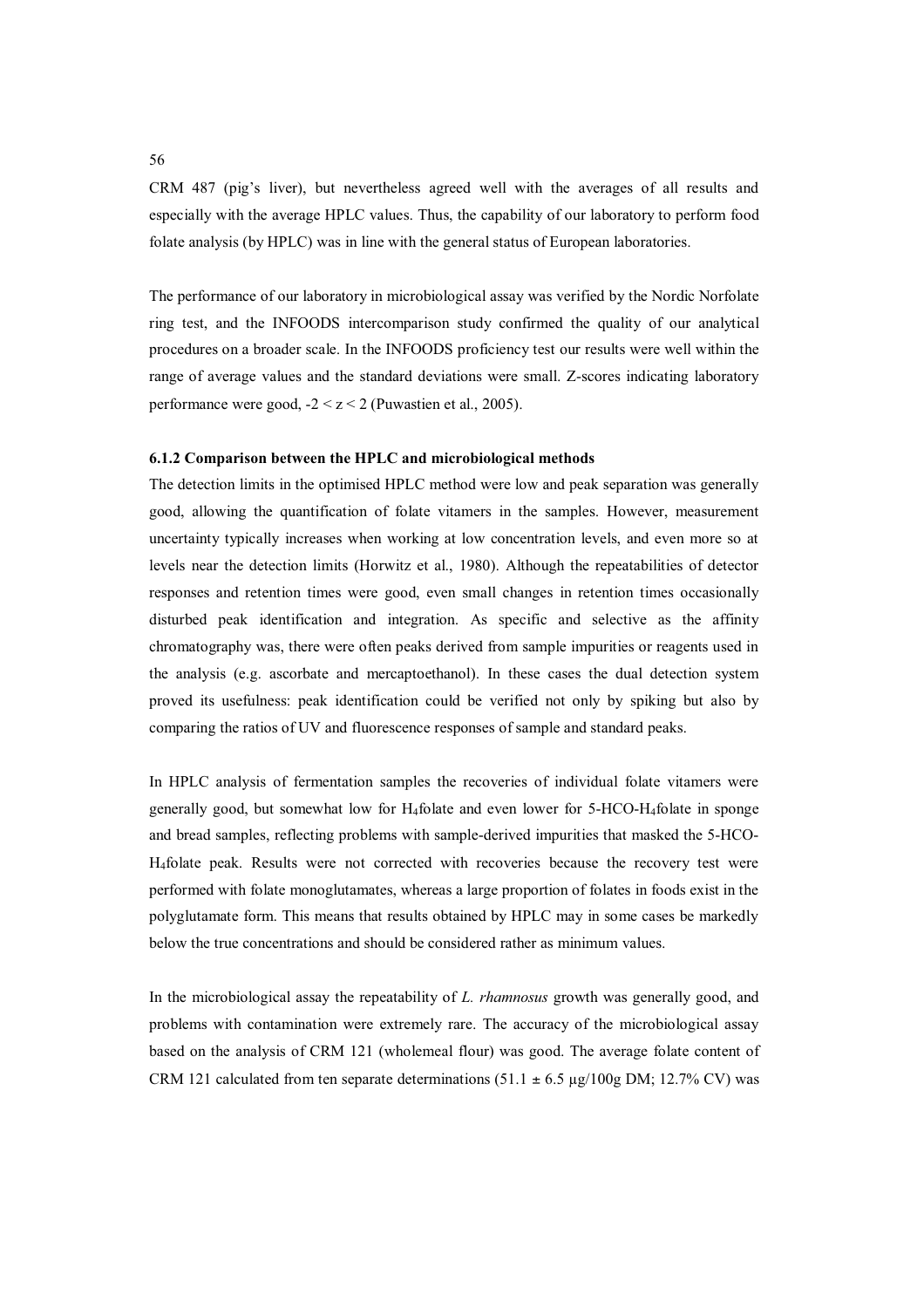well within the certified value range (50  $\pm$  7 µg/100g DM; 14% CV). The recoveries of 5-HCO-H4folate, both added to CRM 121 and analysed as a sample, were also very good.

In the microbiological assay the total time required for the analysis was shorter and sample through-put higher than in HPLC analysis, despite the 18-hour incubation. In HPLC analysis a sample purification step was necessary, and sample runs as well as data processing required more time. Furthermore, if there was 10-HCO-PGA in the samples the purified extracts had to be re-run with a fluorescence detector set at different excitation and emission wavelengths. The equipment needed was simpler in the microbiological assay than in HPLC. However, both methods called for good laboratory skills, thoroughness, and expertise.

In general, there was a considerable, yet largely unidentified difference between microbiological and HPLC results. Results obtained by HPLC were approximately one third lower than those obtained by the microbiological method (Table 14). For instance, in CRM 121 (wholemeal flour) the sum of folate vitamers was 61% of the microbiologically determined total folate content and in CRM 421 (milk powder) 65%. Microbiological results were well in line with certified values. In this context it should be noted that the certified values were originally determined by microbiological assay.

The same pattern was found in the FolateFuncHealth intercomparison: it seemed that HPLC methods may underestimate folate contents by approximately 20 to 30% (FolateFuncHealth, 2005). Results for CRMs obtained by HPLC were lower than the microbiological results, except for CRM 487. Pig's liver contains a high proportion of H4folate (Vahteristo et al., 1996b) that may have been destroyed during the long incubation period in the microbiological assay. Again, the microbiological results showed a relatively good agreement with certified values. Konings et al. (2001) also reported that folate contents analysed by HPLC were approximately 25% lower than contents in food composition tables established by using the microbiological method. However, according Pfeiffer et al. (1997), folate contents in cereals determined by HPLC correlated well with the microbiologically determined folate contents.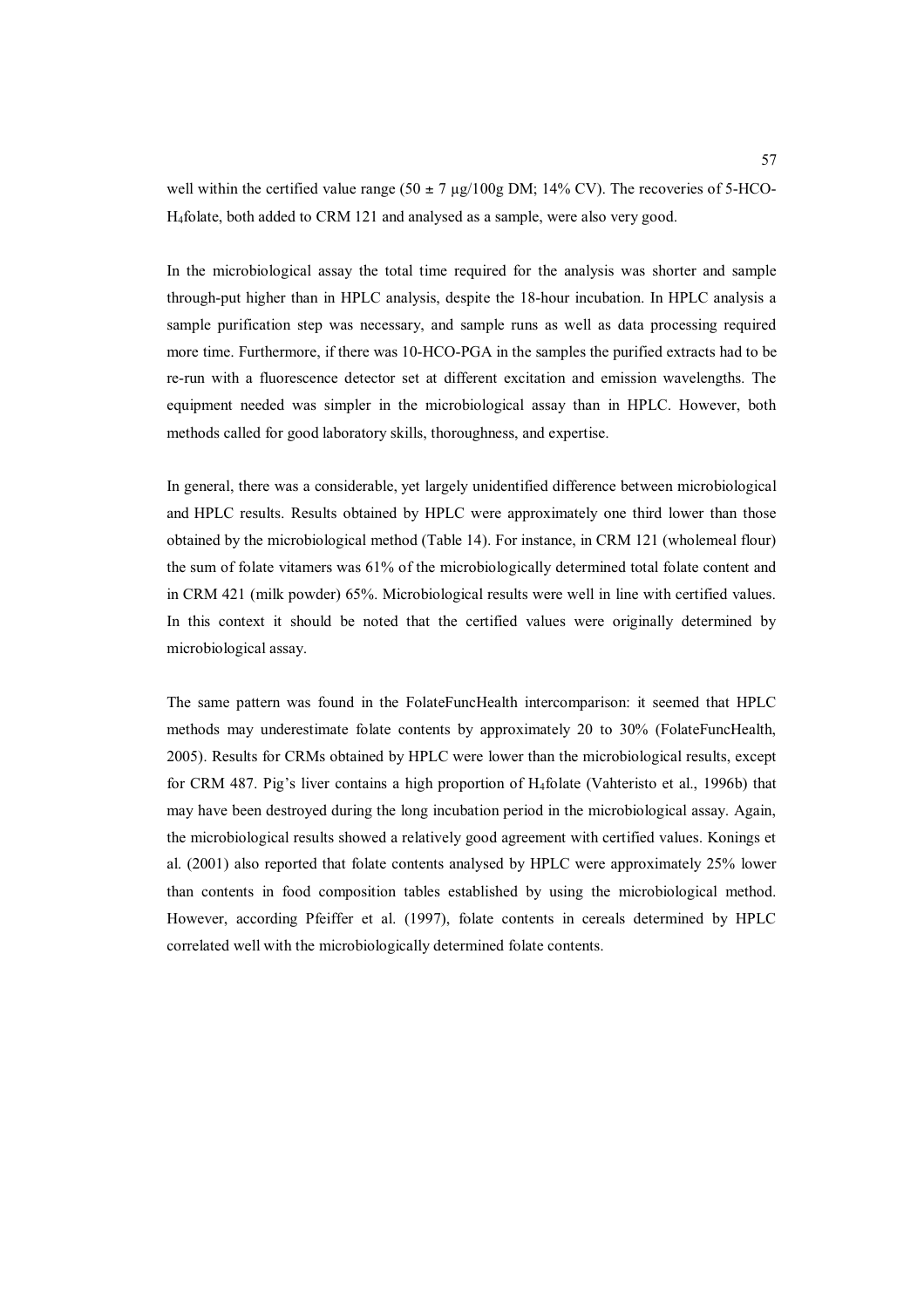| Sample                                          | <b>HPLC</b> result            | MA result          | <b>HPLC/MA</b>  |
|-------------------------------------------------|-------------------------------|--------------------|-----------------|
|                                                 | $(\mu g/100 \text{ g } DM)^a$ | $(\mu g/100 g DM)$ | $(\%)$          |
| Samples without thermal treatments              |                               |                    |                 |
| <b>CRM 121</b>                                  | 31                            | 51                 | 61%             |
| <b>CRM 421</b>                                  | 87                            | 134                | 65%             |
| Rye flour                                       | 71                            | 66                 | 108 %           |
| Sourdough, start                                | 75                            | 77                 | $97\%$          |
| Sourdough, end                                  | 86                            | 119                | 72 %            |
| Dough                                           | 73                            | 94                 | 78 %            |
| Proofed dough                                   | 70                            | 93                 | 75 %            |
| Germinated rye; 3 days at 15°C                  | 71                            | 122                | 58 %            |
| Germinated rye; 5 days at 15°C                  | 90                            | 130                | 69 %            |
| Germinated rye; 7 days at 15°C                  | 94                            | 122                | $77\%$          |
| Average                                         |                               |                    | $76\% \pm 16\%$ |
|                                                 |                               |                    |                 |
| Thermally treated samples                       |                               |                    |                 |
| Wheat bread; sponge dough                       | 41                            | 50                 | 82 %            |
| Wheat bread; straight dough                     | 42                            | 45                 | 93 %            |
| Wheat bread; baking powder                      | 21                            | 17                 | $124\%$         |
| Rye bread; yeast fermented                      | 24                            | 42                 | 57 %            |
| Rye bread; yeast and LAB fermented <sup>b</sup> | 30                            | 42                 | 71 %            |
| Rye bread; LAB fermented                        | 15                            | 29                 | 52 %            |
| Rye bread                                       | 41                            | 93                 | 44 %            |
| Extruded rye; native                            | 38                            | 48                 | 79 %            |
| Extruded rye; germinated                        | 82                            | 105                | 78 %            |
| Autoclaved & puffed rye; native                 | 18                            | 30                 | $60\%$          |
| Autoclaved & puffed rye; germinated             | 45                            | 81                 | 56 %            |
| IR & roasted rye; native                        | 14                            | 42                 | 33 %            |
| IR & roasted rye; germinated                    | 24                            | 73                 | 33 %            |
| Average                                         |                               |                    | $66\% \pm 25\%$ |
|                                                 |                               |                    |                 |
| Average of all                                  |                               |                    | $71\% \pm 22\%$ |

Table 14. Folate contents ( $\mu$ g/100 g DM) determined by HPLC and microbiological method, and their ratios for selected samples

<sup>a</sup> Sum of vitamers; the figures would be somewhat higher if calculated as 5-HCO-H<sub>4</sub>folate

 $b$  LAB = lactic acid bacteria

In germinated samples (**IV**) the sum of the measured vitamers varied from 58 to 77% of the total folate content obtained by microbiological assay (Table 14), but was lower in thermallyprocessed samples (33 to 79%). Correlation coefficient between the results obtained by the two methods was 0.79 for all the samples presented in Table 14 but only 0.59 for thermally treated samples. Bland-Altman analysis confirmed that the two methods were producing different results. The mean difference was 22.7 µg/100g (95% confidence interval 15.2 to 30.2 µg/100g; limits of agreement -11.2 to 56.5  $\mu$ g/100g). There was no systematic relationship between the difference and the folate content.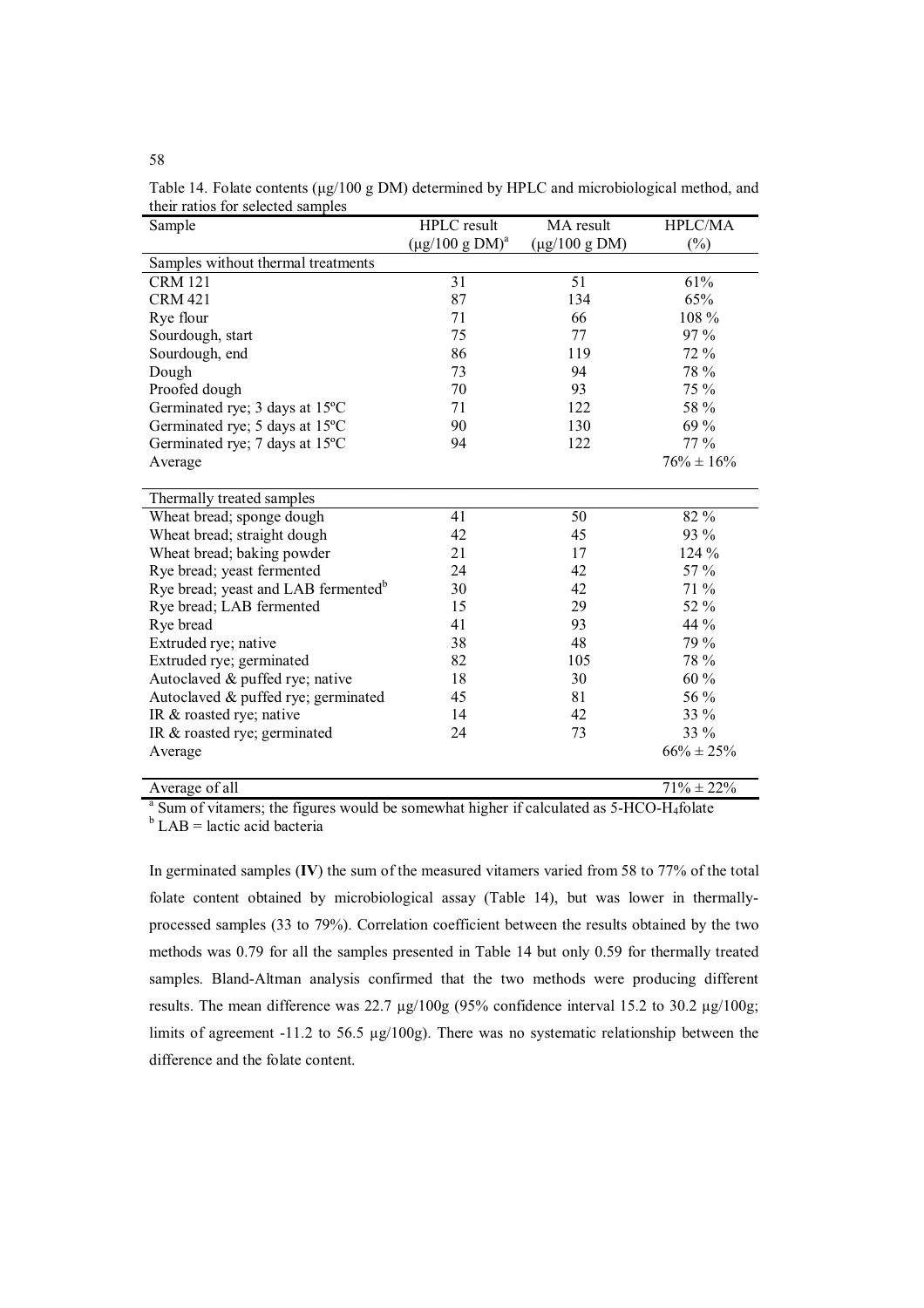Folate concentrations approaching the quantitation limits cause uncertainty to the results but in the thermally processed grain samples the difference between HPLC and microbiological results was not dependent on low folate concentrations as such. The best agreement between the two methods was found in samples with the smallest folate losses, regardless of the folate concentrations. High temperatures may induce the formation of compounds, either folate or nonfolate, that are not quantitated by HPLC but give a response in the microbiological assay. In samples taken at different stages of fermentation and baking (**II**) the sum of vitamers varied from 72 to 124% of the total folate content but was only 44 to 71% in rye breads, which also supports the hypothesis of the role of elevated temperatures.

During food processing, in the extraction, and under the acidic conditions in HPLC some folate vitamers may convert to others. Thus, unidentified folate vitamers may exist that are not quantitated at all. Chromatographic methods with specific physical and chemical detection principles do not share the weakness of inherent uncertainty related to biological measurements such as in the microbiological assay. Nevertheless, they only measure the vitamers that they are calibrated for. On the other hand, it is possible that *L. rhamnosus* used in the microbiological assay gives unequal responses to different vitamers or gives response to non-folate compounds. However, results obtained by the combined LC-MA assay in the FolateFuncHealth intercomparison showed no non-folate peaks in the chromatograms of four CRMs (Kariluoto et al., 2002).

HPLC methods may not be ideal for determining total folate contents and are not well suited to routine folate determination, which was also a major finding of a set of intercomparison studies (Finglas et al., 1999). If acquiring data on individual folate vitamers is not considered necessary, microbiological assay is in most cases the method of choice. However, HPLC has certainly proved its importance for various research purposes where data on folate vitamer concentrations and distribution are needed. The wide variation among laboratories in intercomparison studies obviously calls for further standardisation of methods, starting from the sample storage and pretreatments. Any laboratory performing food folate analysis should, if feasible, make use of CRMs and participate in collaboration studies.

### **6.2 Folates in rye**

# **6.2.1 Folates in rye grains (I)**

The folate content of rye was generally high compared to other main cereals. The average of folate contents of ten rye cultivars,  $70.0 \pm 5.5$  µg/100 g fresh weight in 1999 and  $73.8 \pm 8.3$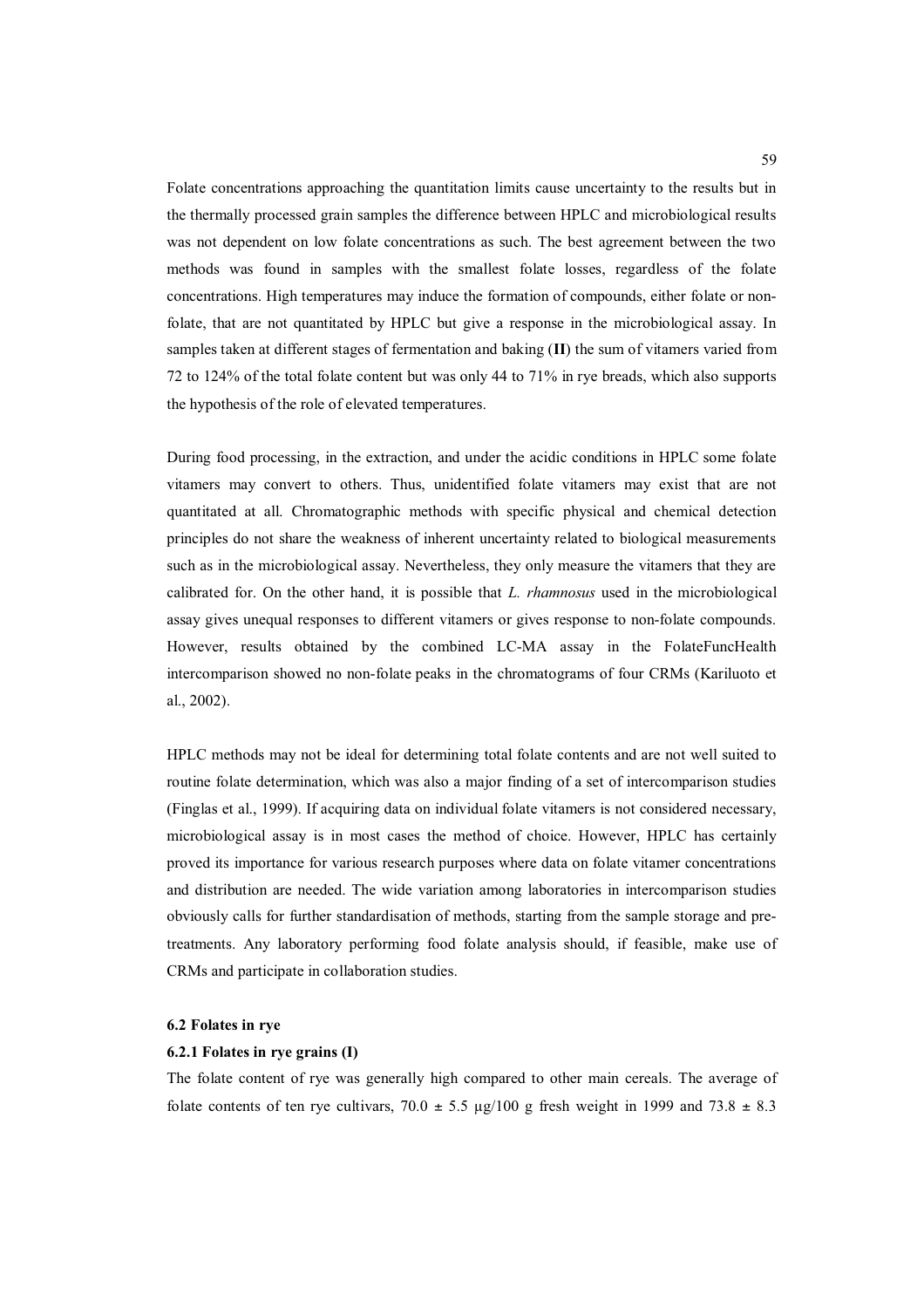$\mu$ g/100 g in 2000, agreed well with the value 72  $\mu$ g/100 g for rye flour in the Finnish national food composition database (Fineli, 2006). Folate contents were generally higher in 2000 than in 1999 and the range of folate contents was wider in 2000. However, neither of these differences was statistically significant. For wheats, large variations have been reported (Arcot et al., 2002: 80 to 114  $\mu$ g/100 g; Gujska and Kuncewicz, 2005: 34 to 40  $\mu$ g/100 g).

Cultivar Bor 9414 had the highest folate content both in 1999 and 2000, and cultivar Picasso had the lowest folate content in 1999 and the second lowest in 2000. Thus, it seems that the effect of genotype on folate content may in some cases be greater than the effect of growing conditions. Conventionally and organically grown cultivars had similar folate contents.

The main vitamer in rye flour was  $5-\text{CH}_3$ -H<sub>4</sub>folate (approximately one fourth of the vitamer sum), but the vitamer distribution pattern was distinctively characterised by a high proportion of various formylated vitamers that altogether accounted for two thirds of the vitamer sum. This pattern is very different from that of most vegetables, where the predominant vitamer is 5-CH3- H4folate and other vitamers typically account for 0 to 20% of the vitamer sum (Vahteristo et al., 1997a; Konings et al., 2001). The high proportions of formyl and methyl folates in cereal products have also been shown by Pfeiffer et al. (1997) and Konings et al. (2001).

## **6.2.2 Effect of fermentation and baking on folates (II–III)**

In Study **II**, the inclusion of added yeast clearly resulted in higher folate content of both rye and wheat breads than would have been expected based on the folate content of flour. Thus, the folates in bread derive not only from the flour but also from the added yeast. This has earlier been shown in wheat breads (Butterfield and Calloway, 1972; Keagy et al., 1975) but now also in rye baking, where the absence of gluten and acidity of the dough make it different from wheat baking. The folate contents of rye breads baked with added yeast were 45% higher than the folate content of bread baked without added yeast. In wheat breads the difference between breads baked with and without added yeast was even greater, 165 to 194%. The folate content of baker's yeast is high. For instance, Patring and Jastrebova (2007) reported a folate content of 3520 µg/100 g dry yeast. The increase in folate content during sourdough fermentation was linked not only to adding folate-rich baker's yeast *per se*, but also to folate synthesis during the fermentation phase.

During the fermentation, the concentrations of  $5\text{-CH}_3\text{-H}_4$  folate and  $10\text{-HCO-H}_2$  folate, in particular, markedly increased. The 5-HCO-H4folate concentration also increased, but the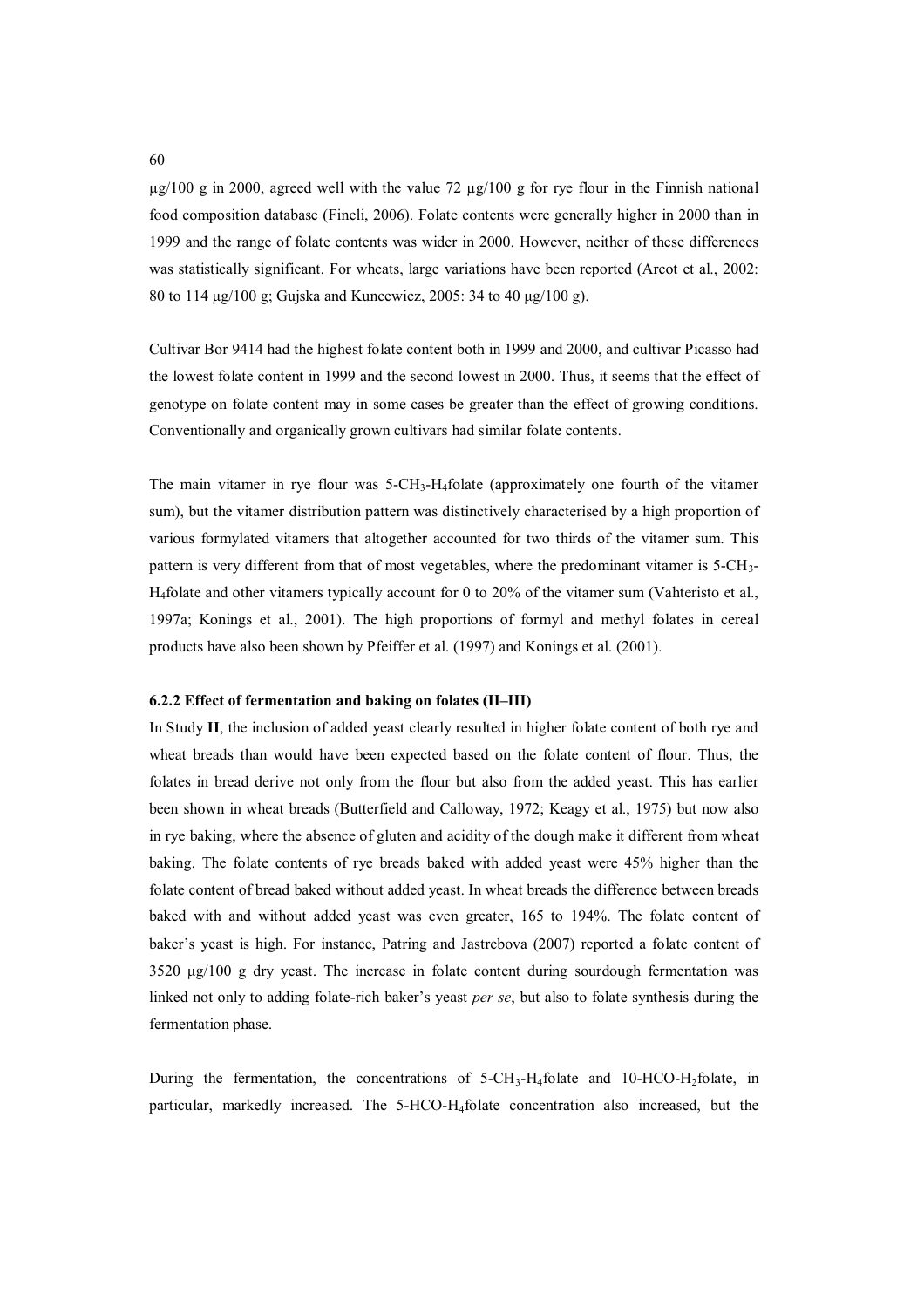difference was not statistically significant. The two most important vitamers of yeast are  $5\text{-CH}_3$ -H4folate and H4folate (Seyoum and Selhub, 1998; Patring and Jastrebova, 2007). The increase in the 5-CH<sub>3</sub>-H<sub>4</sub>folate concentration during fermentation and the strikingly low contents of 5-CH<sub>3</sub>-H4folate in rye and wheat breads baked without added yeast agree with the finding that the concentration of 5-CH3-H4folate increases with an increasing growth rate of yeast but the concentration of H4folate remains rather constant (Hjortmo et al., 2007).

After fermentation the dough was mixed and the addition of other ingredients diluted the folate concentration. Proofing modified the vitamer distribution pattern but did not affect the total folate concentration. Baking losses in general (approximately 25%) were comparable with those in previous studies (Butterfield and Calloway, 1972; Keagy et al., 1975; Osseyi et al., 2001; Arcot et al., 2002). Although losses of  $H_4$ folate, 5-CH<sub>3</sub>-H<sub>4</sub>folate, and 5-HCO-H<sub>4</sub>folate were great, concentrations of 10-HCO-H2folate, 10-HCO-PGA, and PGA increased. In the analytical system 10-HCO-H4folate could not be quantitated as such, but since 10-HCO-H4folate is easily converted 10-HCO-PGA and 10-HCO-H2folate (Robinson, 1971; Maruyama et al., 1978), these two vitamers reflect the original amount of 10-HCO-H4folate. The oxidation of 10-HCO-H4folate may have taken place during processing or analysis, or both. The results were largely in agreement with the study of Osseyi et al. (2001) reporting vitamer changes in wheat baking. However, Osseyi et al. (2001) observed an increase in the  $5$ -CH<sub>3</sub>-H<sub>4</sub>folate concentration after baking, whereas we found a significant loss (67%). In thermally-processed rye grains the concentration of 5-CH3-H4folate also decreased (**IV**). The reason for this discrepancy remains unclear.

Study **III** further elucidated the role of yeasts and lactic acid bacteria in sourdough baking. The yeasts and lactic acid bacteria studied differed in their abilities to produce or consume folates. All the yeasts produced folate (from 6.5  $\mu$ g/100 g in sterile rye flour – water mixture up to 22.8 µg/100 g after fermentation), *S. cerevisiae* ALKO 743 and *C. milleri* CBS 8195 being the best producers. Lactic acid bacteria mainly depleted folate. *L. bulgaricus* ABM 5096 and *S. thermophilus* ABM 5097 produced folate in the tested conditions, but still much less than yeasts. Hjortmo et al. (2005) found that the folate production of cultivated yeast strains was highly strain dependent, the total folate content varying 3.6-fold. It also seemed that *S. cerevisiae* and closelyrelated species were better folate producers than the other species studied, which is in accordance with the results of Study **III**. Large variations in yeast folate contents at different growth stages have been reported. Fast growing cells seem to have higher folate demands compared to slowly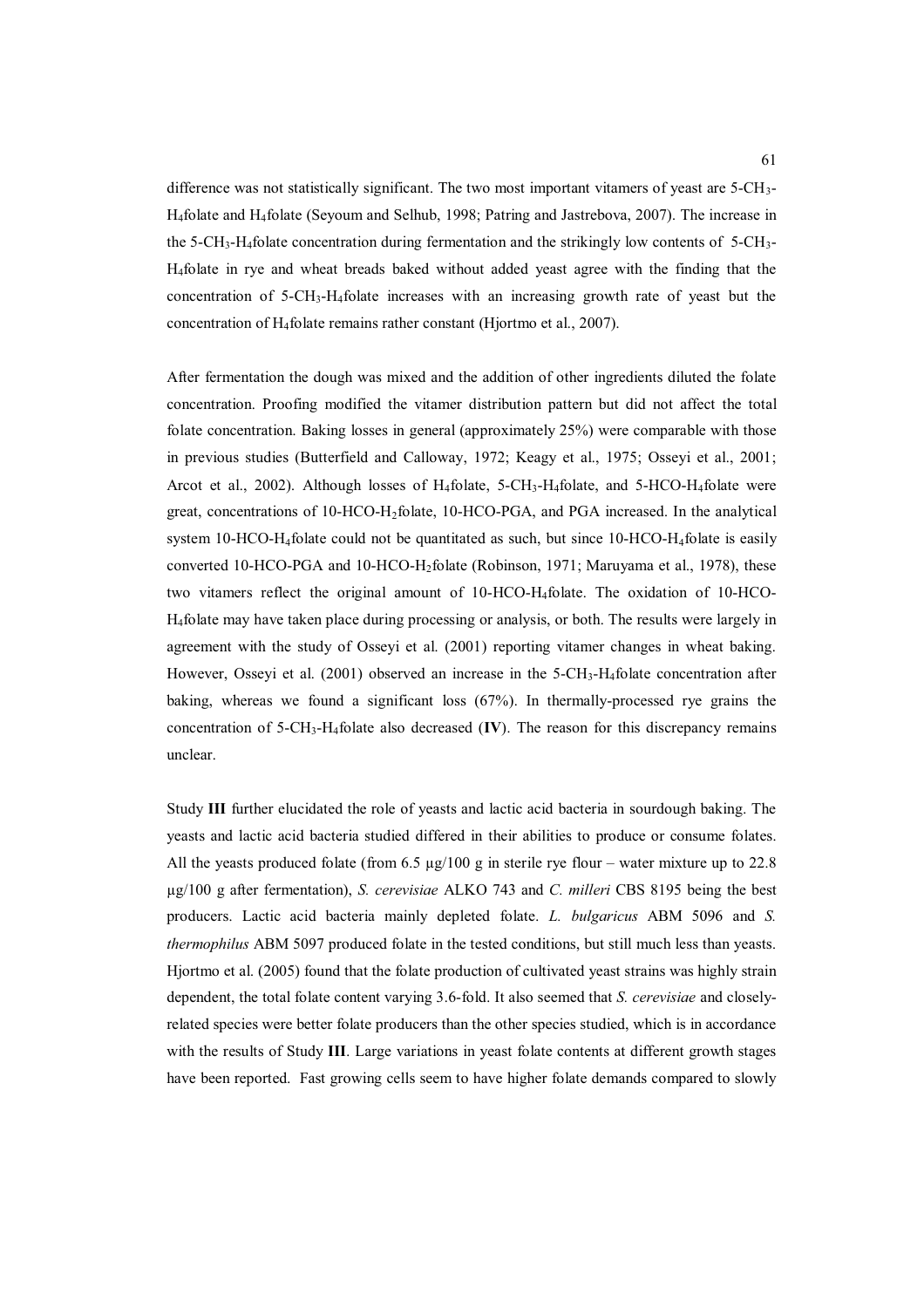growing cultures (Hjortmo et al., 2007). Thus, it would have been useful to measure the folate content more often during the 19-hour incubation and possibly apply longer incubation times.

Data on folate production or consumption by lactic acid bacteria are rather scarce. The potential of lactic acid bacteria as folate producers has mainly been studied in dairy products, but next to nothing is known about their role in folate production during the fermentation of cereals. Furthermore, results are often controversial since differences in strains and culture conditions induce variability in the results (Lin and Young, 2000; Sybesma et al., 2003). For instance, in Study **IV**, *L. bulgaricus* ABM 5096 and *S. thermophilus* ABM 5097 produced folates, whereas in milk *L. bulgaricus* has been found to consume folates (Rao et al., 1984). However, folate production by *L. bulgaricus* has also been reported (Lin and Young, 2000). Likewise, in Study **IV**, *L. acidophilus* consumed folates as earlier observed by Alm (1982) and Crittenden et al. (2002), but several studies have also reported folate production (Rao et al., 1984; Lin and Young, 2000). *S. thermophilus* has been shown to produce folates (Rao et al., 1984; Sybesma et al., 2003).

Fermentation of sterile rye flour with pairwise combinations of yeasts and lactic acid bacteria resulted in similar or slightly lower folate levels than in fermentations with yeasts alone. Thus, in this test tube fermentation, yeasts were responsible for the increase in the folate concentration. Although folate-consuming lactic acid bacteria were present in the sourdough, they could not affect the folate concentration much. One reason is that yeasts did not excrete folates. This observation is confirmed by Hjortmo et al. (2005), who reported very low folate concentrations in spent media, probably originating from lysed cells. Another reason is that the consumption of folate by lactic acid bacteria was moderate. In the sterile rye flour – water mixture lactic acid bacteria depleted 0.8 to 1.7 μg folate, which is of same magnitude  $(0.9$  to 2 μg) as previously determined with *L. rhamnosus* LC-705 and *L. rhamnosus* GG (Turbic et al., 2002).

Folate levels after fermentation of sterile flour with *Enterobacter cowanii* ABM 5061 or *Pantoea agglomerans* ABM 5062 were similar to levels in the fermented non-sterile control. These two endogenous bacteria isolated from rye flour were as good folate producers as yeasts and seemed to excrete folates into the medium. Nevertheless, non-sterile flour – water mixture inoculated with lactic acid bacteria showed no increase in folate concentration in spite of the simultaneous presence of folate-producing bacteria. Lactic acid bacteria may have consumed folates produced by the endogenous bacteria or retarded their growth, for instance by lowering the pH and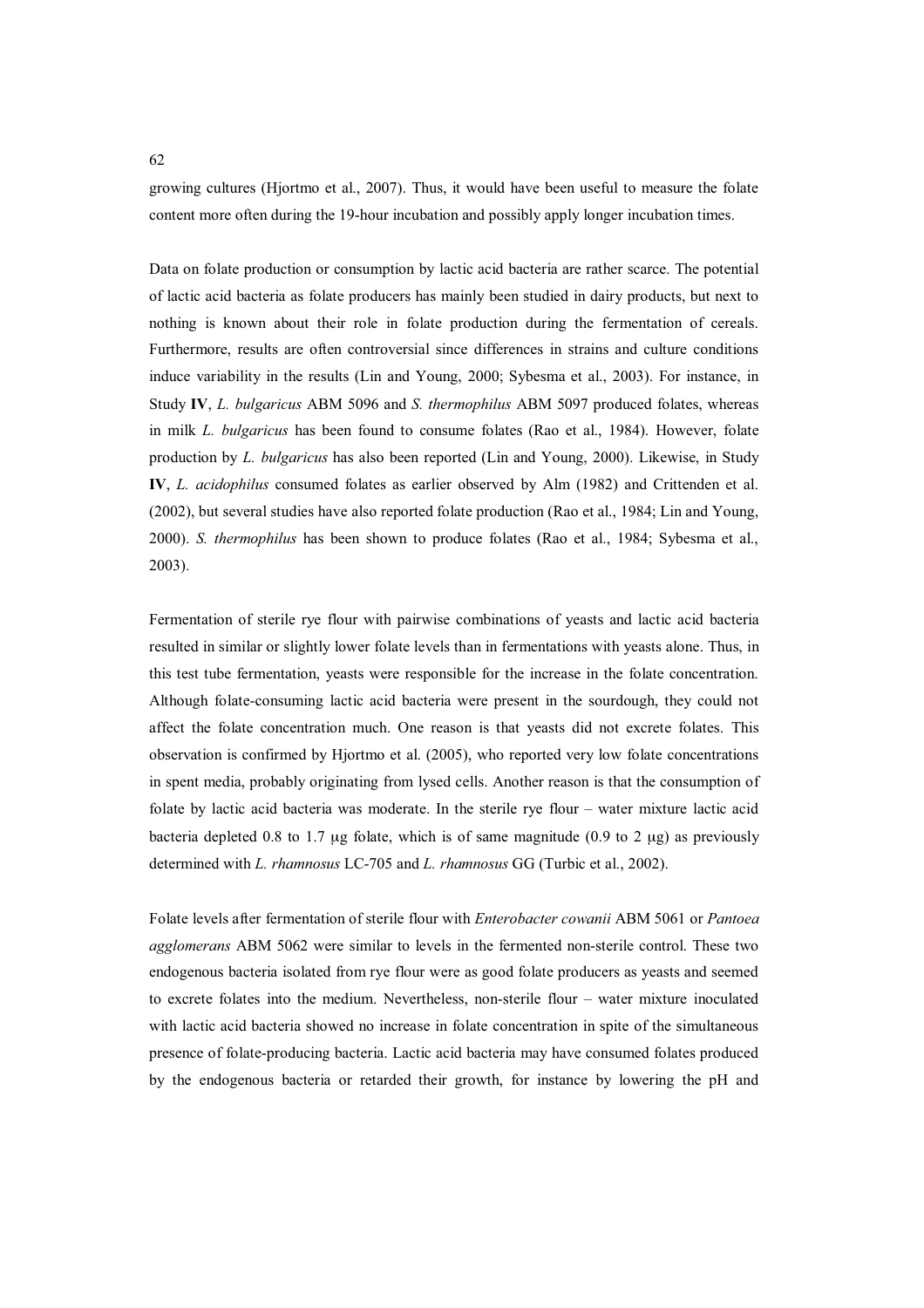competing for nutrients. The latter option seems more likely, as the number of inoculated lactic acid bacteria was after all higher than the number of endogenous bacteria.

Endogenous (lactic acid) bacteria may in certain circumstances have a significant effect on folate levels. Katina et al. (2007) assessed folate contents during the fermentation of rye bran and recorded the highest folate concentrations when the growth of endogenous lactic acid bacteria was pronounced. The growth of yeast could not merely explain the observed increase in folate concentration.

Fermentation affects also other vitamins. For instance, Batifoulier et al. (2005) reported that long yeast fermentations in wheat breadmaking led to an increase in thiamine and riboflavine contents, and the loss of pyridoxine occurring in baking was compensated with fermentation by yeast or using sourdough fermentation. Tocopherol and tocotrienol concentrations, however, have been found to decrease during rye sourdough fermentation (Liukkonen et al., 2003). Bread and other cereals are the main sources of thiamine in Finland, with their 33% contribution to the daily thiamine intake. Their contribution to riboflavine and pyridoxine intake is lower (18 to 19%) but still significant (Männistö et al., 2003). Increased consumption of fermented cereals could thus improve the intake of several B vitamins.

### **6.2.3 Effect of germination and thermal processing on folates (IV)**

Germination temperature affected the rate of germination, which in turn largely explained the increase in folate content during germination. The higher the temperature, the less time was needed to reach 100% germination. However, a prolonged germination time could also decrease the folate content as a consequence of folate destruction by oxidation. In the subsequent drying, moderate temperatures retained folates rather well. Folate contents of germinated rye grains were higher than folate contents reported for malted wheat and oats and of same magnitude as barley beer malts (Jägerstad et al., 2005). The maximum increase in folate content in germinated rye (3.8-fold) was in good accordance with the 3.4-fold increase reported for germinated wheat (Koehler et al., 2007).

The folate concentration in hypocotylar roots was high, and removal of roots clearly resulted in lower folate contents in germinated rye grains. Folate contents of roots were 6- to10-fold higher than in germinated grains and 10- to 19-fold higher than in native (non-germinated) grains. Although the proportion of roots was only 5 to 10% of total germinated grain weight, they contributed 30 to 50% of the folate content and thus markedly influenced the total folate content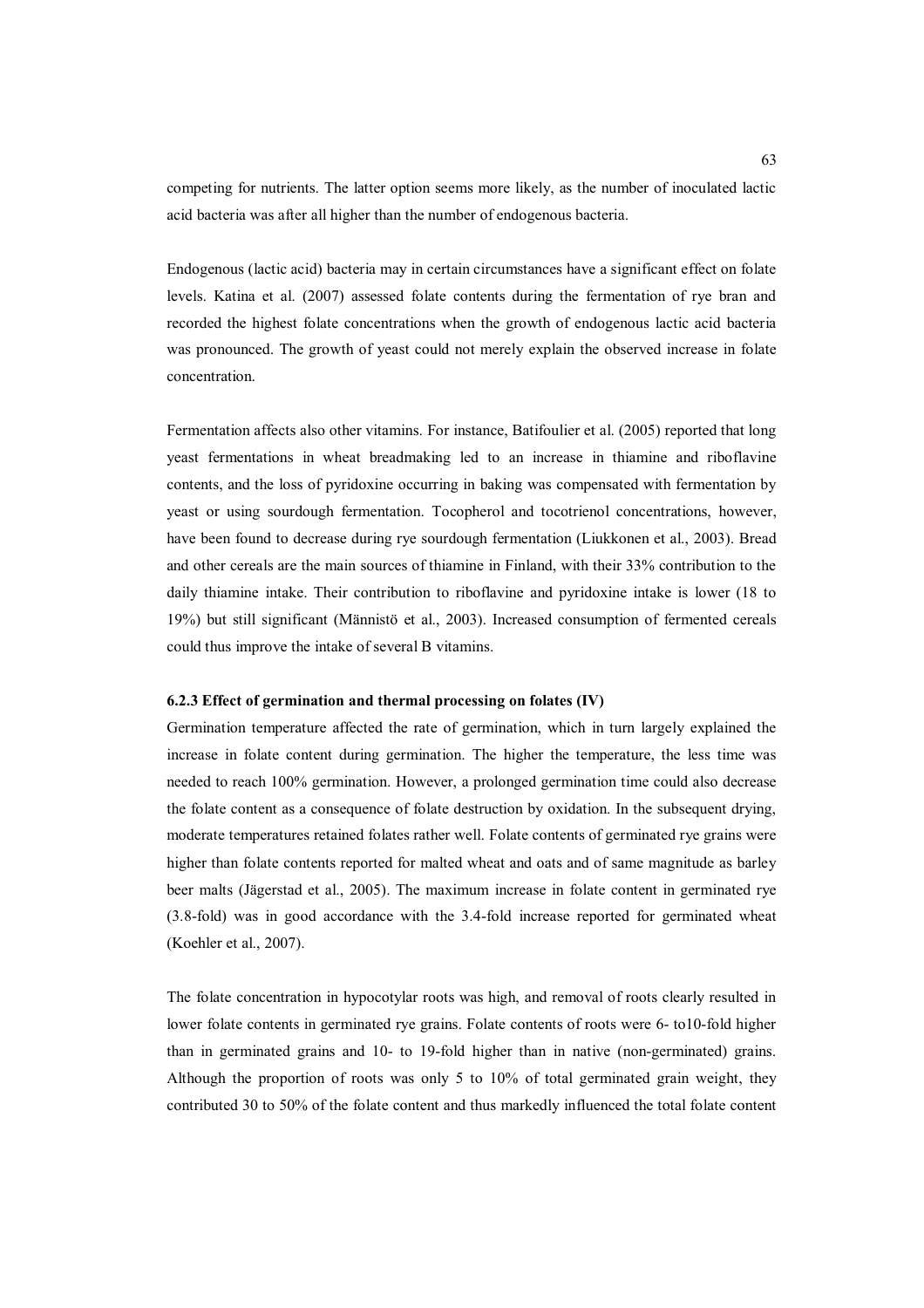of germinated grain. Roots often loosen easily during processing and are then removed. From another point of view, this indicates that a folate-rich fraction could be separated, collected and perhaps used in other food products. The bitterness brings about some problems but, as shown by Yang et al. (2001), steeping and germination conditions might be optimised to achieve acceptable sensory properties.

Germination altered the folate vitamer distribution in rye grains by increasing the proportions of 5-CH3-H4folate and H4folate and decreasing the proportion of formylated folates. The folate content and vitamer distribution pattern in roots were similar to those of other proliferating tissues, such as pea cotyledons (Roos and Cossins, 1971), radish cotyledons, wheat leaves, pea leaves, and spinach leaves (Spronk and Cossins, 1972).

As noticed earlier, formylated folates are often the main vitamers in cereal products whereas in vegetables 5-CH<sub>3</sub>-H<sub>4</sub>folate typically dominates (approximately 90%). The content of 5-CH<sub>3</sub>-H4folate in germinated grains and hypocotylar roots was higher than in cereal grains but lower than in vegetables. In rye flour,  $5\text{-}CH_3\text{-}H_4$  folate accounted for  $26\%$  of the vitamer sum, in germinated grain for 49 to 55%, and in roots for 67 to 77%. Koehler et al. (2007) also noted that the folate increase during germination was mainly attributable to the increasing amount of 5-  $CH<sub>3</sub>-H<sub>4</sub>$  folate. The changes in 5-CH<sub>3</sub>-H<sub>4</sub> folate and H<sub>4</sub> folate proportions during germination reflect the change of grain into a metabolically active photosynthetic organism. Interestingly, the combined proportions of  $5\text{-CH}_3\text{-H}_4$  folate and  $H_4$  folate were similar in both roots and in the respective germinated grains. Plants are capable of *de novo* synthesis of H4folate, which is then converted to other folate compounds needed for normal growth. Various methylation reactions and the biosynthesis of methionine use  $5-\text{CH}_3\text{-H}_4$  folate as the coenzyme (Roos and Cossins, 1971; Rebeille et al., 2006).

All the thermal treatments resulted in significant folate losses in both germinated and nongerminated rye grains. The greatest losses were caused by autoclaving and puffing, where high temperatures were applied together with the presence of oxygen. IR treatment followed by roasting also resulted in notable losses. In extrusion, however, the retention of folate was much better, in spite of the high temperature, since the processing time was very short. This evidence together suggests that processes with a short exposure to low or high temperatures retain folates considerably better than processes involving longer exposure to high temperatures or a long processing time. Studies on thermal processing of whole-grain wheat and white flour support this conclusion (Håkansson et al., 1987).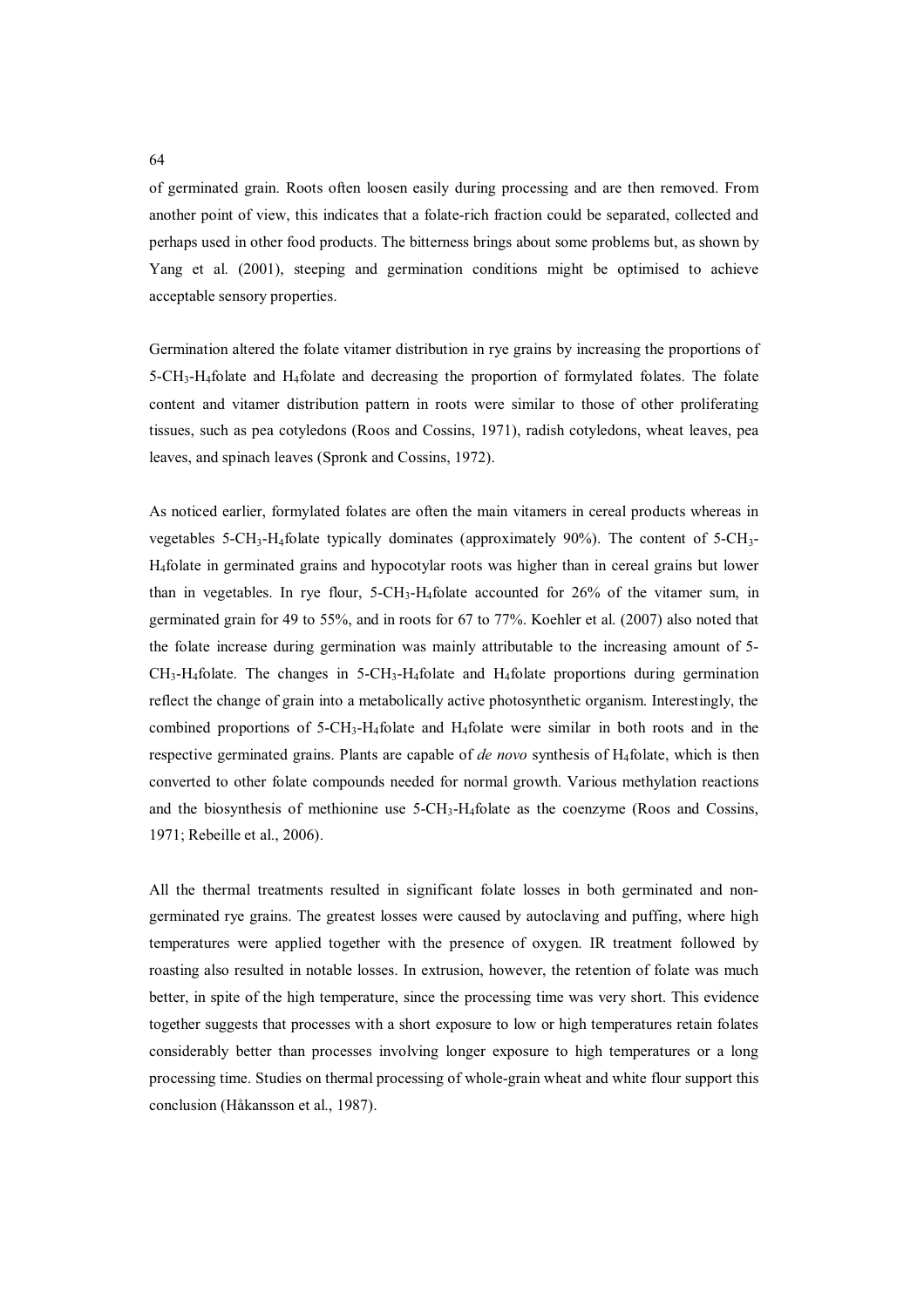Compared to rye flour (**I**), non-germinated, heat-processed grains underwent similar changes in folate vitamer distribution as in rye bread baking **: the proportions of H<sub>4</sub>folate, 5-CH<sub>3</sub>-**H4folate, and 5-HCO-H4folate decreased, whereas the proportions of 10-HCO-H2folate, 10- HCO-PGA, and PGA increased.

The amount of  $5\text{-}CH_3\text{-}H_4$  folate markedly increased during germination, which could also be seen in germinated, heat-processed grains: germinated, thermally-processed grains contained relatively more 5-CH3-H4folate and less formylated folates than non-germinated, thermallyprocessed grains. Although folates were very sensitive to heat, the rise in folate content during germination ensured a high folate concentration in thermally-processed germinated rye grains. Folate contents in germinated and subsequently thermally-processed grains always exceeded the folate content of the native (non-germinated) grain.

# **6.3 Bioavailability of endogenous folates (V)**

The results clearly demonstrated that a diet with natural folates of rye and orange juice favourably affected the folate status in healthy volunteers. The amounts of folate provided by the test foods were moderate, even rather small (184 µg folate/day in rye group and 188 µg folate/day in wheat group), and the estimated increase in the daily intake of folate (endogenous or added folic acid) was 120 to 130  $\mu$ g. Wald et al. (2001b) reported a change of 2.1 nmol/l in serum folate levels for each 100  $\mu$ g of folic acid (administrated in tablet form). In Study V the increases in serum folate concentrations were 2.6 nmol/l for the rye group and 3.7 nmol/l for the fortified wheat group. The increases in serum folate were of the same magnitude or somewhat higher than the 1.8 and 2.6 nmol/l reported for 200  $\mu$ g of spinach and yeast folate, respectively, after a 30-day intervention period (Hannon-Fletcher, 2004), but lower than 4.3 nmol/l (after 30 days intervention) and 5.5 nmol/l (after 60 days intervention) reported for 166 µg of folic acid from fortified breakfast rolls (Johansson et al., 2002). Our results are also in line with those reported by Ashfield-Watt et al.  $(2003)$ : additional intake of 50  $\mu$ g folate from fruit and vegetables resulted in a 2.76 nmol/l increase and additional intake of 100  $\mu$ g folic acid from fortified foods in a 2.97 nmol/l increase in serum folate during 4-month intervention period.

The effect of the dietary intervention on red cell folate was not as constant and dependent on the starting level as in the case of serum folate. This is understandable since the duration of the treatment was only 3 to 4 weeks. However, there was a clear, significant increase in red cell folate in both groups after the intervention whereas Johansson et al. (2002) found a significant inrease in red cell folate only after 90 days intervention.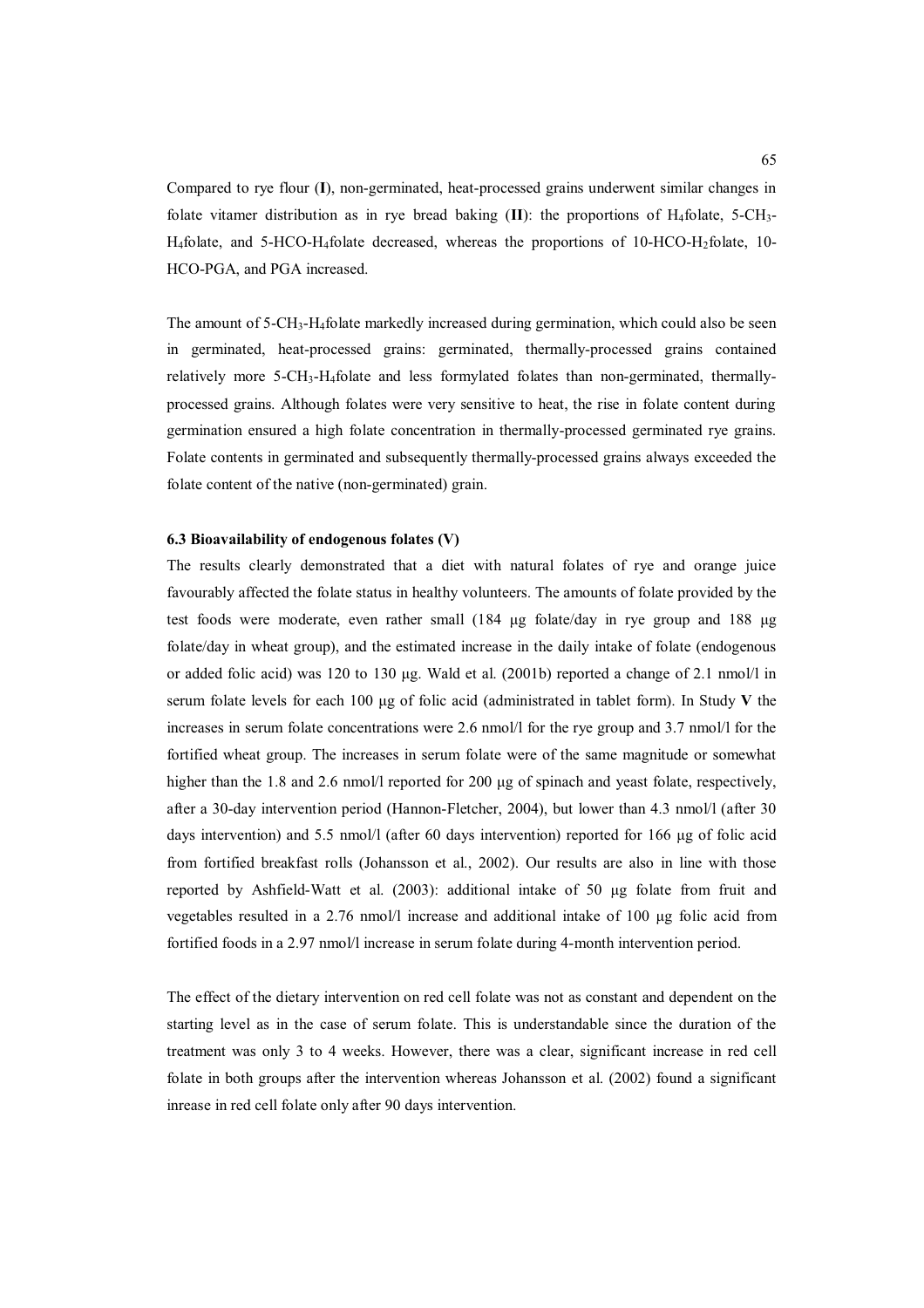Based on the changes in serum and red cell folate, endogenous folates showed good bioavailability that was similar to folic acid from fortified white bread. This was somewhat unexpected, as several studies have reported reduced bioavailability of natural folates compared to folic acid (Cuskelly et al., 1996; Hannon-Fletcher et al., 2004). However, one of the few clinical trials conducted with cereal products showed the bioavailability of folate in wheat aleurone flour to be as good as the bioavailability of folic acid administered in a tablet with wheat bran cereal (Fenech et al., 1999). Interestingly, non-starch polysaccharides in the diet may also promote microbial folate synthesis in the gut and thus improve the folate status (Houghton et al., 1997).

Study **V** failed to show a homocysteine lowering effect of additional folate intake. A daily folic acid intake of the same magnitude (Ward et al., 1997; Venn et al., 2002; Johansson et al., 2002) as well as an additional 350 µg of natural folate from vegetables and citrus fruit (Brouwer et al., 1999a) have earlier been shown to reduce plasma homocysteine. However, the homocysteine lowering effect of folate/folic acid was not seen in the study of Ashfield-Watt et al. (2003). The response is dependent on the starting homocysteine level (Schorah et al., 1998; Ward et al.,1997). In our study the starting plasma homocysteine concentrations were already low and were not lowered further by moderate amounts of additional folate.

### **6.4 Overview of the potential for enhancement of folate content**

Processing, which is a prerequisite for the consumption of whole grain rye, is often accompanied by folate losses. In addition to improving folate retention by optimising food processing methods (in other words, minimising vitamin losses), folate contents may be maintained or even enhanced by means of certain processes that increase the folate concentration. Traditional processes may be transferred to new applications, novel processing methods may be developed, or different types of process may be combined.

Folate contents in rye cultivars did not markedly differ. However, folate is unevenly distributed in the rye kernel, and milling fractions of rye may have 10-fold differences in their folate concentrations (Liukkonen et al., 2003). This enables the tailoring of rye flour or bran ingredients for various purposes. Table 15 summarises the positive impacts of food processing methods on the folate contents of rye that were investigated in this study.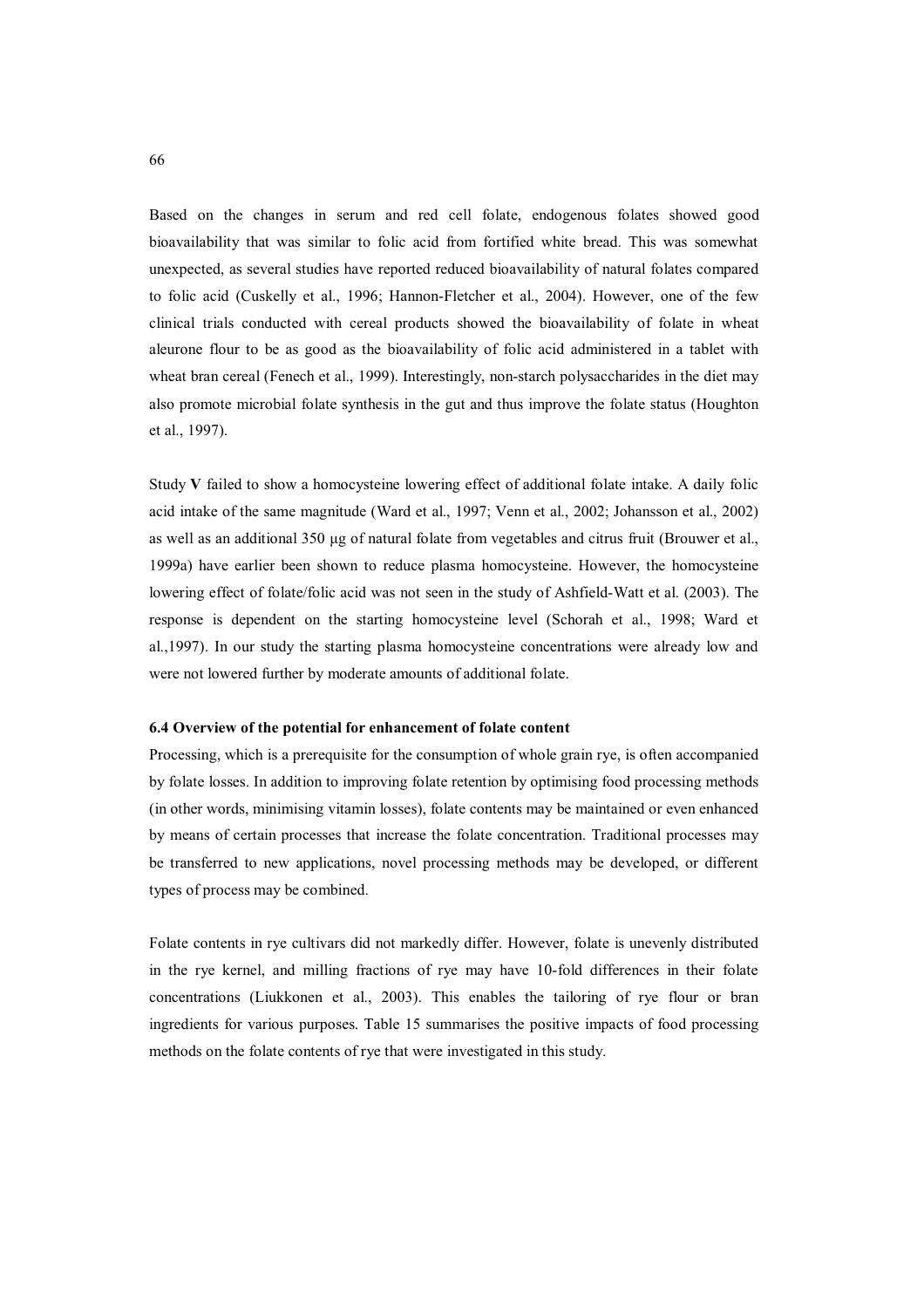|                                                                                    | Folate increase      | Average folate<br>content       | Remarks                         |
|------------------------------------------------------------------------------------|----------------------|---------------------------------|---------------------------------|
| Bread baking                                                                       | 1.3 to 1.4-fold      | 40 to 80 $\mu$ g/100 g DM       | Compared to flour               |
| Sourdough<br>fermentation phase in<br>baking; with added<br>yeast                  | $1.8$ to $2.6$ -fold | 120 to 160 μg/100 g<br>DM       | Compared to flour               |
| <i>In vitro</i> fermentation<br>with added yeasts<br>(and lactic acid<br>bacteria) | 1.9 to 3.4-fold      | 12 to 23 $\mu$ g/100 g FW       |                                 |
| Spontaneous in vitro<br>fermentation                                               | $3.5$ -fold          | $26 \mu g / 100 g$ FW           | Large variation                 |
| Germination                                                                        | $1.7$ to $3.8$ -fold | 160 to 250 $\mu$ g/100 g<br>DM  |                                 |
| Germination and<br>successive thermal<br>treatments                                | $1.1$ to $1.6$ -fold | 70 to 105 $\mu$ g/100 g<br>DM   | Compared to native<br>grain     |
| Germination;<br>hypocotylar roots                                                  | $6$ to 10-fold       | 600 to 1180 $\mu$ g/100 g<br>DM | Compared to<br>germinated grain |
|                                                                                    | $10$ to $19$ -fold   |                                 | Compared to native<br>grain     |

Table 15. Overview of processing methods for enhancing the folate contents of rye products

Metabolic engineering of lactic acid bacteria offers promising possibilities to enhance folate levels by the over-expression of enzymes related to tetrahydrofolate biosynthesis and by decreasing the proportion of potentially less bioavailable polyglutamate folate (Sybesma et al., 2003; Wegkamp et al., 2004). However, consumer attitudes towards genetically-modified microorganisms are often doubtful, which may hamper the development of food applications. Instead, as shown by the results in Table 15, folate contents can be significantly increased by conventional food processing techniques. Additional enhancement is even possible by combining processes. For instance, Katina et al. (2007) successfully applied fermentation of native and peeled rye bran in order to improve the technological properties and to elevate the levels of bioactive compounds, including folate. The fermentation of germinated rye may also result in increased folate concentrations, considering that germinated grain offers good growing conditions for yeasts. Clearly, specific attention has to be paid to avoiding any microbiological risks.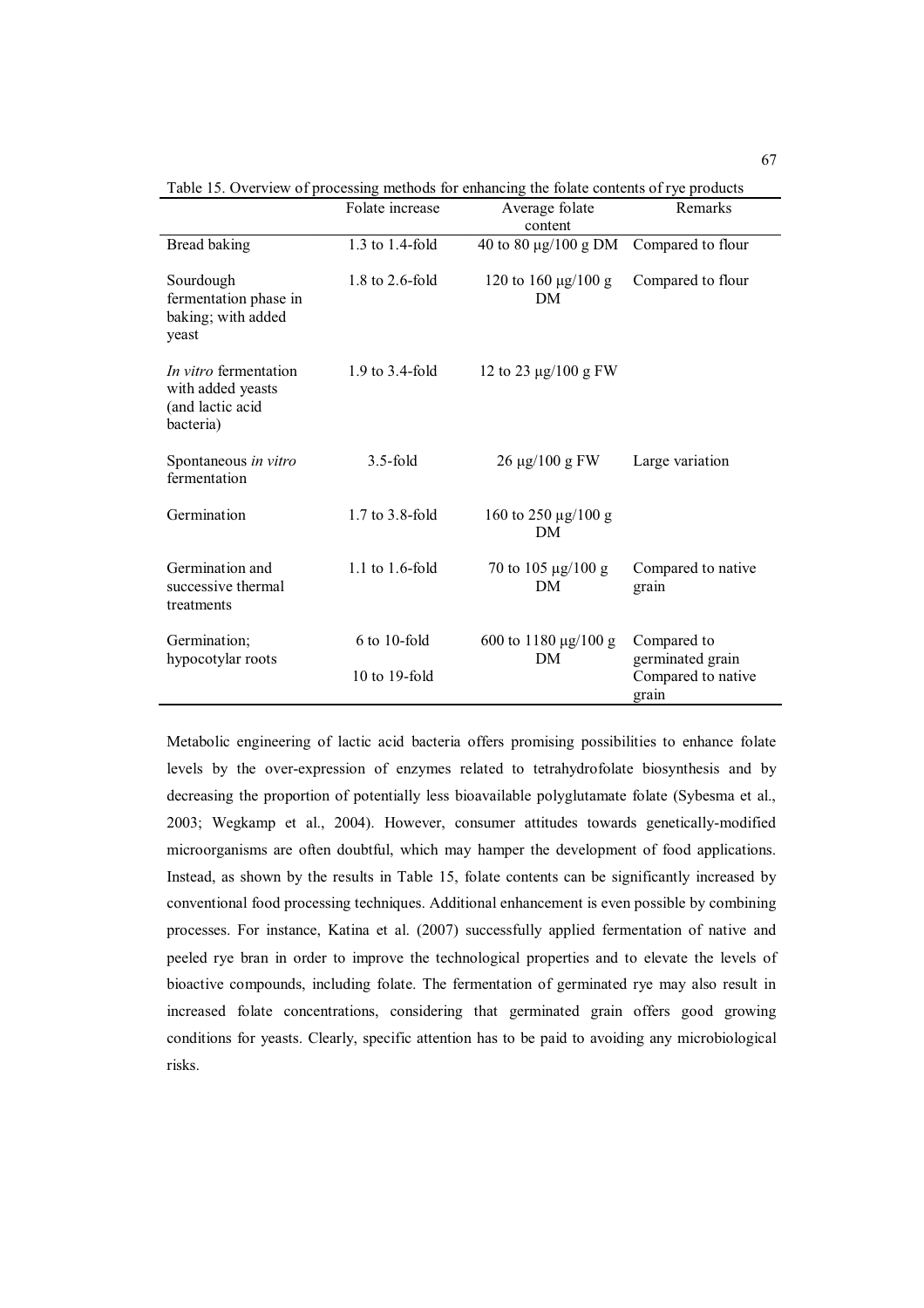The average consumption of rye in Finland is 45  $g/d$  per capita according to the Balance Sheet for Food Commodities (2007). Slightly different figures were obtained in the national FINDIET 2002 Study, 61 g/d for men and 39 g/d for women (Männistö et al., 2003). Most of the rye is consumed as rye bread, the average consumption being 100  $g/d$  among men and 66  $g/d$  among women (Männistö et al., 2003). Enhancement of the folate content of bread by processing is illustrated by Table 16, which compares the contribution of three types of rye bread to the recommended daily intake of folate. The impact of increasing rye bread consumption by one third is also calculated. Compared to the consumption of rye bread baked without fermentation (without added baker's yeast), the consumption of bread with fermentation including baker's yeast or bread with germinated rye results in a 1.7- to 1.8-fold increase in folate intake. A simultaneous increase in bread consumption by one third would more than double the folate intake.

|                               |                      | Tuble To. Contribution of Fye order consumption to the middle of fourte |                      |                      |
|-------------------------------|----------------------|-------------------------------------------------------------------------|----------------------|----------------------|
|                               | Folate provided      | Folate provided                                                         | Folate provided      | Folate provided      |
|                               | by $100$ g of bread  | by 133 g of bread                                                       | by 66 g of bread     | by 88 g of bread     |
|                               | $\frac{6}{6}$ of the | $\frac{6}{6}$ of the                                                    | $\frac{6}{6}$ of the | $\frac{6}{6}$ of the |
|                               | recommendation;      | recommendation;                                                         | recommendation;      | recommendation;      |
|                               | $men)^a$             | men)                                                                    | women)               | women)               |
| Rye bread                     | $30 \mu g$           | $40 \mu g$                                                              | $20 \mu g$           | $26 \mu g$           |
| without                       | $(10\%)$             | (13%)                                                                   | (5%)                 | (7%)                 |
| sourdough                     |                      |                                                                         |                      |                      |
| fermentation                  |                      |                                                                         |                      |                      |
| with added yeast <sup>b</sup> |                      |                                                                         |                      |                      |
| Rye bread with                | $55 \mu g$           | $73 \mu g$                                                              | $36 \mu g$           | $48 \mu g$           |
| sourdough                     | (18%)                | (24%)                                                                   | (9%)                 | (12%)                |
| fermentation                  |                      |                                                                         |                      |                      |
| with added yeast <sup>c</sup> |                      |                                                                         |                      |                      |
|                               |                      |                                                                         |                      |                      |
| Rye bread with                | $51 \mu g$           | $68 \mu g$                                                              | $34 \mu g$           | $45 \mu g$           |
| one third of the              | (17%)                | (23%)                                                                   | (8%)                 | $(11\%)$             |
| rye germinated <sup>d</sup>   |                      |                                                                         |                      |                      |

Table 16. Contribution of rye bread consumption to the intake of folate

<sup>a</sup> Recommended daily intake of folate: 300  $\mu$ g/d for men and 400  $\mu$ g/d for women

<sup>b</sup> Estimated folate content 30  $\mu$ g/100 g FW<br><sup>c</sup> Estimated folate content 55 ug/100 g FW

 $\degree$  Estimated folate content 55  $\mu$ g/100 g FW

<sup>d</sup> Estimated folate content 51 µg/100 g FW: 100 g of rye bread corresponds to approximately 63 g of rye flour. Folate content of rye flour is 70  $\mu$ g/100 g, and germination is assumed to increase the folate content 2.7-fold. If one third of the flour is germinated and baking loss is 25%, the folate content of bread is approximately 51  $\mu$ g/100 g.

Another possibility to increase the folate intake from rye could be the development of new types of product, such as breakfast cereals or snacks with germinated and heat-processed rye, to targeted population groups. For instance, the rye muesli developed for Study **V** had a folate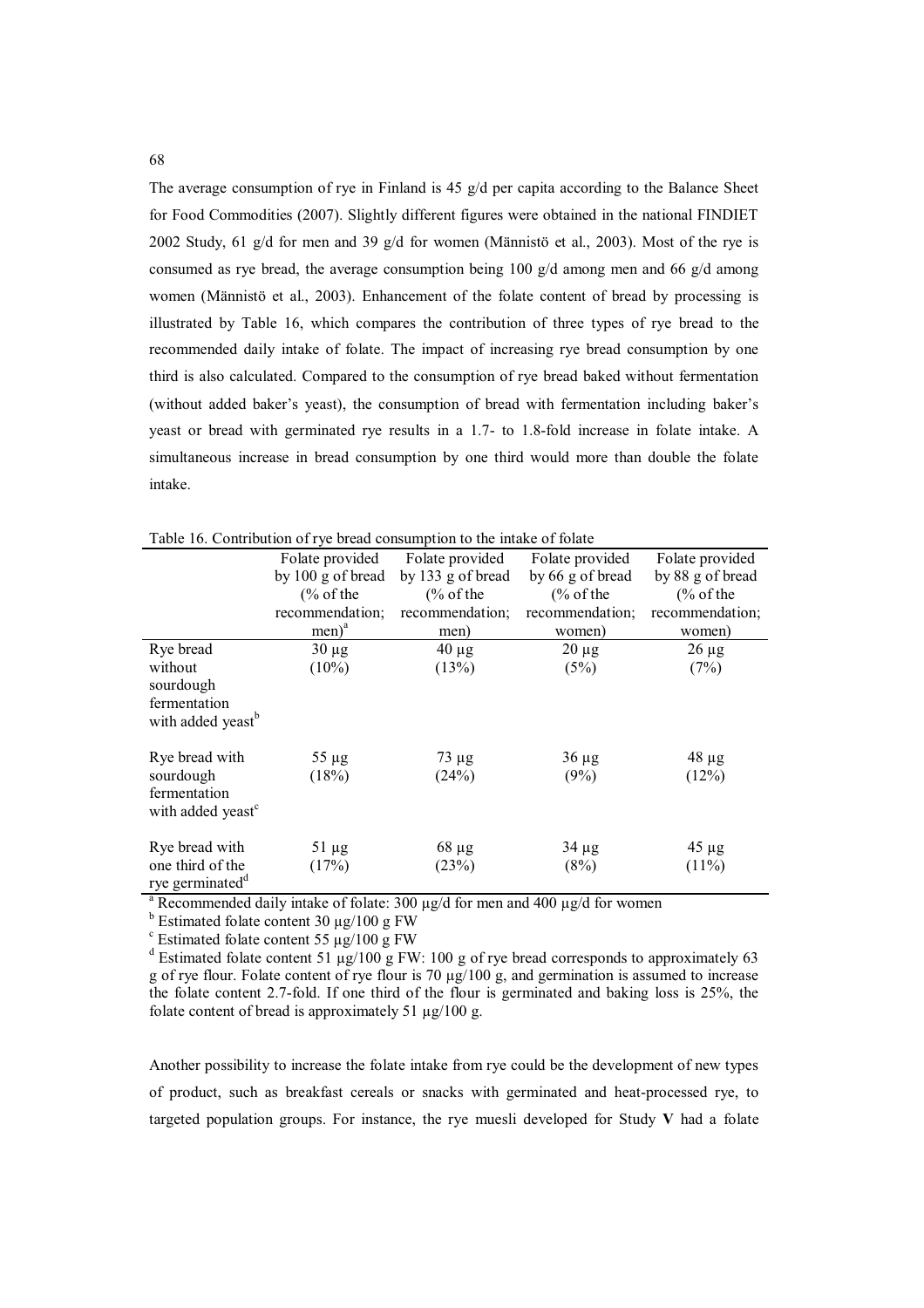content as high as  $188 \text{ µg}/100 \text{ g}$ . Rye already has a positive, healthy image, and has been an important source of whole grain in the Finnish diet for a long time.

#### **7. CONCLUSIONS AND RECOMMENDATIONS**

Affinity chromatography proved to be an efficient purification method allowing the use of HPLC in analysing rye and rye products for folates, even though folate peaks, 5-HCO-H4folate especially, were sometimes masked by compounds from the sample matrix or reagents. In general, HPLC methods are not yet at the stage for routine folate analysis, but could surely be more widely used provided that attention is paid to method validation. The development of mass spectrometric methods will certainly reveal new information on food folates in the coming years. Nevertheless, microbiological assay still has its place when there is no need for data on folate vitamers.

Microbiological and HPLC results differed, and it seemed that HPLC methods may underestimate total folate by approximately one third. Part of this underestimation in our results could be due to not performing any recovery corrections. This and other reasons for the discrepancy are evidently complex and require further examination. Based on the results of this study, the use of reference materials, either certified or in-house, as well as participation in interlaboratory studies can be regarded as essential for every laboratory determining food folate.

New data were obtaibed on the folate content and its variation in rye cultivars. The folate content of rye was rather high, over 70  $\mu$ g/100 g on dry matter basis. Results indicated that the genotype may in some cases have a significant effect on the folate content. However, further studies are needed to evaluate the degree of this variation. Conventionally and organically grown cultivars had similar folate contents. The folate vitamer distribution pattern of rye was characterised by a large proportion of formylated vitamers in addition to 5-CH<sub>3</sub>-H<sub>4</sub>folate typically found in plant materials.

The folate content of rye products could be significantly enhanced by food processing. Yeasts were able to synthesize folate in test tube fermentation, but most of the studied lactic acid bacteria depleted folate. Nevertheless, the consumption of folate by lactic acid bacteria in cocultivations with yeasts seemed to be very moderate and affected folate concentration only to a limited extent. Two endogenous bacteria isolated from rye flour produced similar amounts of folate as yeasts. The potential of endogenous microorganisms that could be exploited in food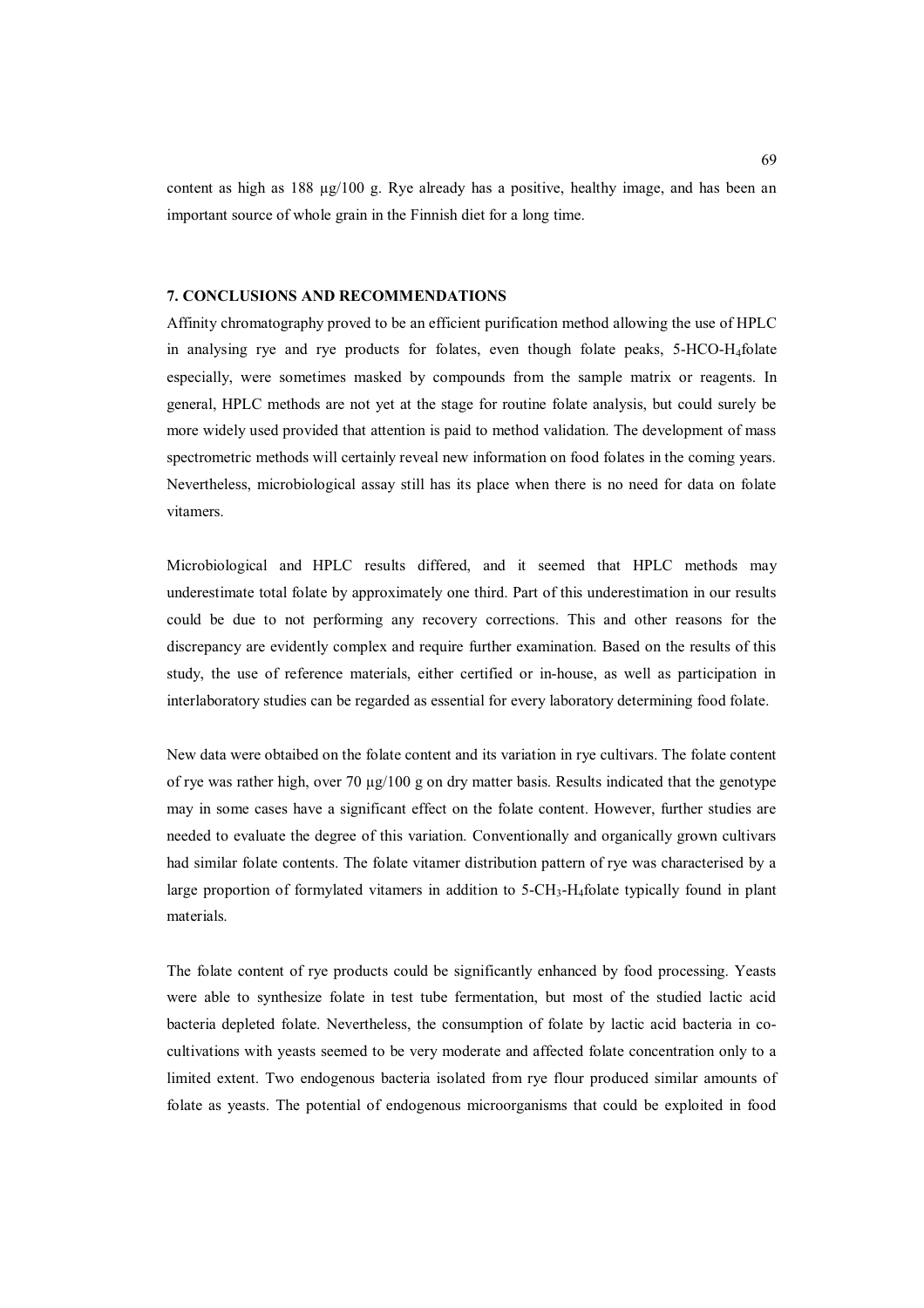applications is worthy of study. In addition, the effects of food matrix on folate production by microorganisms requires further examination. The use of baker's yeast (*Saccharomyces cerevisiae*) in sourdough fermentation markedly increased the folate content of bread so that the bread had a higher folate content than the flour it was made of. Thus, as regards folate intake, it is recommendable to include yeast in baking.

Germination was even more efficient than fermentation in raising folate levels in rye. The highest folate levels were achieved with long germination at moderate temperatures (14 to 16 °C) and drying temperatures below 75 °C. Germination also altered the folate vitamer distribution: the most abundant vitamers in germinated grain were 5-CH<sub>3</sub>-H<sub>4</sub>folate and H<sub>4</sub>folate, as compared to formylated vitamers in native grain. The folate concentration in hypocotylar roots was particularly high, and the possible use of this folate-rich fraction would be an interesting topic for further experimental research. All the thermal treatments studied caused significant folate losses (26 to 54%). Despite losses, folate contents in germinated grains after thermal processing exceeded the folate content of the native (non-germinated) grain. Folate retention was fairly good in processes with a short-term exposure to low or high temperatures.

The results of the bioavailability study showed that a diet including natural folates of rye and orange juice improved the folate status among healthy adults. In this study a favourable effect was seen with rather small amounts of additional folate, either natural folates (rye group; 184  $\pm$ 24 µg folate from test foods per day) or synthetic folic acid (wheat group;  $188 \pm 8$  µg folate from test foods per day). Based on the results of this study, natural folates from rye and orange juice are as bioavailable as folic acid from fortified white bread.

In summary, the folate contents of rye and rye products can be markedly increased by certain food processing methods. Folate levels can be raised by fermentation or germination so that enhanced folate concentrations may compensate for folate losses at later stages of food processing. Further research on optimising and combining processing techniques is encouraged.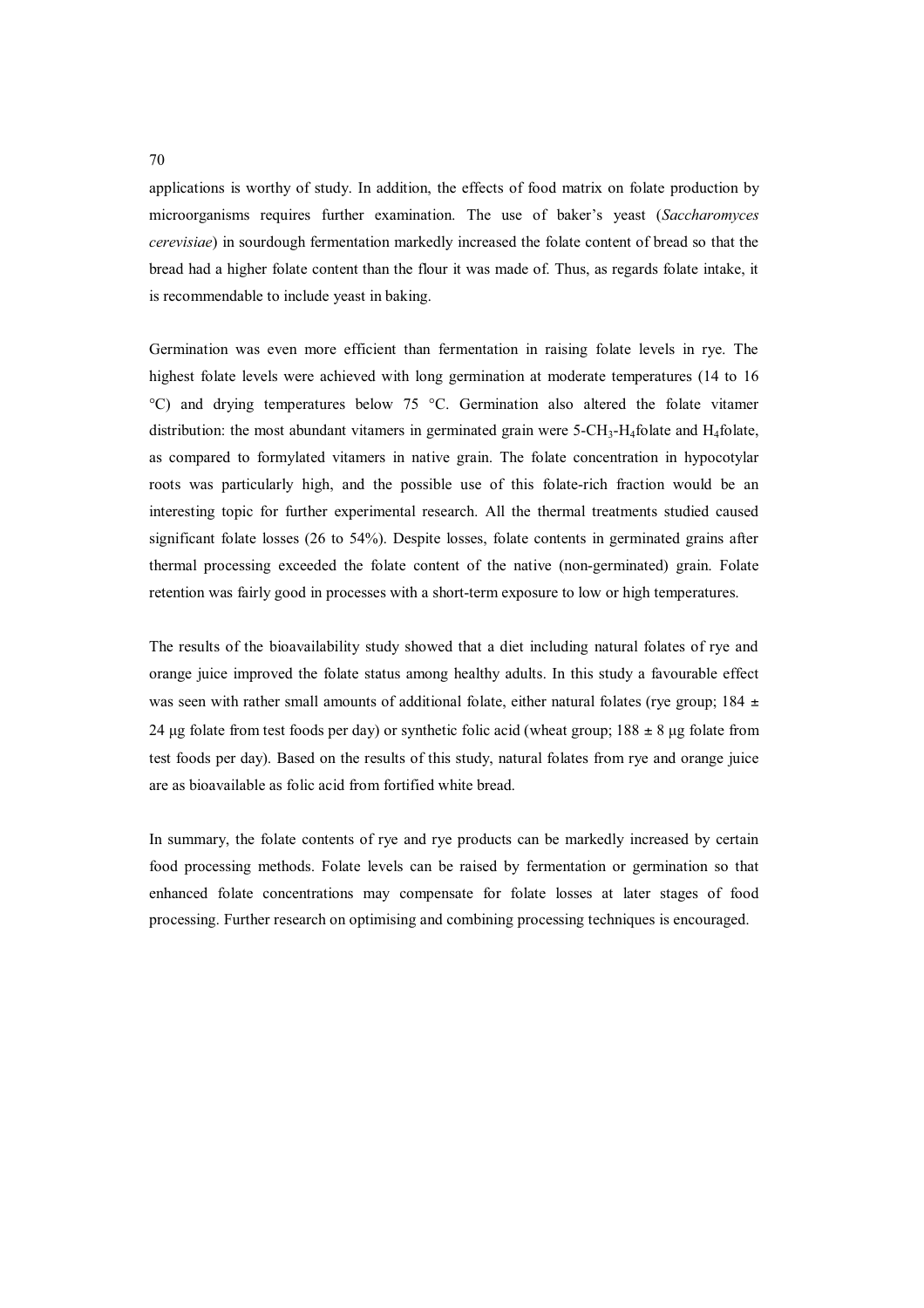### **8. REFERENCES**

AACC 2000. AACC method 86-47 Total folate in cereal products – microbiological assay using trienzyme extraction. *Approved Methods of the American Association of Cereal Chemists*, 10<sup>th</sup> ed., The Association, St. Paul, Minnesota.

Aiso, K. and Tamura, T. 1998. Trienzyme treatment for food folate analysis: optimal pH and incubation time for  $\alpha$ -amylase and protease treatment. J. Nutr. Sci. Vitaminol. 44: 361-370.

Alfthan, G., Laurinen, M., Valsta, L., Pastinen, T., and Aro, A. 2002. Plasman folaatti- ja homokysteiinipitoisuudet sekä folaattien saanti nuorilla aikuisilla. Suomen Lääkärilehti 17: 1895-1899.

Alm, L. 1982. Effect of fermentation on B-vitamin content of milk in Sweden. J. Dairy Sci. 65: 353-359.

AOAC 2006. *Official Methods of Analysis*, 18<sup>th</sup> ed. Association of Official Analytical Chemists, Washington, DC.

Arcot, J., Wootton, M., Alury, S., Chan, H.Y., and Shrestha, A.K. 2002. Folate levels in twelve Australian wheats and changes during processing into bread. Food Aust. 54: 18-20.

Ariogul, S., Cankurtaran, M., Dagli, N., Khalil, M., and Yavuz, B. 2005. Vitamin B<sub>12</sub>, folate, homocysteine and dementia: are they really related? Arch. Gerontol. Geriat. 40: 139-146.

Ashfield-Watt, P.A.L., Pullin, C.H., Whiting, J.M., Clark, Z.E., Moat, S.J., Newcombe, R.G., Burr, M.L., Lewis, M.J., Powers, H.J., and McDowell, I.F.W. 2002. Methylenetetrahydrofolate reductase  $677C \rightarrow T$  genotype modulates homocysteine responses to a folate-rich diet or a lowdose folic acid supplement: a randomized controlled trial. Am. J. Clin. Nutr. 76: 180-186.

Ashfield-Watt, P.A.L., Whiting, J.M., Clark, Z.E., Moat, S.J., Newcombe, R.G., Burr, M.L., and McDowell, I.F.W. 2003. A comparison of the effect of advice to eat either '5-a-day' fruit and vegetables or folic acid-fortified foods on plasma folate and homocysteine. Eur. J. Clin. Nutr. 57: 316-323.

Baggott, J.E., Johanning, G.L., Branham, K.E., Pronce, C.W., Morgan, S.L., Eto, I., and Vaughn, W.H. 1995. Cofactor role for 10-formyldihydrofolic acid. Biochem. J. 308: 1031-1036.

Bagley, P. and Selhub, J. 2000. Analysis of folate form distribution by affinity followed by reversed-phase chromatography with electrochemical detection. Clin. Chem. 46: 404-411.

Bailey, L.B. 1988. Factors affecting folate bioavailability. Food Technol. 10: 206-238.

Balance Sheet for Food Commodities 2005 and 2006 (preliminary), 2007. Information Centre of the Ministry of Agriculture and Forestry, Helsinki, Finland.

Batifoulier, F., Verny, M-A, Chanliaud, E., Remesy, C., and Demigne, C. 2005. Effect of different breadmaking methods on thiamine, riboflavin and pyridoxine contents of wheat bread. J. Cereal Sci. 42: 101-108.

Bazzano, L.A., He, J., Ogden, L.G., Loria, C., Vupputuri, S., Myers, L., and Whelton, P.K. 2002. Dietary intake of folate and risk of stroke in US men and women. NHANES I epidemiological follow-up study. Stroke 33: 1183-1189.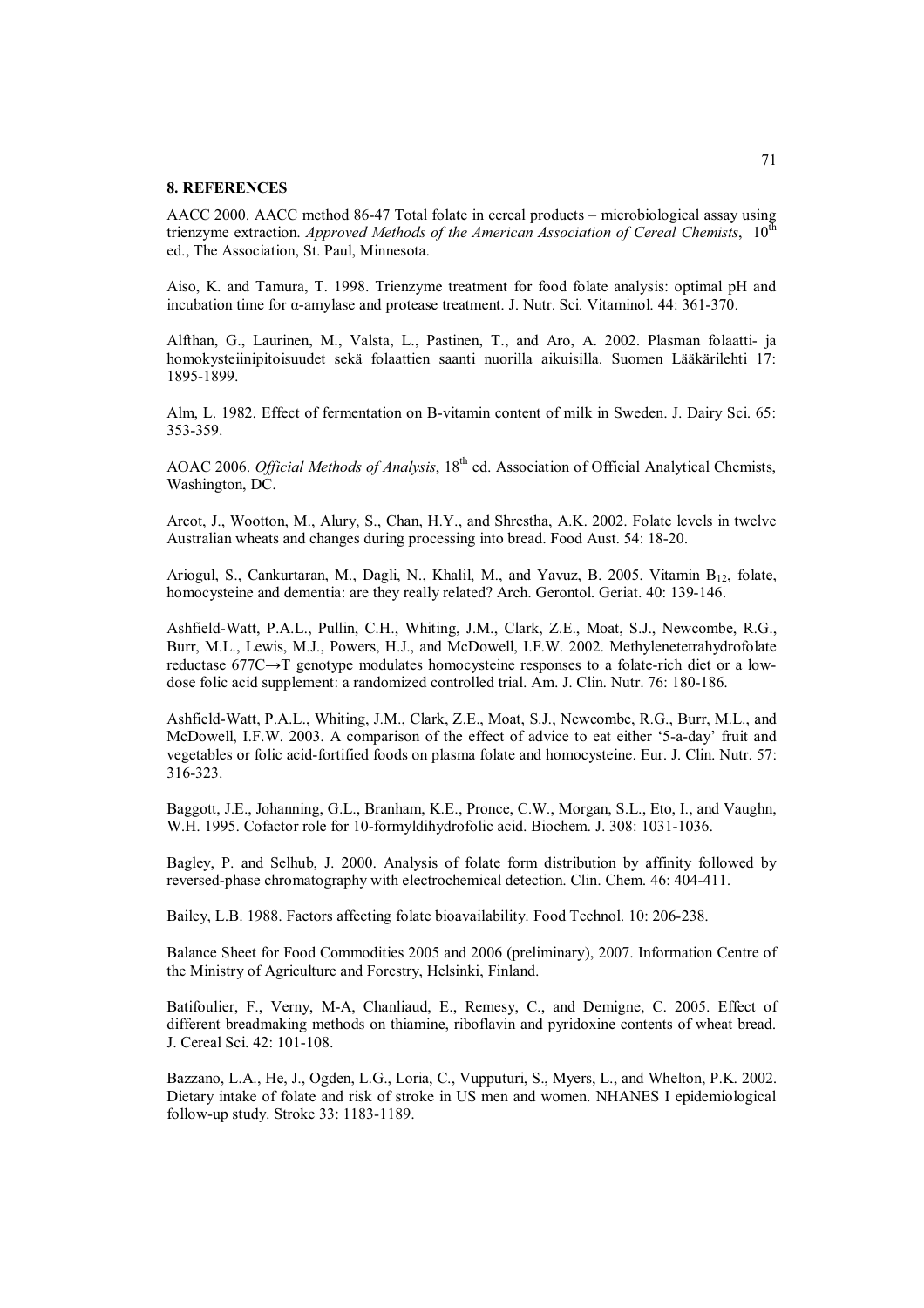72

Bazzano, L.A., Reynolds, K., Holder, K.N., and He, J. 2006. Effect of folic acid supplementation on risk of cardiovascular diseases. JAMA 296: 2720-2726.

Belz, S. and Nau, H. 1998. Determination of folate patterns in mouse plasma, erythrocytes, and embryos by HPLC coupled with a microbiological assay. Anal. Biochem. 265: 157-166.

van den Berg, H., Finglas, P.M., and Bates, C. 1994. FLAIR intercomparisons on serum and red cell folate. Int. J. Vitam. Nutr. Res. 64: 288-293.

van den Berg, H., van der Gaag, M., and Hendriks, H. 2001. Influence of lifestyle on vitamin bioavailability. Int. J. Vitam. Nutr. Res. 72: 53-59.

Bhandari, S.D. and Gregory, J.F. 1990. Inhibition by selected food components of human and porcine intestinal pteroylpolyglutamate hydrolase activity. Am. J. Clin. Nutr. 51: 87-94.

Blakley, R.L. 1969. *The Biochemistry of Folic Acid and Related Pteridines*. North Holland Publishing Company, Amsterdam.

Blakley, R.L. 1988. IUPAC-IUB joint commission on biochemical nomenclature (JCBN). Nomenclature and symbols for folic acid and related compounds. Recommendations 1986. J. Biol. Chem. 263: 605-607.

Boddie, A.M., Dedlow, E.R., Nackashi, J.A., Opalko, F.J., Kauwell, G.P.A., Gregory, J.F., and Bailey, L.B. 2000. Folate absorption in women with a history of neural tube defect-affected pregnancy. Am. J. Clin. Nutr. 72: 154-158.

Boushey, C.J., Beresford, S.A., Omenn, G.S., and Motulsky, A.G. 1995. A quantitative assessment of plasma homocysteine as a risk factor for vascular disease. JAMA 274: 1049-1057.

de Bree, A., van Dusseldorp, M., Brouwer, I.A., van het Hof, K.H., and Steegers-Theunissen, R.P.M. 1997. Review. Folate intake in Europe: recommended, actual and desired intake. Eur. J. Clin. Nutr. 51: 363-660.

Brent, R.L. and Oakley, G.P. 2005. The Food and Drug Administration must require the addition of more folic acid in "enriched" flour and other grains. Pediatrics 116: 753-755.

O'Broin, S. and Kelleher, B. 1992. Microbiological assay on microtiter plates of folate in serum and red cells. J. Clin. Pathol. 45: 344-347.

Brouwer, I.A., van Dusseldorp, M., West, C.E., Meyboom, S., Thomas, C.M.G., Duran, M., van het Hof, K.H., Eskes, T.K.A.B., Hautvast, J.G.A.J., and Steegers-Theunissen, R.P.M. 1999a. Dietary folate from vegetables and citrus fruit decreases plasma homocysteine concentrations in humans in a dietary controlled trial. J. Nutr. 129: 1135-1139.

Brouwer, I.A., van Dusseldorp, M., Thomas, C.M.G., Duran, M., Hautvast, J.G.A.J., Eskes, K.A.B., and Steegers-Theunissen, R.P.M. 1999b. Low-dose folic acid supplementation decreases plasma homocysteine concentrations: a randomized trial. Am. J. Clin. Nutr. 69: 99-104.

Butterfield, S. and Calloway, D.H. 1972. Folacin in wheat and selected foods. J. Am. Diet. Assoc. 60: 310-314.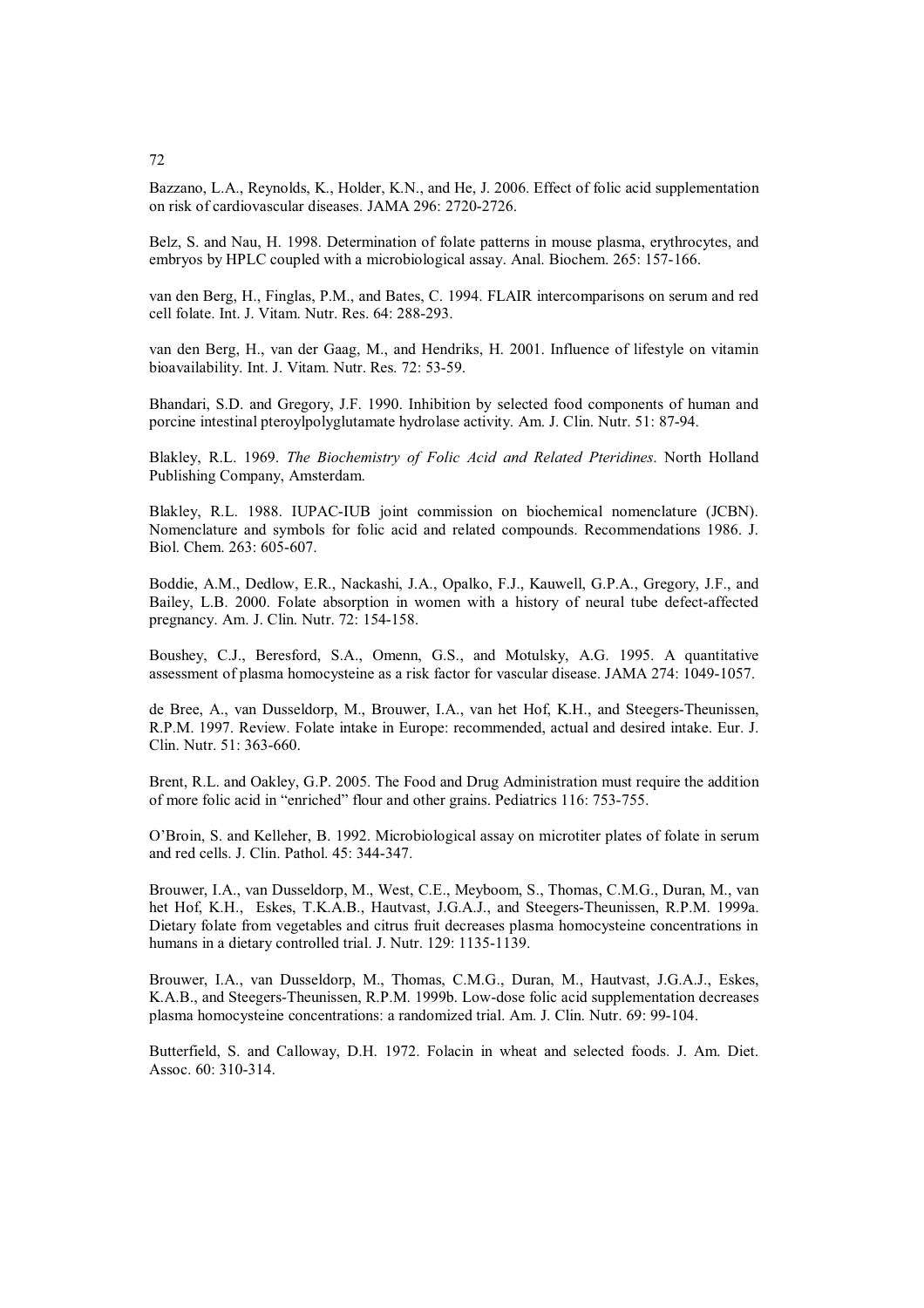Butterworth, C., Hatch, K., Gore, H., Mueller, H., and Krumdieck, C. 1992. Improvement of cervical dysplasia associated with folic acid therapy in users of oral contraceptives. Am. J. Clin. Nutr. 35: 73-82.

B-Vitamin Treatment Trialists' Collaboration 2006. Homocysteine-lowering trials for prevention of cardiovascular events: a review of the design and power of the large randomized trials. Am. Heart J. 151: 282-287.

Caselunghe, M.B. and Lindeberg, J. 2000. Biosensor-based determination of folic acid in fortified food. Food Chem. 70: 523-532

Cerna, J. and Kas, J. 1983. Folacin in cereals and cereal products. Devel. Food Sci. 5A, 501-505.

Chanarin, I., Kyle, R., and Stacey, J. 1972. Experience with microbiological assay for folate using a chloramphenicol-resistant *L. casei* strain. J. Clin. Pathol. 25: 1050-1053.

Chandler, C.J., Wang, T.T.Y., and Halsted, C.H. 1986. Pteroylpolyglutamate hydrolase from human jejunal brush borders. Purification and characterization. J. Biol. Chem. 261: 928-933.

Choi, S-W and Mason, J.B. 2000. Folate and carcinogenesis: an integrated scheme. J. Nutr. 130: 129-132.

Clifford, A.J., Heid, M.K., Peerson, J.M., and Bills, N.D. 1991. Bioavailability of food folates and evaluation of food matrix effects with a rat bioassay. J. Nutr. 121: 445-453.

Cole, B. F., Baron, J. A., Sandler, R. S., Haile, R. W., Ahnen, D. J., Bresalier, R. S., McKeown-Eyssen, G., Summers, R. W., Rothstein, R. I., Burke, C. A., Snover, D. C., Church, T. R., Allen, J. I., Robertson, D. J., Beck, G. J., Bond, J. H., Byers, T., Mandel, J. S., Mott, L. A., Pearson, L.H., Barry, E. L., Rees, J. R., Marcon, N., Saibil, F., Ueland, P. M., Greenberg, E. R., Polyp Prevention Study Group 2007. Folic acid for the prevention of colorectal adenomas: a randomized clinical trial. JAMA 297: 2351-2359.

Combs, G.F. Jr. 1992. *The Vitamins. Fundamental Aspects in Nutrition and Health.* Acedemic Press, San Diego, CA.

Crittenden, R.G., Martinez, N.R., and Plaune, M.J. 2002. Synthesis and utilisation of folate by yoghurt starter cultures and probiotic bacteria. Int. J. Food Microbiol. 80: 217-222.

Cuskelly, G.J., McNulty, H., and Scott, J.M. 1996. Effect of increasing dietary folate on red cell folate: Implications for prevention of neural tube defects. Lancet 347:657-659.

Czeizel, A.E. and Dudas, I. 1992. Prevention of the first occurrence of neural-tube defects by periconceptional vitamin supplementation. N. Engl. J. Med. 327: 1832-1835.

Department of Health 1991. Dietary reference values for food energy and nutrients in the United Kingdom. Report on health and social subjects 41. United Kingdom Department of Health, London.

Department of Health 2000. Folic acid and the prevention of disease. Report on health and social subjects 50. United Kingdom Department of Health, London.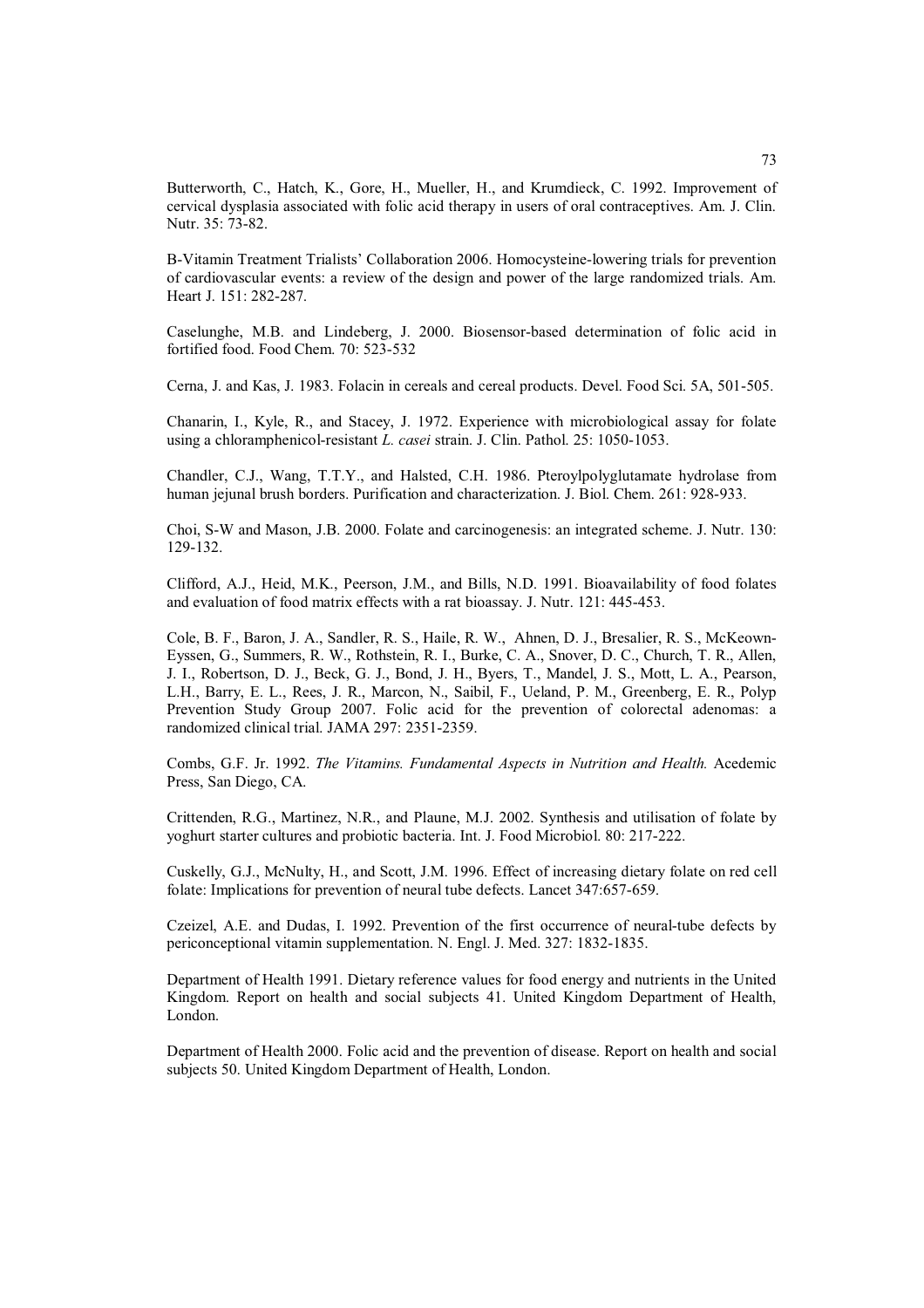DeSouza, S. and Eitenmiller, R. 1990. Effects of different enzyme treatments on extraction of total folate from various foods prior to microbiological assay and radioassay. J. Micronutr. Anal. 7: 37-57.

DeVries, J.W., Keagy, P.M., Hudson, C.A., and Rader, J.I. 2001. AACC collaborative study of a method for determining total folate in cereal products – microbiological assay using trienzyme extraction (AACC Method 86–47). Cereal Foods World 46: 216-219.

Eitenmiller, E.R. and Landen, W.O. 1999. Folate. In: *Vitamin Analysis for the Health and Food Sciences*, Eitenmiller, E.R. and Landen, W.O (eds.), pp. 411-466. CRC Press, Boca Raton, Florida.

EN14131 2003. Foodstuffs. Determination of folate by microbiological assay. European Standard, European Committee for Standardization.

Engelhardt, R. and Gregory, J.F. 1990. Adequacy of enzymatic deconjugation in quantification of folate in foods. J. Agric. Food Chem. 38: 154-158.

Esteller, M., Garcia, A., Martinez-Palones, J.M., Xercavins, J., and Reventos, J. 1997. Germ line polymorphisms in cytochrome-P450 1A1 (C4887 CYP1A1) and methylenetetrahydrofolate reductase (MTHFR) genes and endometrial cancer susceptibility. Carcinogenesis 18: 2307-2311.

Eto, I. and Krumdieck, C.L. 1982. Determination of three different pools of reduced one-carbonsubstituted folates. III. Reversed-phase high performance liquid chromatography of the azo dye derivatives of *p*-aminobenzoylpoly- $\gamma$ -glutamates and its application to the study of unlabeled endogenous pteroylpolyglutamates of rat liver. Anal. Biochem. 120: 323-329.

FAO/WHO 2004. Vitamin and mineral requirements in human nutrition. Second edition. Joint FAO/WHO Expert Consultation on Human Vitamin and Mineral Requirements (Bangkok, Thailand, 1998).

Fenech, M., Noakes, M., Clifton, P., and Topping, D. 1999. Aleurone flour is a rich source of bioavailable folate in humans. J. Nutr. 129: 1114-1119.

Field, C.J., Van Aerde, A., Drager, K.L., Goruk, S., and Basu, T. 2006. Dietary folate improves age-related decreases in lymphosyte function. J. Nutr. Biochem. 17: 37-44.

Fineli 2006. National Public Health Institute, Nutrition Unit. Fineli, Finnish food composition database, Release 6. Helsinki 2006. http://www.ktl.fi/fineli/

Finglas, P.M., Faulks, R.M., and Morgan, M.R.A. 1988. The development and characterisation of a protein-binding assay for the determination of folate – potential use in food analysis. J. Micronutr. Anal. 4: 295-308.

Finglas, P.M., Faure, U., and Southgate, D.A.T. 1993. First BCR-intercomparison on the determination of folates in food. Food Chem. 46: 199-213.

Finglas, P.M. and Morgan, M.R.A. 1994. Application of biospecific methods to the determination of B-group vitamins in food – a review. Food Chem. 49: 191-201.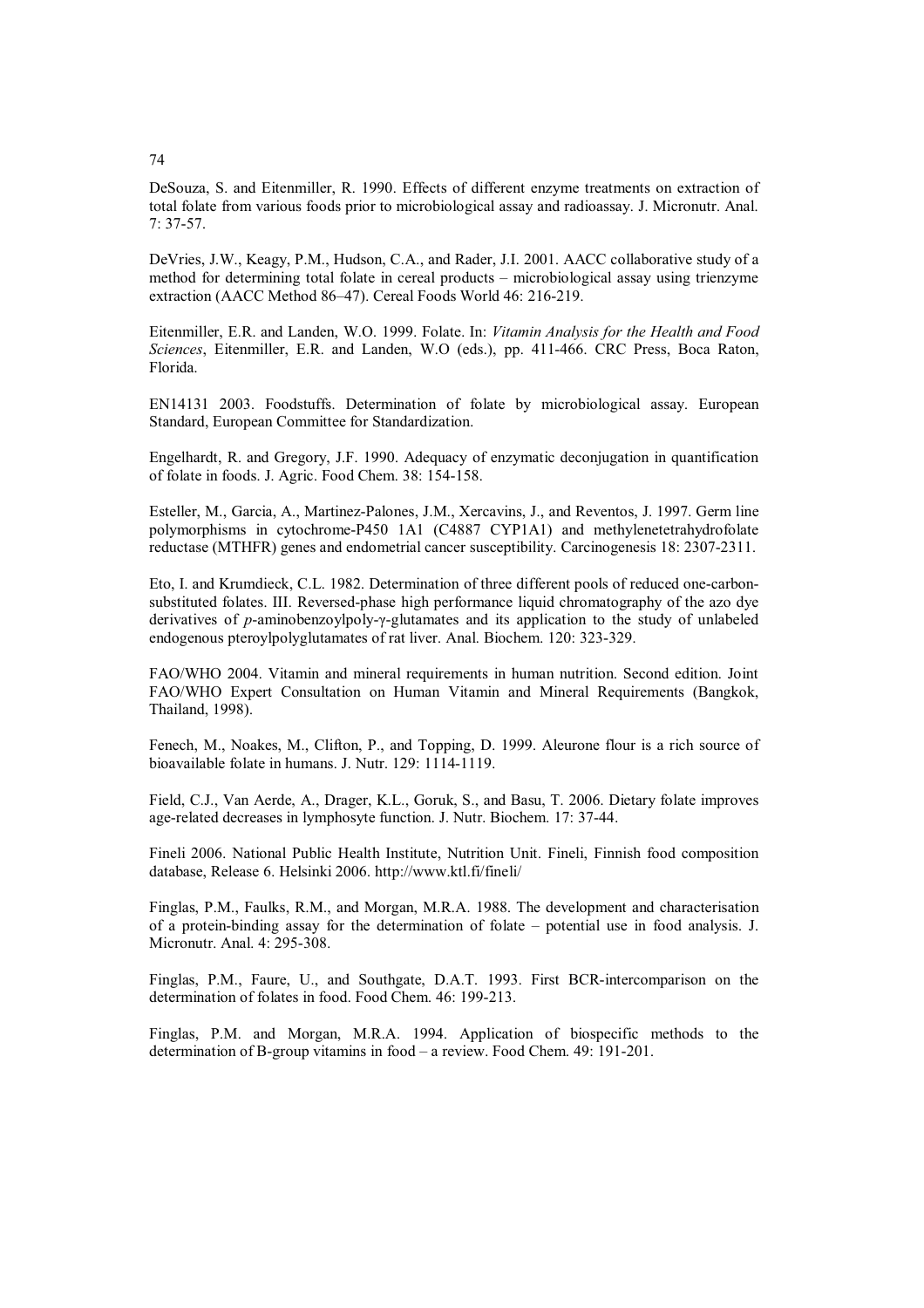Finglas, P.M., Wigertz, K., Vahteristo, L., Witthöft, C., Southon, S., and de Froidmont-Görtz, I. 1999. Standardisation of HPLC techniques for the determination of naturally-occurring folates in food. Food Chem. 64: 245-255.

Finglas, P.M., Witthöft, C.M., Vahteristo, L., Wright, A.J.A., Southon, S., Mellon, F.A., Ridge, B., and Maunder, P. 2002. Use of an oral/intravenous dual-label stable-isotope protocol to determine folic acid bioavailability from fortified cereal grain foods in women. J. Nutr. 132: 936- 939.

Fohr, I.P., Prinz-Langenohl, R., Brönstrup, A., Bohlmann, A.M., Nau, H., Berthold, H.K., and Pietrzik, K. 2002. 5,10-Methylenetetrahydrofolate reductase genotype determines the plasma homocysteine-lowering effect of supplementation with 5-methyltetrahydrofolate or folic acid in healthy young women. Am. J. Clin. Nutr. 75: 275-282.

FolateFuncHealth 2005. Final report of the project "Folate: from food to functionality and optimal health" (QLRT-1999-00576), pp. 18-24.

Food and Nutrition Board 1998. Dietary reference intakes for thiamin, riboflavin, niacin, vitamin  $B_6$ , folate, vitamin  $B_{12}$ , pantothenic acid, biotin, and choline. Washington, DC, National Academy Press.

Freisleben, A., Schieberle, P., and Rychlik, M. 2003. Specific and sensitive quantification of folate vitamers in foods by stable isotope dilution assays using high-performance liquid chromatography-tandem mass spectrometry. Anal. Bioanal. Chem. 376: 149-156.

Freudenheim, J.L., Mashall, J.R., Vena, J.E., Laughlin, R., Brasure, J.R., Swanson, M.K., Nemoto, T., and Graham, S. 1996. Premenopausal breast cancer risk and intake of vegetables, fruits, and related nutrients. J. Natl. Cancer Inst. 88: 340-348.

FSA 2002. Food Standards Agency. McCance and Widdowson's The Composition of Foods, Sixth summary edition. Royal Society of Chemistry, Cambridge and the Food Standards Agency, London.

Giovannucci, E., Rimm, E.B., Ascherio, A., Stampfer, M.J., Colditz, G.A., and Willet, W.C. 1995. Alcohol, low-methionine-low-folate diets, and risk of colon cancer in men. J. Natl. Cancer Inst. 87: 265-273.

Giovannucci, E., Stampfer, M.J., Colditz, G.A., Hunter, D.J., Fuchs, C., Rosner, B.A., Speizer, F.E., and Willet, W.C. 1998. Multivitamin use, folate, and colon cancer in women in the Nurses' Health Study. Ann. Intern. Med. 129: 517-524.

Goli, D.M. and Vanderslice, J.T. 1989. Microbiological assay of folacin using a  $CO<sub>2</sub>$  analyzer system. J. Micronutr. Anal. 6: 19-23.

Gregory, J.F., Day, B.P.F., and Ristow, K.A. 1982. Comparison of high performance liquid chromatographic, radiometric, and *Lactobacillus casei* methods for the determination of folacin in selected foods. J. Food Sci. 47: 1568-1571.

Gregory, J.F., Sartain, D.B., and Day, B.P.F. 1984. Fluorometric determination of folacin in biological materials using high performance liquid chromatography. J. Nutr. 114: 341-353.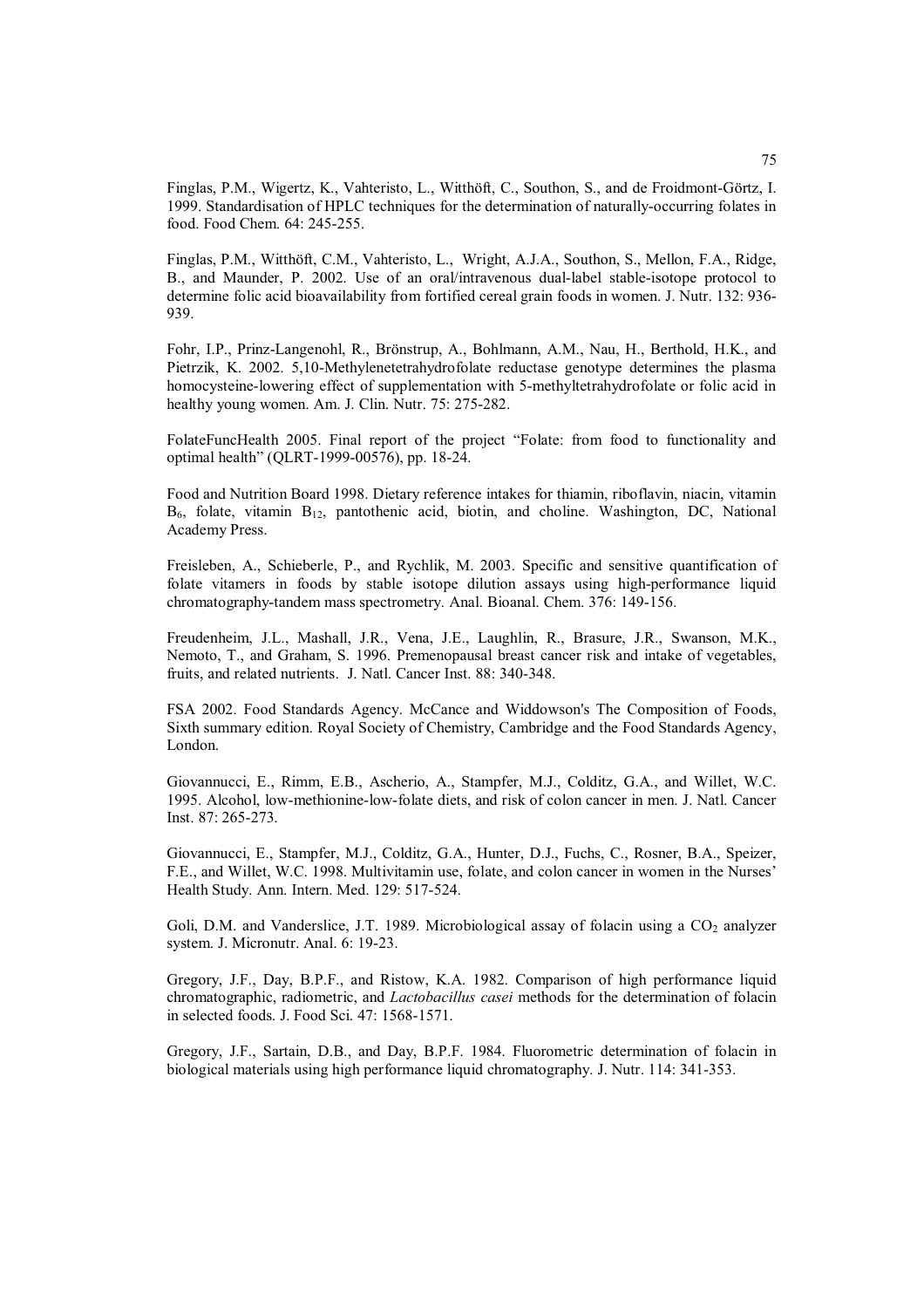Gregory, J.F. 1989. Chemical and nutritional aspects of folate research: analytical procedures, methods of folate synthesis, stability, and bioavailability of dietary folates. Adv. Food Nutr. Res. 33: 1-101.

Gregory, J.F., Bailey, L.B., Toth, J.P., and Cerda, J.J. 1990a. Stable isotope methods for assessment of folate bioavailability. Am. J. Clin. Nutr. 51: 212-215.

Gregory, J.F., Engelhardt, R., Bhandari, S.D., Sartain, D.B., and Gustafson, S.K. 1990b. Adequacy of extraction techniques for determination of folates in foods and other biological materials. J. Food Comp. Anal. 3: 134-144.

Gregory, J.F. 1995. The bioavailability of folate. In: *Folate in Health and Disease*, Bailey, L.B. (ed.), pp. 195-235. Marcel Dekker, New York.

Gregory, J.F. 1996. Vitamins. In: *Food Chemistry*, Fennema, O.R. (ed.), pp. 531-616. Marcel Dekker, New York.

Gregory, J.F. 1997. Bioavailability of folate. Eur. J. Clin. Nutr. 51: S54-S59.

Gregory, J.F. 2001. Case study: folate bioavailability. J. Nutr. 131: 1376S-1382S.

Gregory, J.F., Quinlivan, E.P., and Davis, S.R. 2005. Integrating the issues of folate bioavailability, intake and metabolism in the era of fortification. Trends Food Sci. Technol. 16: 229-240.

Grossowicz, N., Waxman, S., and Schreiber, C. 1981. Cryoprotected *Lactobacillus casei*: an approach to standardization of microbiological assay of folic acid in serum. Clin. Chem. 27: 745- 747.

Gujska, E. and Kuncewicz, A. 2005. Determination of folate in some cereals and commercial cereal-grain products consumed in Poland using trienzyme extraction and high-performance liquid chromatography methods. Eur. Food Res. Technol. 221: 208-213.

Gujska, E. and Majewska, K. 2005. Effect of baking process on added folic acid and endogenous folates stability in wheat and rye breads. Plant Food Hum. Nutr. 60: 37-42.

Hannon-Fletcher, M.P., Armstrong, N.C., Scott, J.M., Pentieva, K., Bradbury, I., Ward, M., Strain, J.J., Dunn, A.A., Molloy, A.M., Kerr, M.A., and McNulty, H. 2004. Determining folate bioavailability of food folates in a controlled intervention study. Am. J. Clin. Nutr. 80: 911-918.

Hawkes, J.G. and Villota, R. 1989. Folates in foods: Reactivity, stability during processing, and nutritional implications. Crit. Rev. Food Sci. Nutr. 28: 438-538.

Hegedüs, M., Pedersen, B., and Eggum, B.O. 1985. The influence of milling on the nutritive value of flour from cereal grains. 7. Vitamins and tryptophan. Qual. Plant 35: 175-180.

Hjortmo, S., Patring, J., Jastrebova, J., and Andlid, T. 2005. Inherent biodiversity of folate content and composition in yeasts. Trends Food Sci. Technol. 16: 311-316.

76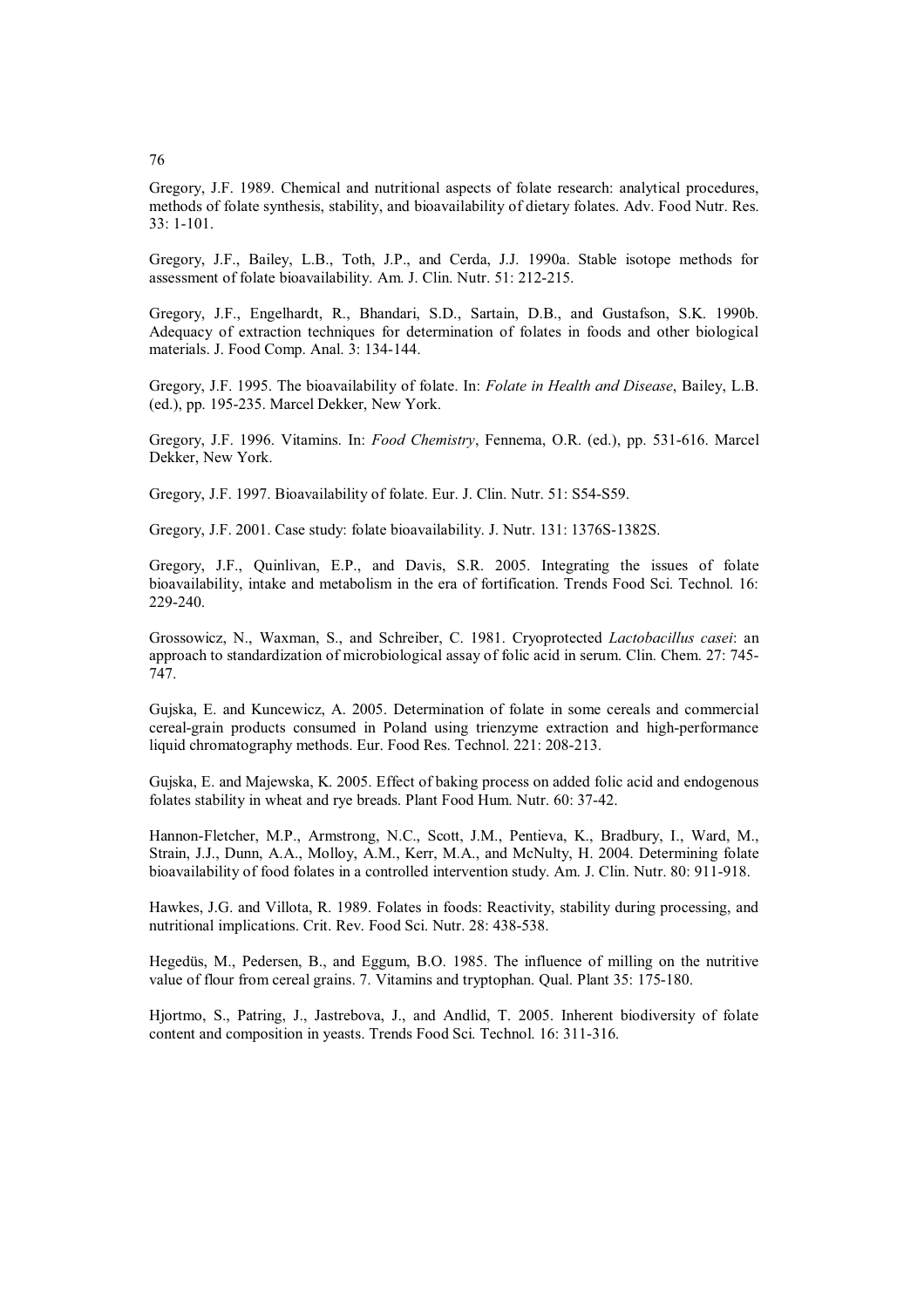Hjortmo, S., Patring, J., and Andlid, T. 2007. Effect of cultivation conditions on folate contents in S. cerevisiae. In: *Development and Validation of Chromatographic Methods to Study Folate Derivatives Produced by Yeasts*, Patring, J. Doctoral thesis, Swedish University of Agricultural Sciences. Acta Universitatis Agriculturae Sueciae 2007:31, Uppsala, Sweden.

van het Hof, K.H., Tijburg, L.B.M., Pietrzik, K., and Weststrate, J.A. 1999. Influence of feeding different vegetables on plasma levels of carotenoids, folate and vitamin C. Effect of disruption of the vegetable matrix. Brit. J. Nutr. 82: 203-212.

Homocysteine Studies Collaboration, 2002. Homocysteine and risk of ischemic heart disease and stroke: a meta-analysis. JAMA 288: 2015-2022.

Honein, M.A., Paulozzi, L.J., Mathews, T.J., Erickson, J.D., and Wong, L-Y C. 2001. Impact of folic acid fortification of the U.S. food supply on the occurrence of neural tube defects. J. Am. Med. Assoc. 285: 2981-2986.

Horne, D.W. and Patterson, D. 1988. *Lactobacillus casei* microbiological assay of folic acid derivatives in 96-well microtiter plates. Clin. Chem. 34: 2357-2359.

Horwitz, W., Kamps, R.L., and Boyer, W.K. 1980. Quality assurance in the analysis of foods for trace constituents. J. Assoc. Off. Anal. Chem. 63:1344-1354.

Houghton, L.A., Green, T.J., Donovan, U.M., Gibson, R.S., Stephen, A.M., and O'Connor, D.L. 1997. Association between dietary fiber intake and the folate status of a group of female adolescents. Am. J. Clin. Nutr. 66: 1414-1421.

Hyun, T.H. and Tamura, T. 2005. Trienzyme extraction in combination with microbiological assay in food folate analysis: an updated review. Exp. Biol. Med. 230: 444-454.

Håkansson, B., Jägerstad, M., Öste, R., Åkesson, B., and Jonsson, L. 1987. The effects of various thermal processes on protein quality, vitamins and selenium content in whole-grain wheat and white flour. J. Cereal Sci. 6: 269-282.

Iwatani, Y. and Arcot, J. 2003. Determination of folate contents in some Australian vegetables. J. Food Comp. Anal. 16: 37-48.

Johansson, M., Witthöft, C., Bruce, Å, and Jägerstad, M. 2002. Study of wheat breakfast rolls fortified with folic acid. The effect on folate status in healthy women during a 3-month intervention. Eur. J. Nutr. 41: 279-286.

Johnston, K.E. and Tamura, T. 2004. Folate content in commercial white and whole wheat sandwich breads. J. Agric. Food Chem. 52: 6338-6340.

Jones, M.L. and Nixon, P.F. 2002. Tetrahydrofolates are greatly stabilized by binding to bovine milk folate-binding protein. J. Nutr. 132: 2690-2694.

Jägerstad, M., Piironen, V., Walker, C., Ros, G., Carnovale, E., Holasova, M., and Nau, H. 2005. Increasing natural food folates through bioprocessing and biotechnology. Trends Food Sci. Technol. 16: 298-306.

Kariluoto, S., Vahteristo, L., Finglas, P.M. de Meer, K., Nau, H., and Kehlenbach, U. 2002. Population estimates of folate intake from food analyses. Am. J. Clin. Nutr. 76: 689-690.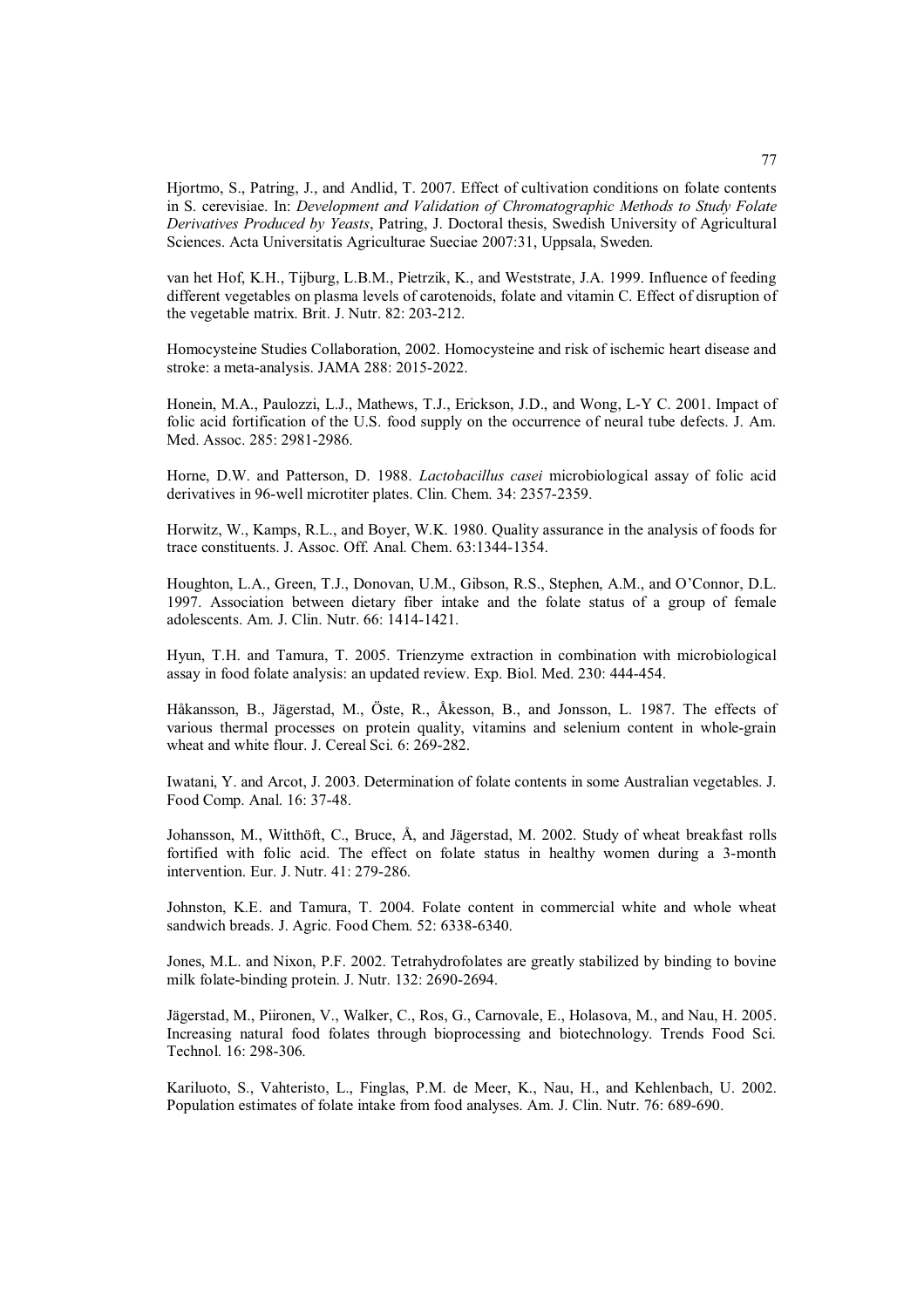Katina, K., Laitila, A., Juvonen, R., Liukkonen, K-H, Kariluoto, S., Piironen, V., Landberg, R., Åman, P., and Poutanen, K. 2007. Bran fermentation as a means to enhance technological

properties and bioactivity of rye. Food Microbiol. 24: 175-186.

Keagy, P.M., Stokstad, E.L.R., and Fellers, D.A. 1975. Folacin stability during bread processing and family flour storage. Cereal Chem. 52: 349-356.

Keagy, P.M., Borenstein, B., Ranum, P, Connor, M.A., Lorenz, K., Hobbs, W.E., Hill, G., Bachman, A.L., Boyd, W.A., and Kulp, K. 1980. Natural levels of nutrients in commercially milled wheat flours. II. Vitamin analysis. Cereal Chem. 57: 59-65.

Keagy, P.M. 1985. Folacin. Microbiological and animal assays. In: *Methods of Vitamin Assay*, Augustin, J., Klein, B.P., Becker, D.A., and Venugopal, P.B. (eds.), pp. 445-463. J. Wiley & Sons, New York.

Kelly, P., McPartlin, J., Goggins, M., Weir, D.G., and Scott, J.M. 1997. Unmetabolized folic acid in serum: acute studies in subjects consuming fortified food and supplements. Am. J. Clin. Nutr. 65: 1790-1795.

Kemp, F.W., DeCandia, J., Li, W., Bruening, K., Baker, H., Rigassio, D., Bendich, A., and Bogden, J.D. 2002. Relationships between immunity and dietary and serum antioxidants, trace metals, B vitamins, and homocysteine in elderly men and women. Nutr. Res. 22: 45–53.

Klein, B.P. and Kuo, C.H. 1981. Comparison of microbiological and radiometric assays for determining of total folacin in spinach. J. Food Sci. 46: 552-554.

Klerk, M., Verhoef, P., Clarke, R., Blom, H.J., Kok, F.J., and Schouten, E.G. 2002. MTHFR  $677C \rightarrow T$  polymorphism and risk of coronary heart disease. A meta-analysis. JAMA 288: 2023-2031.

Koehler, P., Hartmann. G., Wieser, H., and Rychlik, M. 2007. Changes of folate, dietary fiber, and proteins in wheat as affected by germination. J. Agric. Food Chem. 55: 4678-4683.

Konings, E.J.M. 1999. A validated liquid chromatographic method for determining folates in vegetables, milk powder, liver, and flour. J. AOAC Int. 82:119-127.

Konings, E.J.M., Roomans, H.H.S., Dorant, E., Goldbohm, R.A., Saris, W.H.M., and van den Brandt, P.A. 2001. Folate intake of the Dutch population according to newly established liquid chromatography data for foods. Am. J. Clin. Nutr. 73: 765-776.

Konings, E.J.M., Troost, F.J., Castenmiller, J.J.M., Roomans, H.H.S., van den Brandt, P.A., and Saris, W.H.M. 2002. Intestinal absorption of different types of folate in healthy subjects with an ileostomy. Brit. J. Nutr. 88: 235-242.

Lashner, B.A., Heidenreich, P.A., Su, G.L., Kane, S.V., and Hanauer, S.B. 1989. Effect of folate supplementation on the incidence of dysplasia and cancer in chronic ulcerative colitis. Gastroenterology 9: 255-259.

Laurinen, M.S. 2000. Plasman folaatit ja homokysteiini sekä folaattien saanti suomalaisilla aikuisilla (Plasma folate and homocysteine and folate intake of Finnish adults). Master thesis, University of Helsinki, 66 pp. In Finnish.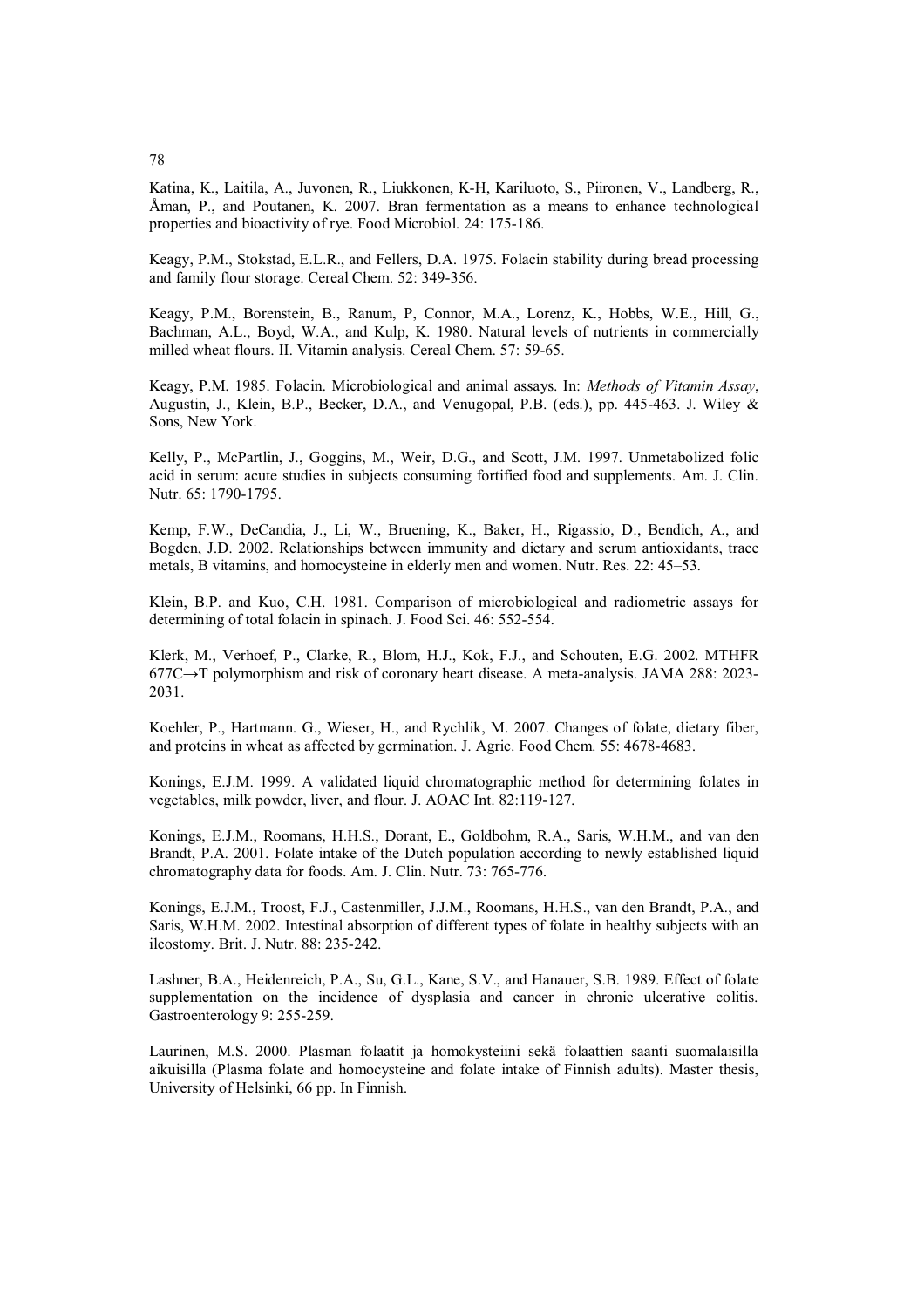Lin, M.Y. and Young, C.M. 2000. Folate levels in cultures of lactic acid bacteria. Int. Dairy J. 10: 409-413.

Lindeberg, J., Witthöft, C., and Løken, E.B., 2001. Intercomparison of microbiological methods for folate determinations in food. Fourth International Food Data Conference, 24–26 August 2001, Bratislava, Slovak Republic. Abstract.

Liukkonen, K-H, Katina, K., Wilhelmsson, A., Myllymäki, O., Lampi, A-M, Kariluoto, S., Piironen, V., Heinonen, S-M, Nurmi, T., Adlercreutz, H., Peltoketo, A., Pihlava, J-M, Hietaniemi, V., and Poutanen, K. 2003. Process-induced changes on bioactive compounds in whole grain rye. Proc. Nutr. Soc. 62: 117-122.

Lucock, M. 2004. Is folic acid the ultimate functional food component for disease prevention? BMJ 328: 211-214.

Lönner, C. and Ahrne, S. 1995. Lactobacillus (Baking). In: *Food Biotechnology Microorganisms*, Y.H. Hui and G.G. Khachatourians (eds.), pp. 797-844. VCH Publishers Inc., New York.

Ma, J., Stampfer, M.J., Giovannucci, E., Articas, C, Hunter, D.J., Fuchs, C., Willet, W.C., and Selhub, J. 1997. Methylenetetrahydrofolate reductase polymorphism, dietary interactions, and risk of colorectal cancer. Cancer Res. 57: 1098-1102.

Martin, J.I., Landen W.I., Soliman, A-GM., and Eitenmiller, R.R. 1990. Application of a trienzyme extraction for total folate determination in foods. J. Assoc. Off. Anal. Chem. 73: 805- 808.

Maruyama, T., Shiota, T. and Krumdieck, C.L. 1978. The oxidative cleavage of folates. Anal. Biochem. 84: 277-295.

Mason, J.B. 1995. Folate status: effects on carcinogenesis. In: *Folate in Health and Disease*, Bailey, L.B. (ed.), pp. 361-378. Marcel Dekker, New York.

Mitchell, L.E., Duffy, D.L., Duffy, P., Bellingham, G., and Martin, N.G. 1997. Genetic effects on variation in red-blood-cell folate in adults: implications for the familial aggregation of neural tube defects. Am. J. Hum. Genet. 60: 433-438.

Molloy, A.M., Daly, S., Mills, J.L., Kirke, P.N., Whitehead, A.S., Ramsbottom, D., Conley, M.R., Weir, D.G., and Scott, J.M. 1997. Thermolabile variant of 5,10-methylenetetrahydrofolate reductase associated with low red-cell folates: implications for folate intake recommendations. Lancet 349: 1591-1593.

Molloy, A.M. and Scott, J.M. 1997. Microbiological assay for serum, plasma, and red cell folate using cryopreserved, microtiter plate method. Methods Enzymol. 281: 43-53.

Molloy, A.M., Mills, J.L., Kirke, P.N., Ramsbottom, D., McPartlin, J.M., Burke, H., Conley, M., Whitehead, A.S., Weir, D.G., and Scott, J.M. 1998. Low blood folates in NTD pregnancies are only partly explained by thermolabile 5,10-methylenetetrahydrofolate reductase: low folate status alone may be the critical factor. Am. J. Med. Genet. 78:155-159.

MRC Vitamin Study Research Group, 1991. Prevention of neural tube defects: results of the Medical Research Council Vitamin Study. Lancet 338: 131-137.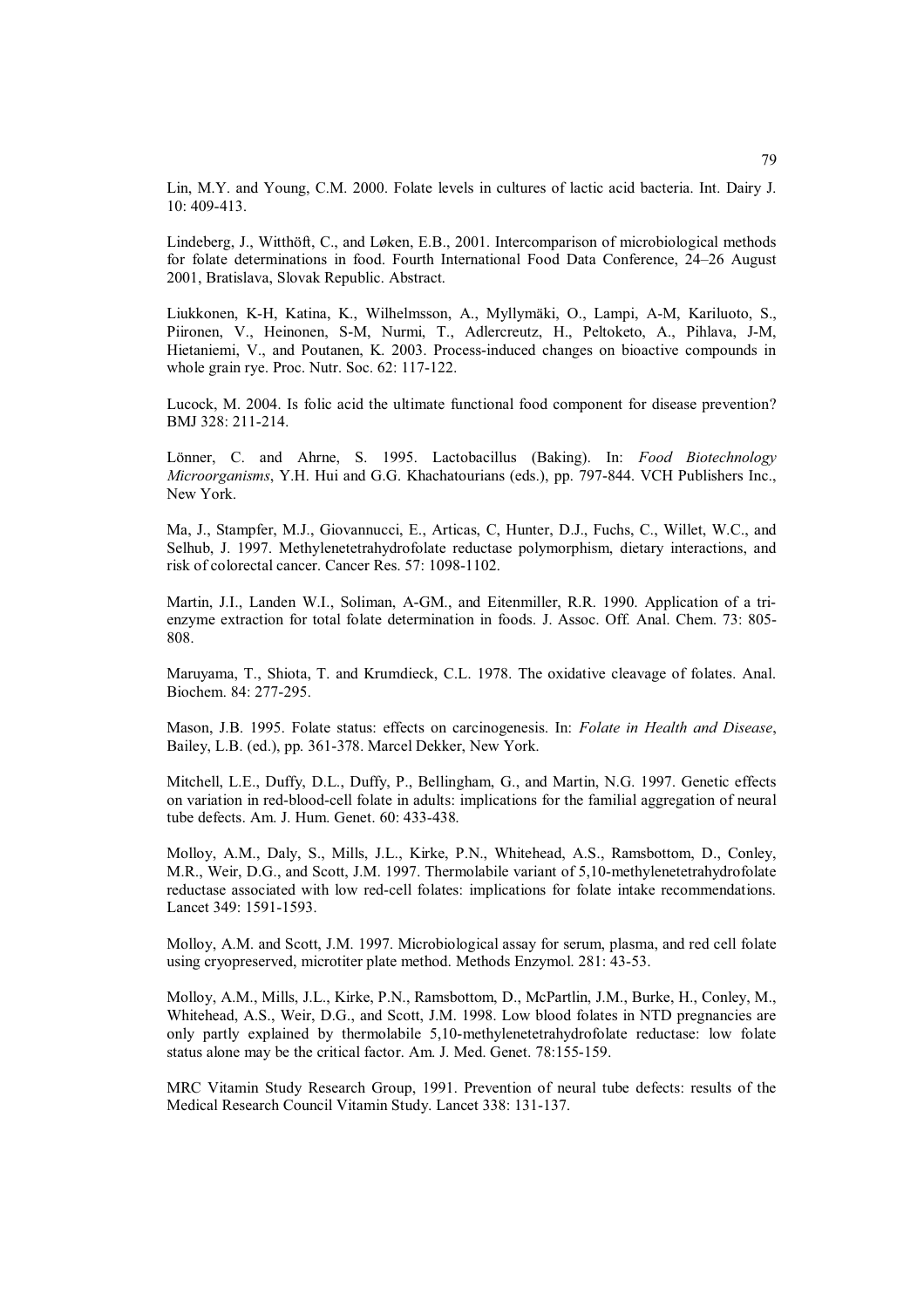Müller, H. 1993. Bestimmung der Folsäure-Gehalte von Getreide, Getreideprodukten, Backwaren und Hülsenfrüchten mit Hilfe der Hochleistungsflüssigchromatographie (HPLC). Z. Lebensm. Unters. Forsch. 197: 573-577.

Mullin, W.J. and Jui, P.Y. 1986. Folate content of bran from different wheat classes. Cereal Chem. 63: 516-518.

Männistö, S., Ovaskainen, M-L, and Valsta, L. 2003. Finravinto 2002 -tutkimus (The National FINDIET 2002 Study). Kansanterveyslaitoksen julkaisuja B3/2003. Kansanterveyslaitos (National Public Health Institute), Helsinki.

Ndaw, S., Bergaentzlé, M., Aoudé-Werner, D., Lahély, S., and Hasselmann, C. 2001. Determination of folates in foods by high-performance liquid chromatography with fluorescence detection after precolumn conversion to 5-methyltetrahydrofolates. J. Chromatogr. A 928: 77-90.

Neuhouser, M.L., Beresford, S.A.A., Hickok, D.E., and Monsen, E.R. 1998. Absorption of dietary and supplemental folate in women with prior pregnancies with neural tube defects and controls. J. Am. Coll. Nutr. 17: 625-630.

Neuhouser, M.L. and Beresford, S.A.A. 2001. Folic acid: are current fortification levels adequate? Nutrition 17: 868-872.

Newman, E.M. and Tsai, F.F. 1986. Microbiological analysis of 5-methytetrahydrofolic acid and other folates using an automatic 96-well plate reader. Anal. Biochem. 154: 509-515.

NNC 2005. Finnish Nutrition Recommendations (Suomalaiset ravitsemussuositukset – ravinto ja liikunta tasapainoon). National Nutrition Council (Valtion ravitsemusneuvottelukunta), Helsinki.

NNR 2004. Nordic Nutrition Recommendations. Integrating nutrition and physical activity. Nord 2004:13. Nordic Council of Ministers, Copenhagen.

McNulty, H., Cuskelly, G.J., and Ward, M. 2000. Response of red blood cell folate to intervention: implications for folate recommendations for the prevention of neural tube defects. Am. J. Clin. Nutr. 71: 1038S-1011S.

Nygren-Babol, L., Sternesjö, Å., Jägerstad, M., and Björck, L. 2005. Affinity and rate constants for interactions of bovine folate-binding protein and folate derivatives determined by optical biosensor technology. Effect of stereoselectivity. J. Agric. Food Chem. 53: 5473-5478.

Osseyi, E.S., Wehling, R.L., and Albrecht, J.A. 2001. HPLC determination of stability and distribution of added folic acid and some endogenous folates during breadmaking. Cereal Chem. 78: 375-378.

Patring, J.D.M. and Jastrebova, J.A. 2007. Application of liquid chromatography-electrospray ionisation mass spectrometry for determination of dietary folates: Effects of buffer nature and mobile phase composition on sensitivity and selectivity. J. Chromatogr. A 1143: 72-82.

Pawlosky, R.J., Flanagan, V.P., and Doherty, R.F. 2003. A mass spectrometric validated highperformance liquid chromatography procedure for the determination of folates in foods. J. Agric. Food Chem. 51: 3726-3730.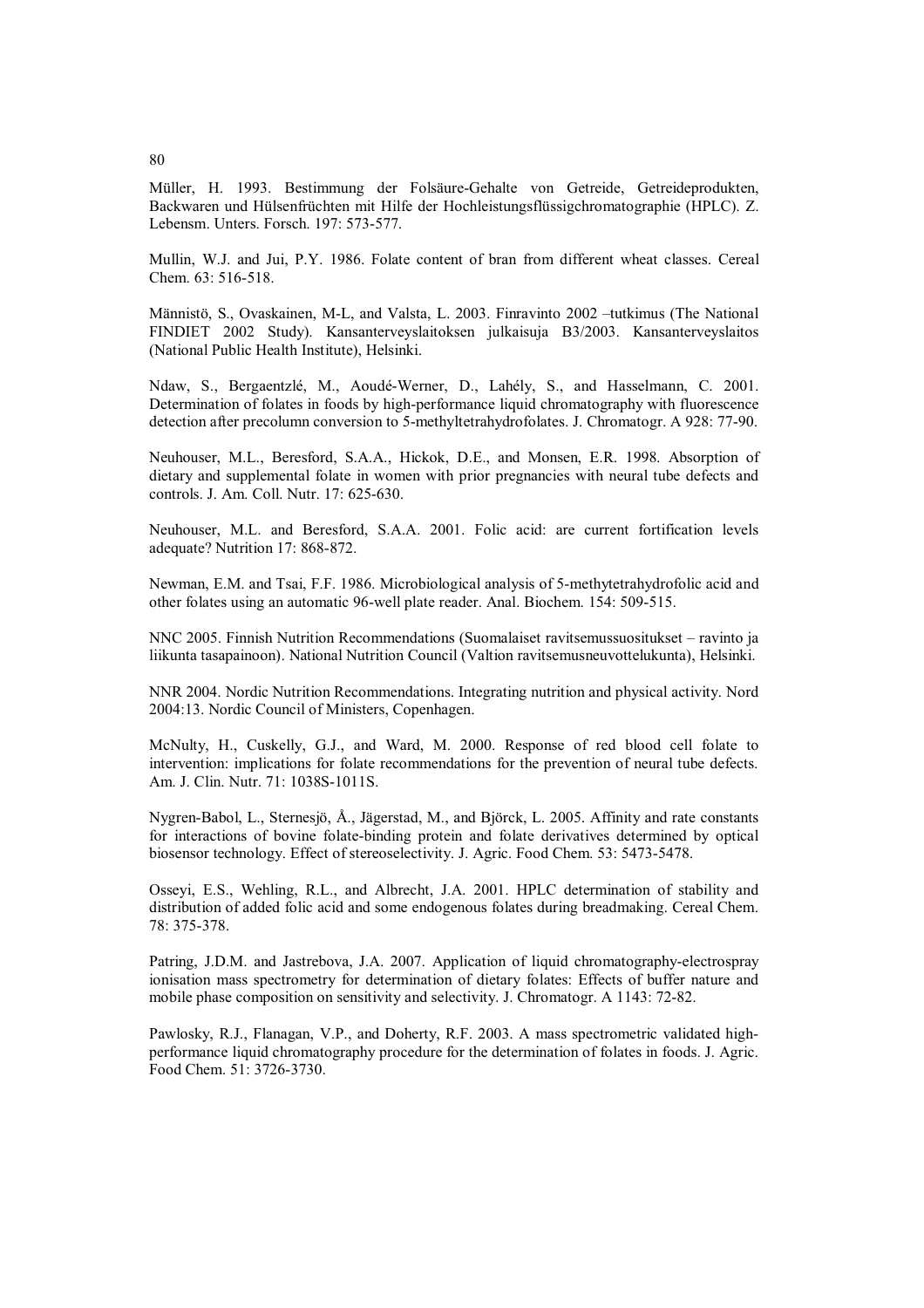Pedersen, J.C. 1988. Comparison of  $\gamma$ -glutamyl hydrolase (conjugase; EC 3.4.22.12) and amylase treatment procedures in the microbiological assay for food folates. Br. J. Nutr. 59: 261- 271.

Pfeiffer, C.M., Rogers L.M., and Gregory J.F. 1997. Determination of folate in cereal-grain food products using trienzyme extraction and combined affinity and reversed-phase liquid chromatography. J. Agric. Food Chem. 45: 407-413.

Pfeiffer, C.M., Caudill, S.P., Gunter, E.W., Osterloh, J., and Sampson, E.J. 2005. Biochemical indicators of B vitamin status in the US population after folic acid fortification: results from the National Health and Nutrition Examination Survey 1999–2000. Am. J. Clin. Nutr. 82: 442-450.

Pfeiffer, C.M., Johnson, C.L., Jain, R.B., Yetley, E.A., Picciano, M.F., Rader, J.I., Fisher, K.D., Mulinare, J., and Osterloh, J.D. 2007. Trends in blood folate and vitamin B-12 concentrations in the United States, 1988–2004. Am. J. Clin. Nutr. 86: 718-727.

Phillips, D.R. and Wright, A.J.A. 1982. Studies on the response of *Lactobacillus casei* to different folate monoglutamates. Br. J. Nutr. 47: 183-189.

van der Put, N.M., Eskes, T.K., and Blom, H.J. 1997. Is the common 677C->T mutation in the methylenetetrahydrofolate reductase gene a risk factor for neural tube defects? A meta-analysis. QJM 90: 111-115.

Puwastien, P., Pinprapai, N., Judprasong, K., and Tamura, T. 2005. International inter-laboratory analyses of food folate. J. Food Comp. Anal. 18: 387-397.

Qiu, A., Jansen, M., Sakaris, A., Min, S.H., Chattopadhyay, S., Tsai, E., Sandoval, C., Zhao, R., Akabas, M.H., and Goldman, I.D. 2006. Identification of an intestinal folate transporter and the molecular basis for hereditary folate malabsorption. Cell 127: 917-928.

Rader, J.I., Weaver, C.M., and Angyal, G. 1998. Use of a microbiological assay with tri-enzyme extraction for measurement of pre-fortification levels of folates in enriched cereal-grain products. Food Chem. 62: 451-465.

Rader, J.I., Weaver, C.M., and Angyal, G. 2000. Total folate in enriched cereal-grain products in the United States following fortification. Food Chem. 70: 275-289.

Rader, J.I. 2002. Folic acid fortification, folate status and plasma homocysteine. J. Nutr. 132: 2466S-2470S.

Rao, D.R., Reddy, A.V., Pulusani, S.R., and Cornwell, P.E. 1984. Biosynthesis and utilization of folic acid and vitamin  $B_{12}$  by lactic acid cultures in skim milk. J. Dairy Sci. 67: 1169-1174.

Rauch, P., Kas, J., Strejcek, F., and Cerna, J. 1989. Radioassay of folacin in foodstuffs. J. Food Biochem. 13: 21-29.

Ravaglia, G., Forti, P., Maioli, F., Martelli, M., Servadei, L., Brunetti, N., Porcellini, E., and Licastro, F. 2005. Homocysteine and folate as risk factors for dementia and Alzheimer's disease. Am. J. Clin. Nutr. 82: 636-643.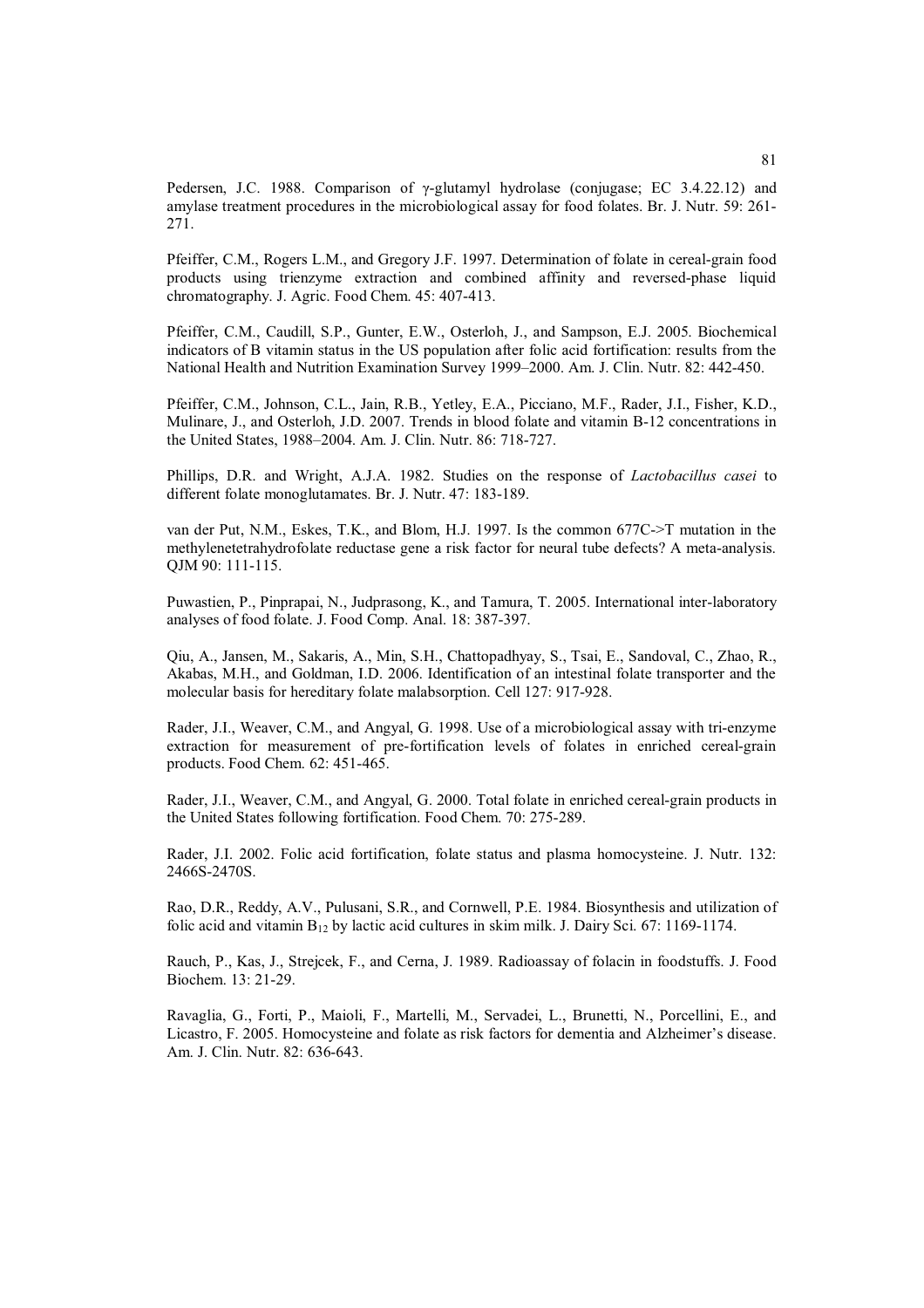Rebeille, F., Neuburger, M., and Douce, R. 1994. Interaction between glycine decarboxylase, serine hydroxymethyltransferase and tetrahydrofolate polyglutamates in pea leaf mitochondria. Biochem. J. 302: 223-228.

Rebeille, F., Ravanel, S., Jabrin, S., Douce, R., Storozhenko, S., and Van Der Straeten, D. 2006. Folates in plants: biosynthesis, distribution, and enhancement. Physiol. Plantarum 126: 330–342.

Robinson, D.R. 1971. The nonenzymatic hydrolysis of  $N^5$ ,  $N^{10}$ -methenyltetrahydrofolic acid and related reactions. Methods Enzymol. 18(B): 716-725.

Rogers, L.M., Pfeiffer, C.M., Bailey, L.B., and Gregory, J.F. 1997. A dual-label stable-isotopic protocol is suitable for determination of folate bioavailability in humans: evaluation of urinary excretion and plasma folate kinetics of intravenous and oral doses of  $\left[^{13}C_5\right]$  and  $\left[^{2}H_2\right]$  folic acid. J. Nutr. 127: 2321-2327.

Roos, A.J. and Cossins, E.A. 1971. Biosynthesis of cotyledonary tetrahydropteroylglutamates during germination. Biochem. J. 125: 17-26.

Rychlik, M. 2004. Revised folate content of foods determined by stable isotope dilution assays. J. Food Comp. Anal. 17: 475-483.

Rydlewicz, A., Simpson, J.A., Taylor, R.J., Bond, C.M., and Golden, M.H.N. 2002. The effect of folic acid supplementation on plasma homocysteine in an elderly population. QJM 95: 27-35.

Sanderson, P., Stone, E., Kim, Y-I, Mathers, J.C., Kampman, E., Downes, C.S., Muir, K.R., and Baron, J.A. 2007. Folate and colo-rectal cancer risk. Br. J. Nutr. 98: 1299-1304.

Sauberlich, H.E., Kretsch, M.J., Skala, J.H., Johnson, H.L., and Taylor, P.C. 1987. Folate requirement and metabolism in nonpregnant women. Am. J. Clin. Nutr. 46: 1016-1028.

Schirch, V. and Strong, W.B. 1989. Interaction of folylpolyglutamates with enzymes in one carbon metabolism. Arch. Biochem. Biophys. 269: 371-380.

Schorah, C.J., Devutt, H., Lucock, M., and Dowell, A.C. 1998. The responsiveness of plasma homocysteine to small increases in dietary folic acid: a primary care study. Eur. J. Clin. Nutr. 52: 407-411.

Seshadri, S., Beiser, A., Selhub, J., Jacques, P.F., Rosenberg, I.H., D'Agostino, R.B., Wilson, P.W.F., and Wolf, P.A. 2002. Plasma homocysteine as a risk factor for dementia and Alzheimer's disease. N. Engl. J. Med. 346: 476-483.

Seyoum, E. and Selhub, J. 1993. Combined affinity and ion-pair column chromatographies for the analysis of food folate. J. Nutr. Biochem. 4: 488-494.

Seyoum, E. and Selhub, J. 1998. Properties of food folates determined by stability and susceptibility to intestinal pteroylpolyglutamate hydrolase action. J. Nutr. 128: 1956-1960.

Shane, B. 1980. High performance liquid chromatography of folates: identification of poly- $\gamma$ glutamate chain lenghts of labelled and unlabelled folates. Am. J. Clin. Nutr. 35: 599-608.

Shrestha, A.K., Arcot, J., and Paterson, J. 2000. Folate assay of foods by traditional and trienzyme treatments using cryoprotected *Lactobacillus casei*. Food Chem. 71: 545-552.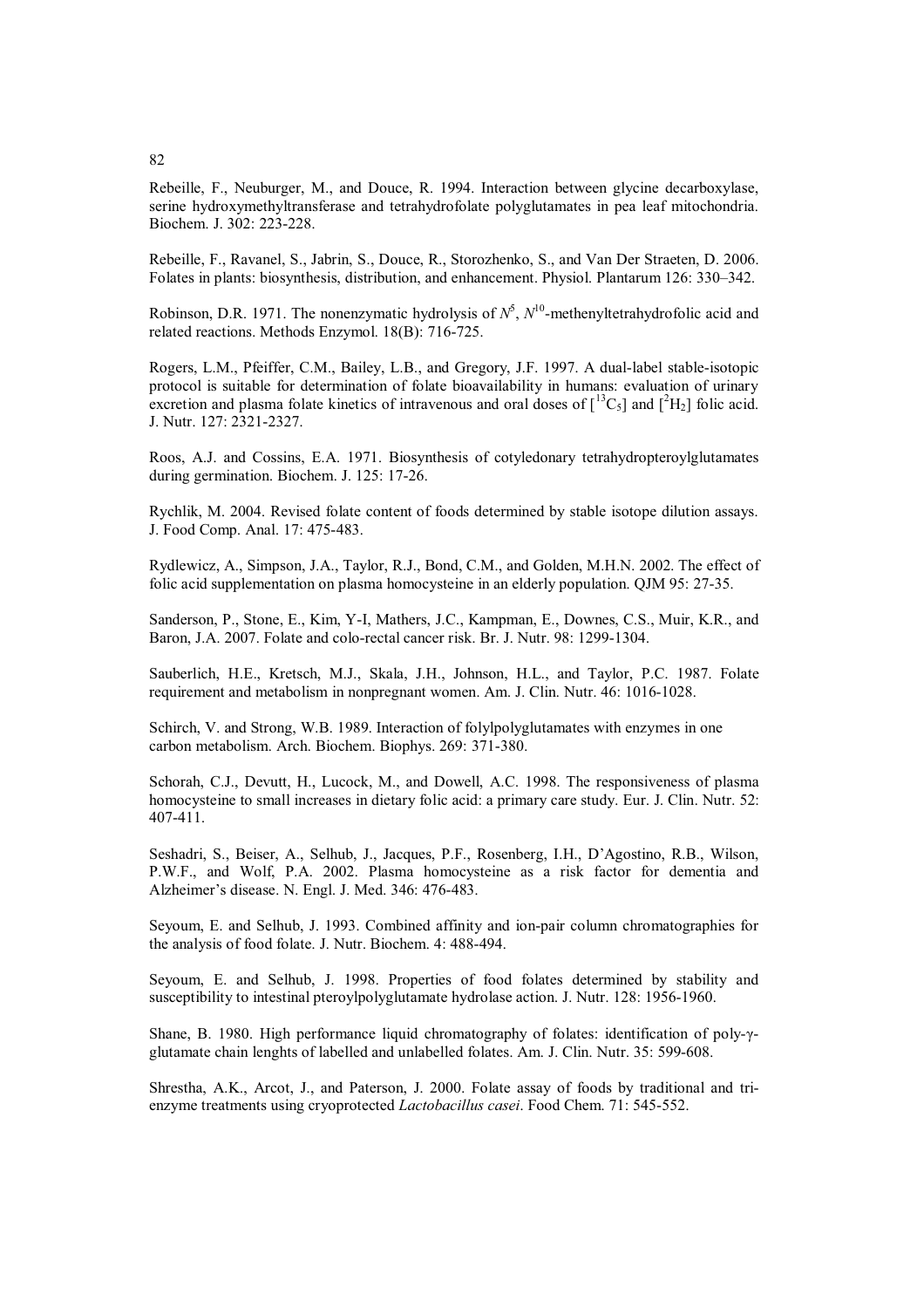Silaste, M-L, Rantala, M., Sämpi, M., Alfthan, G., Aro, A., and Kesäniemi, Y.A. 2001. Polymorphisms of key enzymes in homocysteine metabolism affect diet responsiveness of plasma homocysteine in healthy women. J. Nutr. 131: 2643-2647.

Slattery, M.L., Potter, J.D., Samowitz, W., Scaffer, D., and Leppert, M. 1999. Methylenetetrahydrofolate reductase, diet, and risk of colon cancer. Cancer Epidemiol. Biomarkers Prev. 8: 513-518.

Spronk, A.M. and Cossins, E.A. 1972. Folate derivatives of photosynthetic tissues. Phytochemistry 11: 3157-3165.

Stakes, 2006. Congenital anomalies 1993–2004. Ritvanen, A. and Sirkiä, S. eds. Statistical Summary 7/2006, National Research and Development Centre for Welfare and Health, Helsinki, Finland.

Stokes, P. and Webb, K. 1999. Analysis of some folate monoglutamates by high-performance liquid chromatography–mass spectrometry. J. Chromatogr. A 864: 59-67.

Stolzenberg-Solomon, R.Z., Chang, S.C., Leitzmann, M.F., Johnson, K.A., Johnson, C., Buys, S.S., Hoover, R.N., and Ziegler, R.G. 2006. Folate intake, alcohol use, and postmenopausal breast cancer risk in the Prostate, Lung, Colorectal, and Ovarian Cancer Screening Trial. Am. J. Clin. Nutr. 83: 895-904.

Stover, P.J. and Garza, C. 2002. Bringing individuality to public health recommendations. J. Nutr. 132: 2476S-2480S.

Strålsjö, L., Arkbåge, K., Witthöft, C., and Jägerstad, M. 2002. Evaluation of a radioproteinbinding assay (RPBA) for folate analysis in berries and milk. Food Chem. 79: 525-534.

Strålsjö, L., Åhlin, H.. Witthöft, C.M., and Jastrebova, J. 2003. Folate determination in Swedish berries by radioprotein-binding assay (RPBA) and high performance liquid chromatography (HPLC). Eur. Food Res. Technol. 216: 264-269.

Sybesma, W., Starrenburg, M., Tijsseling, L., Hoefnagel, M.H.N., and Hugenholtz, J. 2003. Effects of cultivation conditions on folate production by lactic acid bacteria. Appl. Environ. Microbiol. 69: 4542-4548.

Tamura, T., Shin, Y.S., Williams, M.A., and Stokstad, E.L.R. 1972. *Lactobacillus casei* response to pteroylpolyglutamates. Anal. Biochem. 49: 517-521.

Tamura, T. 1998. Determination of food folate. J. Nutr. Biochem. 9: 285-293.

Taparia, S., Gelineau-van Waes, J., Rosenquist, T.H., and Finnell, R.H. 2007. Importance of folate-homocysteine homeostasis during early embryonic development. Clin. Chem. Lab. Med. 45: 1717-1727.

Trinh, B.N., Ong, C-N, Coetzee, G.A., Yu, M.C., and Laird, P.W. 2002. Thymidylate synthase: a novel genetic determinant of plasma homocysteine and folate levels. Hum. Genet. 111: 299-302.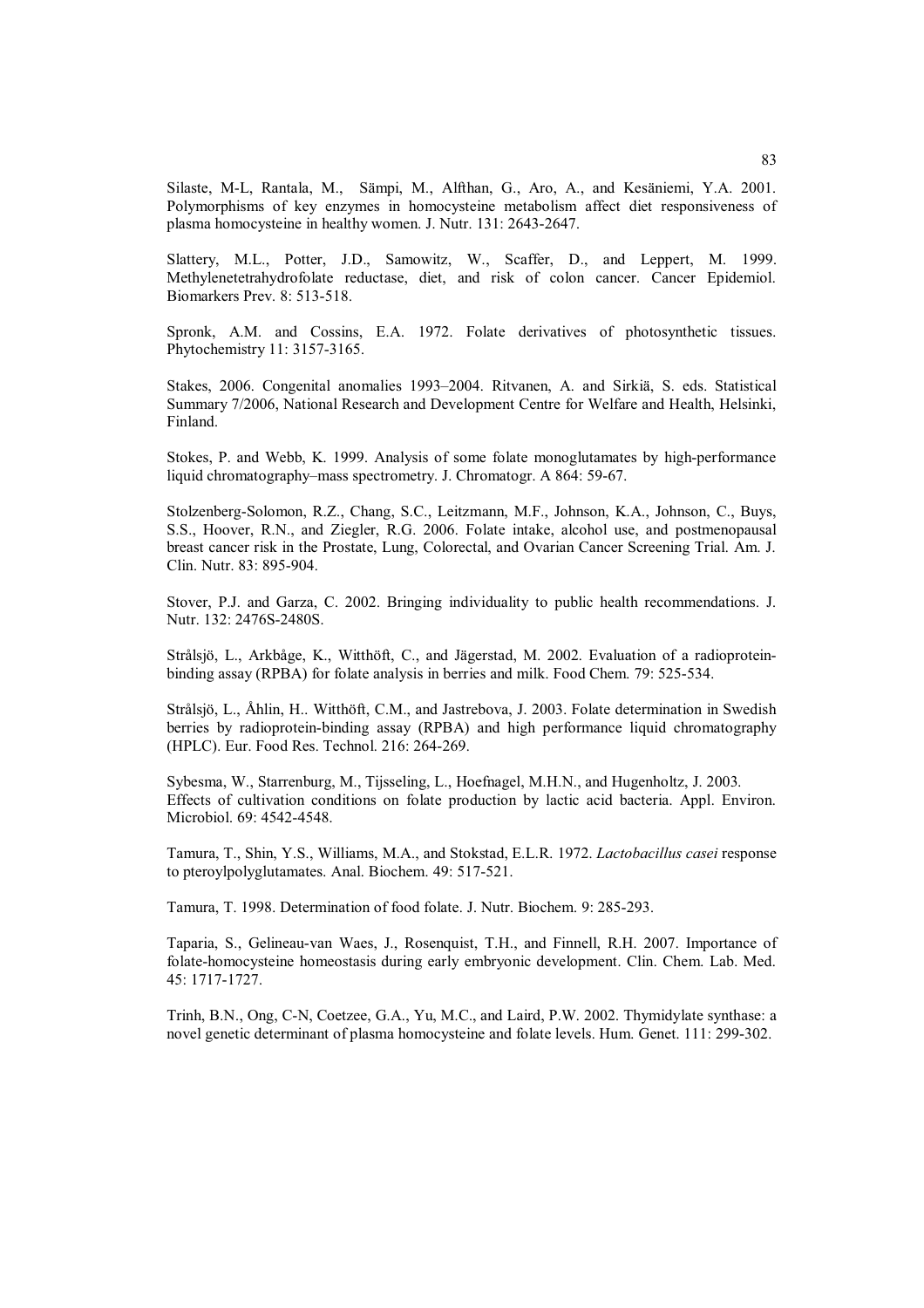Troen, A.M., Mitchell, B., Sorensen, B., Wener, M.H., Johnston, A., Wood, B., Selhub, J., McTiernan, A., Yasui, Y., Oral, E., Potter, J.D., and Ulrich, C.M. 2006. Unmetabolised folic acid in plasma is associated with reduced natural killer cell cytotoxicity among postmenopausal women. J. Nutr. 136: 189-194.

Turbic, A., Ahokas, J.T., and Haskard, C.A., 2002. Selective *in vitro* binding of dietary mutagens, individually or in combination, by lactic acid bacteria. Food Addit. Contam. 19: 144- 152.

USDA 2005. U.S. Department of Agriculture, Agricultural Research Service. USDA National Nutrient Database for Standard Reference, Release 18. Nutrient Data Laboratory Home Page, http://www.nal.usda.gov/fnic/foodcomp.

Vahteristo, L., Ollilainen, V., Koivistoinen, P., and Varo, P. 1996a. Improvements in the analysis of reduced folate monoglutamates and folic acid in food by high-performance liquid chromatography. J. Agric. Food Chem. 44: 477-482.

Vahteristo, L., Ollilainen, V., and Varo, P. 1996b. HPLC determination of folate in liver and liver products. J. Food Sci. 61: 524-526.

Vahteristo, L., Lehikoinen, K., Ollilainen, V., and Varo, P. 1997a. Application of an HPLC assay for the determination of folate derivatives in some vegetables, fruits and berries consumed in Finland. Food Chem. 59: 589-597.

Vahteristo, L., Ollilainen, V., and Varo, P. 1997b. Liquid chromatographic determination of folate monoglutamates in some fish, meat, egg, and dairy products consumed in Finland. J. AOAC Int. 80: 373-378.

Van Guelpen, B., Hultdin, J., Johansson, I., Hallmans, G., Stenling, R., Riboli, E., Winkvist, A., and Palmqvist, R. 2005. Low folate levels may protect against colorectal cancer. Gut 55: 1461- 1466.

Varela-Moreiras, G., Seyoum, E., and Selhub, J. 1991. Combined affinity and ion pair column chromatographies for the analysis of folate distribution in tissues. J. Nutr. Biochem. 2: 44-53.

Venn, B. J., Mann, J.I., Williams, S.M., Riddell, L.J., Chisholm, A., Harper, M.J., Aitken, W., and Rossaak, J.I. 2002. Assessment of three levels of folic acid on serum folate and plasma homocysteine: a randomised placebo-controlled double-blind dietary intervention trial. Eur. J. Clin. Nutr. 56: 748-754.

Verwei, M., Arkbåge, K., Havenaar, R., van den Berg, H., Witthöft, C., and Schaafsma, G. 2003. Folic acid and 5-methyltetrahydrofolate in fortified milk are bioaccessible as determined in a dynamic in vitro gastrointestinal model. J. Nutr. 133: 2377-2383.

Verwei, M., Arkbåge, K., Mocking, H., Havenaar, R., and Grooten, J. 2004. The binding of folic acid and 5-methyltetrahydrofolate to folate-binding proteins during gastric passage differs in a dynamic in vitro gastrointestinal model. J. Nutr. 134: 31-37.

Virtanen, J.K., Voutilainen, S., Happonen, P., Alfthan, G., Kaikkonen, J., Mursu, J., Rissanen, T.H., Kaplan, G.A., Korhonen, M.J., Sivenius, J., and Salonen, J.T. 2005. Serum homocysteine, folate and risk of stroke: Kuopio Ischaemic Heart Disease Factor (KIHD) Study. Eur. J. Cardiov. Prev. R. 12: 369-375.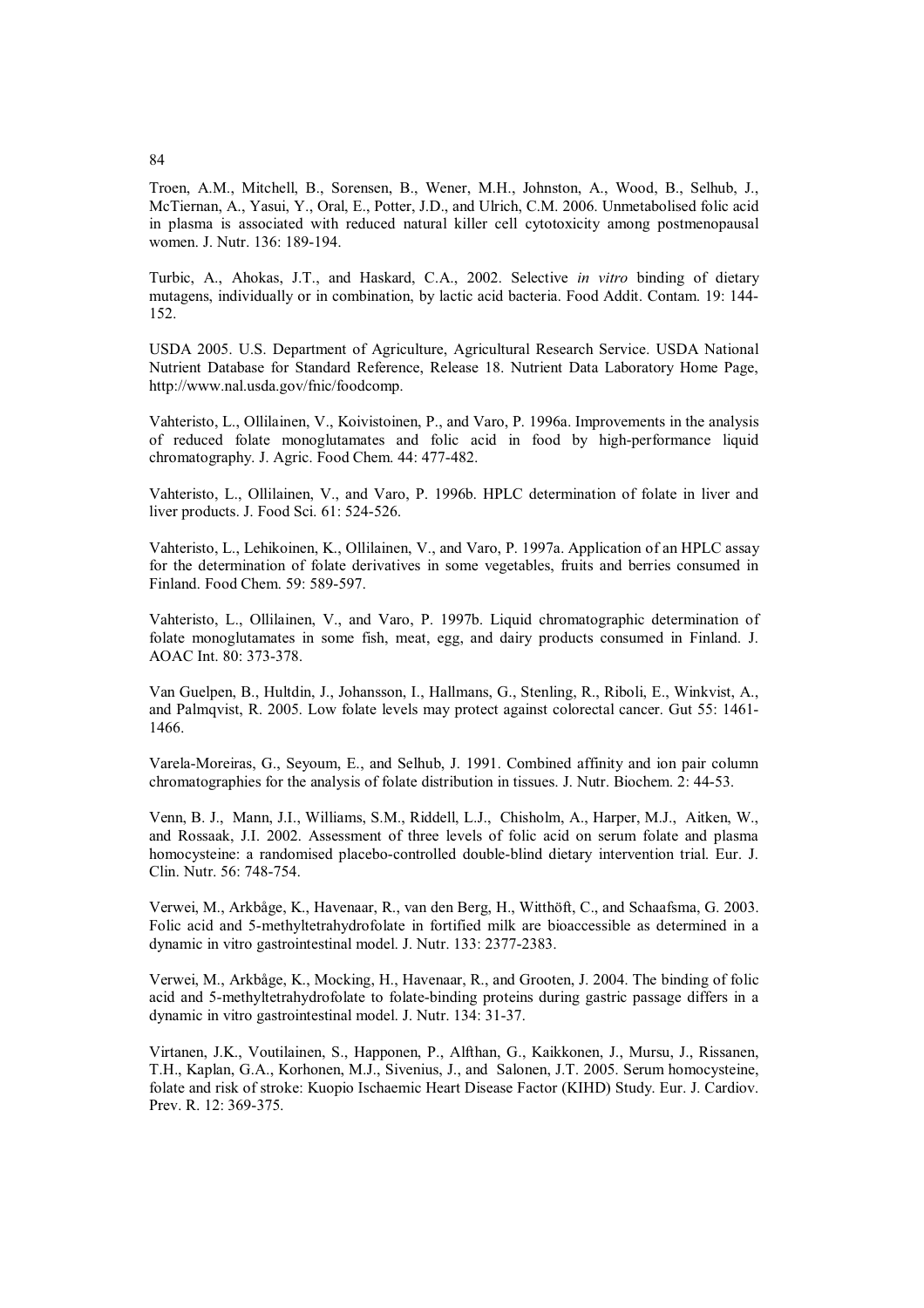Voutilainen, S., Rissanen, T.H., Virtanen, J., Lakka, T.A., and Salonen, J.T. 2001. Low dietary folate intake is associated with an excess incidence of acute coronary events: the Kuopio Ischemic Heart Disease Factor Study. Circulation 103: 2674-2680.

Voutilainen, S., Virtanen, J.K., Rissanen, T.H., Alfthan, G., Laukkanen, J., Nyyssönen, K., Mursu, J., Valkonen, V-P, Tuomainen, T-P, Kaplan, G.A., and Salonen, J.T. 2004. Serum folate and homocysteine and incidence of acute coronary events: the Kuopio Ischaemic Heart Disease Factor Study. Am. J. Clin. Nutr. 80: 317-323.

Wagner, C. 1995. Biochemical role of folate in cellular metabolism. In: *Folate in Health and Disease*, Bailey, L.B. (ed.), pp. 23-42. Marcel Dekker, New York.

Wald, D.S., Bishop, L., Wald, N.J., Law, M., Hennessy, E., Weir, D., McPartlin, J., and Scott, J. 2001a. Randomized trial of folic acid supplementation and serum homocysteine levels. Arch. Intern. Med. 16: 695-700.

Wald, N.J., Law, M.R., Morris, J.K., and Wald, D.S. 2001b. Quantifying the effect of folic acid. Lancet 358: 2069-2073.

Wald, D.S., Law, M., and Morris, J.K. 2002. Homocysteine and cardiovascular disease: evidence on causality from a meta-analysis. BMJ 325: 1202-1206.

Wang, X., Qin, X., Demirtas, H., Li, J., Mao, G., Huo, Y., Sun, N., Liu, L., and Xu, X. 2006. Efficacy of folic acid supplementation in stroke prevention: a meta-analysis. Lancet 369: 1876- 1882.

Ward, M., McNulty, H., McPartlin, J., Strain, J.J., Weir, D.G, and Scott, J.M. 1997. Plasma homocysteine, a risk factor for cardiovascular disease, is lowered by physiological doses of folic acid. QJM 90: 519-524.

WCRF 2006. World Cancer Research Fund/American Institute for Cancer Research. *Food, Nutrition, Physical Activity, and the Prevention of Cancer: a Global Perspective*. AICR, Washington. http://www.dietandcancerreport.org/

Wegkamp, A., Starrenburg, M., de Vos, W.M., Hugenholtz, J., and Sybesma, W. 2004. Transformation of folate-consuming *Lactobacillus gasseri* into a folate producer. Appl. Environ. Microb. 70: 3146-3148.

Wei, M-M, Bailey, L.B., Toth, J.P., and Gregory, J.F. 1996. Bioavailability for humans of deuterium-labeled monoglutamyl and polyglutamyl folates is affected by selected foods. J. Nutr. 3100-3108.

Wei, M-M and Gregory, J.F. 1998. Organic acids in selected foods inhibit intestinal brush border pteroylpolyglutamate hydrolase in vitro: potential mechanism affecting the bioavailability of dietary polyglutamyl folate. J. Agric. Food Chem. 46: 211-219.

Whittaker, P., Tufaro, P.R., and Rader, J.I. 2001. Iron and folate in fortified cereals. J. Am. Coll. Nutr. 20: 247-254.

Wigertz, K. and Jägerstad, M. 1995. Comparison of a HPLC and radioprotein-binding assay for the determination of folates in milk and blood samples. Food Chem. 54: 429–436.